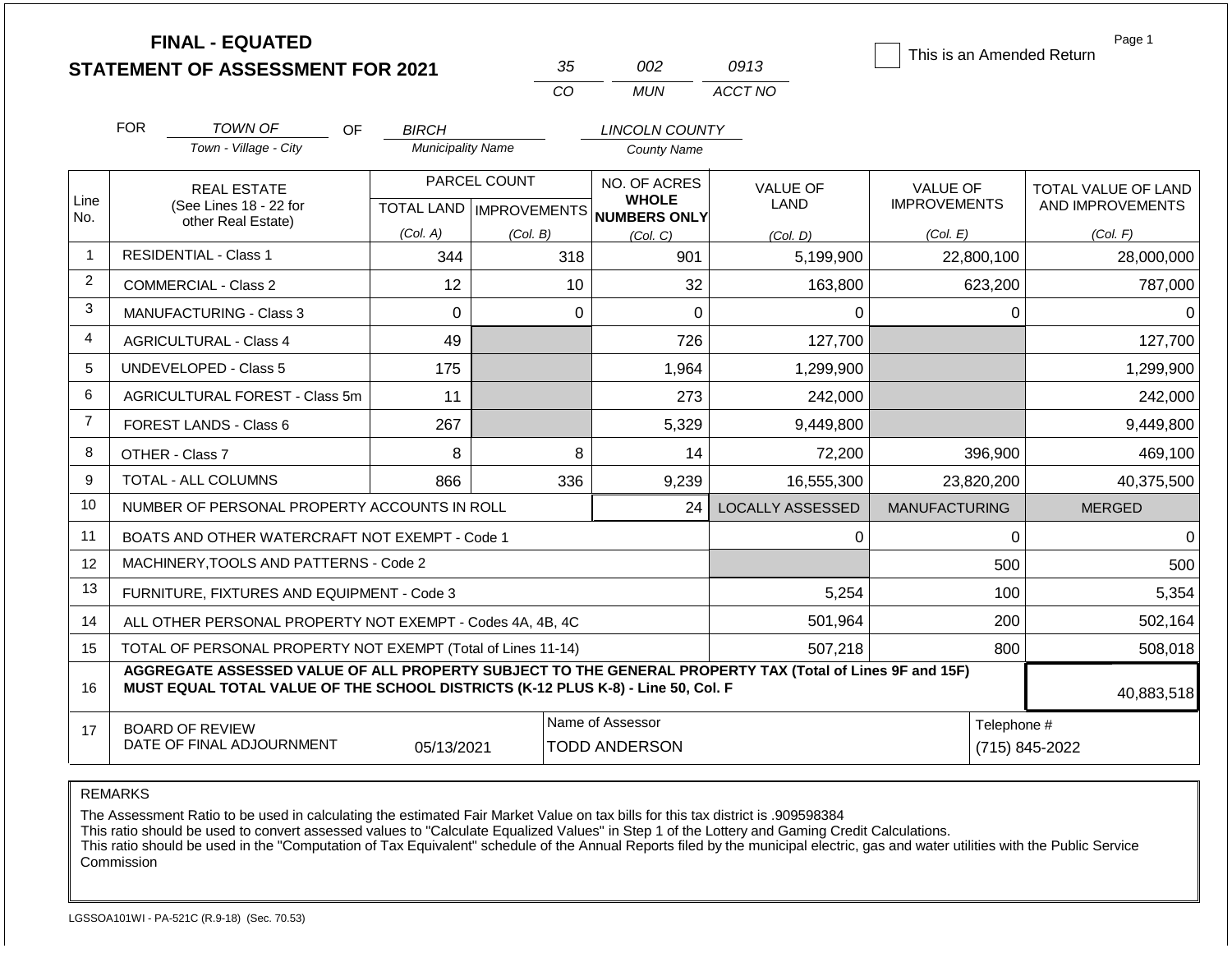FOREST LANDS (Line 7) and FOREST CROPS (in this section) - are **NOT** the same

| 2021 | 35 | 002 | 0913    | Page 2 |
|------|----|-----|---------|--------|
| YFAR | CО | MUN | ACCT NO |        |

|    |                                                                                |                                 | Private Forest Crop - Reg Class @ 10¢ per acre |                                                                  | Private Forest Crop - Reg Class @ \$2.52 per acre |                                                                              |                                                                    |                                                                 |           |                    |
|----|--------------------------------------------------------------------------------|---------------------------------|------------------------------------------------|------------------------------------------------------------------|---------------------------------------------------|------------------------------------------------------------------------------|--------------------------------------------------------------------|-----------------------------------------------------------------|-----------|--------------------|
|    | (a) PARCELS                                                                    | (b) ACRES                       |                                                | (c) ASSESSED VALUE                                               |                                                   | (d) PARCELS                                                                  |                                                                    | (e) ACRES                                                       |           | (f) ASSESSED VALUE |
| 18 |                                                                                |                                 |                                                |                                                                  |                                                   | 3                                                                            |                                                                    | 120                                                             |           | 222,000            |
|    |                                                                                |                                 |                                                | Private Forest Crop - Special Class @ 20¢ per acre               |                                                   | Entered Before 2005 Managed Forest - Ferrous Mining CLOSED @ \$7.87 per acre |                                                                    |                                                                 |           |                    |
| 19 | (a) PARCELS                                                                    | (b) ACRES                       |                                                | (c) ASSESSED VALUE                                               |                                                   | (d) PARCELS                                                                  |                                                                    | (e) ACRES                                                       |           | (f) ASSESSED VALUE |
|    |                                                                                |                                 |                                                |                                                                  |                                                   |                                                                              |                                                                    |                                                                 |           |                    |
|    |                                                                                |                                 |                                                | Entered Before 2005 Managed Forest - OPEN @ 74 ¢ per acre        |                                                   |                                                                              |                                                                    | Entered Before 2005 Managed Forest - CLOSED @                   |           | \$1.75 per acre    |
| 20 | (a) PARCELS                                                                    | (b) ACRES                       |                                                | (c) ASSESSED VALUE                                               |                                                   | (d) PARCELS                                                                  |                                                                    | (e) ACRES                                                       |           | (f) ASSESSED VALUE |
|    |                                                                                |                                 |                                                |                                                                  |                                                   |                                                                              |                                                                    |                                                                 |           |                    |
|    |                                                                                | 269,100<br>152.91               |                                                | 1.273.81<br>40                                                   |                                                   | 2,288,700                                                                    |                                                                    |                                                                 |           |                    |
|    | Entered After 2004 Managed Forest - OPEN @ \$2.04 per acre                     |                                 |                                                |                                                                  |                                                   |                                                                              | Entered After 2004 Managed Forest - CLOSED @ \$10.20 per acre      |                                                                 |           |                    |
| 21 | (a) PARCELS                                                                    | (c) ASSESSED VALUE<br>(b) ACRES |                                                | (d) PARCELS                                                      |                                                   | (e) ACRES                                                                    |                                                                    | (f) ASSESSED VALUE                                              |           |                    |
|    |                                                                                |                                 |                                                |                                                                  |                                                   |                                                                              |                                                                    |                                                                 |           |                    |
|    | 17                                                                             | 594.31                          |                                                | 1,074,500                                                        |                                                   | 84<br>2,809.57                                                               |                                                                    |                                                                 | 5,115,800 |                    |
|    | (a) County Forest Cropland Acres                                               |                                 |                                                | (b) Federal Acres                                                |                                                   | (d) County (NOT FOREST CROP) Acres<br>(c) State Acres                        |                                                                    |                                                                 |           | (e) Other Acres    |
| 22 |                                                                                |                                 |                                                |                                                                  |                                                   |                                                                              |                                                                    |                                                                 |           |                    |
|    |                                                                                |                                 |                                                |                                                                  |                                                   | 1,634.58                                                                     |                                                                    | 205.87                                                          |           | 52.03              |
|    |                                                                                |                                 |                                                | Assessed Value of Omitted Property From Prior Years (Sec. 70.44) |                                                   |                                                                              |                                                                    | Assessed Value of Sec. 70.43 Corrections of Errors by Assessors |           |                    |
|    |                                                                                | (a) REAL ESTATE                 |                                                | (b) PERSONAL                                                     |                                                   |                                                                              |                                                                    | (c1) REAL ESTATE                                                |           | (c2) PERSONAL      |
| 23 |                                                                                |                                 |                                                |                                                                  |                                                   |                                                                              |                                                                    |                                                                 |           |                    |
|    | Manufacturing Equated Value of Omitted Property From Prior Years (Sec. 70.995) |                                 |                                                |                                                                  |                                                   |                                                                              | Mfg. Equated Value of Sec.70.43 Corrections of Errors by Assessors |                                                                 |           |                    |
|    |                                                                                |                                 |                                                |                                                                  |                                                   |                                                                              |                                                                    |                                                                 |           |                    |
|    |                                                                                | (d) REAL ESTATE                 |                                                | (e) PERSONAL                                                     |                                                   |                                                                              |                                                                    | (f1) REAL ESTATE                                                |           | (f2) PERSONAL      |
|    |                                                                                |                                 |                                                |                                                                  |                                                   |                                                                              |                                                                    |                                                                 |           |                    |
|    |                                                                                |                                 |                                                |                                                                  |                                                   |                                                                              |                                                                    |                                                                 |           |                    |

### **SPECIAL DISTRICTS**

| Line<br>No. | Enter 6-digit<br>Special District<br>Code (Col. A) | <b>Account</b><br><b>Number</b><br>(Col. B) | <b>Special District Name</b><br>(Col. C) | <b>Locally Assessed Value</b><br>of Real Estate and<br>Personal Property (Col. D) | Mfg Value of Real Estate<br>and Personal Property<br>(Col. E) | <b>Merged Value of</b><br><b>Real Estate and</b><br>Personal Property (Col. F) |
|-------------|----------------------------------------------------|---------------------------------------------|------------------------------------------|-----------------------------------------------------------------------------------|---------------------------------------------------------------|--------------------------------------------------------------------------------|
| 24          |                                                    |                                             |                                          |                                                                                   |                                                               |                                                                                |
| 25          |                                                    |                                             |                                          |                                                                                   |                                                               |                                                                                |
| 26          |                                                    |                                             |                                          |                                                                                   |                                                               |                                                                                |
| 27          |                                                    |                                             |                                          |                                                                                   |                                                               |                                                                                |
| 28          |                                                    |                                             |                                          |                                                                                   |                                                               |                                                                                |
| 29          |                                                    |                                             |                                          |                                                                                   |                                                               |                                                                                |
| 30          |                                                    |                                             |                                          |                                                                                   |                                                               |                                                                                |
| 31          |                                                    |                                             |                                          |                                                                                   |                                                               |                                                                                |
| 32          |                                                    |                                             |                                          |                                                                                   |                                                               |                                                                                |
| 33          |                                                    |                                             |                                          |                                                                                   |                                                               |                                                                                |
| 34          |                                                    |                                             |                                          |                                                                                   |                                                               |                                                                                |
| 35          |                                                    |                                             |                                          |                                                                                   |                                                               |                                                                                |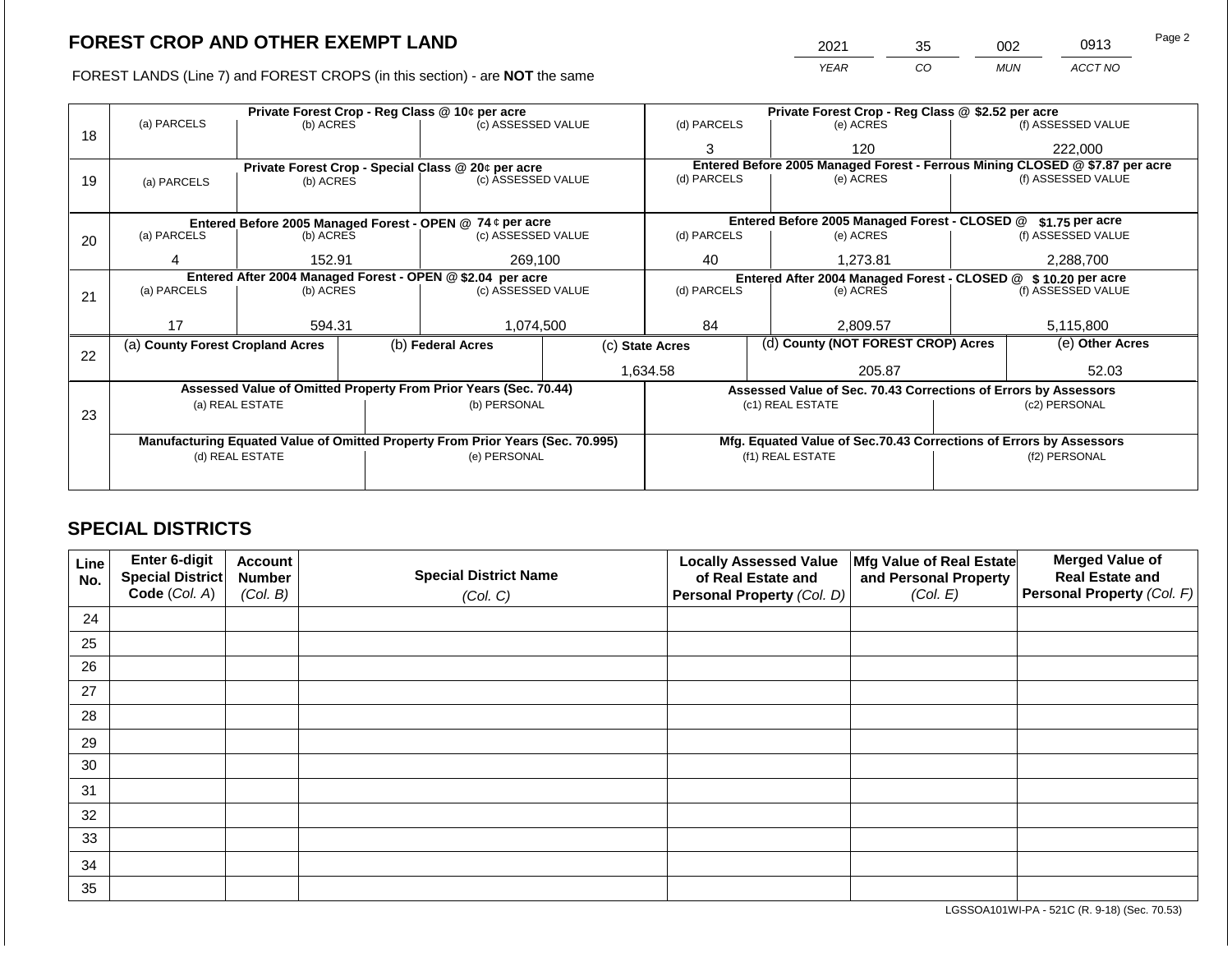| <b>SCHOOL DISTRICTS</b><br>2021 |                                                                 |                                             |                                                         |                                                                                   |                                                               | 002<br>0913                                                                    |
|---------------------------------|-----------------------------------------------------------------|---------------------------------------------|---------------------------------------------------------|-----------------------------------------------------------------------------------|---------------------------------------------------------------|--------------------------------------------------------------------------------|
|                                 |                                                                 |                                             |                                                         | <b>YEAR</b>                                                                       | CO<br><b>MUN</b>                                              | ACCT NO                                                                        |
| Line<br>No.                     | <b>Enter 6-digit</b><br><b>School District</b><br>Code (Col. A) | <b>Account</b><br><b>Number</b><br>(Col. B) | <b>School District Name</b><br>(Col. C)                 | <b>Locally Assessed Value</b><br>of Real Estate and<br>Personal Property (Col. D) | Mfg Value of Real Estate<br>and Personal Property<br>(Col. E) | <b>Merged Value of</b><br><b>Real Estate and</b><br>Personal Property (Col. F) |
|                                 | A. SCHOOL DISTRICTS (K-8 and K-12)                              |                                             |                                                         |                                                                                   |                                                               |                                                                                |
| 36                              | 353500                                                          | 0207                                        | SCH D OF MERRILL AREA                                   | 40,719,918                                                                        | 800                                                           | 40,720,718                                                                     |
| 37                              | 355754                                                          | 0208                                        | <b>SCH D OF TOMAHAWK</b>                                | 162,800                                                                           |                                                               | 162,800                                                                        |
| 38                              |                                                                 |                                             |                                                         |                                                                                   |                                                               |                                                                                |
| 39                              |                                                                 |                                             |                                                         |                                                                                   |                                                               |                                                                                |
| 40                              |                                                                 |                                             |                                                         |                                                                                   |                                                               |                                                                                |
| 41                              |                                                                 |                                             |                                                         |                                                                                   |                                                               |                                                                                |
| 42                              |                                                                 |                                             |                                                         |                                                                                   |                                                               |                                                                                |
| 43                              |                                                                 |                                             |                                                         |                                                                                   |                                                               |                                                                                |
| 44                              |                                                                 |                                             |                                                         |                                                                                   |                                                               |                                                                                |
| 45<br>$\overline{46}$           |                                                                 |                                             |                                                         |                                                                                   |                                                               |                                                                                |
|                                 |                                                                 |                                             |                                                         |                                                                                   |                                                               |                                                                                |
| 47<br>48                        |                                                                 |                                             |                                                         |                                                                                   |                                                               |                                                                                |
| 49                              |                                                                 |                                             |                                                         |                                                                                   |                                                               |                                                                                |
| 50                              |                                                                 |                                             | TOTAL ASSESSED VALUE OF SCHOOL DISTRICTS (K-8 and K-12) | 40,882,718                                                                        | 800                                                           | 40,883,518                                                                     |
|                                 | <b>B. UNION HIGH SCHOOL DISTRICTS</b>                           |                                             |                                                         |                                                                                   |                                                               |                                                                                |
| 51                              |                                                                 |                                             |                                                         |                                                                                   |                                                               |                                                                                |
| 52                              |                                                                 |                                             |                                                         |                                                                                   |                                                               |                                                                                |
| 53                              |                                                                 |                                             |                                                         |                                                                                   |                                                               |                                                                                |
| 54                              |                                                                 |                                             |                                                         |                                                                                   |                                                               |                                                                                |
| 55                              |                                                                 |                                             | TOTAL ASSESSED VALUE OF UNION HIGH SCHOOLS              |                                                                                   |                                                               |                                                                                |
|                                 | <b>TECHNICAL COLLEGE DISTRICTS</b><br>C.                        |                                             |                                                         |                                                                                   |                                                               |                                                                                |
| 56                              | 001500                                                          | 0014                                        | NORTH CENTRAL TECHNICAL COLLEGE<br>WAUS                 | 40,719,918                                                                        | 800                                                           | 40,720,718                                                                     |
| 57                              | 001600                                                          | 0015                                        | NICOLET TECHNICAL COLLEGE<br><b>RHIN</b>                | 162,800                                                                           |                                                               | 162,800                                                                        |
| 58                              |                                                                 |                                             |                                                         |                                                                                   |                                                               |                                                                                |
| 59                              |                                                                 |                                             | TOTAL ASSESSED VALUE OF TECHNICAL COLLEGES              | 40,882,718                                                                        | 800                                                           | 40,883,518                                                                     |

 *I hereby certify, to the best of my knowledge and belief, this form is complete and correct.*

| Name                 |                                | Title | Submission date  |
|----------------------|--------------------------------|-------|------------------|
| <b>SANDY TOBUREN</b> |                                |       | 2021<br>02<br>06 |
| Phone                | Email address                  |       |                  |
| 715<br>539<br>1055   | SANDY.TOBUREN@CO.LINCOLN.WI.US |       |                  |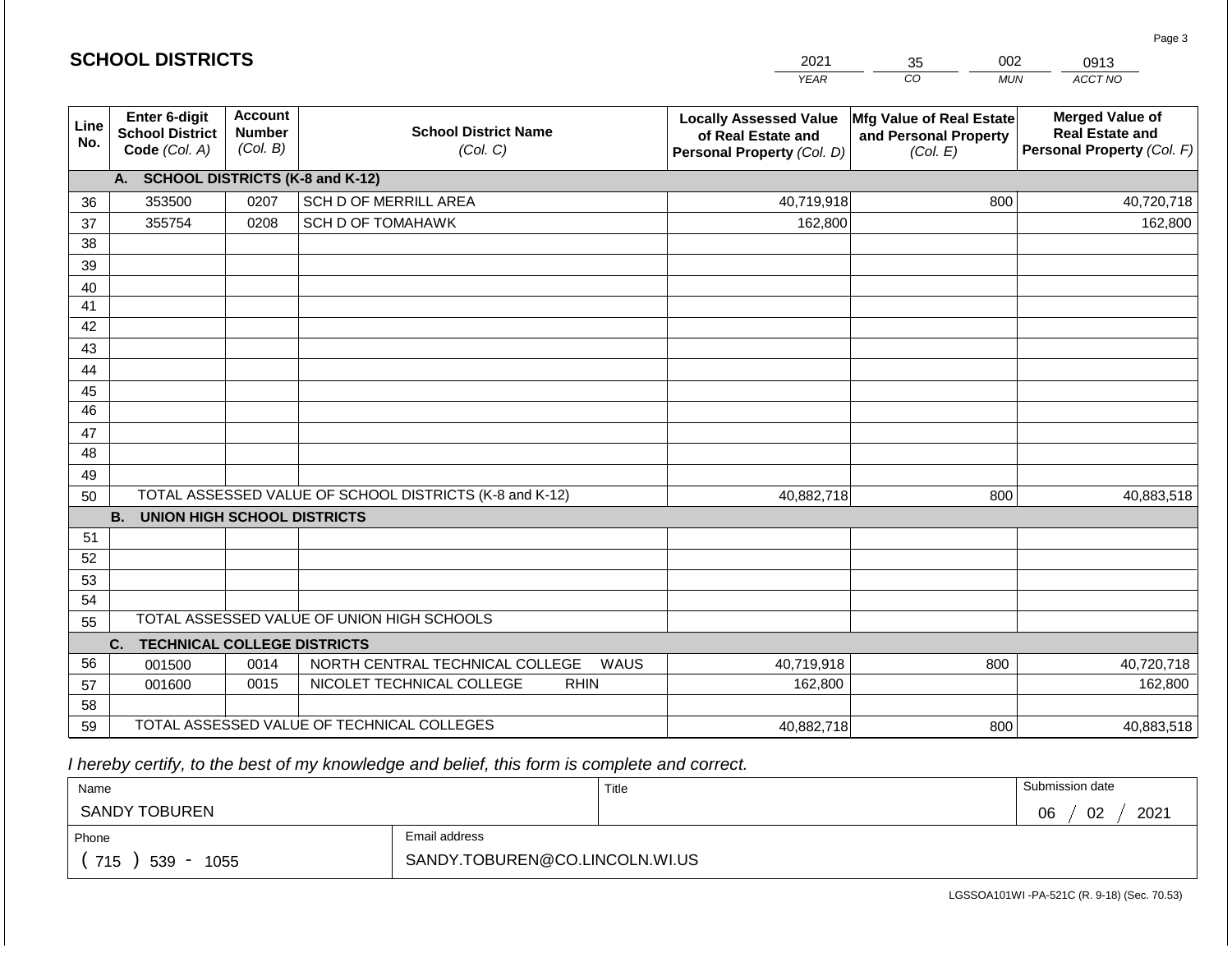- Each municipality's SOA is completed after the Board of Review and includes any changes made to the locally assessed values, under state law (sec. 70.53, Wis. Stats.)
- The Wisconsin Department of Revenue (DOR) merges the locally assessed values with the state assessed manufacturing values
- DOR provides the information regarding district names and codes. If a district is not listed, contact DOR.

Note: If you submit an amended SOA to DOR after your municipality's SOA is equated and posted to our website, we will process the SOA. However, DOR will not recalculate the *aggregate ratio or update the final SOA posted on our website. You should use the corrected values to calculate your tax rates.*

#### **Page 1: Real Estate and Personal Property**

- Lines 1-9 assessed real estate values, parcel counts and acres by classification
- Lines 10-15 assessed personal property values and number of accounts by class
- Line 16 aggregate assessed value of all property subject to general property; use to calculate tax rates. Note: This line equals the total assessed value of K-8 and K-12 school districts (Line 50) and total assessed value of technical colleges (Line 59).
- Remarks assessment ratio used to calculate estimated fair market value on property tax bills

#### **Page 2: Forest Crop, Other Exempt Land and Special Districts**

- Lines 18-21 private forest crop and managed forest lands assessed values
- Line  $22 -$  tax exempt land acres
- Line 23 prior years assessed value of omitted property under sec. 70.44 and correction of errors under sec. 70.43 shown by locally assessed or manufacturing real estate and personal property. Note: If there is an amount on this line, report the corresponding tax in the Statement of Taxes, Sections J or K.
- Lines 24-35 special district assessed values. These values are used to calculate tax rates for the special districts.

#### **Page 3: School Districts**

- Lines 36-50 school districts (K-8 and K-12) assessed values. These values are used to calculate tax rates for school districts.
- Lines 51-55 union high school district assessed values. These values are used to calculate tax rates for union high school districts.
- Lines 56-59 technical college assessed values. These values are used to calculate tax rates for technical colleges.

If you have questions: Email: lgs@wisconsin.gov

 Phone: (608) 266-2569 or (608) 264-6892 Fax: (608) 264-6887

W3585 COPPER LAKE AVE W3585 COPPER LAKE AVE CYNTHIA LOKEMOEN<br>TOWN OF BIRCH CYNTHIA LOKEMOEN GLEASON, WI54435 GLEASON, WI 54435TOWN OF BIRCH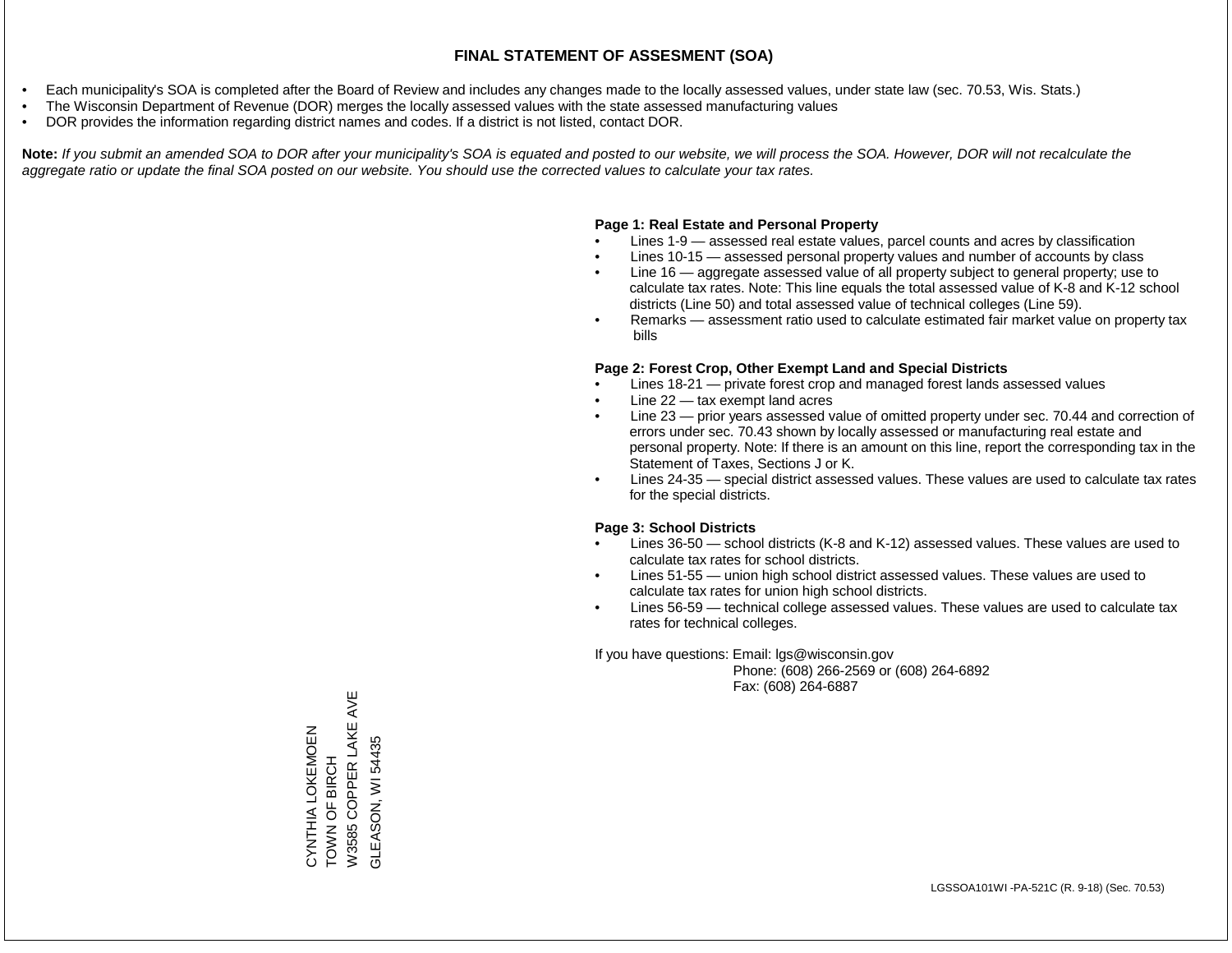|                |                                                                                                                                 | <b>FINAL - EQUATED</b><br><b>STATEMENT OF ASSESSMENT FOR 2021</b>                                        |                          | 35           | 004                                                 | 0914                    | This is an Amended Return | Page 1              |
|----------------|---------------------------------------------------------------------------------------------------------------------------------|----------------------------------------------------------------------------------------------------------|--------------------------|--------------|-----------------------------------------------------|-------------------------|---------------------------|---------------------|
|                |                                                                                                                                 |                                                                                                          |                          | CO           | <b>MUN</b>                                          | ACCT NO                 |                           |                     |
|                | <b>FOR</b>                                                                                                                      | TOWN OF<br><b>OF</b>                                                                                     | <b>BRADLEY</b>           |              | <b>LINCOLN COUNTY</b>                               |                         |                           |                     |
|                |                                                                                                                                 | Town - Village - City                                                                                    | <b>Municipality Name</b> |              | <b>County Name</b>                                  |                         |                           |                     |
|                |                                                                                                                                 | <b>REAL ESTATE</b>                                                                                       |                          | PARCEL COUNT | NO. OF ACRES                                        | <b>VALUE OF</b>         | <b>VALUE OF</b>           | TOTAL VALUE OF LAND |
| Line<br>No.    |                                                                                                                                 | (See Lines 18 - 22 for<br>other Real Estate)                                                             |                          |              | <b>WHOLE</b><br>TOTAL LAND MPROVEMENTS NUMBERS ONLY | LAND                    | <b>IMPROVEMENTS</b>       | AND IMPROVEMENTS    |
|                |                                                                                                                                 |                                                                                                          | (Col. A)                 | (Col. B)     | (Col. C)                                            | (Col. D)                | (Col. E)                  | (Col. F)            |
| $\mathbf{1}$   |                                                                                                                                 | <b>RESIDENTIAL - Class 1</b>                                                                             | 2,733                    | 2,141        | 3,655                                               | 140,444,100             | 250,461,300               | 390,905,400         |
| $\overline{2}$ |                                                                                                                                 | <b>COMMERCIAL - Class 2</b>                                                                              | 127                      | 103          | 804                                                 | 4,969,000               | 11,048,400                | 16,017,400          |
| 3              | <b>MANUFACTURING - Class 3</b>                                                                                                  |                                                                                                          | 1                        |              | 1<br>280                                            | 760,300                 | 9,979,400                 | 10,739,700          |
| 4              | <b>AGRICULTURAL - Class 4</b>                                                                                                   |                                                                                                          | 90                       |              | 1,182                                               | 135,100                 |                           | 135,100             |
| 5              | UNDEVELOPED - Class 5                                                                                                           |                                                                                                          | 510                      |              | 5,574                                               | 2,187,700               |                           | 2,187,700           |
| 6              |                                                                                                                                 | AGRICULTURAL FOREST - Class 5m                                                                           | 1                        |              | 5                                                   | 5,000                   |                           | 5,000               |
| $\overline{7}$ |                                                                                                                                 | <b>FOREST LANDS - Class 6</b>                                                                            | 724                      |              | 12,234                                              | 21,668,900              |                           | 21,668,900          |
| 8              |                                                                                                                                 | OTHER - Class 7                                                                                          | 14                       | 13           | 46                                                  | 103,800                 | 1,021,400                 | 1,125,200           |
| 9              |                                                                                                                                 | TOTAL - ALL COLUMNS                                                                                      | 4,200                    | 2,258        | 23,780                                              | 170,273,900             | 272,510,500               | 442,784,400         |
| 10             |                                                                                                                                 | NUMBER OF PERSONAL PROPERTY ACCOUNTS IN ROLL                                                             |                          |              | 49                                                  | <b>LOCALLY ASSESSED</b> | <b>MANUFACTURING</b>      | <b>MERGED</b>       |
| 11             |                                                                                                                                 | BOATS AND OTHER WATERCRAFT NOT EXEMPT - Code 1                                                           |                          |              |                                                     | 6,200                   | 0                         | 6,200               |
| 12             |                                                                                                                                 | MACHINERY, TOOLS AND PATTERNS - Code 2                                                                   |                          |              |                                                     |                         | 4,285,200                 | 4,285,200           |
| 13             |                                                                                                                                 | FURNITURE, FIXTURES AND EQUIPMENT - Code 3                                                               |                          |              |                                                     | 136,200                 | 1,362,100                 | 1,498,300           |
| 14             |                                                                                                                                 | ALL OTHER PERSONAL PROPERTY NOT EXEMPT - Codes 4A, 4B, 4C                                                |                          |              |                                                     | 298,400                 | 125,500                   | 423,900             |
| 15             |                                                                                                                                 | TOTAL OF PERSONAL PROPERTY NOT EXEMPT (Total of Lines 11-14)                                             |                          | 440,800      | 5,772,800                                           | 6,213,600               |                           |                     |
| 16             | MUST EQUAL TOTAL VALUE OF THE SCHOOL DISTRICTS (K-12 PLUS K-8) - Line 50, Col. F                                                | AGGREGATE ASSESSED VALUE OF ALL PROPERTY SUBJECT TO THE GENERAL PROPERTY TAX (Total of Lines 9F and 15F) | 448,998,000              |              |                                                     |                         |                           |                     |
| 17             | Name of Assessor<br>Telephone #<br><b>BOARD OF REVIEW</b><br>DATE OF FINAL ADJOURNMENT<br>04/28/2021<br><b>JEREMY KURTZWEIL</b> |                                                                                                          |                          |              |                                                     |                         |                           | (715) 486-9019      |

REMARKS

The Assessment Ratio to be used in calculating the estimated Fair Market Value on tax bills for this tax district is .861125729

This ratio should be used to convert assessed values to "Calculate Equalized Values" in Step 1 of the Lottery and Gaming Credit Calculations.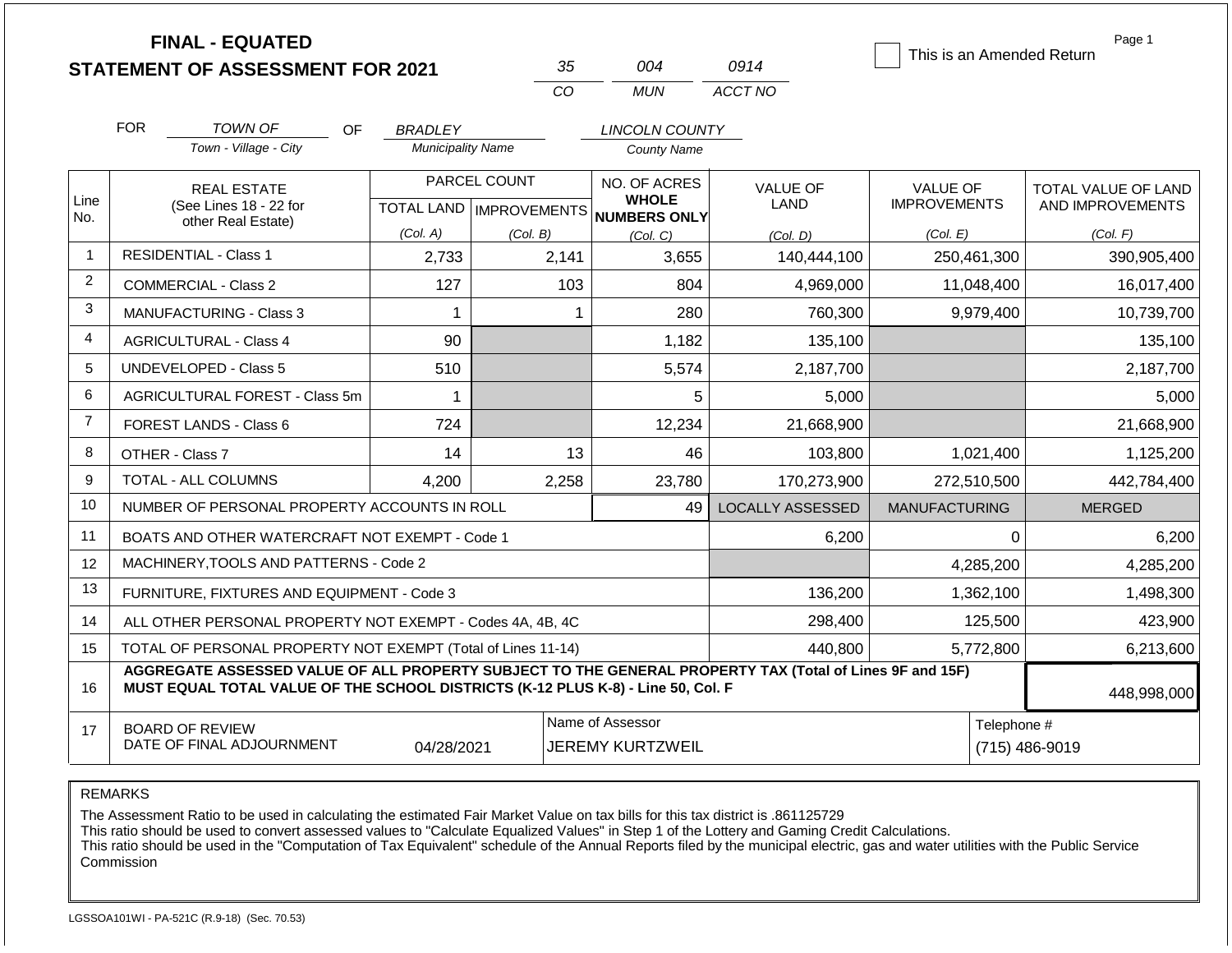FOREST LANDS (Line 7) and FOREST CROPS (in this section) - are NOT the same

| 2021 | 35 | 004.       | 0914    | Page 2 |
|------|----|------------|---------|--------|
| YFAR | 20 | <b>MUN</b> | ACCT NO |        |

|    |                                                                                       |                                 |                    | Private Forest Crop - Reg Class @ 10¢ per acre                                 |                                               | Private Forest Crop - Reg Class @ \$2.52 per acre                            |                                                               |                                                                    |                    |                    |  |
|----|---------------------------------------------------------------------------------------|---------------------------------|--------------------|--------------------------------------------------------------------------------|-----------------------------------------------|------------------------------------------------------------------------------|---------------------------------------------------------------|--------------------------------------------------------------------|--------------------|--------------------|--|
|    | (a) PARCELS                                                                           | (b) ACRES                       |                    | (c) ASSESSED VALUE                                                             |                                               | (d) PARCELS                                                                  |                                                               | (e) ACRES                                                          |                    | (f) ASSESSED VALUE |  |
| 18 |                                                                                       |                                 |                    |                                                                                |                                               | 16                                                                           |                                                               | 604.66                                                             |                    | 1,219,100          |  |
|    |                                                                                       |                                 |                    | Private Forest Crop - Special Class @ 20¢ per acre                             |                                               | Entered Before 2005 Managed Forest - Ferrous Mining CLOSED @ \$7.87 per acre |                                                               |                                                                    |                    |                    |  |
| 19 | (a) PARCELS                                                                           | (b) ACRES                       |                    | (c) ASSESSED VALUE                                                             |                                               | (d) PARCELS                                                                  |                                                               | (e) ACRES                                                          |                    | (f) ASSESSED VALUE |  |
|    |                                                                                       |                                 |                    |                                                                                |                                               |                                                                              |                                                               |                                                                    |                    |                    |  |
|    |                                                                                       |                                 |                    |                                                                                | Entered Before 2005 Managed Forest - CLOSED @ |                                                                              | \$1.75 per acre                                               |                                                                    |                    |                    |  |
| 20 | Entered Before 2005 Managed Forest - OPEN @ 74 ¢ per acre<br>(a) PARCELS<br>(b) ACRES |                                 | (c) ASSESSED VALUE |                                                                                | (d) PARCELS                                   |                                                                              | (e) ACRES                                                     |                                                                    | (f) ASSESSED VALUE |                    |  |
|    | 40                                                                                    | 2,376,400<br>1,299.63           |                    | 88                                                                             |                                               | 2,793.38                                                                     |                                                               | 4,968,700                                                          |                    |                    |  |
|    | Entered After 2004 Managed Forest - OPEN @ \$2.04 per acre                            |                                 |                    |                                                                                |                                               |                                                                              | Entered After 2004 Managed Forest - CLOSED @ \$10.20 per acre |                                                                    |                    |                    |  |
| 21 | (a) PARCELS                                                                           | (c) ASSESSED VALUE<br>(b) ACRES |                    |                                                                                | (d) PARCELS                                   |                                                                              | (e) ACRES                                                     |                                                                    | (f) ASSESSED VALUE |                    |  |
|    |                                                                                       |                                 |                    |                                                                                |                                               |                                                                              |                                                               |                                                                    |                    |                    |  |
|    | 20                                                                                    | 701.61                          |                    | 1,436,200                                                                      |                                               | 66                                                                           |                                                               | 1,865.04                                                           |                    | 3,296,400          |  |
| 22 | (a) County Forest Cropland Acres                                                      |                                 |                    | (b) Federal Acres                                                              |                                               | (d) County (NOT FOREST CROP) Acres<br>(c) State Acres                        |                                                               |                                                                    | (e) Other Acres    |                    |  |
|    |                                                                                       |                                 |                    |                                                                                |                                               | 445.48                                                                       |                                                               | 191.75                                                             |                    | 2,491.28           |  |
|    |                                                                                       |                                 |                    | Assessed Value of Omitted Property From Prior Years (Sec. 70.44)               |                                               |                                                                              |                                                               | Assessed Value of Sec. 70.43 Corrections of Errors by Assessors    |                    |                    |  |
|    |                                                                                       | (a) REAL ESTATE                 |                    | (b) PERSONAL                                                                   |                                               |                                                                              |                                                               | (c1) REAL ESTATE                                                   |                    | (c2) PERSONAL      |  |
| 23 |                                                                                       |                                 |                    |                                                                                |                                               |                                                                              |                                                               |                                                                    |                    |                    |  |
|    |                                                                                       |                                 |                    | Manufacturing Equated Value of Omitted Property From Prior Years (Sec. 70.995) |                                               |                                                                              |                                                               | Mfg. Equated Value of Sec.70.43 Corrections of Errors by Assessors |                    |                    |  |
|    |                                                                                       | (d) REAL ESTATE                 |                    | (e) PERSONAL                                                                   |                                               |                                                                              | (f1) REAL ESTATE                                              |                                                                    | (f2) PERSONAL      |                    |  |
|    |                                                                                       |                                 |                    |                                                                                |                                               |                                                                              |                                                               |                                                                    |                    |                    |  |
|    |                                                                                       |                                 |                    |                                                                                |                                               |                                                                              |                                                               |                                                                    |                    |                    |  |

## **SPECIAL DISTRICTS**

| Line<br>No. | <b>Enter 6-digit</b><br><b>Special District</b><br>Code (Col. A) | Account<br><b>Number</b><br>(Col. B) | <b>Special District Name</b><br>(Col. C)   | <b>Locally Assessed Value</b><br>of Real Estate and<br>Personal Property (Col. D) | Mfg Value of Real Estate<br>and Personal Property<br>(Col. E) | <b>Merged Value of</b><br><b>Real Estate and</b><br>Personal Property (Col. F) |
|-------------|------------------------------------------------------------------|--------------------------------------|--------------------------------------------|-----------------------------------------------------------------------------------|---------------------------------------------------------------|--------------------------------------------------------------------------------|
| 24          | 357030                                                           | 0208                                 | <b>FULSHER SANITARY DISTRICT</b>           | 557,500                                                                           |                                                               | 557,500                                                                        |
| 25          | 358020                                                           | 0209                                 | MUSKELLUNGE INLAND LAKE PRO & REHAB DIST   | 25,476,600                                                                        |                                                               | 25,476,600                                                                     |
| 26          | 358040                                                           | 0211                                 | HALF MOON INLAND LAKE PRO & REHAB DISTRICT | 13,631,400                                                                        |                                                               | 13,631,400                                                                     |
| 27          | 438060                                                           | 0599                                 | LAKE NOKOMIS LAKE DISTRICT                 | 79,699,900                                                                        |                                                               | 79,699,900                                                                     |
| 28          |                                                                  |                                      |                                            |                                                                                   |                                                               |                                                                                |
| 29          |                                                                  |                                      |                                            |                                                                                   |                                                               |                                                                                |
| 30          |                                                                  |                                      |                                            |                                                                                   |                                                               |                                                                                |
| 31          |                                                                  |                                      |                                            |                                                                                   |                                                               |                                                                                |
| 32          |                                                                  |                                      |                                            |                                                                                   |                                                               |                                                                                |
| 33          |                                                                  |                                      |                                            |                                                                                   |                                                               |                                                                                |
| 34          |                                                                  |                                      |                                            |                                                                                   |                                                               |                                                                                |
| 35          |                                                                  |                                      |                                            |                                                                                   |                                                               |                                                                                |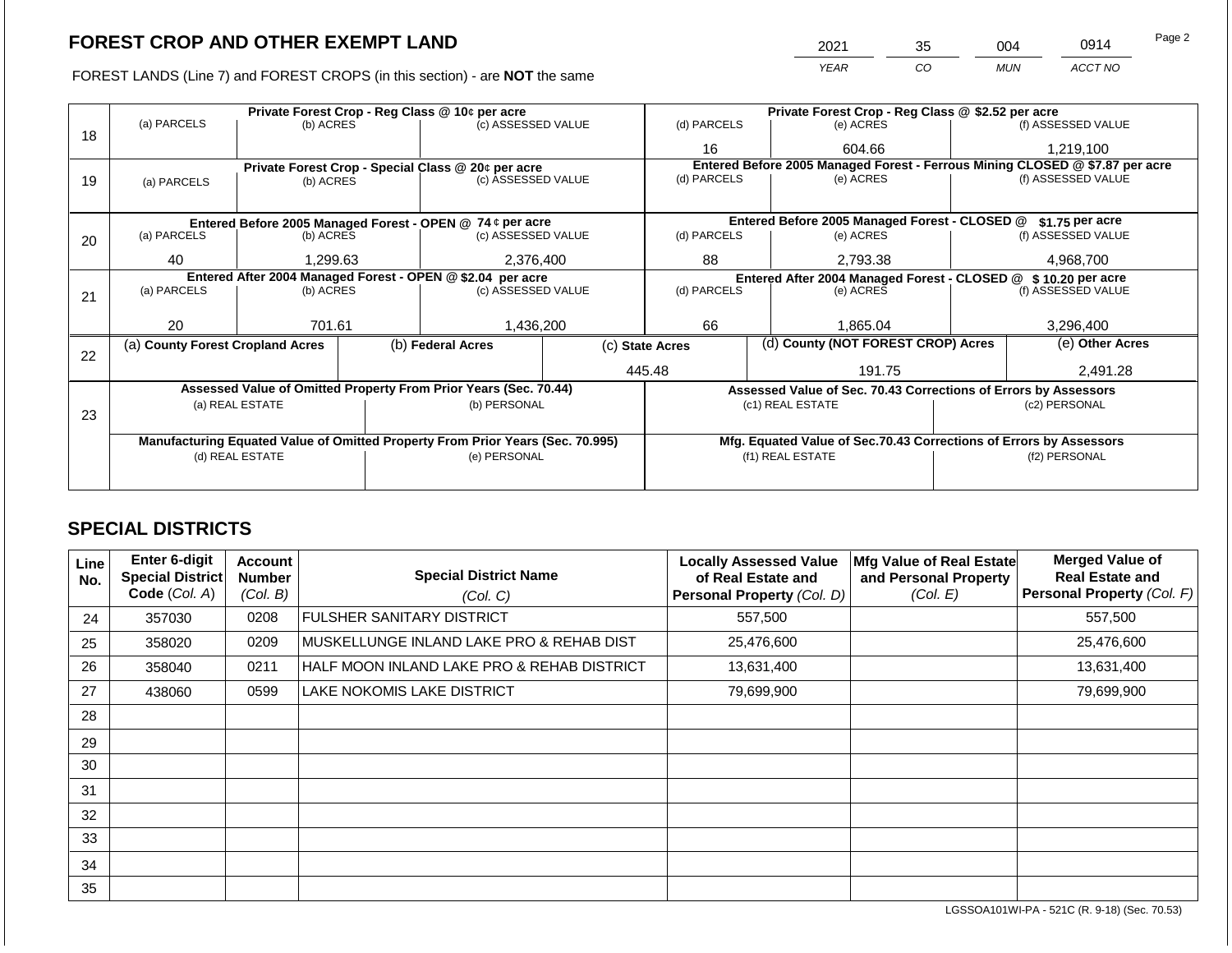|             | <b>SCHOOL DISTRICTS</b><br>2021<br>004<br>35<br>0914     |                                             |                                                         |                                                                                   |                                                               |                                                                                |
|-------------|----------------------------------------------------------|---------------------------------------------|---------------------------------------------------------|-----------------------------------------------------------------------------------|---------------------------------------------------------------|--------------------------------------------------------------------------------|
|             |                                                          |                                             |                                                         | <b>YEAR</b>                                                                       | CO<br><b>MUN</b>                                              | ACCT NO                                                                        |
| Line<br>No. | Enter 6-digit<br><b>School District</b><br>Code (Col. A) | <b>Account</b><br><b>Number</b><br>(Col. B) | <b>School District Name</b><br>(Col. C)                 | <b>Locally Assessed Value</b><br>of Real Estate and<br>Personal Property (Col. D) | Mfg Value of Real Estate<br>and Personal Property<br>(Col. E) | <b>Merged Value of</b><br><b>Real Estate and</b><br>Personal Property (Col. F) |
|             | A. SCHOOL DISTRICTS (K-8 and K-12)                       |                                             |                                                         |                                                                                   |                                                               |                                                                                |
| 36          | 355754                                                   | 0208                                        | SCH D OF TOMAHAWK                                       | 432,485,500                                                                       | 16,512,500                                                    | 448,998,000                                                                    |
| 37          |                                                          |                                             |                                                         |                                                                                   |                                                               |                                                                                |
| 38          |                                                          |                                             |                                                         |                                                                                   |                                                               |                                                                                |
| 39          |                                                          |                                             |                                                         |                                                                                   |                                                               |                                                                                |
| 40          |                                                          |                                             |                                                         |                                                                                   |                                                               |                                                                                |
| 41          |                                                          |                                             |                                                         |                                                                                   |                                                               |                                                                                |
| 42          |                                                          |                                             |                                                         |                                                                                   |                                                               |                                                                                |
| 43          |                                                          |                                             |                                                         |                                                                                   |                                                               |                                                                                |
| 44          |                                                          |                                             |                                                         |                                                                                   |                                                               |                                                                                |
| 45<br>46    |                                                          |                                             |                                                         |                                                                                   |                                                               |                                                                                |
| 47          |                                                          |                                             |                                                         |                                                                                   |                                                               |                                                                                |
| 48          |                                                          |                                             |                                                         |                                                                                   |                                                               |                                                                                |
| 49          |                                                          |                                             |                                                         |                                                                                   |                                                               |                                                                                |
| 50          |                                                          |                                             | TOTAL ASSESSED VALUE OF SCHOOL DISTRICTS (K-8 and K-12) | 432,485,500                                                                       | 16,512,500                                                    | 448,998,000                                                                    |
|             | <b>B.</b><br><b>UNION HIGH SCHOOL DISTRICTS</b>          |                                             |                                                         |                                                                                   |                                                               |                                                                                |
| 51          |                                                          |                                             |                                                         |                                                                                   |                                                               |                                                                                |
| 52          |                                                          |                                             |                                                         |                                                                                   |                                                               |                                                                                |
| 53          |                                                          |                                             |                                                         |                                                                                   |                                                               |                                                                                |
| 54          |                                                          |                                             |                                                         |                                                                                   |                                                               |                                                                                |
| 55          |                                                          |                                             | TOTAL ASSESSED VALUE OF UNION HIGH SCHOOLS              |                                                                                   |                                                               |                                                                                |
|             | C.<br><b>TECHNICAL COLLEGE DISTRICTS</b>                 |                                             |                                                         |                                                                                   |                                                               |                                                                                |
| 56          | 001600                                                   | 0015                                        | NICOLET TECHNICAL COLLEGE<br><b>RHIN</b>                | 432,485,500                                                                       | 16,512,500                                                    | 448,998,000                                                                    |
| 57          |                                                          |                                             |                                                         |                                                                                   |                                                               |                                                                                |
| 58          |                                                          |                                             |                                                         |                                                                                   |                                                               |                                                                                |
| 59          |                                                          |                                             | TOTAL ASSESSED VALUE OF TECHNICAL COLLEGES              | 432,485,500                                                                       | 16,512,500                                                    | 448,998,000                                                                    |

 *I hereby certify, to the best of my knowledge and belief, this form is complete and correct.*

| Name                 |                                | Title | Submission date  |
|----------------------|--------------------------------|-------|------------------|
| <b>SANDY TOBUREN</b> |                                |       | 02<br>2021<br>06 |
| Phone                | Email address                  |       |                  |
| 715<br>539<br>1055   | SANDY.TOBUREN@CO.LINCOLN.WI.US |       |                  |

LGSSOA101WI -PA-521C (R. 9-18) (Sec. 70.53)

Page 3

| <b>SCHOOL DISTRICTS</b> |  |
|-------------------------|--|
|-------------------------|--|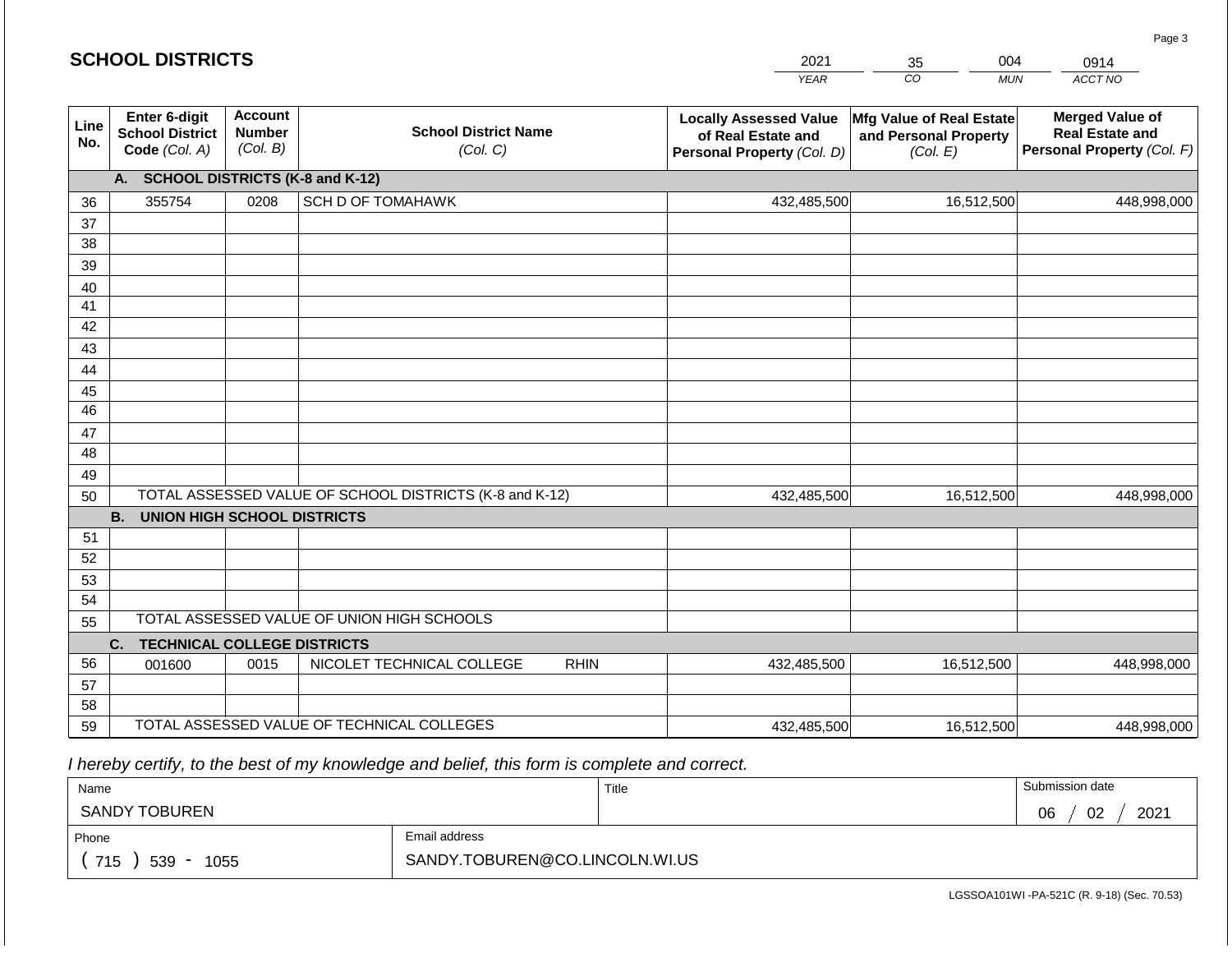- Each municipality's SOA is completed after the Board of Review and includes any changes made to the locally assessed values, under state law (sec. 70.53, Wis. Stats.)
- The Wisconsin Department of Revenue (DOR) merges the locally assessed values with the state assessed manufacturing values
- DOR provides the information regarding district names and codes. If a district is not listed, contact DOR.

Note: If you submit an amended SOA to DOR after your municipality's SOA is equated and posted to our website, we will process the SOA. However, DOR will not recalculate the *aggregate ratio or update the final SOA posted on our website. You should use the corrected values to calculate your tax rates.*

### **Page 1: Real Estate and Personal Property**

- Lines 1-9 assessed real estate values, parcel counts and acres by classification
- Lines 10-15 assessed personal property values and number of accounts by class
- Line 16 aggregate assessed value of all property subject to general property; use to calculate tax rates. Note: This line equals the total assessed value of K-8 and K-12 school districts (Line 50) and total assessed value of technical colleges (Line 59).
- Remarks assessment ratio used to calculate estimated fair market value on property tax bills

### **Page 2: Forest Crop, Other Exempt Land and Special Districts**

- Lines 18-21 private forest crop and managed forest lands assessed values
- Line  $22 -$  tax exempt land acres
- Line 23 prior years assessed value of omitted property under sec. 70.44 and correction of errors under sec. 70.43 shown by locally assessed or manufacturing real estate and personal property. Note: If there is an amount on this line, report the corresponding tax in the Statement of Taxes, Sections J or K.
- Lines 24-35 special district assessed values. These values are used to calculate tax rates for the special districts.

### **Page 3: School Districts**

- Lines 36-50 school districts (K-8 and K-12) assessed values. These values are used to calculate tax rates for school districts.
- Lines 51-55 union high school district assessed values. These values are used to calculate tax rates for union high school districts.
- Lines 56-59 technical college assessed values. These values are used to calculate tax rates for technical colleges.

If you have questions: Email: lgs@wisconsin.gov

 Phone: (608) 266-2569 or (608) 264-6892 Fax: (608) 264-6887

PO BOX 325, 1518 W MOHAWK DR PO BOX 325, 1518 W MOHAWK DR TOMAHAWK, WI 54487 - 0325 TOMAHAWK, WI 54487 - 0325KARI KISER<br>TOWN OF BRADLEY TOWN OF BRADLEY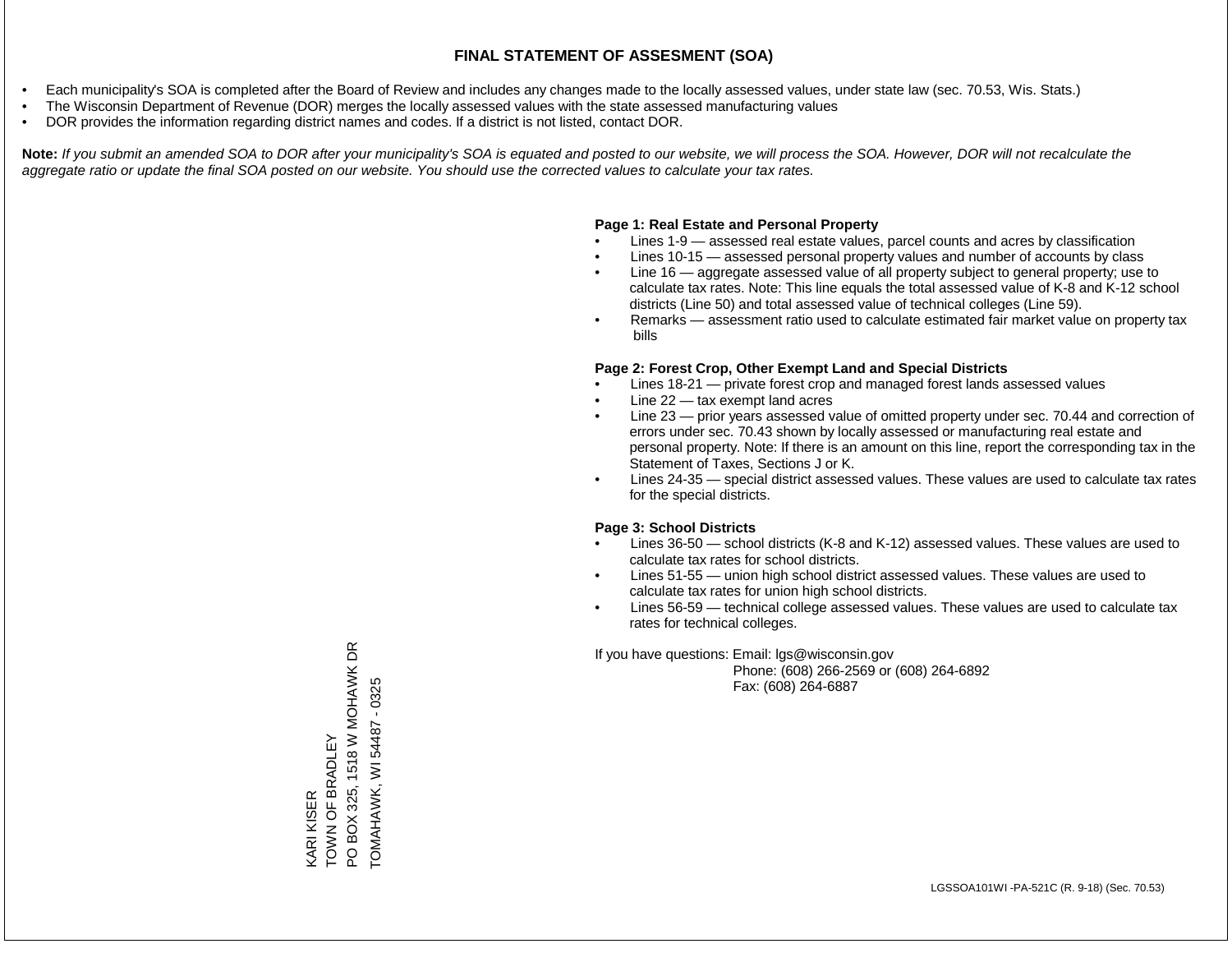| <b>FINAL - EQUATED</b>                  |    |     |      | This is an Amended Return |
|-----------------------------------------|----|-----|------|---------------------------|
| <b>STATEMENT OF ASSESSMENT FOR 2021</b> | 35 | 006 | 0915 |                           |

| 35  | ററഞ | 0915    |
|-----|-----|---------|
| CO. | MUN | ACCT NO |

Page 1

|                | <b>FOR</b><br>TOWN OF<br><b>OF</b> |                                                                                                                                                                                              | <b>CORNING</b>           |                           | <b>LINCOLN COUNTY</b>           |                  |                      |                     |
|----------------|------------------------------------|----------------------------------------------------------------------------------------------------------------------------------------------------------------------------------------------|--------------------------|---------------------------|---------------------------------|------------------|----------------------|---------------------|
|                |                                    | Town - Village - City                                                                                                                                                                        | <b>Municipality Name</b> |                           | <b>County Name</b>              |                  |                      |                     |
| Line           |                                    | <b>REAL ESTATE</b>                                                                                                                                                                           |                          | PARCEL COUNT              | NO. OF ACRES<br><b>WHOLE</b>    | <b>VALUE OF</b>  | <b>VALUE OF</b>      | TOTAL VALUE OF LAND |
| No.            |                                    | (See Lines 18 - 22 for<br>other Real Estate)                                                                                                                                                 |                          | TOTAL LAND   IMPROVEMENTS | <b>NUMBERS ONLY</b>             | <b>LAND</b>      | <b>IMPROVEMENTS</b>  | AND IMPROVEMENTS    |
|                |                                    |                                                                                                                                                                                              | (Col. A)                 | (Col. B)                  | (Col. C)                        | (Col. D)         | (Col. E)             | (Col. F)            |
| $\mathbf{1}$   |                                    | <b>RESIDENTIAL - Class 1</b>                                                                                                                                                                 | 488                      | 443                       | 1,022                           | 5,167,700        | 41,493,900           | 46,661,600          |
| 2              |                                    | <b>COMMERCIAL - Class 2</b>                                                                                                                                                                  | 12                       | 11                        | 17                              | 105,700          | 870,000              | 975,700             |
| 3              |                                    | <b>MANUFACTURING - Class 3</b>                                                                                                                                                               | $\mathbf 0$              | 0                         | 0                               | 0                | 0                    |                     |
| $\overline{4}$ |                                    | <b>AGRICULTURAL - Class 4</b>                                                                                                                                                                | 401                      |                           | 9,880                           | 1,644,800        |                      | 1,644,800           |
| 5              |                                    | <b>UNDEVELOPED - Class 5</b>                                                                                                                                                                 | 591                      |                           | 5,408                           | 3,159,700        |                      | 3,159,700           |
| 6              |                                    | AGRICULTURAL FOREST - Class 5m                                                                                                                                                               | 160                      |                           | 2,587                           | 2,522,200        |                      | 2,522,200           |
| $\overline{7}$ |                                    | FOREST LANDS - Class 6                                                                                                                                                                       | 493                      |                           | 11,805                          | 19,792,800       |                      | 19,792,800          |
| 8              |                                    | OTHER - Class 7                                                                                                                                                                              | 74                       | 74                        | 155                             | 515,700          | 7,472,200            | 7,987,900           |
| 9              |                                    | TOTAL - ALL COLUMNS                                                                                                                                                                          | 2,219                    | 528                       | 30,874                          | 32,908,600       | 49,836,100           | 82,744,700          |
| 10             |                                    | NUMBER OF PERSONAL PROPERTY ACCOUNTS IN ROLL                                                                                                                                                 |                          |                           | 96                              | LOCALLY ASSESSED | <b>MANUFACTURING</b> | <b>MERGED</b>       |
| 11             |                                    | BOATS AND OTHER WATERCRAFT NOT EXEMPT - Code 1                                                                                                                                               |                          |                           |                                 | 0                | 0                    |                     |
| 12             |                                    | MACHINERY, TOOLS AND PATTERNS - Code 2                                                                                                                                                       |                          |                           |                                 |                  | 0                    |                     |
| 13             |                                    | FURNITURE, FIXTURES AND EQUIPMENT - Code 3                                                                                                                                                   |                          |                           |                                 | 74,400           | $\mathbf 0$          | 74,400              |
| 14             |                                    | ALL OTHER PERSONAL PROPERTY NOT EXEMPT - Codes 4A, 4B, 4C                                                                                                                                    |                          |                           |                                 | 1,521,300        | 0                    | 1,521,300           |
| 15             |                                    | TOTAL OF PERSONAL PROPERTY NOT EXEMPT (Total of Lines 11-14)                                                                                                                                 |                          |                           |                                 | 1,595,700        | $\Omega$             | 1,595,700           |
| 16             |                                    | AGGREGATE ASSESSED VALUE OF ALL PROPERTY SUBJECT TO THE GENERAL PROPERTY TAX (Total of Lines 9F and 15F)<br>MUST EQUAL TOTAL VALUE OF THE SCHOOL DISTRICTS (K-12 PLUS K-8) - Line 50, Col. F |                          |                           |                                 |                  |                      | 84,340,400          |
| 17             |                                    | <b>BOARD OF REVIEW</b>                                                                                                                                                                       |                          |                           | Name of Assessor<br>Telephone # |                  |                      |                     |
|                |                                    | DATE OF FINAL ADJOURNMENT                                                                                                                                                                    | 07/05/2021               |                           | <b>JEREMY KURTZWEIL</b>         |                  |                      | (715) 486-9019      |

REMARKS

The Assessment Ratio to be used in calculating the estimated Fair Market Value on tax bills for this tax district is 1.000576569

This ratio should be used to convert assessed values to "Calculate Equalized Values" in Step 1 of the Lottery and Gaming Credit Calculations.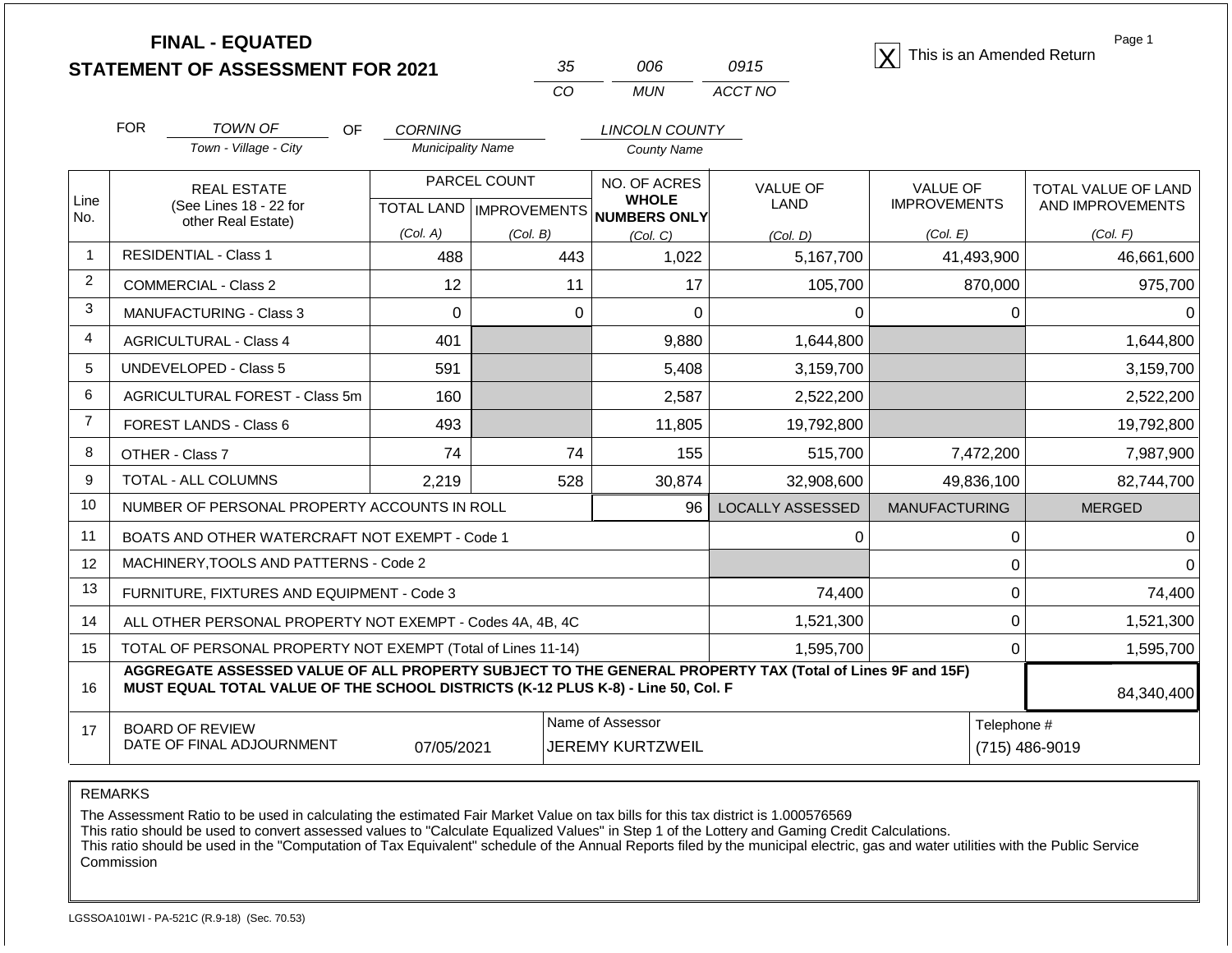FOREST LANDS (Line 7) and FOREST CROPS (in this section) - are **NOT** the same

| 2021 | 35 | 006        | 0915    | Page 2 |
|------|----|------------|---------|--------|
| YFAR | CO | <b>MUN</b> | ACCT NO |        |

|    |                                  |                 | Private Forest Crop - Reg Class @ 10¢ per acre                                 |                 |             | Private Forest Crop - Reg Class @ \$2.52 per acre                            |  |                    |  |
|----|----------------------------------|-----------------|--------------------------------------------------------------------------------|-----------------|-------------|------------------------------------------------------------------------------|--|--------------------|--|
| 18 | (a) PARCELS                      | (b) ACRES       | (c) ASSESSED VALUE                                                             |                 | (d) PARCELS | (e) ACRES                                                                    |  | (f) ASSESSED VALUE |  |
|    |                                  |                 |                                                                                |                 | 50          | 2,005.88                                                                     |  | 3,796,200          |  |
|    |                                  |                 | Private Forest Crop - Special Class @ 20¢ per acre                             |                 |             | Entered Before 2005 Managed Forest - Ferrous Mining CLOSED @ \$7.87 per acre |  |                    |  |
| 19 | (b) ACRES<br>(a) PARCELS         |                 | (c) ASSESSED VALUE                                                             |                 | (d) PARCELS | (e) ACRES                                                                    |  | (f) ASSESSED VALUE |  |
|    |                                  |                 |                                                                                |                 |             |                                                                              |  |                    |  |
|    |                                  |                 | Entered Before 2005 Managed Forest - OPEN @ 74 ¢ per acre                      |                 |             | Entered Before 2005 Managed Forest - CLOSED @                                |  | $$1.75$ per acre   |  |
| 20 | (a) PARCELS                      | (b) ACRES       | (c) ASSESSED VALUE                                                             |                 | (d) PARCELS | (e) ACRES                                                                    |  | (f) ASSESSED VALUE |  |
|    |                                  |                 |                                                                                |                 |             |                                                                              |  |                    |  |
|    | 335                              | 13,205.44       | 25,097,800                                                                     |                 | 339         | 11,199.61                                                                    |  | 18,911,900         |  |
|    |                                  |                 | Entered After 2004 Managed Forest - OPEN @ \$2.04 per acre                     |                 |             | Entered After 2004 Managed Forest - CLOSED @ \$10.20 per acre                |  |                    |  |
| 21 | (a) PARCELS                      | (b) ACRES       | (c) ASSESSED VALUE                                                             |                 | (d) PARCELS | (e) ACRES                                                                    |  | (f) ASSESSED VALUE |  |
|    |                                  |                 |                                                                                |                 |             |                                                                              |  |                    |  |
|    | 548                              | 20,908.5        | 37,342,700                                                                     |                 | 271         | 9,391.36                                                                     |  |                    |  |
| 22 | (a) County Forest Cropland Acres |                 | (b) Federal Acres                                                              | (c) State Acres |             | (d) County (NOT FOREST CROP) Acres                                           |  | (e) Other Acres    |  |
|    |                                  |                 |                                                                                |                 | 4,878.4     | 11.7                                                                         |  | 256.03             |  |
|    |                                  |                 | Assessed Value of Omitted Property From Prior Years (Sec. 70.44)               |                 |             | Assessed Value of Sec. 70.43 Corrections of Errors by Assessors              |  |                    |  |
|    |                                  | (a) REAL ESTATE | (b) PERSONAL                                                                   |                 |             | (c1) REAL ESTATE                                                             |  | (c2) PERSONAL      |  |
| 23 |                                  |                 |                                                                                |                 |             |                                                                              |  |                    |  |
|    |                                  |                 | Manufacturing Equated Value of Omitted Property From Prior Years (Sec. 70.995) |                 |             | Mfg. Equated Value of Sec.70.43 Corrections of Errors by Assessors           |  |                    |  |
|    |                                  | (d) REAL ESTATE | (e) PERSONAL                                                                   |                 |             | (f1) REAL ESTATE                                                             |  | (f2) PERSONAL      |  |
|    |                                  |                 |                                                                                |                 |             |                                                                              |  |                    |  |
|    |                                  |                 |                                                                                |                 |             |                                                                              |  |                    |  |
|    |                                  |                 |                                                                                |                 |             |                                                                              |  |                    |  |

### **SPECIAL DISTRICTS**

| Line<br>No. | Enter 6-digit<br>Special District<br>Code (Col. A) | <b>Account</b><br><b>Number</b><br>(Col. B) | <b>Special District Name</b><br>(Col. C) | <b>Locally Assessed Value</b><br>of Real Estate and<br>Personal Property (Col. D) | Mfg Value of Real Estate<br>and Personal Property<br>(Col. E) | <b>Merged Value of</b><br><b>Real Estate and</b><br>Personal Property (Col. F) |
|-------------|----------------------------------------------------|---------------------------------------------|------------------------------------------|-----------------------------------------------------------------------------------|---------------------------------------------------------------|--------------------------------------------------------------------------------|
| 24          |                                                    |                                             |                                          |                                                                                   |                                                               |                                                                                |
| 25          |                                                    |                                             |                                          |                                                                                   |                                                               |                                                                                |
| 26          |                                                    |                                             |                                          |                                                                                   |                                                               |                                                                                |
| 27          |                                                    |                                             |                                          |                                                                                   |                                                               |                                                                                |
| 28          |                                                    |                                             |                                          |                                                                                   |                                                               |                                                                                |
| 29          |                                                    |                                             |                                          |                                                                                   |                                                               |                                                                                |
| 30          |                                                    |                                             |                                          |                                                                                   |                                                               |                                                                                |
| 31          |                                                    |                                             |                                          |                                                                                   |                                                               |                                                                                |
| 32          |                                                    |                                             |                                          |                                                                                   |                                                               |                                                                                |
| 33          |                                                    |                                             |                                          |                                                                                   |                                                               |                                                                                |
| 34          |                                                    |                                             |                                          |                                                                                   |                                                               |                                                                                |
| 35          |                                                    |                                             |                                          |                                                                                   |                                                               |                                                                                |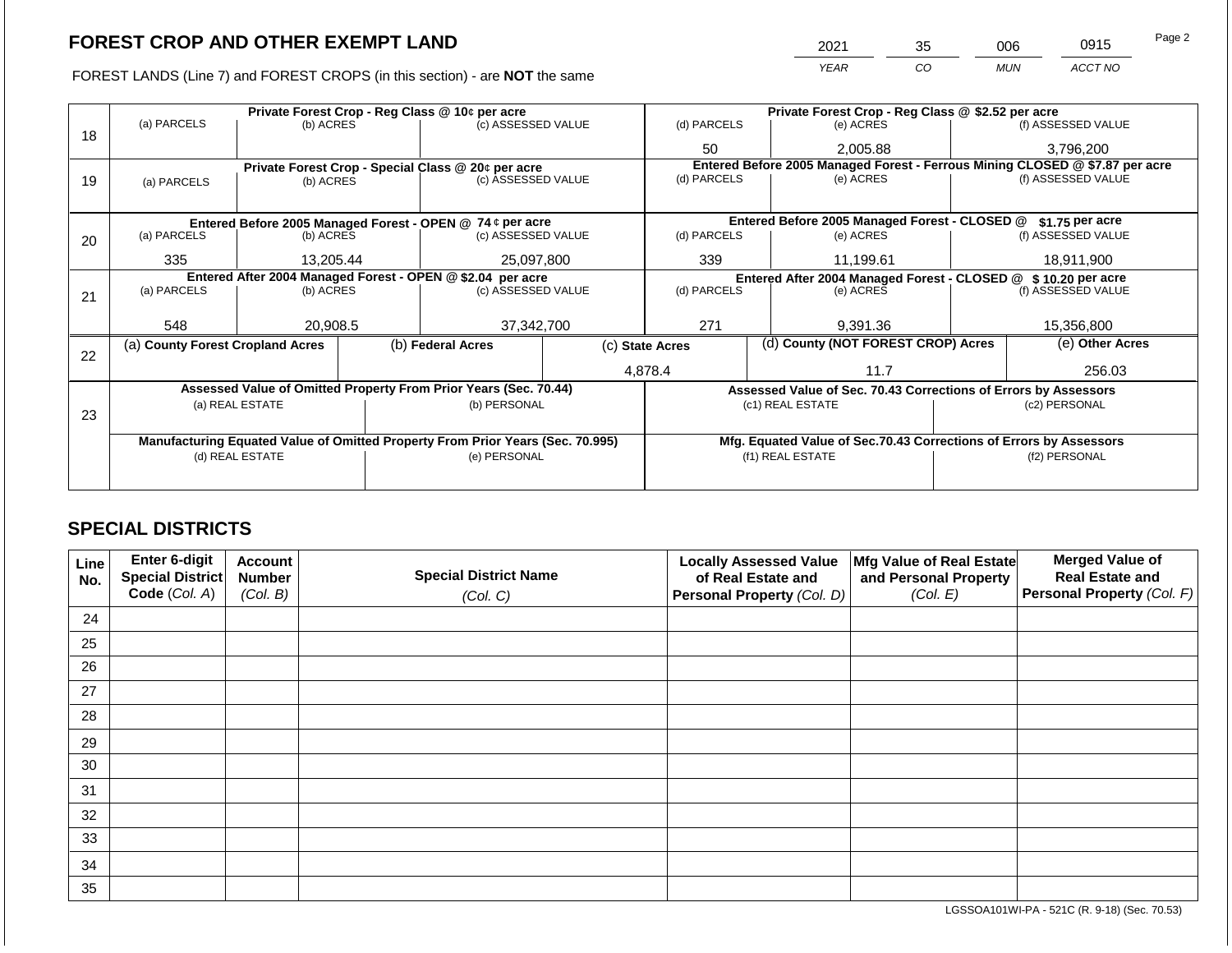|             | <b>SCHOOL DISTRICTS</b>                                  |                                             |                                                         |      | 2021                                                                              | 35                                                            | 006        | 0915                                                                           |
|-------------|----------------------------------------------------------|---------------------------------------------|---------------------------------------------------------|------|-----------------------------------------------------------------------------------|---------------------------------------------------------------|------------|--------------------------------------------------------------------------------|
|             |                                                          |                                             |                                                         |      | <b>YEAR</b>                                                                       | CO                                                            | <b>MUN</b> | ACCT NO                                                                        |
| Line<br>No. | Enter 6-digit<br><b>School District</b><br>Code (Col. A) | <b>Account</b><br><b>Number</b><br>(Col. B) | <b>School District Name</b><br>(Col. C)                 |      | <b>Locally Assessed Value</b><br>of Real Estate and<br>Personal Property (Col. D) | Mfg Value of Real Estate<br>and Personal Property<br>(Col. E) |            | <b>Merged Value of</b><br><b>Real Estate and</b><br>Personal Property (Col. F) |
|             | A. SCHOOL DISTRICTS (K-8 and K-12)                       |                                             |                                                         |      |                                                                                   |                                                               |            |                                                                                |
| 36          | 353500                                                   | 0207                                        | SCH D OF MERRILL AREA                                   |      | 84,340,400                                                                        |                                                               |            | 84,340,400                                                                     |
| 37          |                                                          |                                             |                                                         |      |                                                                                   |                                                               |            |                                                                                |
| 38          |                                                          |                                             |                                                         |      |                                                                                   |                                                               |            |                                                                                |
| 39          |                                                          |                                             |                                                         |      |                                                                                   |                                                               |            |                                                                                |
| 40<br>41    |                                                          |                                             |                                                         |      |                                                                                   |                                                               |            |                                                                                |
| 42          |                                                          |                                             |                                                         |      |                                                                                   |                                                               |            |                                                                                |
| 43          |                                                          |                                             |                                                         |      |                                                                                   |                                                               |            |                                                                                |
| 44          |                                                          |                                             |                                                         |      |                                                                                   |                                                               |            |                                                                                |
| 45          |                                                          |                                             |                                                         |      |                                                                                   |                                                               |            |                                                                                |
| 46          |                                                          |                                             |                                                         |      |                                                                                   |                                                               |            |                                                                                |
| 47          |                                                          |                                             |                                                         |      |                                                                                   |                                                               |            |                                                                                |
| 48          |                                                          |                                             |                                                         |      |                                                                                   |                                                               |            |                                                                                |
| 49          |                                                          |                                             | TOTAL ASSESSED VALUE OF SCHOOL DISTRICTS (K-8 and K-12) |      |                                                                                   |                                                               |            |                                                                                |
| 50          | <b>B. UNION HIGH SCHOOL DISTRICTS</b>                    |                                             |                                                         |      | 84,340,400                                                                        |                                                               |            | 84,340,400                                                                     |
| 51          |                                                          |                                             |                                                         |      |                                                                                   |                                                               |            |                                                                                |
| 52          |                                                          |                                             |                                                         |      |                                                                                   |                                                               |            |                                                                                |
| 53          |                                                          |                                             |                                                         |      |                                                                                   |                                                               |            |                                                                                |
| 54          |                                                          |                                             |                                                         |      |                                                                                   |                                                               |            |                                                                                |
| 55          |                                                          |                                             | TOTAL ASSESSED VALUE OF UNION HIGH SCHOOLS              |      |                                                                                   |                                                               |            |                                                                                |
|             | C.<br><b>TECHNICAL COLLEGE DISTRICTS</b>                 |                                             |                                                         |      |                                                                                   |                                                               |            |                                                                                |
| 56          | 001500                                                   | 0014                                        | NORTH CENTRAL TECHNICAL COLLEGE                         | WAUS | 84,340,400                                                                        |                                                               |            | 84,340,400                                                                     |
| 57          |                                                          |                                             |                                                         |      |                                                                                   |                                                               |            |                                                                                |
| 58          |                                                          |                                             | TOTAL ASSESSED VALUE OF TECHNICAL COLLEGES              |      |                                                                                   |                                                               |            |                                                                                |
| 59          |                                                          |                                             |                                                         |      | 84,340,400                                                                        |                                                               |            | 84,340,400                                                                     |

 *I hereby certify, to the best of my knowledge and belief, this form is complete and correct.*

| Name                                           |                                | Title | Submission date  |
|------------------------------------------------|--------------------------------|-------|------------------|
| SANDY TOBUREN                                  |                                |       | 2021<br>05<br>08 |
| Phone                                          | Email address                  |       |                  |
| 715<br>539<br>1055<br>$\overline{\phantom{0}}$ | SANDY.TOBUREN@CO.LINCOLN.WI.US |       |                  |

Page 3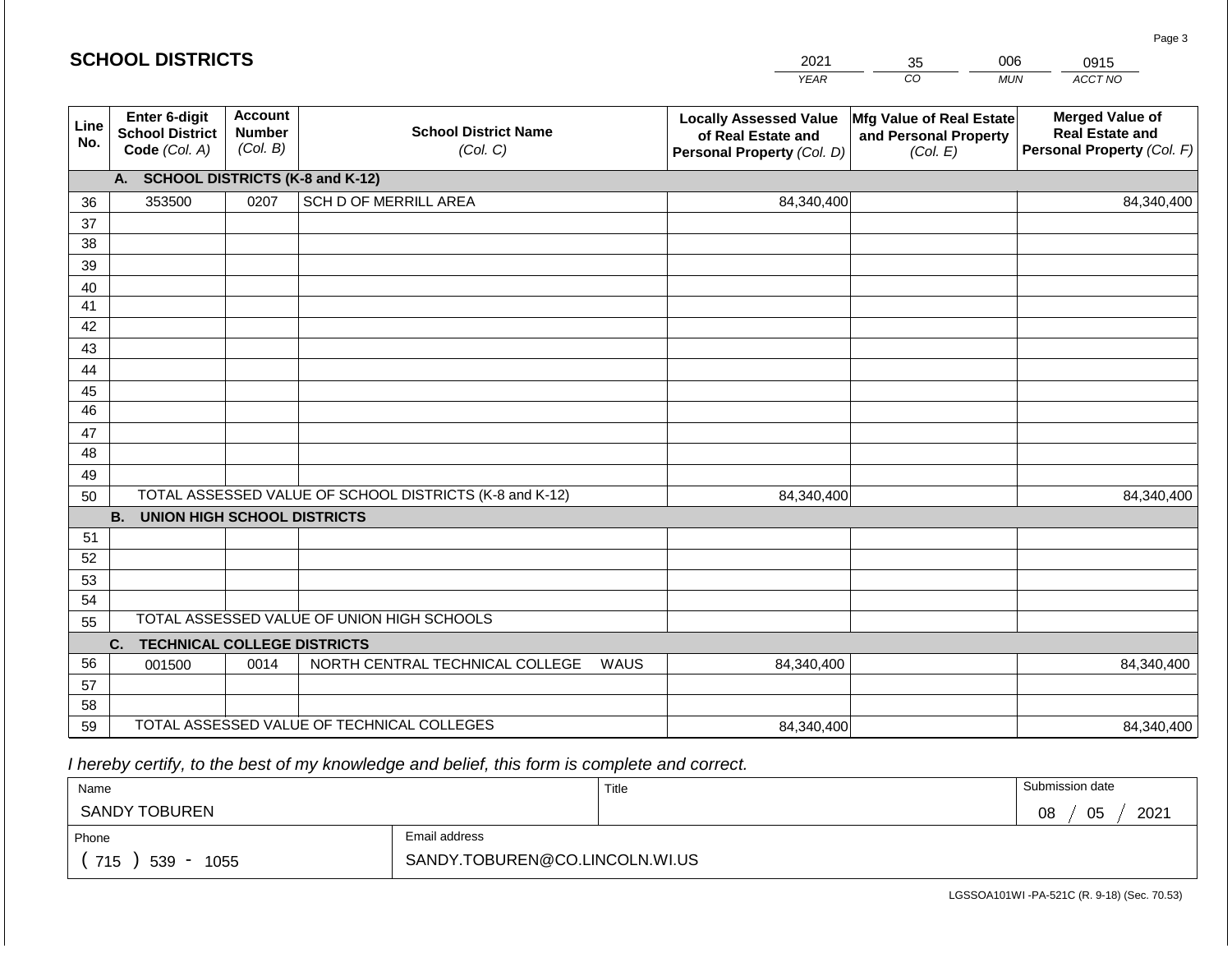- Each municipality's SOA is completed after the Board of Review and includes any changes made to the locally assessed values, under state law (sec. 70.53, Wis. Stats.)
- The Wisconsin Department of Revenue (DOR) merges the locally assessed values with the state assessed manufacturing values
- DOR provides the information regarding district names and codes. If a district is not listed, contact DOR.

Note: If you submit an amended SOA to DOR after your municipality's SOA is equated and posted to our website, we will process the SOA. However, DOR will not recalculate the *aggregate ratio or update the final SOA posted on our website. You should use the corrected values to calculate your tax rates.*

### **Page 1: Real Estate and Personal Property**

- Lines 1-9 assessed real estate values, parcel counts and acres by classification
- Lines 10-15 assessed personal property values and number of accounts by class
- Line 16 aggregate assessed value of all property subject to general property; use to calculate tax rates. Note: This line equals the total assessed value of K-8 and K-12 school districts (Line 50) and total assessed value of technical colleges (Line 59).
- Remarks assessment ratio used to calculate estimated fair market value on property tax bills

### **Page 2: Forest Crop, Other Exempt Land and Special Districts**

- Lines 18-21 private forest crop and managed forest lands assessed values
- Line  $22 -$  tax exempt land acres
- Line 23 prior years assessed value of omitted property under sec. 70.44 and correction of errors under sec. 70.43 shown by locally assessed or manufacturing real estate and personal property. Note: If there is an amount on this line, report the corresponding tax in the Statement of Taxes, Sections J or K.
- Lines 24-35 special district assessed values. These values are used to calculate tax rates for the special districts.

### **Page 3: School Districts**

- Lines 36-50 school districts (K-8 and K-12) assessed values. These values are used to calculate tax rates for school districts.
- Lines 51-55 union high school district assessed values. These values are used to calculate tax rates for union high school districts.
- Lines 56-59 technical college assessed values. These values are used to calculate tax rates for technical colleges.

If you have questions: Email: lgs@wisconsin.gov

 Phone: (608) 266-2569 or (608) 264-6892 Fax: (608) 264-6887

**Q** N1428 STRAWBERRY RD **STRAWBERRY** ONN OF CORNOL RICK HASS<br>TOWN OF CORNING VERRILL, WI 54452 MERRILL, WI 54452N1428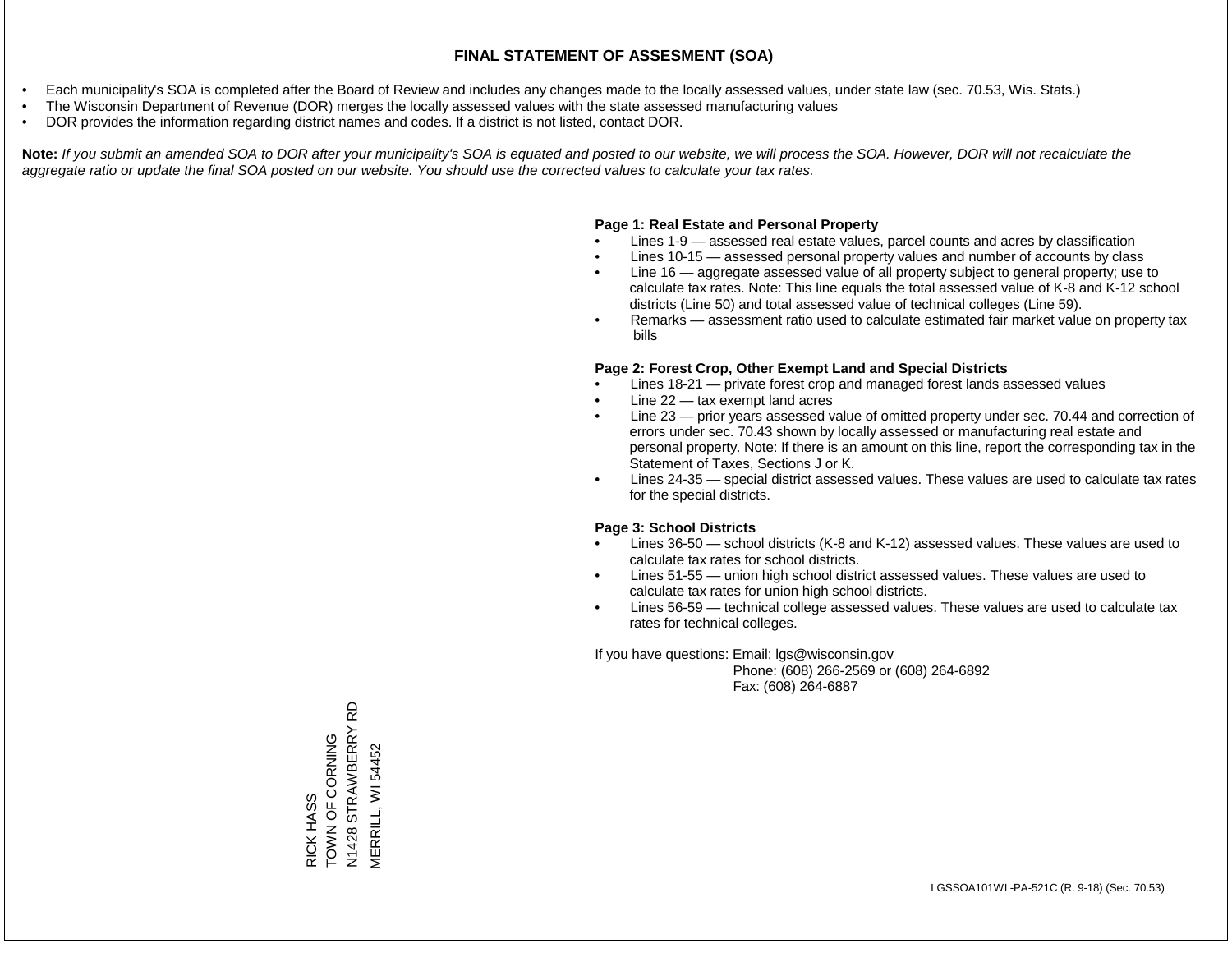|                |                                     | <b>FINAL - EQUATED</b><br><b>STATEMENT OF ASSESSMENT FOR 2021</b>                                                                                                                            |                          | 35           | 008                                               | 0916                    | This is an Amended Return | Page 1                        |  |
|----------------|-------------------------------------|----------------------------------------------------------------------------------------------------------------------------------------------------------------------------------------------|--------------------------|--------------|---------------------------------------------------|-------------------------|---------------------------|-------------------------------|--|
|                |                                     |                                                                                                                                                                                              |                          | CO           | <b>MUN</b>                                        | ACCT NO                 |                           |                               |  |
|                | <b>FOR</b>                          | <b>TOWN OF</b><br>OF.                                                                                                                                                                        | <b>HARDING</b>           |              | LINCOLN COUNTY                                    |                         |                           |                               |  |
|                |                                     | Town - Village - City                                                                                                                                                                        | <b>Municipality Name</b> |              | <b>County Name</b>                                |                         |                           |                               |  |
| Line           | <b>REAL ESTATE</b>                  |                                                                                                                                                                                              |                          | PARCEL COUNT | NO. OF ACRES<br><b>WHOLE</b>                      | <b>VALUE OF</b>         | <b>VALUE OF</b>           | TOTAL VALUE OF LAND           |  |
| No.            |                                     | (See Lines 18 - 22 for<br>other Real Estate)                                                                                                                                                 |                          |              | TOTAL LAND MPROVEMENTS NUMBERS ONLY               | LAND                    | <b>IMPROVEMENTS</b>       | AND IMPROVEMENTS              |  |
|                |                                     |                                                                                                                                                                                              | (Col. A)                 | (Col. B)     | (Col, C)                                          | (Col. D)                | (Col. E)                  | (Col. F)                      |  |
| 1              |                                     | <b>RESIDENTIAL - Class 1</b>                                                                                                                                                                 | 388                      | 321          | 480                                               | 12,701,300              | 33,684,900                | 46,386,200                    |  |
| $\overline{2}$ |                                     | <b>COMMERCIAL - Class 2</b>                                                                                                                                                                  | $\overline{2}$           |              | 8<br>1                                            | 38,100                  | 48,300                    | 86,400                        |  |
| 3              | 0<br><b>MANUFACTURING - Class 3</b> |                                                                                                                                                                                              |                          |              | $\Omega$<br>$\overline{0}$                        | $\Omega$                | 0                         | $\Omega$                      |  |
| 4              | <b>AGRICULTURAL - Class 4</b><br>82 |                                                                                                                                                                                              |                          |              | 969                                               | 153,300                 |                           | 153,300                       |  |
| 5              |                                     | UNDEVELOPED - Class 5                                                                                                                                                                        | 244                      |              | 2,974                                             | 1,214,900               |                           | 1,214,900                     |  |
| 6              |                                     | AGRICULTURAL FOREST - Class 5m                                                                                                                                                               | 58                       |              | 981                                               | 888,600                 |                           | 888,600                       |  |
| $\overline{7}$ |                                     | <b>FOREST LANDS - Class 6</b>                                                                                                                                                                | 293                      |              | 5,816                                             | 10,482,100              |                           | 10,482,100                    |  |
| 8              |                                     | OTHER - Class 7                                                                                                                                                                              | 14                       | 14           | 54                                                | 129,600                 | 709,000                   | 838,600                       |  |
| 9              |                                     | <b>TOTAL - ALL COLUMNS</b>                                                                                                                                                                   | 1.081                    | 336          | 11,282                                            | 25,607,900              | 34,442,200                | 60,050,100                    |  |
| 10             |                                     | NUMBER OF PERSONAL PROPERTY ACCOUNTS IN ROLL                                                                                                                                                 |                          |              | 3                                                 | <b>LOCALLY ASSESSED</b> | <b>MANUFACTURING</b>      | <b>MERGED</b>                 |  |
| 11             |                                     | BOATS AND OTHER WATERCRAFT NOT EXEMPT - Code 1                                                                                                                                               |                          |              |                                                   | 0                       | $\boldsymbol{0}$          | $\mathbf 0$                   |  |
| 12             |                                     | MACHINERY, TOOLS AND PATTERNS - Code 2                                                                                                                                                       |                          |              |                                                   |                         | $\Omega$                  | $\Omega$                      |  |
| 13             |                                     | FURNITURE, FIXTURES AND EQUIPMENT - Code 3                                                                                                                                                   |                          |              |                                                   | 4,000                   | $\mathbf 0$               | 4,000                         |  |
| 14             |                                     | ALL OTHER PERSONAL PROPERTY NOT EXEMPT - Codes 4A, 4B, 4C                                                                                                                                    |                          |              |                                                   | 1,800                   | $\mathbf 0$               | 1,800                         |  |
| 15             |                                     | TOTAL OF PERSONAL PROPERTY NOT EXEMPT (Total of Lines 11-14)                                                                                                                                 |                          |              |                                                   | 5,800                   | 0                         | 5,800                         |  |
| 16             |                                     | AGGREGATE ASSESSED VALUE OF ALL PROPERTY SUBJECT TO THE GENERAL PROPERTY TAX (Total of Lines 9F and 15F)<br>MUST EQUAL TOTAL VALUE OF THE SCHOOL DISTRICTS (K-12 PLUS K-8) - Line 50, Col. F |                          |              |                                                   |                         |                           | 60,055,900                    |  |
| 17             |                                     | <b>BOARD OF REVIEW</b><br>DATE OF FINAL ADJOURNMENT                                                                                                                                          | 10/19/2021               |              | Name of Assessor<br><b>HOFFMAN APPRAISAL SERV</b> |                         |                           | Telephone #<br>(715) 536-6236 |  |

REMARKS

The Assessment Ratio to be used in calculating the estimated Fair Market Value on tax bills for this tax district is 1.055742287

This ratio should be used to convert assessed values to "Calculate Equalized Values" in Step 1 of the Lottery and Gaming Credit Calculations.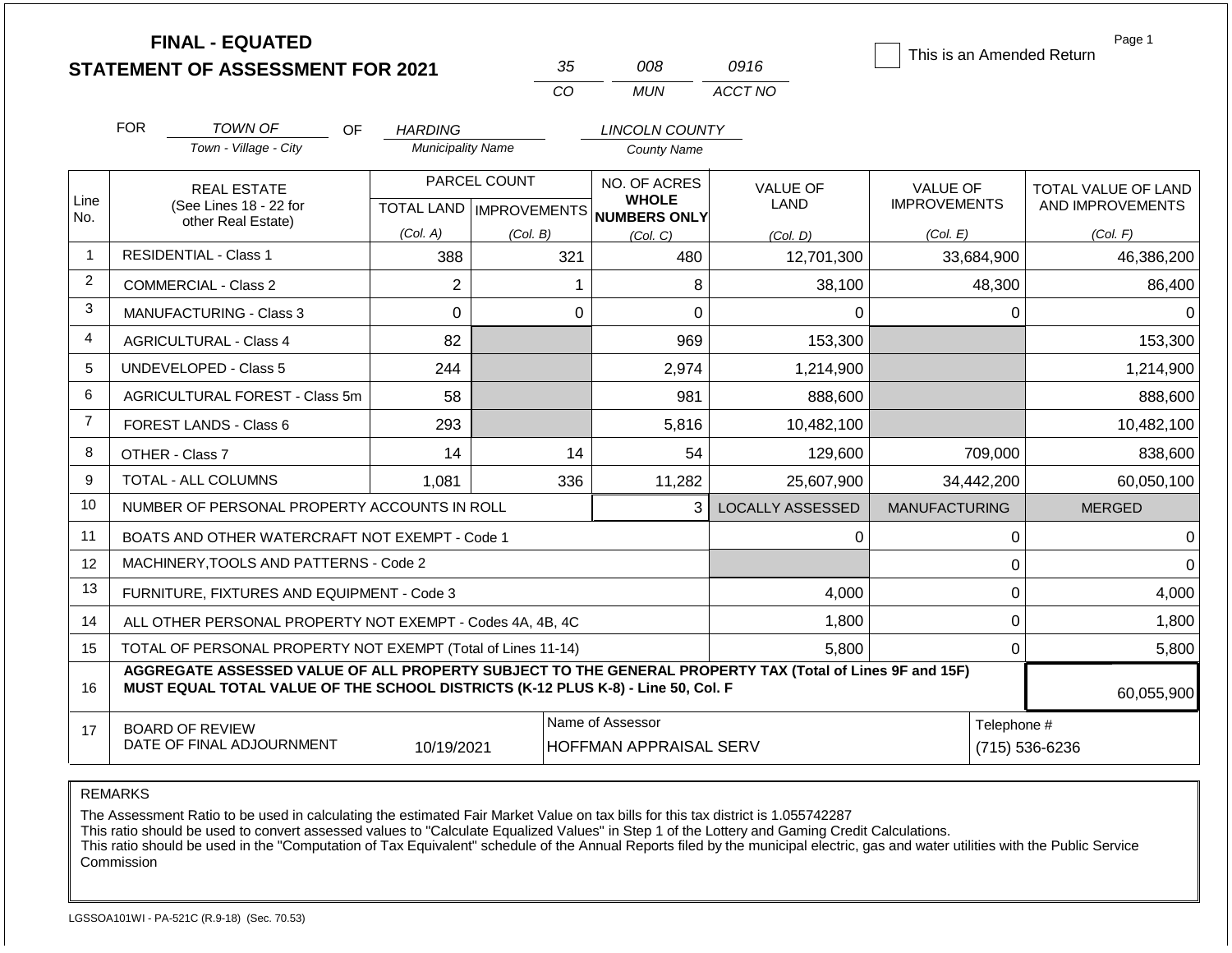FOREST LANDS (Line 7) and FOREST CROPS (in this section) - are **NOT** the same

| 2021        | 35 | 008        | 0916    | Page 2 |
|-------------|----|------------|---------|--------|
| <b>YFAR</b> | CO | <b>MUN</b> | ACCT NO |        |

|    |                                  |                                                            |  | Private Forest Crop - Reg Class @ 10¢ per acre                                 |                 |                | Private Forest Crop - Reg Class @ \$2.52 per acre                  |  |                                                                              |  |
|----|----------------------------------|------------------------------------------------------------|--|--------------------------------------------------------------------------------|-----------------|----------------|--------------------------------------------------------------------|--|------------------------------------------------------------------------------|--|
| 18 | (a) PARCELS                      | (b) ACRES                                                  |  | (c) ASSESSED VALUE                                                             |                 | (d) PARCELS    | (e) ACRES                                                          |  | (f) ASSESSED VALUE                                                           |  |
|    |                                  |                                                            |  |                                                                                |                 | 17             | 680.03                                                             |  | 1,152,100                                                                    |  |
|    |                                  |                                                            |  | Private Forest Crop - Special Class @ 20¢ per acre                             |                 |                |                                                                    |  | Entered Before 2005 Managed Forest - Ferrous Mining CLOSED @ \$7.87 per acre |  |
| 19 | (a) PARCELS                      | (b) ACRES                                                  |  | (c) ASSESSED VALUE                                                             |                 | (d) PARCELS    | (e) ACRES                                                          |  | (f) ASSESSED VALUE                                                           |  |
|    |                                  |                                                            |  |                                                                                |                 |                |                                                                    |  |                                                                              |  |
|    |                                  |                                                            |  | Entered Before 2005 Managed Forest - OPEN @ 74 ¢ per acre                      |                 |                | Entered Before 2005 Managed Forest - CLOSED @                      |  | $$1.75$ per acre                                                             |  |
| 20 | (a) PARCELS                      | (b) ACRES                                                  |  | (c) ASSESSED VALUE                                                             |                 | (d) PARCELS    | (e) ACRES                                                          |  | (f) ASSESSED VALUE                                                           |  |
|    |                                  |                                                            |  |                                                                                |                 |                |                                                                    |  |                                                                              |  |
|    | 25                               | 959.55                                                     |  | 1,635,100                                                                      |                 | 131            | 4,661.16                                                           |  | 8,583,700                                                                    |  |
|    |                                  | Entered After 2004 Managed Forest - OPEN @ \$2.04 per acre |  |                                                                                |                 |                | Entered After 2004 Managed Forest - CLOSED @ \$ 10.20 per acre     |  |                                                                              |  |
| 21 | (a) PARCELS                      | (b) ACRES                                                  |  | (c) ASSESSED VALUE                                                             | (d) PARCELS     |                | (e) ACRES                                                          |  | (f) ASSESSED VALUE                                                           |  |
|    |                                  |                                                            |  |                                                                                |                 |                |                                                                    |  |                                                                              |  |
|    | 127                              | 4,976.13                                                   |  | 8,097,000                                                                      | 186             |                | 6,677.43                                                           |  |                                                                              |  |
|    | (a) County Forest Cropland Acres |                                                            |  | (b) Federal Acres                                                              | (c) State Acres |                | (d) County (NOT FOREST CROP) Acres                                 |  | (e) Other Acres                                                              |  |
| 22 |                                  |                                                            |  |                                                                                |                 |                |                                                                    |  |                                                                              |  |
|    |                                  |                                                            |  |                                                                                |                 | 781.92<br>89.4 |                                                                    |  | 87.75                                                                        |  |
|    |                                  |                                                            |  | Assessed Value of Omitted Property From Prior Years (Sec. 70.44)               |                 |                | Assessed Value of Sec. 70.43 Corrections of Errors by Assessors    |  |                                                                              |  |
|    |                                  | (a) REAL ESTATE                                            |  | (b) PERSONAL                                                                   |                 |                | (c1) REAL ESTATE                                                   |  | (c2) PERSONAL                                                                |  |
| 23 |                                  |                                                            |  |                                                                                |                 |                |                                                                    |  |                                                                              |  |
|    |                                  |                                                            |  | Manufacturing Equated Value of Omitted Property From Prior Years (Sec. 70.995) |                 |                | Mfg. Equated Value of Sec.70.43 Corrections of Errors by Assessors |  |                                                                              |  |
|    |                                  | (d) REAL ESTATE                                            |  | (e) PERSONAL                                                                   |                 |                | (f1) REAL ESTATE                                                   |  | (f2) PERSONAL                                                                |  |
|    |                                  |                                                            |  |                                                                                |                 |                |                                                                    |  |                                                                              |  |
|    |                                  |                                                            |  |                                                                                |                 |                |                                                                    |  |                                                                              |  |

### **SPECIAL DISTRICTS**

| Line<br>No. | Enter 6-digit<br>Special District<br>Code (Col. A) | <b>Account</b><br><b>Number</b><br>(Col. B) | <b>Special District Name</b><br>(Col. C) | <b>Locally Assessed Value</b><br>of Real Estate and<br>Personal Property (Col. D) | Mfg Value of Real Estate<br>and Personal Property<br>(Col. E) | <b>Merged Value of</b><br><b>Real Estate and</b><br>Personal Property (Col. F) |
|-------------|----------------------------------------------------|---------------------------------------------|------------------------------------------|-----------------------------------------------------------------------------------|---------------------------------------------------------------|--------------------------------------------------------------------------------|
| 24          |                                                    |                                             |                                          |                                                                                   |                                                               |                                                                                |
| 25          |                                                    |                                             |                                          |                                                                                   |                                                               |                                                                                |
| 26          |                                                    |                                             |                                          |                                                                                   |                                                               |                                                                                |
| 27          |                                                    |                                             |                                          |                                                                                   |                                                               |                                                                                |
| 28          |                                                    |                                             |                                          |                                                                                   |                                                               |                                                                                |
| 29          |                                                    |                                             |                                          |                                                                                   |                                                               |                                                                                |
| 30          |                                                    |                                             |                                          |                                                                                   |                                                               |                                                                                |
| 31          |                                                    |                                             |                                          |                                                                                   |                                                               |                                                                                |
| 32          |                                                    |                                             |                                          |                                                                                   |                                                               |                                                                                |
| 33          |                                                    |                                             |                                          |                                                                                   |                                                               |                                                                                |
| 34          |                                                    |                                             |                                          |                                                                                   |                                                               |                                                                                |
| 35          |                                                    |                                             |                                          |                                                                                   |                                                               |                                                                                |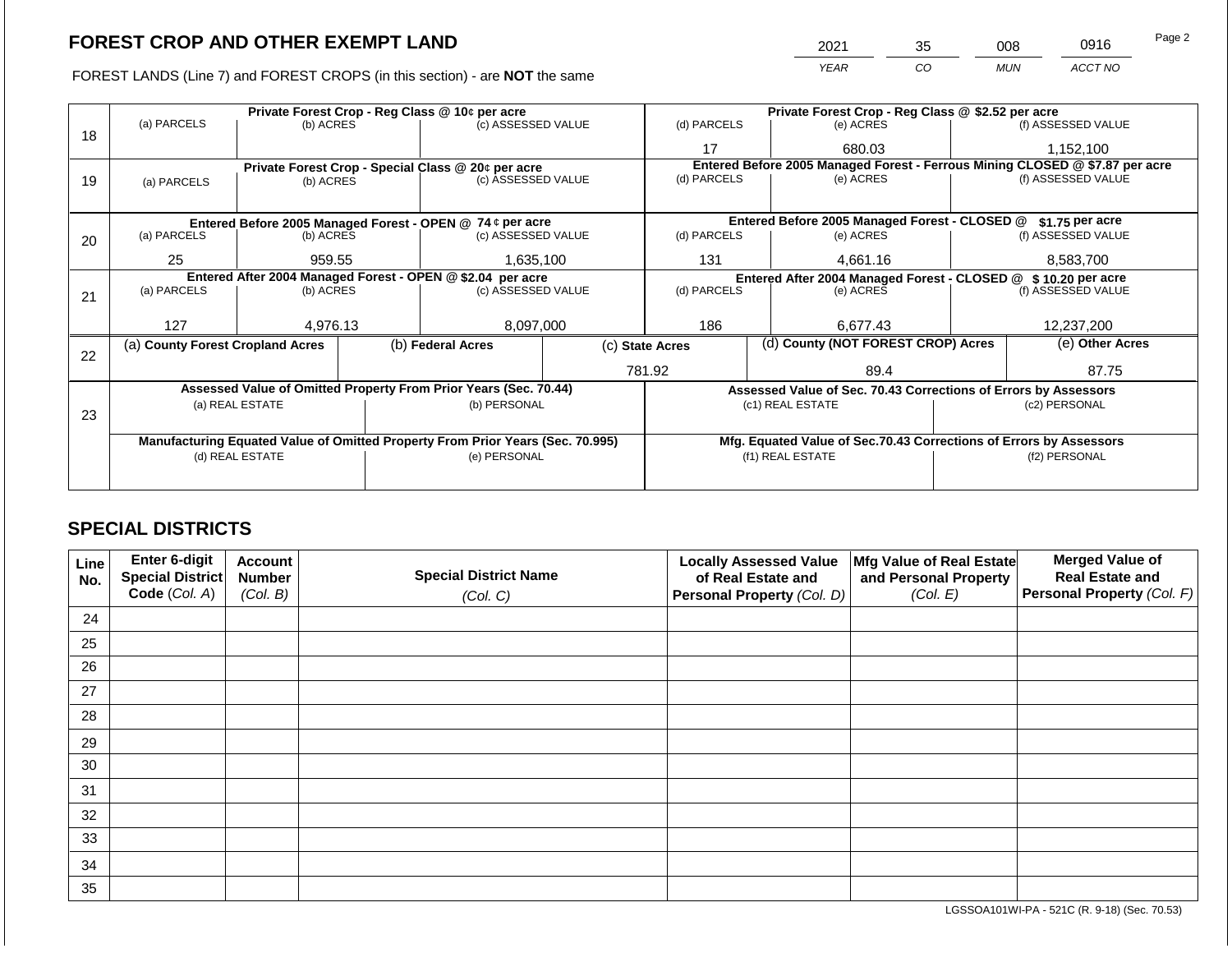|             | <b>SCHOOL DISTRICTS</b>                                         |                                             |                                                         |      | 2021                                                                              | 35                                                            | 008        | 0916                                                                           |
|-------------|-----------------------------------------------------------------|---------------------------------------------|---------------------------------------------------------|------|-----------------------------------------------------------------------------------|---------------------------------------------------------------|------------|--------------------------------------------------------------------------------|
|             |                                                                 |                                             |                                                         |      | <b>YEAR</b>                                                                       | CO                                                            | <b>MUN</b> | ACCT NO                                                                        |
| Line<br>No. | <b>Enter 6-digit</b><br><b>School District</b><br>Code (Col. A) | <b>Account</b><br><b>Number</b><br>(Col. B) | <b>School District Name</b><br>(Col. C)                 |      | <b>Locally Assessed Value</b><br>of Real Estate and<br>Personal Property (Col. D) | Mfg Value of Real Estate<br>and Personal Property<br>(Col. E) |            | <b>Merged Value of</b><br><b>Real Estate and</b><br>Personal Property (Col. F) |
|             | A. SCHOOL DISTRICTS (K-8 and K-12)                              |                                             |                                                         |      |                                                                                   |                                                               |            |                                                                                |
| 36          | 353500                                                          | 0207                                        | SCH D OF MERRILL AREA                                   |      | 60,055,900                                                                        |                                                               |            | 60,055,900                                                                     |
| 37          |                                                                 |                                             |                                                         |      |                                                                                   |                                                               |            |                                                                                |
| 38          |                                                                 |                                             |                                                         |      |                                                                                   |                                                               |            |                                                                                |
| 39          |                                                                 |                                             |                                                         |      |                                                                                   |                                                               |            |                                                                                |
| 40<br>41    |                                                                 |                                             |                                                         |      |                                                                                   |                                                               |            |                                                                                |
| 42          |                                                                 |                                             |                                                         |      |                                                                                   |                                                               |            |                                                                                |
| 43          |                                                                 |                                             |                                                         |      |                                                                                   |                                                               |            |                                                                                |
| 44          |                                                                 |                                             |                                                         |      |                                                                                   |                                                               |            |                                                                                |
| 45          |                                                                 |                                             |                                                         |      |                                                                                   |                                                               |            |                                                                                |
| 46          |                                                                 |                                             |                                                         |      |                                                                                   |                                                               |            |                                                                                |
| 47          |                                                                 |                                             |                                                         |      |                                                                                   |                                                               |            |                                                                                |
| 48          |                                                                 |                                             |                                                         |      |                                                                                   |                                                               |            |                                                                                |
| 49<br>50    |                                                                 |                                             | TOTAL ASSESSED VALUE OF SCHOOL DISTRICTS (K-8 and K-12) |      | 60,055,900                                                                        |                                                               |            | 60,055,900                                                                     |
|             | <b>B. UNION HIGH SCHOOL DISTRICTS</b>                           |                                             |                                                         |      |                                                                                   |                                                               |            |                                                                                |
| 51          |                                                                 |                                             |                                                         |      |                                                                                   |                                                               |            |                                                                                |
| 52          |                                                                 |                                             |                                                         |      |                                                                                   |                                                               |            |                                                                                |
| 53          |                                                                 |                                             |                                                         |      |                                                                                   |                                                               |            |                                                                                |
| 54          |                                                                 |                                             |                                                         |      |                                                                                   |                                                               |            |                                                                                |
| 55          |                                                                 |                                             | TOTAL ASSESSED VALUE OF UNION HIGH SCHOOLS              |      |                                                                                   |                                                               |            |                                                                                |
|             | <b>TECHNICAL COLLEGE DISTRICTS</b><br>C.                        |                                             |                                                         |      |                                                                                   |                                                               |            |                                                                                |
| 56          | 001500                                                          | 0014                                        | NORTH CENTRAL TECHNICAL COLLEGE                         | WAUS | 60,055,900                                                                        |                                                               |            | 60,055,900                                                                     |
| 57<br>58    |                                                                 |                                             |                                                         |      |                                                                                   |                                                               |            |                                                                                |
| 59          |                                                                 |                                             | TOTAL ASSESSED VALUE OF TECHNICAL COLLEGES              |      | 60,055,900                                                                        |                                                               |            | 60,055,900                                                                     |

 *I hereby certify, to the best of my knowledge and belief, this form is complete and correct.*

| Name                                           |                                | Title | Submission date               |
|------------------------------------------------|--------------------------------|-------|-------------------------------|
| SANDY TOBUREN                                  |                                |       | 2021<br>ററ<br>1 N<br>ັບ<br>-- |
| Phone                                          | Email address                  |       |                               |
| 715<br>539<br>1055<br>$\overline{\phantom{a}}$ | SANDY.TOBUREN@CO.LINCOLN.WI.US |       |                               |

Page 3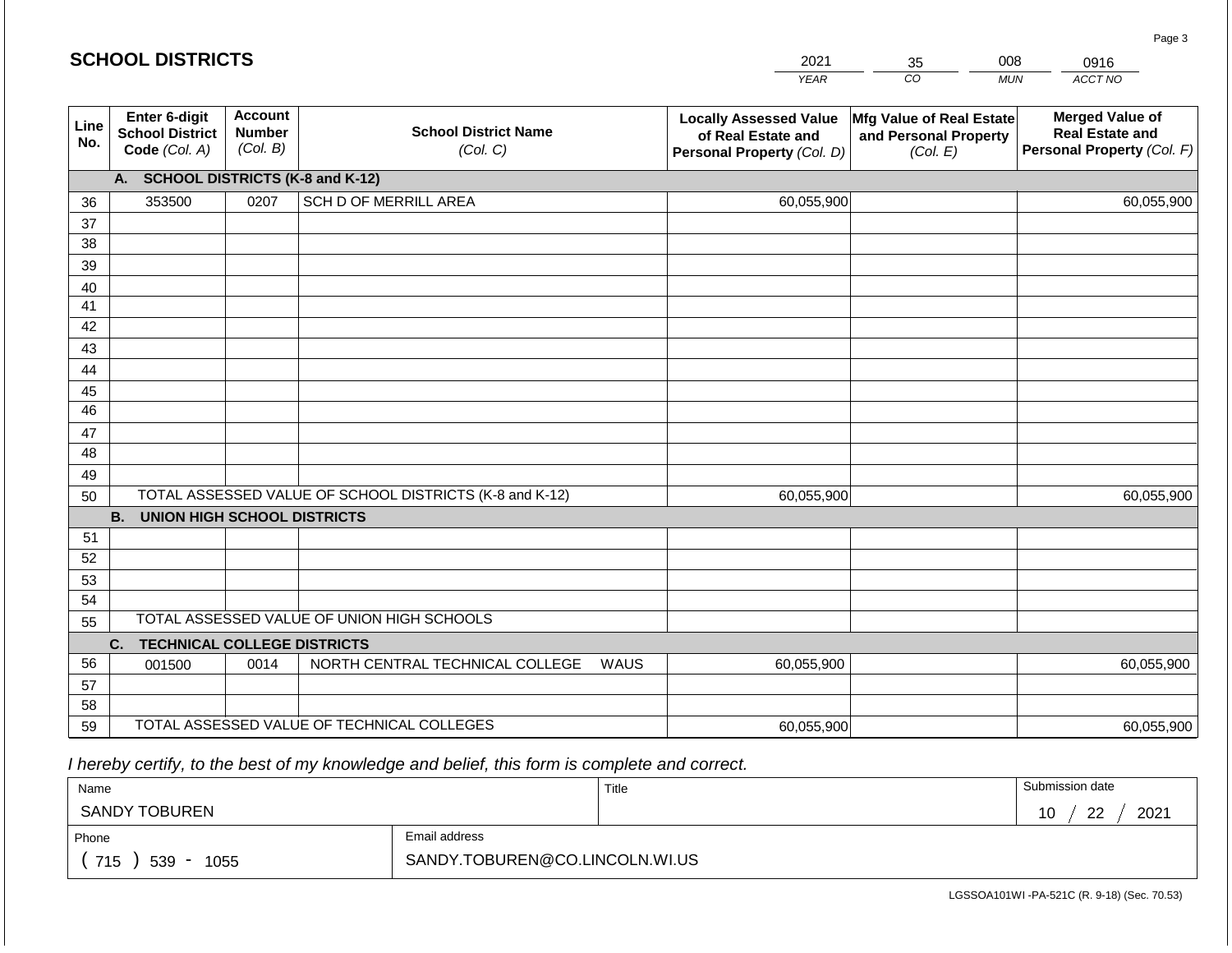- Each municipality's SOA is completed after the Board of Review and includes any changes made to the locally assessed values, under state law (sec. 70.53, Wis. Stats.)
- The Wisconsin Department of Revenue (DOR) merges the locally assessed values with the state assessed manufacturing values
- DOR provides the information regarding district names and codes. If a district is not listed, contact DOR.

Note: If you submit an amended SOA to DOR after your municipality's SOA is equated and posted to our website, we will process the SOA. However, DOR will not recalculate the *aggregate ratio or update the final SOA posted on our website. You should use the corrected values to calculate your tax rates.*

#### **Page 1: Real Estate and Personal Property**

- Lines 1-9 assessed real estate values, parcel counts and acres by classification
- Lines 10-15 assessed personal property values and number of accounts by class
- Line 16 aggregate assessed value of all property subject to general property; use to calculate tax rates. Note: This line equals the total assessed value of K-8 and K-12 school districts (Line 50) and total assessed value of technical colleges (Line 59).
- Remarks assessment ratio used to calculate estimated fair market value on property tax bills

#### **Page 2: Forest Crop, Other Exempt Land and Special Districts**

- Lines 18-21 private forest crop and managed forest lands assessed values
- Line  $22 -$  tax exempt land acres
- Line 23 prior years assessed value of omitted property under sec. 70.44 and correction of errors under sec. 70.43 shown by locally assessed or manufacturing real estate and personal property. Note: If there is an amount on this line, report the corresponding tax in the Statement of Taxes, Sections J or K.
- Lines 24-35 special district assessed values. These values are used to calculate tax rates for the special districts.

#### **Page 3: School Districts**

- Lines 36-50 school districts (K-8 and K-12) assessed values. These values are used to calculate tax rates for school districts.
- Lines 51-55 union high school district assessed values. These values are used to calculate tax rates for union high school districts.
- Lines 56-59 technical college assessed values. These values are used to calculate tax rates for technical colleges.

If you have questions: Email: lgs@wisconsin.gov

 Phone: (608) 266-2569 or (608) 264-6892 Fax: (608) 264-6887

KRISTY AMENT<br>TOWN OF HARDING<br>N2567 COUNTY RD E COUNTY RD E N2567 COUNTY RD E TOWN OF HARDING VERRILL, WI 54452 MERRILL, WI 54452KRISTY AMENT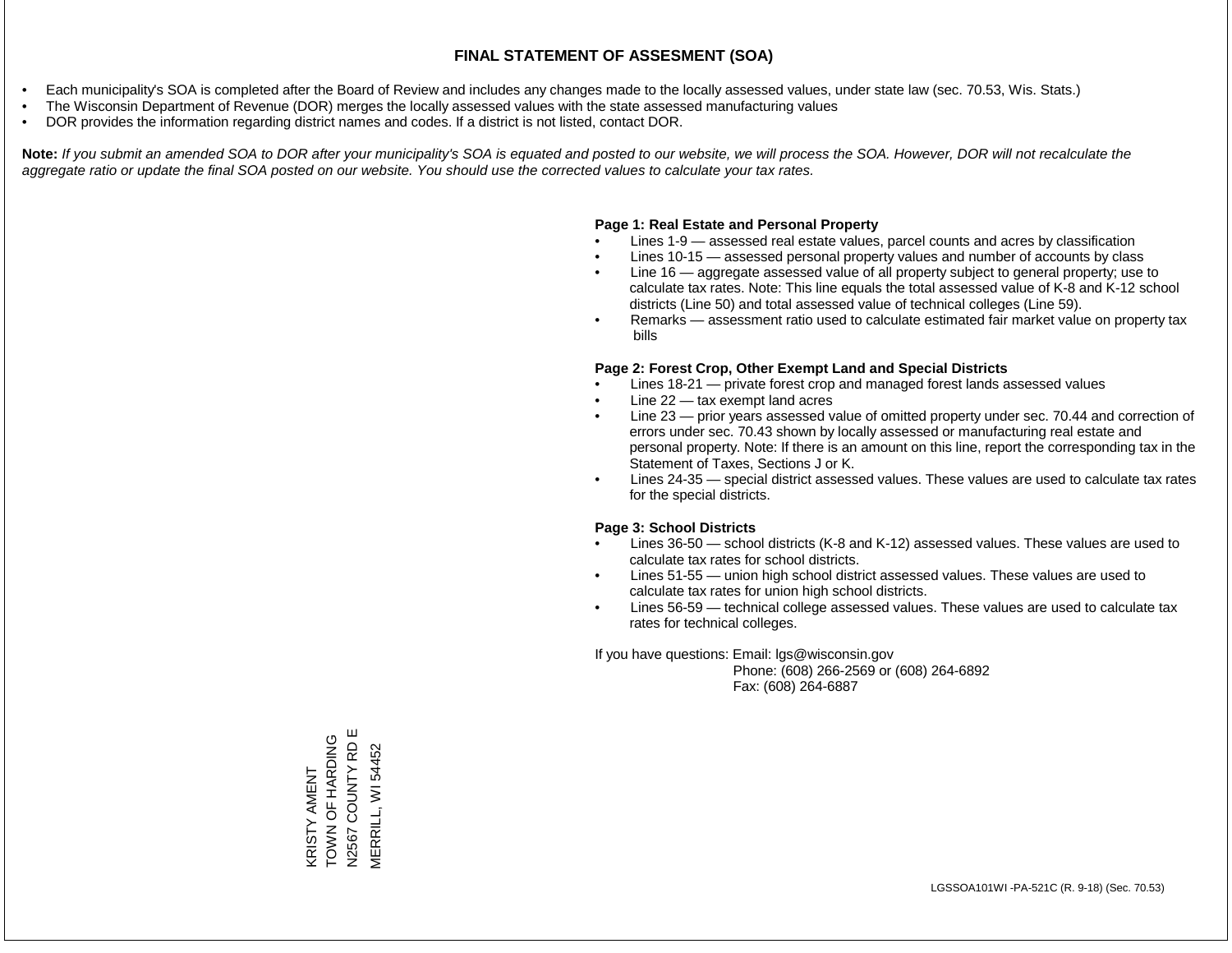| <b>FINAL - EQUATED</b>                  |  |      | This is an Amended Return |
|-----------------------------------------|--|------|---------------------------|
| <b>STATEMENT OF ASSESSMENT FOR 2021</b> |  | 0917 |                           |

| 35  | 01 O | 0917    |
|-----|------|---------|
| CO. | MUN  | ACCT NO |

Page 1

|                | <b>FOR</b>                                                   | TOWN OF<br>OF                                                                                                                                                                                | <b>HARRISON</b>          |                                     | <b>LINCOLN COUNTY</b>        |                         |                      |                     |
|----------------|--------------------------------------------------------------|----------------------------------------------------------------------------------------------------------------------------------------------------------------------------------------------|--------------------------|-------------------------------------|------------------------------|-------------------------|----------------------|---------------------|
|                |                                                              | Town - Village - City                                                                                                                                                                        | <b>Municipality Name</b> |                                     | <b>County Name</b>           |                         |                      |                     |
| Line           |                                                              | <b>REAL ESTATE</b>                                                                                                                                                                           |                          | PARCEL COUNT                        | NO. OF ACRES<br><b>WHOLE</b> | <b>VALUE OF</b>         | <b>VALUE OF</b>      | TOTAL VALUE OF LAND |
| No.            |                                                              | (See Lines 18 - 22 for<br>other Real Estate)                                                                                                                                                 |                          | TOTAL LAND MPROVEMENTS NUMBERS ONLY |                              | <b>LAND</b>             | <b>IMPROVEMENTS</b>  | AND IMPROVEMENTS    |
|                |                                                              |                                                                                                                                                                                              | (Col. A)                 | (Col. B)                            | (Col, C)                     | (Col, D)                | (Col. E)             | (Col. F)            |
| -1             |                                                              | <b>RESIDENTIAL - Class 1</b>                                                                                                                                                                 | 1,114                    | 919                                 | 2,068                        | 71,506,900              | 84,920,700           | 156,427,600         |
| $\overline{2}$ |                                                              | <b>COMMERCIAL - Class 2</b>                                                                                                                                                                  | 9                        | 8                                   | 19                           | 293,600                 | 1,062,800            | 1,356,400           |
| 3              |                                                              | MANUFACTURING - Class 3                                                                                                                                                                      | 0                        | 0                                   | 0                            | 0                       | 0                    |                     |
| $\overline{4}$ |                                                              | <b>AGRICULTURAL - Class 4</b>                                                                                                                                                                | 157                      |                                     | 3,012                        | 408,000                 |                      | 408,000             |
| 5              |                                                              | <b>UNDEVELOPED - Class 5</b>                                                                                                                                                                 | 237                      |                                     | 2,628                        | 1,079,200               |                      | 1,079,200           |
| 6              |                                                              | AGRICULTURAL FOREST - Class 5m                                                                                                                                                               | 93                       |                                     | 1,387                        | 1,268,800               |                      | 1,268,800           |
| $\overline{7}$ |                                                              | FOREST LANDS - Class 6                                                                                                                                                                       | 295                      |                                     | 5,660                        | 10,768,300              |                      | 10,768,300          |
| 8              |                                                              | OTHER - Class 7                                                                                                                                                                              | 29                       | 29                                  | 38                           | 181,300                 | 2,957,400            | 3,138,700           |
| 9              |                                                              | TOTAL - ALL COLUMNS                                                                                                                                                                          | 1,934                    | 956                                 | 14,812                       | 85,506,100              | 88,940,900           | 174,447,000         |
| 10             |                                                              | NUMBER OF PERSONAL PROPERTY ACCOUNTS IN ROLL                                                                                                                                                 |                          |                                     | 35                           | <b>LOCALLY ASSESSED</b> | <b>MANUFACTURING</b> | <b>MERGED</b>       |
| 11             |                                                              | BOATS AND OTHER WATERCRAFT NOT EXEMPT - Code 1                                                                                                                                               |                          |                                     |                              | 0                       | 0                    |                     |
| 12             |                                                              | MACHINERY, TOOLS AND PATTERNS - Code 2                                                                                                                                                       |                          |                                     |                              |                         | 0                    | n                   |
| 13             |                                                              | FURNITURE, FIXTURES AND EQUIPMENT - Code 3                                                                                                                                                   |                          |                                     |                              | 35,700                  | 0                    | 35,700              |
| 14             | ALL OTHER PERSONAL PROPERTY NOT EXEMPT - Codes 4A, 4B, 4C    |                                                                                                                                                                                              |                          |                                     |                              | 657,500                 | 0                    | 657,500             |
| 15             | TOTAL OF PERSONAL PROPERTY NOT EXEMPT (Total of Lines 11-14) |                                                                                                                                                                                              |                          |                                     |                              | 693,200                 | $\Omega$             | 693,200             |
| 16             |                                                              | AGGREGATE ASSESSED VALUE OF ALL PROPERTY SUBJECT TO THE GENERAL PROPERTY TAX (Total of Lines 9F and 15F)<br>MUST EQUAL TOTAL VALUE OF THE SCHOOL DISTRICTS (K-12 PLUS K-8) - Line 50, Col. F |                          |                                     |                              |                         |                      | 175,140,200         |
| 17             |                                                              | <b>BOARD OF REVIEW</b>                                                                                                                                                                       |                          |                                     | Name of Assessor             |                         | Telephone #          |                     |
|                |                                                              | DATE OF FINAL ADJOURNMENT                                                                                                                                                                    | 05/22/2021               |                                     | <b>ASSOCIATED ASSESSORS</b>  |                         |                      | (888) 457-4720      |

REMARKS

The Assessment Ratio to be used in calculating the estimated Fair Market Value on tax bills for this tax district is .913309248

This ratio should be used to convert assessed values to "Calculate Equalized Values" in Step 1 of the Lottery and Gaming Credit Calculations.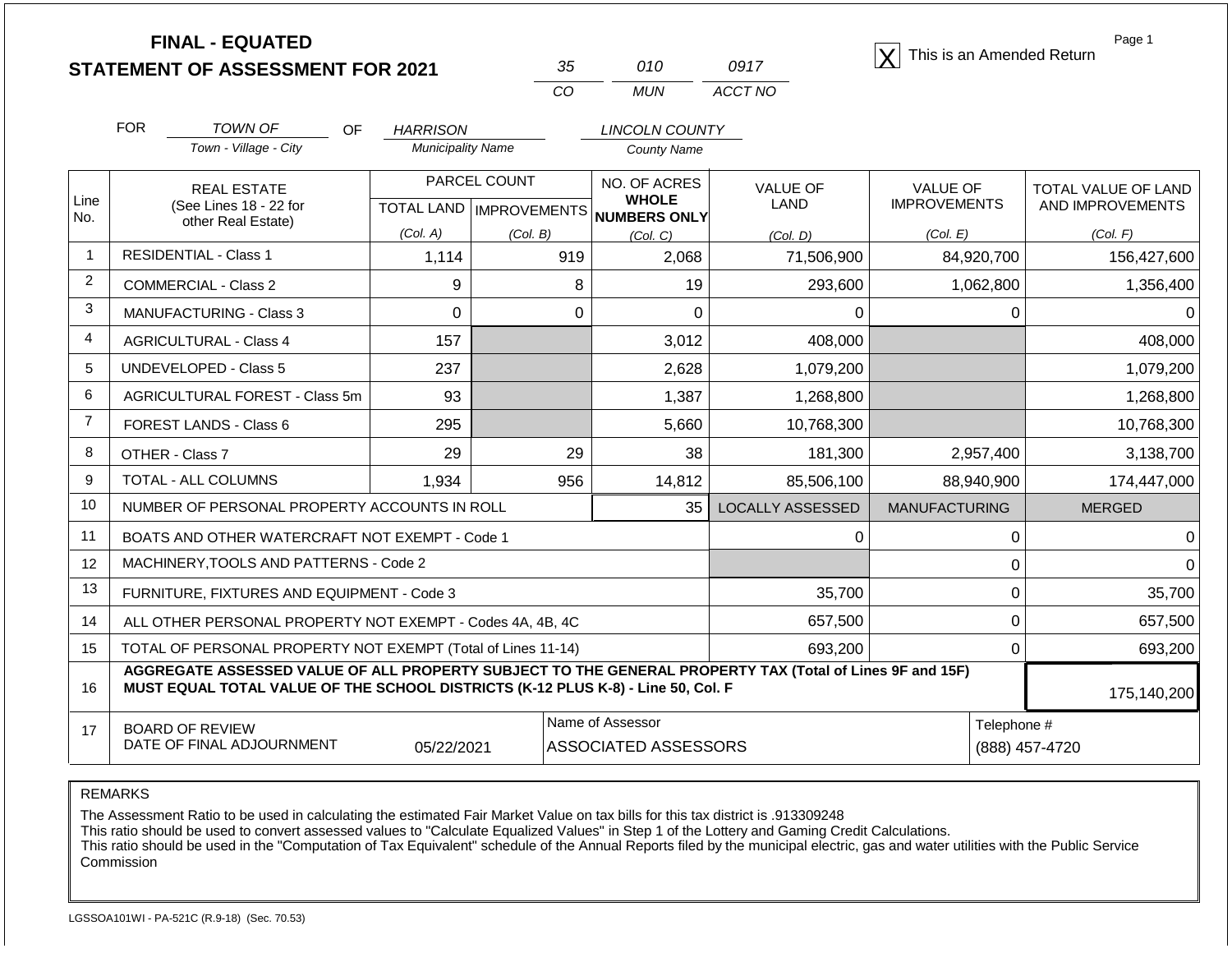FOREST LANDS (Line 7) and FOREST CROPS (in this section) - are **NOT** the same

| 2021 | 35 | 010 | 0917    | Page 2 |
|------|----|-----|---------|--------|
| YFAR | CO | MUN | ACCT NO |        |

|    | Private Forest Crop - Reg Class @ 10¢ per acre |                 |                                                                                                                             |                                                                                |  | Private Forest Crop - Reg Class @ \$2.52 per acre     |                                                                              |                    |                    |
|----|------------------------------------------------|-----------------|-----------------------------------------------------------------------------------------------------------------------------|--------------------------------------------------------------------------------|--|-------------------------------------------------------|------------------------------------------------------------------------------|--------------------|--------------------|
| 18 | (a) PARCELS                                    | (b) ACRES       |                                                                                                                             | (c) ASSESSED VALUE                                                             |  | (d) PARCELS                                           | (e) ACRES                                                                    |                    | (f) ASSESSED VALUE |
|    |                                                |                 |                                                                                                                             |                                                                                |  | 9                                                     | 341.13                                                                       |                    | 619,100            |
|    |                                                |                 |                                                                                                                             | Private Forest Crop - Special Class $@20¢$ per acre                            |  |                                                       | Entered Before 2005 Managed Forest - Ferrous Mining CLOSED @ \$7.87 per acre |                    |                    |
| 19 | (a) PARCELS                                    | (b) ACRES       |                                                                                                                             | (c) ASSESSED VALUE                                                             |  | (d) PARCELS                                           | (e) ACRES                                                                    |                    | (f) ASSESSED VALUE |
|    |                                                |                 |                                                                                                                             |                                                                                |  |                                                       |                                                                              |                    |                    |
|    |                                                |                 |                                                                                                                             | Entered Before 2005 Managed Forest - OPEN @ 74 ¢ per acre                      |  |                                                       | Entered Before 2005 Managed Forest - CLOSED @                                |                    | \$1.75 per acre    |
| 20 | (a) PARCELS                                    | (b) ACRES       |                                                                                                                             | (c) ASSESSED VALUE                                                             |  | (d) PARCELS                                           | (e) ACRES                                                                    |                    | (f) ASSESSED VALUE |
|    |                                                |                 |                                                                                                                             |                                                                                |  |                                                       |                                                                              |                    |                    |
|    | 9                                              | 238.97          |                                                                                                                             | 442,100                                                                        |  | 43<br>1.395.5                                         |                                                                              | 2,863,800          |                    |
|    |                                                |                 | Entered After 2004 Managed Forest - OPEN @ \$2.04 per acre<br>Entered After 2004 Managed Forest - CLOSED @ \$10.20 per acre |                                                                                |  |                                                       |                                                                              |                    |                    |
| 21 | (a) PARCELS                                    | (b) ACRES       |                                                                                                                             | (c) ASSESSED VALUE                                                             |  | (d) PARCELS<br>(e) ACRES                              |                                                                              | (f) ASSESSED VALUE |                    |
|    |                                                |                 |                                                                                                                             |                                                                                |  |                                                       |                                                                              |                    |                    |
|    | 25                                             | 915.95          |                                                                                                                             | 1,640,300                                                                      |  | 62                                                    | 2,132.56                                                                     |                    | 3,701,300          |
| 22 | (a) County Forest Cropland Acres               |                 |                                                                                                                             | (b) Federal Acres                                                              |  | (d) County (NOT FOREST CROP) Acres<br>(c) State Acres |                                                                              |                    | (e) Other Acres    |
|    |                                                |                 |                                                                                                                             |                                                                                |  |                                                       |                                                                              |                    |                    |
|    |                                                |                 |                                                                                                                             |                                                                                |  | 380.05                                                | 560.63                                                                       |                    | 90.74              |
|    |                                                |                 |                                                                                                                             | Assessed Value of Omitted Property From Prior Years (Sec. 70.44)               |  |                                                       | Assessed Value of Sec. 70.43 Corrections of Errors by Assessors              |                    |                    |
| 23 |                                                | (a) REAL ESTATE |                                                                                                                             | (b) PERSONAL                                                                   |  |                                                       | (c1) REAL ESTATE                                                             |                    | (c2) PERSONAL      |
|    |                                                |                 |                                                                                                                             |                                                                                |  |                                                       |                                                                              |                    |                    |
|    |                                                |                 |                                                                                                                             | Manufacturing Equated Value of Omitted Property From Prior Years (Sec. 70.995) |  |                                                       | Mfg. Equated Value of Sec.70.43 Corrections of Errors by Assessors           |                    |                    |
|    |                                                | (d) REAL ESTATE |                                                                                                                             | (e) PERSONAL                                                                   |  |                                                       | (f1) REAL ESTATE                                                             |                    | (f2) PERSONAL      |
|    |                                                |                 |                                                                                                                             |                                                                                |  |                                                       |                                                                              |                    |                    |
|    |                                                |                 |                                                                                                                             |                                                                                |  |                                                       |                                                                              |                    |                    |

## **SPECIAL DISTRICTS**

| <b>Line</b><br>No. | Enter 6-digit<br><b>Special District</b><br>Code (Col. A) | <b>Account</b><br><b>Number</b><br>(Col. B) | <b>Special District Name</b><br>(Col. C) | <b>Locally Assessed Value</b><br>of Real Estate and<br>Personal Property (Col. D) | Mfg Value of Real Estate<br>and Personal Property<br>(Col. E) | <b>Merged Value of</b><br><b>Real Estate and</b><br>Personal Property (Col. F) |
|--------------------|-----------------------------------------------------------|---------------------------------------------|------------------------------------------|-----------------------------------------------------------------------------------|---------------------------------------------------------------|--------------------------------------------------------------------------------|
| 24                 | 358030                                                    | 0210                                        | PICKEREL LAKE DISTRICT                   | 13,399,500                                                                        |                                                               | 13,399,500                                                                     |
| 25                 |                                                           |                                             |                                          |                                                                                   |                                                               |                                                                                |
| 26                 |                                                           |                                             |                                          |                                                                                   |                                                               |                                                                                |
| 27                 |                                                           |                                             |                                          |                                                                                   |                                                               |                                                                                |
| 28                 |                                                           |                                             |                                          |                                                                                   |                                                               |                                                                                |
| 29                 |                                                           |                                             |                                          |                                                                                   |                                                               |                                                                                |
| 30                 |                                                           |                                             |                                          |                                                                                   |                                                               |                                                                                |
| 31                 |                                                           |                                             |                                          |                                                                                   |                                                               |                                                                                |
| 32                 |                                                           |                                             |                                          |                                                                                   |                                                               |                                                                                |
| 33                 |                                                           |                                             |                                          |                                                                                   |                                                               |                                                                                |
| 34                 |                                                           |                                             |                                          |                                                                                   |                                                               |                                                                                |
| 35                 |                                                           |                                             |                                          |                                                                                   |                                                               |                                                                                |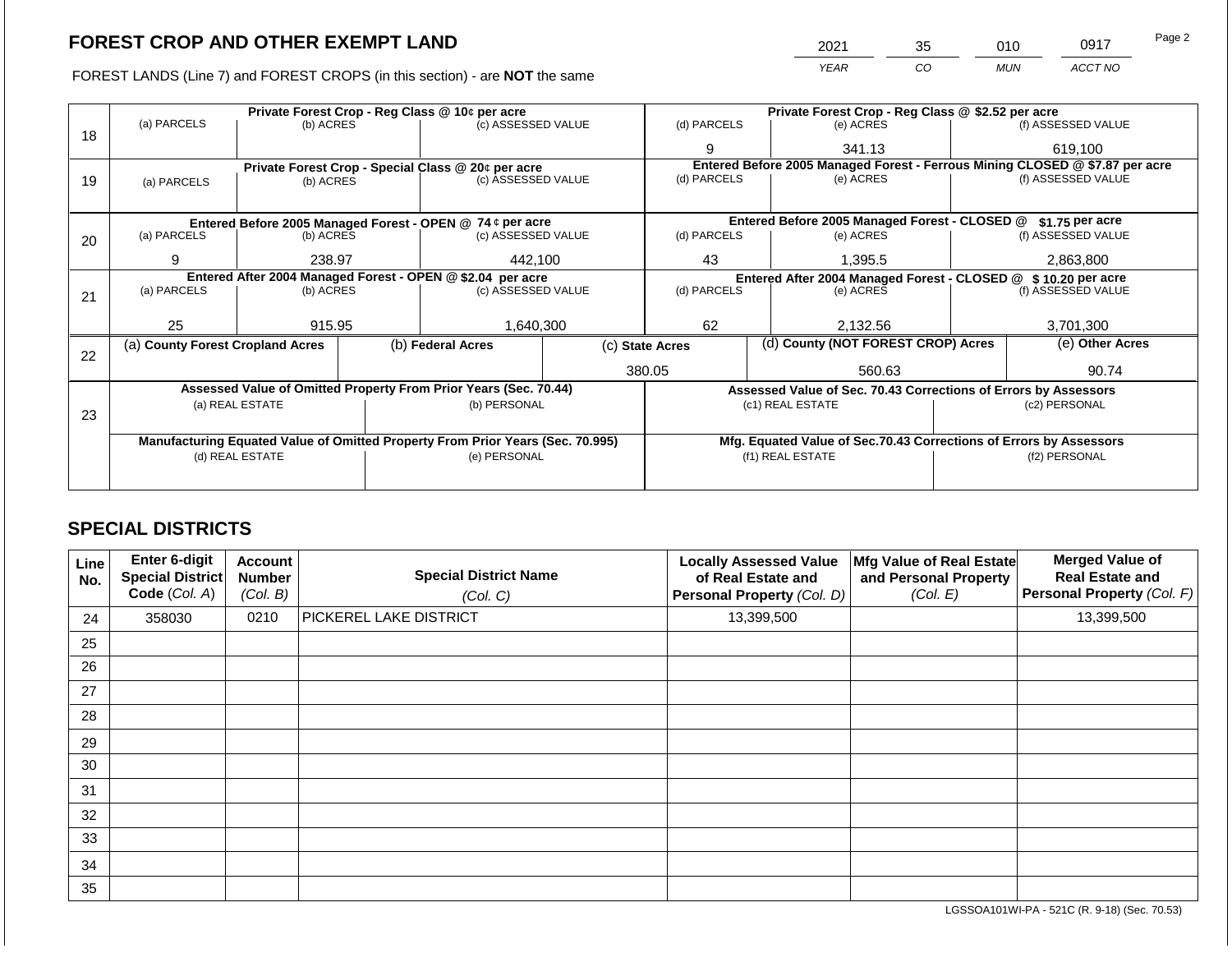|                 | <b>SCHOOL DISTRICTS</b>                                  |                                             |                                                         | 2021                                                                              | 010<br>35<br>0917                                             |                                                                                |  |
|-----------------|----------------------------------------------------------|---------------------------------------------|---------------------------------------------------------|-----------------------------------------------------------------------------------|---------------------------------------------------------------|--------------------------------------------------------------------------------|--|
|                 |                                                          |                                             |                                                         | <b>YEAR</b>                                                                       | CO                                                            | ACCT NO<br><b>MUN</b>                                                          |  |
| Line<br>No.     | Enter 6-digit<br><b>School District</b><br>Code (Col. A) | <b>Account</b><br><b>Number</b><br>(Col. B) | <b>School District Name</b><br>(Col. C)                 | <b>Locally Assessed Value</b><br>of Real Estate and<br>Personal Property (Col. D) | Mfg Value of Real Estate<br>and Personal Property<br>(Col. E) | <b>Merged Value of</b><br><b>Real Estate and</b><br>Personal Property (Col. F) |  |
|                 | A.                                                       |                                             | <b>SCHOOL DISTRICTS (K-8 and K-12)</b>                  |                                                                                   |                                                               |                                                                                |  |
| 36              | 353500                                                   | 0207                                        | SCH D OF MERRILL AREA                                   | 5,301,800                                                                         |                                                               | 5,301,800                                                                      |  |
| 37              | 355754                                                   | 0208                                        | <b>SCH D OF TOMAHAWK</b>                                | 124,348,600                                                                       |                                                               | 124,348,600                                                                    |  |
| 38              | 434781                                                   | 0262                                        | SCH D OF RHINELANDER                                    | 45,489,800                                                                        |                                                               | 45,489,800                                                                     |  |
| 39              |                                                          |                                             |                                                         |                                                                                   |                                                               |                                                                                |  |
| 40              |                                                          |                                             |                                                         |                                                                                   |                                                               |                                                                                |  |
| 41              |                                                          |                                             |                                                         |                                                                                   |                                                               |                                                                                |  |
| 42              |                                                          |                                             |                                                         |                                                                                   |                                                               |                                                                                |  |
| 43              |                                                          |                                             |                                                         |                                                                                   |                                                               |                                                                                |  |
| 44              |                                                          |                                             |                                                         |                                                                                   |                                                               |                                                                                |  |
| 45              |                                                          |                                             |                                                         |                                                                                   |                                                               |                                                                                |  |
| $\overline{46}$ |                                                          |                                             |                                                         |                                                                                   |                                                               |                                                                                |  |
| 47<br>48        |                                                          |                                             |                                                         |                                                                                   |                                                               |                                                                                |  |
| 49              |                                                          |                                             |                                                         |                                                                                   |                                                               |                                                                                |  |
| 50              |                                                          |                                             | TOTAL ASSESSED VALUE OF SCHOOL DISTRICTS (K-8 and K-12) | 175,140,200                                                                       |                                                               | 175,140,200                                                                    |  |
|                 | <b>B.</b><br><b>UNION HIGH SCHOOL DISTRICTS</b>          |                                             |                                                         |                                                                                   |                                                               |                                                                                |  |
| 51              |                                                          |                                             |                                                         |                                                                                   |                                                               |                                                                                |  |
| 52              |                                                          |                                             |                                                         |                                                                                   |                                                               |                                                                                |  |
| 53              |                                                          |                                             |                                                         |                                                                                   |                                                               |                                                                                |  |
| 54              |                                                          |                                             |                                                         |                                                                                   |                                                               |                                                                                |  |
| 55              |                                                          |                                             | TOTAL ASSESSED VALUE OF UNION HIGH SCHOOLS              |                                                                                   |                                                               |                                                                                |  |
|                 | <b>TECHNICAL COLLEGE DISTRICTS</b><br>C.                 |                                             |                                                         |                                                                                   |                                                               |                                                                                |  |
| 56              | 001500                                                   | 0014                                        | NORTH CENTRAL TECHNICAL COLLEGE<br>WAUS                 | 5,301,800                                                                         |                                                               | 5,301,800                                                                      |  |
| 57              | 001600                                                   | 0015                                        | NICOLET TECHNICAL COLLEGE<br><b>RHIN</b>                | 169,838,400                                                                       |                                                               | 169,838,400                                                                    |  |
| 58              |                                                          |                                             |                                                         |                                                                                   |                                                               |                                                                                |  |
| 59              |                                                          |                                             | TOTAL ASSESSED VALUE OF TECHNICAL COLLEGES              | 175,140,200                                                                       |                                                               | 175,140,200                                                                    |  |

 *I hereby certify, to the best of my knowledge and belief, this form is complete and correct.*

**SCHOOL DISTRICTS**

| Name                                           |                                | Title | Submission date  |
|------------------------------------------------|--------------------------------|-------|------------------|
| SANDY TOBUREN                                  |                                |       | 2021<br>03<br>08 |
| Phone                                          | Email address                  |       |                  |
| 715<br>539<br>1055<br>$\overline{\phantom{a}}$ | SANDY.TOBUREN@CO.LINCOLN.WI.US |       |                  |

Page 3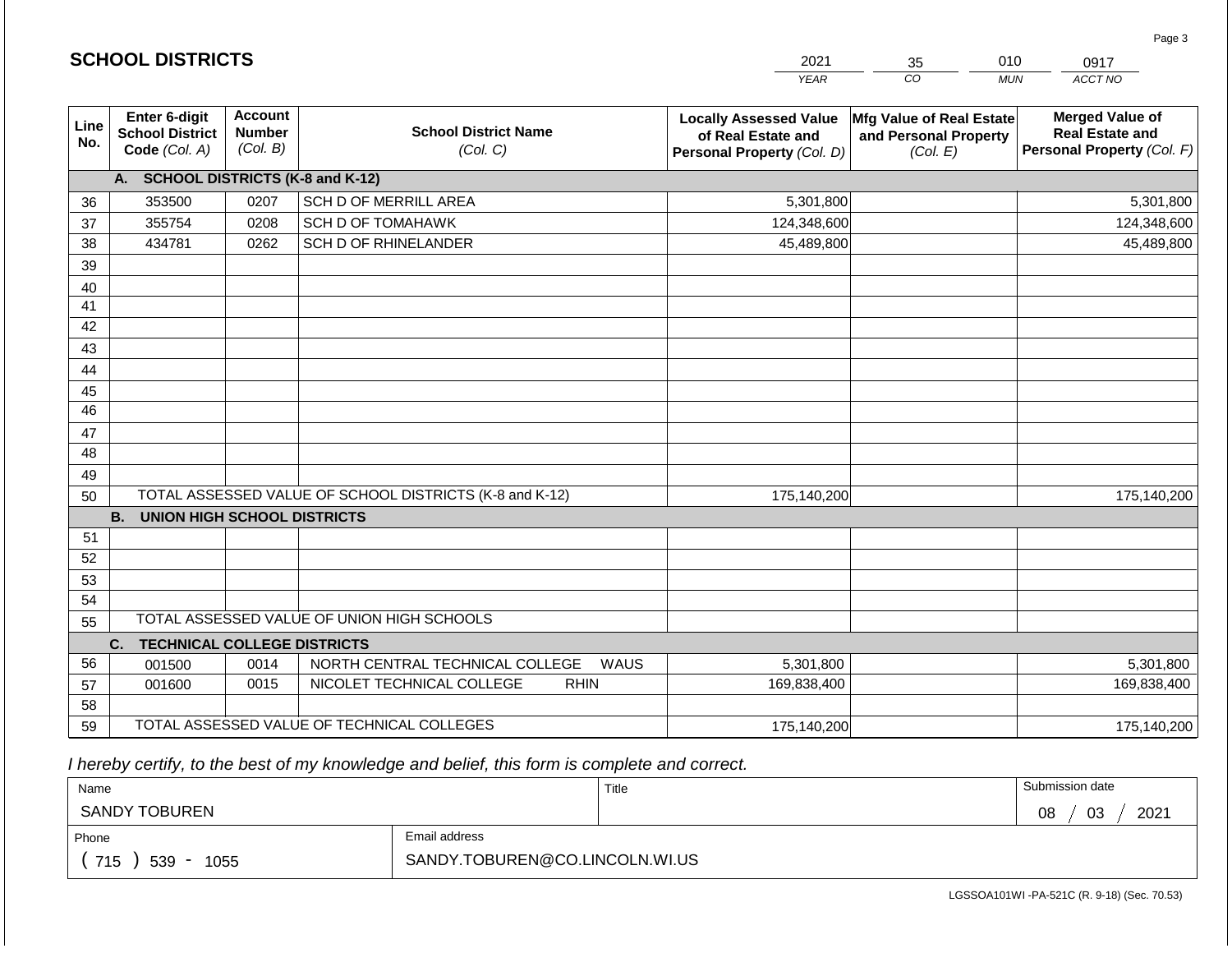- Each municipality's SOA is completed after the Board of Review and includes any changes made to the locally assessed values, under state law (sec. 70.53, Wis. Stats.)
- The Wisconsin Department of Revenue (DOR) merges the locally assessed values with the state assessed manufacturing values
- DOR provides the information regarding district names and codes. If a district is not listed, contact DOR.

Note: If you submit an amended SOA to DOR after your municipality's SOA is equated and posted to our website, we will process the SOA. However, DOR will not recalculate the *aggregate ratio or update the final SOA posted on our website. You should use the corrected values to calculate your tax rates.*

### **Page 1: Real Estate and Personal Property**

- Lines 1-9 assessed real estate values, parcel counts and acres by classification
- Lines 10-15 assessed personal property values and number of accounts by class
- Line 16 aggregate assessed value of all property subject to general property; use to calculate tax rates. Note: This line equals the total assessed value of K-8 and K-12 school districts (Line 50) and total assessed value of technical colleges (Line 59).
- Remarks assessment ratio used to calculate estimated fair market value on property tax bills

### **Page 2: Forest Crop, Other Exempt Land and Special Districts**

- Lines 18-21 private forest crop and managed forest lands assessed values
- Line  $22 -$  tax exempt land acres
- Line 23 prior years assessed value of omitted property under sec. 70.44 and correction of errors under sec. 70.43 shown by locally assessed or manufacturing real estate and personal property. Note: If there is an amount on this line, report the corresponding tax in the Statement of Taxes, Sections J or K.
- Lines 24-35 special district assessed values. These values are used to calculate tax rates for the special districts.

### **Page 3: School Districts**

- Lines 36-50 school districts (K-8 and K-12) assessed values. These values are used to calculate tax rates for school districts.
- Lines 51-55 union high school district assessed values. These values are used to calculate tax rates for union high school districts.
- Lines 56-59 technical college assessed values. These values are used to calculate tax rates for technical colleges.

If you have questions: Email: lgs@wisconsin.gov

 Phone: (608) 266-2569 or (608) 264-6892 Fax: (608) 264-6887

N10455 COUNTY RD D 54487 TOWN OF HARRISON N10455 COUNTY RD D TOMAHAWK, WI 54487KATHY VOERMANS<br>TOWN OF HARRISON KATHY VOERMANS TOMAHAWK, WI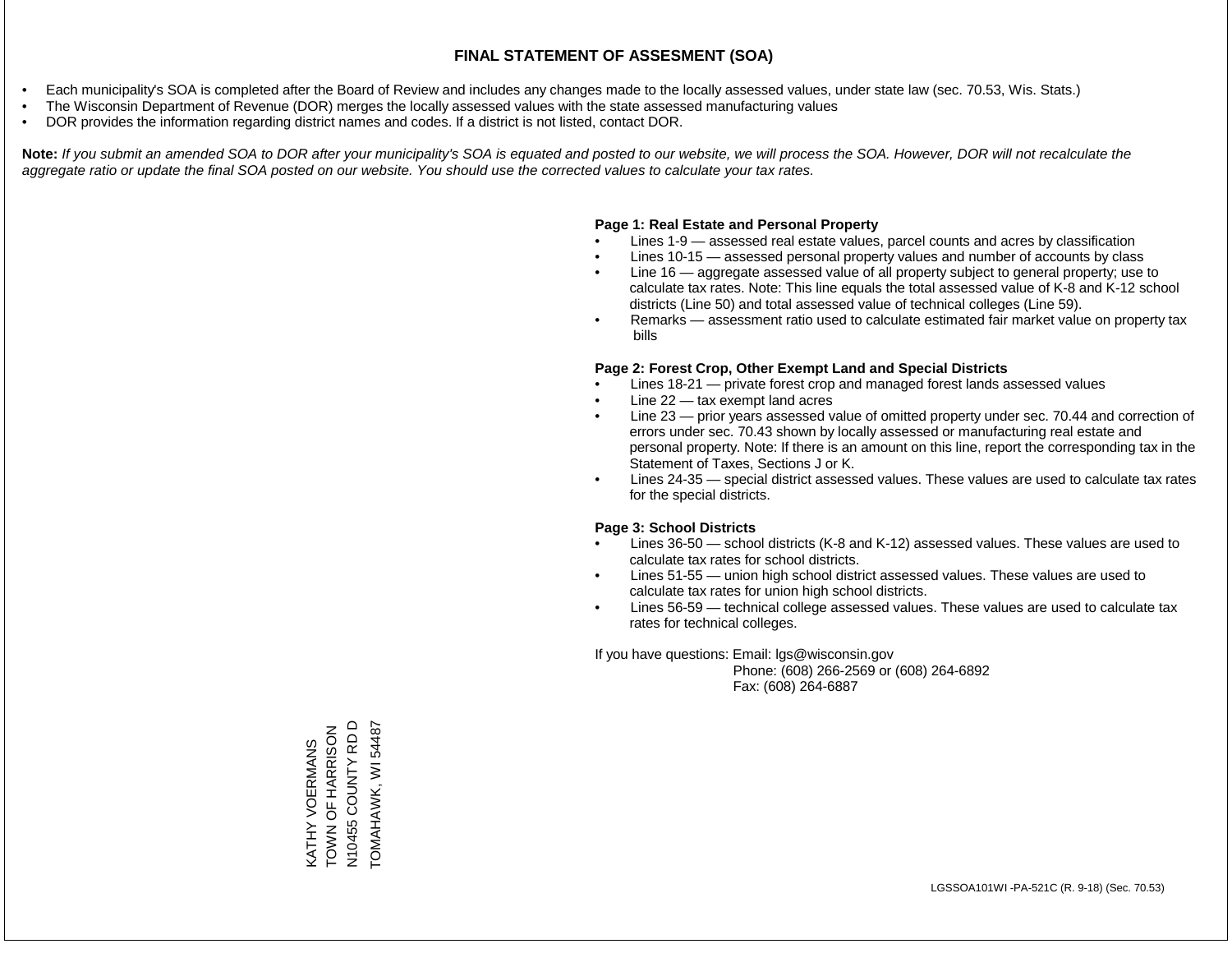| 35  | 012   | 0918    |
|-----|-------|---------|
| CO. | MI IN | ACCT NO |

**FINAL - EQUATED**<br> **ENT OF ASSESSMENT FOR 2021**  $35$  012 0918  $\boxed{\text{X}}$  This is an Amended Return

Page 1

|                | <b>FOR</b><br><b>TOWN OF</b><br>OF                                                                                                                                                           | <b>KING</b>              |                                     | <b>LINCOLN COUNTY</b>        |                  |                      |                            |
|----------------|----------------------------------------------------------------------------------------------------------------------------------------------------------------------------------------------|--------------------------|-------------------------------------|------------------------------|------------------|----------------------|----------------------------|
|                | Town - Village - City                                                                                                                                                                        | <b>Municipality Name</b> |                                     | <b>County Name</b>           |                  |                      |                            |
| Line           | <b>REAL ESTATE</b>                                                                                                                                                                           |                          | PARCEL COUNT                        | NO. OF ACRES<br><b>WHOLE</b> | <b>VALUE OF</b>  | <b>VALUE OF</b>      | <b>TOTAL VALUE OF LAND</b> |
| No.            | (See Lines 18 - 22 for<br>other Real Estate)                                                                                                                                                 |                          | TOTAL LAND MPROVEMENTS NUMBERS ONLY |                              | LAND             | <b>IMPROVEMENTS</b>  | AND IMPROVEMENTS           |
|                |                                                                                                                                                                                              | (Col. A)                 | (Col. B)                            | (Col, C)                     | (Col. D)         | (Col. E)             | (Col. F)                   |
| $\overline{1}$ | <b>RESIDENTIAL - Class 1</b>                                                                                                                                                                 | 1,019                    | 888                                 | 1,662                        | 51,014,300       | 102,542,700          | 153,557,000                |
| 2              | <b>COMMERCIAL - Class 2</b>                                                                                                                                                                  | 31                       | 24                                  | 152                          | 1,806,000        | 3,444,600            | 5,250,600                  |
| 3              | <b>MANUFACTURING - Class 3</b>                                                                                                                                                               | $\Omega$                 | 0                                   | $\Omega$                     | 0                | 0                    | <sup>n</sup>               |
| 4              | <b>AGRICULTURAL - Class 4</b>                                                                                                                                                                | 48                       |                                     | 732                          | 112,400          |                      | 112,400                    |
| 5              | <b>UNDEVELOPED - Class 5</b>                                                                                                                                                                 | 161                      |                                     | 1,720                        | 804,400          |                      | 804,400                    |
| 6              | AGRICULTURAL FOREST - Class 5m                                                                                                                                                               | 25                       |                                     | 356                          | 300,300          |                      | 300,300                    |
| 7              | FOREST LANDS - Class 6                                                                                                                                                                       | 295                      |                                     | 5,689                        | 10,072,600       |                      | 10,072,600                 |
| 8              | OTHER - Class 7                                                                                                                                                                              | $\Omega$                 | 0                                   | $\Omega$                     | 0                | 0                    | $\Omega$                   |
| 9              | TOTAL - ALL COLUMNS                                                                                                                                                                          | 1,579                    | 912                                 | 10,311                       | 64,110,000       | 105,987,300          | 170,097,300                |
| 10             | NUMBER OF PERSONAL PROPERTY ACCOUNTS IN ROLL                                                                                                                                                 |                          |                                     | 42                           | LOCALLY ASSESSED | <b>MANUFACTURING</b> | <b>MERGED</b>              |
| 11             | BOATS AND OTHER WATERCRAFT NOT EXEMPT - Code 1                                                                                                                                               |                          |                                     |                              | 4,200            | 0                    | 4,200                      |
| 12             | MACHINERY, TOOLS AND PATTERNS - Code 2                                                                                                                                                       |                          |                                     |                              |                  | 0                    |                            |
| 13             | FURNITURE, FIXTURES AND EQUIPMENT - Code 3                                                                                                                                                   |                          |                                     |                              | 340,200          | 0                    | 340,200                    |
| 14             | ALL OTHER PERSONAL PROPERTY NOT EXEMPT - Codes 4A, 4B, 4C                                                                                                                                    |                          |                                     |                              | 446,000          | 0                    | 446,000                    |
| 15             | TOTAL OF PERSONAL PROPERTY NOT EXEMPT (Total of Lines 11-14)<br>790,400                                                                                                                      |                          |                                     |                              |                  |                      | 790,400                    |
| 16             | AGGREGATE ASSESSED VALUE OF ALL PROPERTY SUBJECT TO THE GENERAL PROPERTY TAX (Total of Lines 9F and 15F)<br>MUST EQUAL TOTAL VALUE OF THE SCHOOL DISTRICTS (K-12 PLUS K-8) - Line 50, Col. F |                          |                                     |                              |                  |                      | 170,887,700                |
| 17             | <b>BOARD OF REVIEW</b>                                                                                                                                                                       |                          |                                     | Name of Assessor             |                  | Telephone #          |                            |
|                | DATE OF FINAL ADJOURNMENT                                                                                                                                                                    | 05/15/2021               |                                     | <b>CINDY CHASE</b>           |                  |                      | (715) 820-0541             |

REMARKS

The Assessment Ratio to be used in calculating the estimated Fair Market Value on tax bills for this tax district is .888107545

This ratio should be used to convert assessed values to "Calculate Equalized Values" in Step 1 of the Lottery and Gaming Credit Calculations.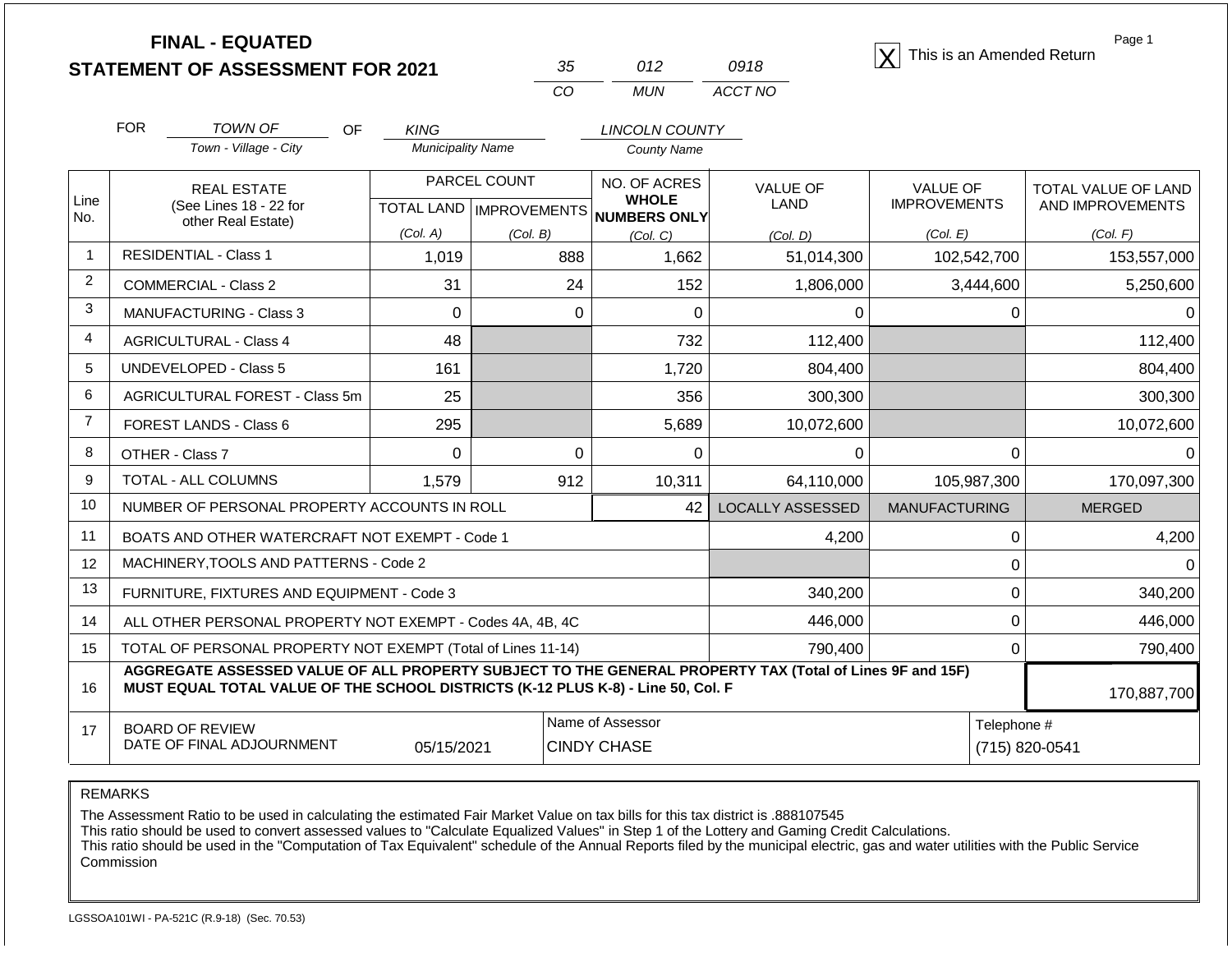FOREST LANDS (Line 7) and FOREST CROPS (in this section) - are **NOT** the same

| 2021 | 35 | 012 | 0918    | Page 2 |
|------|----|-----|---------|--------|
| YFAR | CO | MUN | ACCT NO |        |

|    |                                                            | Private Forest Crop - Reg Class @ 10¢ per acre |  |                                                                                |                                                               | Private Forest Crop - Reg Class @ \$2.52 per acre                            |                                                                    |                    |                    |  |
|----|------------------------------------------------------------|------------------------------------------------|--|--------------------------------------------------------------------------------|---------------------------------------------------------------|------------------------------------------------------------------------------|--------------------------------------------------------------------|--------------------|--------------------|--|
|    | (a) PARCELS                                                | (b) ACRES                                      |  | (c) ASSESSED VALUE                                                             |                                                               | (d) PARCELS                                                                  | (e) ACRES                                                          |                    | (f) ASSESSED VALUE |  |
| 18 |                                                            |                                                |  |                                                                                |                                                               | 6                                                                            | 240                                                                |                    | 212,300            |  |
|    |                                                            |                                                |  | Private Forest Crop - Special Class @ 20¢ per acre                             |                                                               | Entered Before 2005 Managed Forest - Ferrous Mining CLOSED @ \$7.87 per acre |                                                                    |                    |                    |  |
| 19 | (a) PARCELS                                                | (b) ACRES                                      |  | (c) ASSESSED VALUE                                                             |                                                               | (d) PARCELS                                                                  | (e) ACRES                                                          |                    | (f) ASSESSED VALUE |  |
|    |                                                            |                                                |  |                                                                                |                                                               |                                                                              |                                                                    |                    |                    |  |
|    |                                                            |                                                |  | Entered Before 2005 Managed Forest - OPEN @ 74 ¢ per acre                      |                                                               |                                                                              | Entered Before 2005 Managed Forest - CLOSED @                      |                    | \$1.75 per acre    |  |
| 20 | (a) PARCELS                                                | (b) ACRES                                      |  | (c) ASSESSED VALUE                                                             |                                                               | (d) PARCELS                                                                  | (e) ACRES                                                          |                    | (f) ASSESSED VALUE |  |
|    |                                                            |                                                |  |                                                                                |                                                               |                                                                              |                                                                    |                    |                    |  |
|    | 77                                                         | 3.298.96                                       |  | 4,272,000                                                                      |                                                               | 65                                                                           | 2.113.14                                                           |                    | 3,400,600          |  |
|    | Entered After 2004 Managed Forest - OPEN @ \$2.04 per acre |                                                |  |                                                                                | Entered After 2004 Managed Forest - CLOSED @ \$10.20 per acre |                                                                              |                                                                    |                    |                    |  |
| 21 | (a) PARCELS                                                | (b) ACRES                                      |  | (c) ASSESSED VALUE                                                             |                                                               | (d) PARCELS<br>(e) ACRES                                                     |                                                                    | (f) ASSESSED VALUE |                    |  |
|    |                                                            |                                                |  |                                                                                |                                                               |                                                                              |                                                                    |                    |                    |  |
|    | 12                                                         | 476.62                                         |  |                                                                                | 350,500<br>56                                                 |                                                                              | 2,023.33                                                           |                    | 3,687,300          |  |
| 22 | (a) County Forest Cropland Acres                           |                                                |  | (b) Federal Acres                                                              | (c) State Acres                                               |                                                                              | (d) County (NOT FOREST CROP) Acres                                 |                    | (e) Other Acres    |  |
|    |                                                            |                                                |  |                                                                                |                                                               | 2,144.57                                                                     | 168.16                                                             |                    | 1,021.13           |  |
|    |                                                            |                                                |  | Assessed Value of Omitted Property From Prior Years (Sec. 70.44)               |                                                               |                                                                              | Assessed Value of Sec. 70.43 Corrections of Errors by Assessors    |                    |                    |  |
|    |                                                            | (a) REAL ESTATE                                |  | (b) PERSONAL                                                                   |                                                               |                                                                              | (c1) REAL ESTATE                                                   |                    | (c2) PERSONAL      |  |
| 23 |                                                            |                                                |  |                                                                                |                                                               |                                                                              |                                                                    |                    |                    |  |
|    |                                                            |                                                |  | Manufacturing Equated Value of Omitted Property From Prior Years (Sec. 70.995) |                                                               |                                                                              | Mfg. Equated Value of Sec.70.43 Corrections of Errors by Assessors |                    |                    |  |
|    |                                                            | (d) REAL ESTATE                                |  | (e) PERSONAL                                                                   |                                                               |                                                                              | (f1) REAL ESTATE                                                   |                    | (f2) PERSONAL      |  |
|    |                                                            |                                                |  |                                                                                |                                                               |                                                                              |                                                                    |                    |                    |  |
|    |                                                            |                                                |  |                                                                                |                                                               |                                                                              |                                                                    |                    |                    |  |

### **SPECIAL DISTRICTS**

| <b>Line</b><br>No. | Enter 6-digit<br><b>Special District</b> | <b>Account</b><br><b>Number</b> | <b>Special District Name</b> | <b>Locally Assessed Value</b><br>of Real Estate and | Mfg Value of Real Estate<br>and Personal Property | <b>Merged Value of</b><br><b>Real Estate and</b> |
|--------------------|------------------------------------------|---------------------------------|------------------------------|-----------------------------------------------------|---------------------------------------------------|--------------------------------------------------|
|                    | Code (Col. A)                            | (Col. B)                        | (Col. C)                     | Personal Property (Col. D)                          | (Col. E)                                          | Personal Property (Col. F)                       |
| 24                 |                                          |                                 |                              |                                                     |                                                   |                                                  |
| 25                 |                                          |                                 |                              |                                                     |                                                   |                                                  |
| 26                 |                                          |                                 |                              |                                                     |                                                   |                                                  |
| 27                 |                                          |                                 |                              |                                                     |                                                   |                                                  |
| 28                 |                                          |                                 |                              |                                                     |                                                   |                                                  |
| 29                 |                                          |                                 |                              |                                                     |                                                   |                                                  |
| 30                 |                                          |                                 |                              |                                                     |                                                   |                                                  |
| 31                 |                                          |                                 |                              |                                                     |                                                   |                                                  |
| 32                 |                                          |                                 |                              |                                                     |                                                   |                                                  |
| 33                 |                                          |                                 |                              |                                                     |                                                   |                                                  |
| 34                 |                                          |                                 |                              |                                                     |                                                   |                                                  |
| 35                 |                                          |                                 |                              |                                                     |                                                   |                                                  |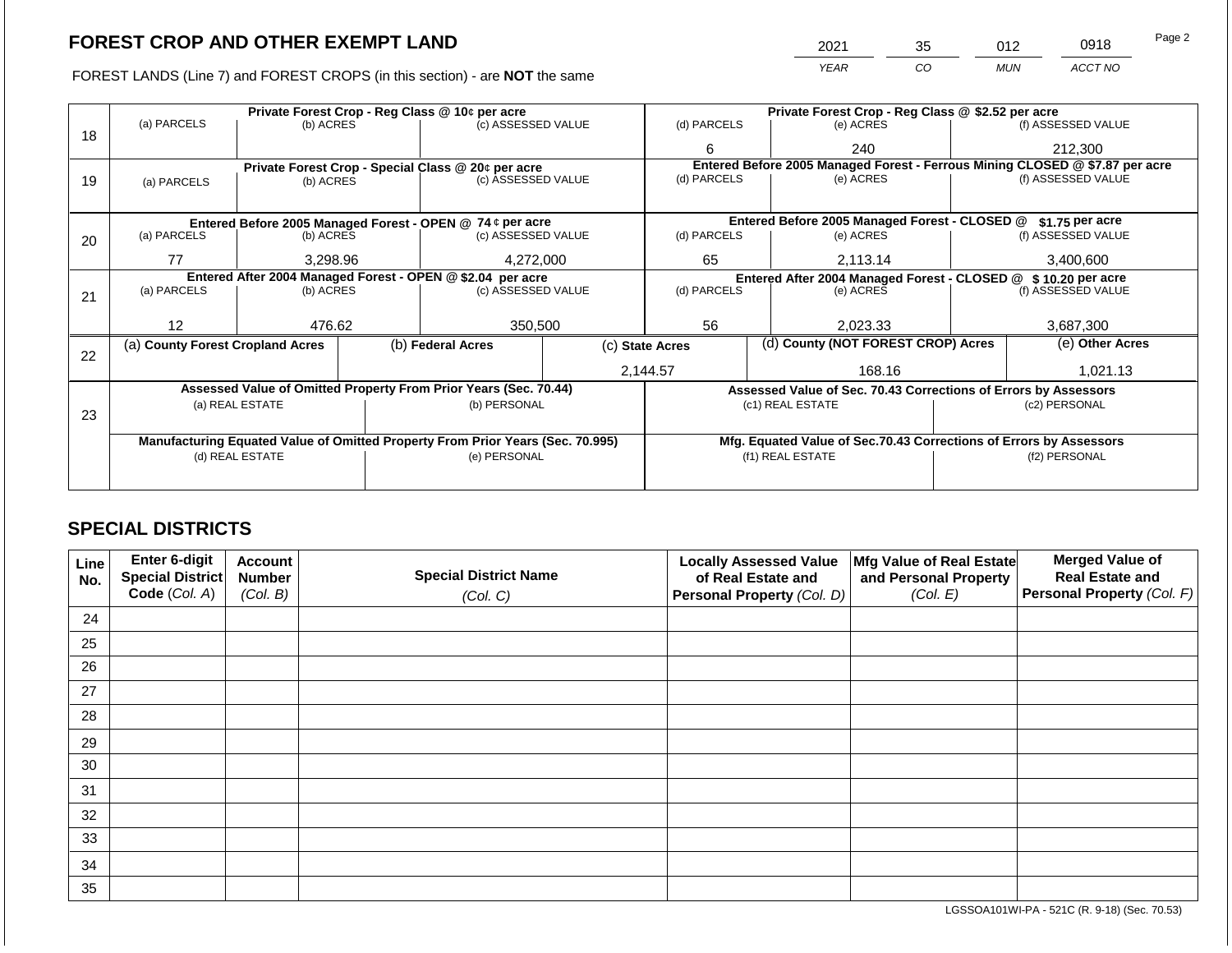#### *YEAR*  2021  $\overline{co}$ 35 *MUN*  012 *ACCT NO*  0918 **SCHOOL DISTRICTS Line No. Enter 6-digit School District Code** *(Col. A)* **Account Number** *(Col. B)* **School District Name** *(Col. C)* **Locally Assessed Value of Real Estate and Personal Property** *(Col. D)* **Mfg Value of Real Estate and Personal Property** *(Col. E)* **Merged Value of Real Estate and Personal Property** *(Col. F)* **A. SCHOOL DISTRICTS (K-8 and K-12)** 36 37 38 39 40 41 42 43 44 45 46 47 48 49 50 TOTAL ASSESSED VALUE OF SCHOOL DISTRICTS (K-8 and K-12) **B. UNION HIGH SCHOOL DISTRICTS** 51 52 53 54 55 **C. TECHNICAL COLLEGE DISTRICTS** 56 57 58 59 TOTAL ASSESSED VALUE OF TECHNICAL COLLEGES TOTAL ASSESSED VALUE OF UNION HIGH SCHOOLS 355754 0208 SCH D OF TOMAHAWK 170,887,700 170,887,700 001600 | 0015 | NICOLET TECHNICAL COLLEGE RHIN 170,887,700 170,887,700 170,887,700 170,887,700 170,887,700 170,887,700

 *I hereby certify, to the best of my knowledge and belief, this form is complete and correct.*

| Name                   |                                | Title | Submission date  |
|------------------------|--------------------------------|-------|------------------|
| <b>SANDY TOBUREN</b>   |                                |       | 23<br>2021<br>06 |
| Phone                  | Email address                  |       |                  |
| 715<br>$539 -$<br>1055 | SANDY.TOBUREN@CO.LINCOLN.WI.US |       |                  |

LGSSOA101WI -PA-521C (R. 9-18) (Sec. 70.53)

Page 3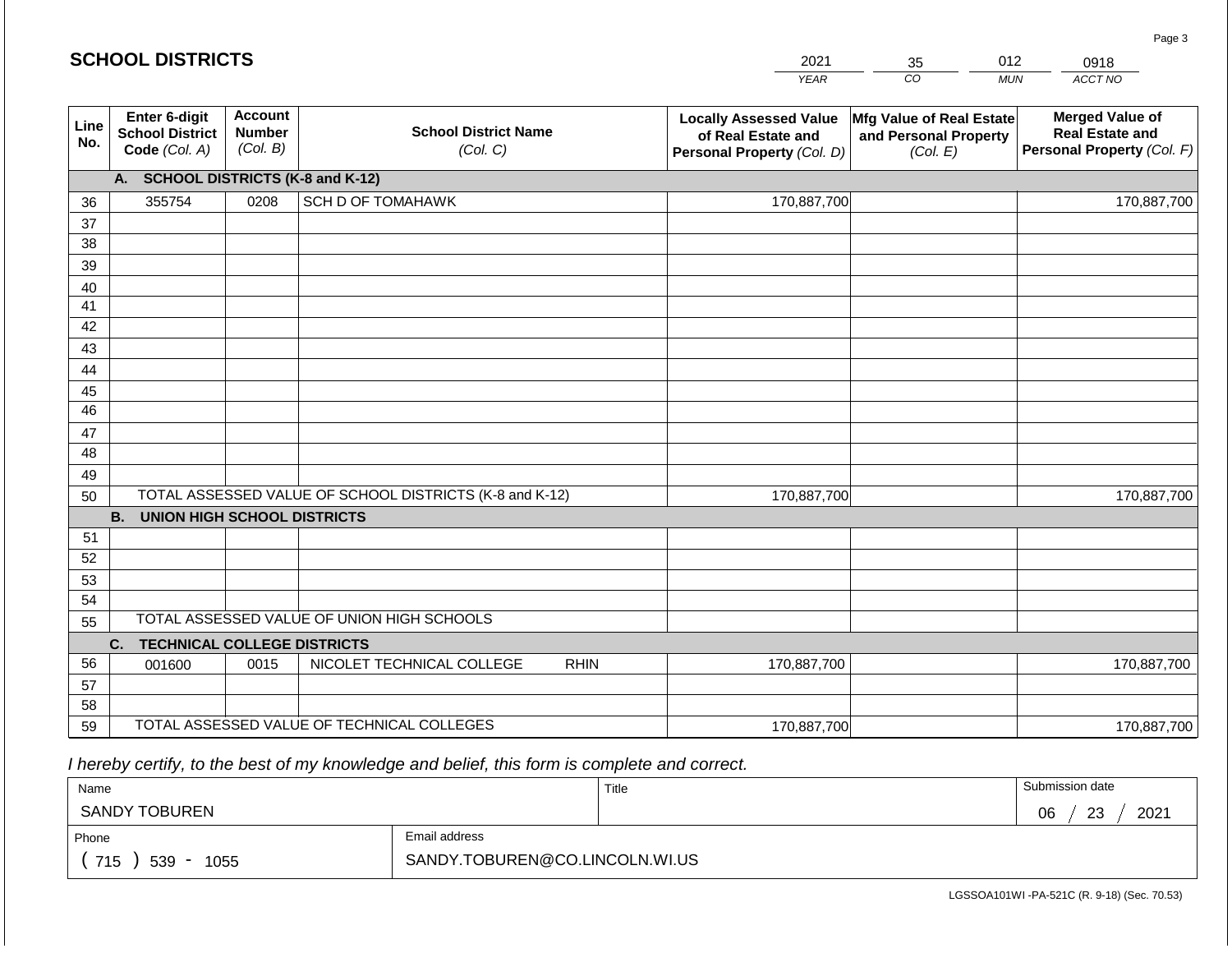- Each municipality's SOA is completed after the Board of Review and includes any changes made to the locally assessed values, under state law (sec. 70.53, Wis. Stats.)
- The Wisconsin Department of Revenue (DOR) merges the locally assessed values with the state assessed manufacturing values
- DOR provides the information regarding district names and codes. If a district is not listed, contact DOR.

Note: If you submit an amended SOA to DOR after your municipality's SOA is equated and posted to our website, we will process the SOA. However, DOR will not recalculate the *aggregate ratio or update the final SOA posted on our website. You should use the corrected values to calculate your tax rates.*

### **Page 1: Real Estate and Personal Property**

- Lines 1-9 assessed real estate values, parcel counts and acres by classification
- Lines 10-15 assessed personal property values and number of accounts by class
- Line 16 aggregate assessed value of all property subject to general property; use to calculate tax rates. Note: This line equals the total assessed value of K-8 and K-12 school districts (Line 50) and total assessed value of technical colleges (Line 59).
- Remarks assessment ratio used to calculate estimated fair market value on property tax bills

### **Page 2: Forest Crop, Other Exempt Land and Special Districts**

- Lines 18-21 private forest crop and managed forest lands assessed values
- Line  $22 -$  tax exempt land acres
- Line 23 prior years assessed value of omitted property under sec. 70.44 and correction of errors under sec. 70.43 shown by locally assessed or manufacturing real estate and personal property. Note: If there is an amount on this line, report the corresponding tax in the Statement of Taxes, Sections J or K.
- Lines 24-35 special district assessed values. These values are used to calculate tax rates for the special districts.

### **Page 3: School Districts**

- Lines 36-50 school districts (K-8 and K-12) assessed values. These values are used to calculate tax rates for school districts.
- Lines 51-55 union high school district assessed values. These values are used to calculate tax rates for union high school districts.
- Lines 56-59 technical college assessed values. These values are used to calculate tax rates for technical colleges.

If you have questions: Email: lgs@wisconsin.gov

 Phone: (608) 266-2569 or (608) 264-6892 Fax: (608) 264-6887

 $\prec$ W4450 COUNTY ROAD A ROAD. 54487 TOMAHAWK, WI 54487GEORGENE LINDEN<br>TOWN OF KING GEORGENE LINDEN W4450 COUNTY TOMAHAWK, WI TOWN OF KING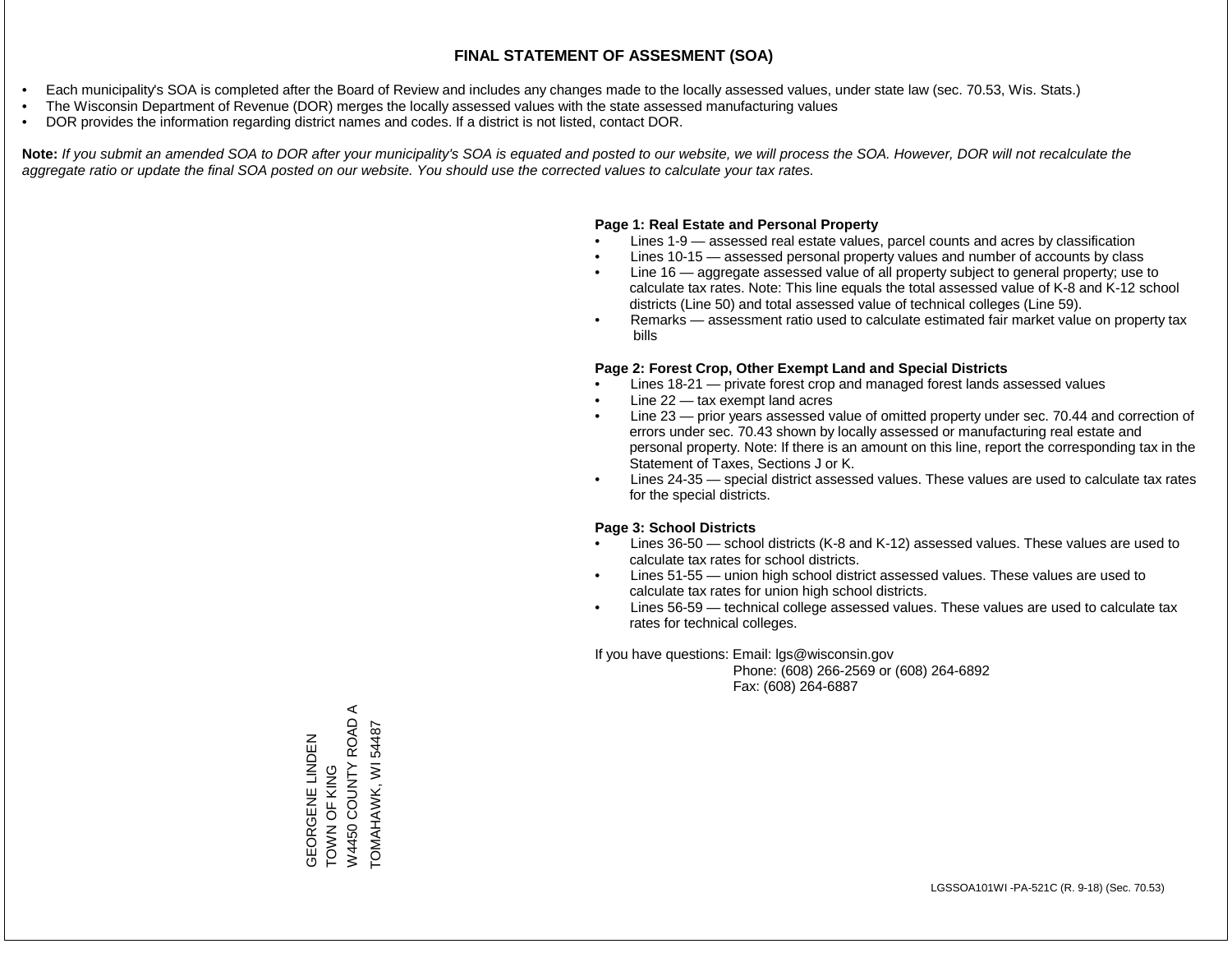| <b>FINAL - EQUATED</b>                  |  |      | This is an Amended Return |
|-----------------------------------------|--|------|---------------------------|
| <b>STATEMENT OF ASSESSMENT FOR 2021</b> |  | 0919 |                           |

| -35 | 014   | 0919    |
|-----|-------|---------|
| ററ  | MI IN | ACCT NO |

Page 1

|                | <b>FOR</b>                                                   | TOWN OF<br><b>OF</b>                                                                                                                                                                         | <b>MERRILL</b>           |                | <b>LINCOLN COUNTY</b>                    |                                |                                 |                            |
|----------------|--------------------------------------------------------------|----------------------------------------------------------------------------------------------------------------------------------------------------------------------------------------------|--------------------------|----------------|------------------------------------------|--------------------------------|---------------------------------|----------------------------|
|                |                                                              | Town - Village - City                                                                                                                                                                        | <b>Municipality Name</b> |                | <b>County Name</b>                       |                                |                                 |                            |
| Line           |                                                              | <b>REAL ESTATE</b>                                                                                                                                                                           |                          | PARCEL COUNT   | NO. OF ACRES<br><b>WHOLE</b>             | <b>VALUE OF</b><br><b>LAND</b> | VALUE OF<br><b>IMPROVEMENTS</b> | <b>TOTAL VALUE OF LAND</b> |
| No.            |                                                              | (See Lines 18 - 22 for<br>other Real Estate)                                                                                                                                                 |                          |                | TOTAL LAND   IMPROVEMENTS   NUMBERS ONLY |                                |                                 | AND IMPROVEMENTS           |
|                |                                                              |                                                                                                                                                                                              | (Col. A)                 | (Col. B)       | (Col, C)                                 | (Col. D)                       | (Col. E)                        | (Col. F)                   |
| $\mathbf{1}$   |                                                              | <b>RESIDENTIAL - Class 1</b>                                                                                                                                                                 | 1,545                    | 1,323          | 3,096                                    | 30,356,400                     | 141,492,900                     | 171,849,300                |
| $\overline{2}$ |                                                              | <b>COMMERCIAL - Class 2</b>                                                                                                                                                                  | 65                       | 44             | 332                                      | 1,816,400                      | 5,149,200                       | 6,965,600                  |
| 3              |                                                              | <b>MANUFACTURING - Class 3</b>                                                                                                                                                               | $\overline{2}$           | $\overline{2}$ | 5                                        | 51,500                         | 560,600                         | 612,100                    |
| 4              |                                                              | <b>AGRICULTURAL - Class 4</b>                                                                                                                                                                | 215                      |                | 3,514                                    | 586,800                        |                                 | 586,800                    |
| 5              |                                                              | <b>UNDEVELOPED - Class 5</b>                                                                                                                                                                 | 415                      |                | 4,834                                    | 2,288,300                      |                                 | 2,288,300                  |
| 6              |                                                              | AGRICULTURAL FOREST - Class 5m                                                                                                                                                               | 92                       |                | 1,327                                    | 1,157,900                      |                                 | 1,157,900                  |
| $\overline{7}$ |                                                              | FOREST LANDS - Class 6                                                                                                                                                                       | 450                      |                | 8,559                                    | 15,266,300                     |                                 | 15,266,300                 |
| 8              |                                                              | OTHER - Class 7                                                                                                                                                                              | 11                       | 10             | 21                                       | 85,500                         | 1,194,600                       | 1,280,100                  |
| 9              |                                                              | <b>TOTAL - ALL COLUMNS</b>                                                                                                                                                                   | 2,795                    | 1,379          | 21,688                                   | 51,609,100                     | 148,397,300                     | 200,006,400                |
| 10             |                                                              | NUMBER OF PERSONAL PROPERTY ACCOUNTS IN ROLL                                                                                                                                                 |                          |                | 74                                       | <b>LOCALLY ASSESSED</b>        | <b>MANUFACTURING</b>            | <b>MERGED</b>              |
| 11             |                                                              | BOATS AND OTHER WATERCRAFT NOT EXEMPT - Code 1                                                                                                                                               |                          |                |                                          | 2,500                          | $\Omega$                        | 2,500                      |
| 12             |                                                              | MACHINERY, TOOLS AND PATTERNS - Code 2                                                                                                                                                       |                          |                |                                          |                                | 42,300                          | 42,300                     |
| 13             |                                                              | FURNITURE, FIXTURES AND EQUIPMENT - Code 3                                                                                                                                                   |                          |                |                                          | 269,975                        | 2,400                           | 272,375                    |
| 14             |                                                              | ALL OTHER PERSONAL PROPERTY NOT EXEMPT - Codes 4A, 4B, 4C                                                                                                                                    |                          |                |                                          | 472,043                        | 800                             | 472,843                    |
| 15             | TOTAL OF PERSONAL PROPERTY NOT EXEMPT (Total of Lines 11-14) |                                                                                                                                                                                              |                          |                |                                          | 744,518                        | 45,500                          | 790,018                    |
| 16             |                                                              | AGGREGATE ASSESSED VALUE OF ALL PROPERTY SUBJECT TO THE GENERAL PROPERTY TAX (Total of Lines 9F and 15F)<br>MUST EQUAL TOTAL VALUE OF THE SCHOOL DISTRICTS (K-12 PLUS K-8) - Line 50, Col. F |                          |                |                                          |                                |                                 | 200,796,418                |
| 17             |                                                              | <b>BOARD OF REVIEW</b>                                                                                                                                                                       |                          |                | Name of Assessor                         |                                | Telephone #                     |                            |
|                |                                                              | DATE OF FINAL ADJOURNMENT                                                                                                                                                                    | 05/13/2021               |                | <b>TODD ANDERSON</b>                     |                                |                                 | (715) 845-2022             |

REMARKS

The Assessment Ratio to be used in calculating the estimated Fair Market Value on tax bills for this tax district is .853391469

This ratio should be used to convert assessed values to "Calculate Equalized Values" in Step 1 of the Lottery and Gaming Credit Calculations.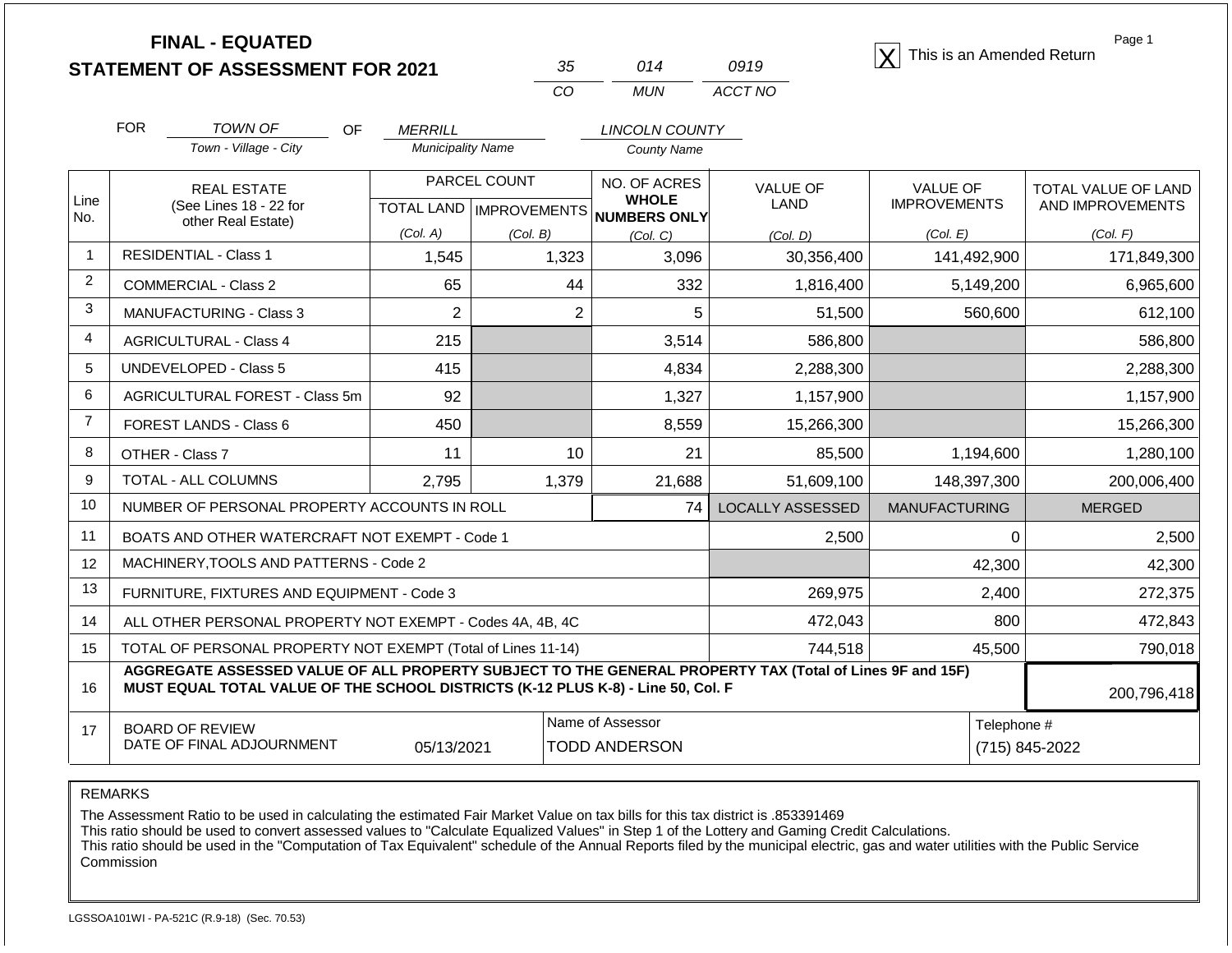2021 35 014 0919

FOREST LANDS (Line 7) and FOREST CROPS (in this section) - are **NOT** the same *YEAR CO MUN ACCT NO*

|    | Private Forest Crop - Reg Class @ 10¢ per acre                                 |                 |  |                                                                  |  | Private Forest Crop - Reg Class @ \$2.52 per acre             |                                                                              |                                                                    |  |                    |
|----|--------------------------------------------------------------------------------|-----------------|--|------------------------------------------------------------------|--|---------------------------------------------------------------|------------------------------------------------------------------------------|--------------------------------------------------------------------|--|--------------------|
|    | (a) PARCELS                                                                    | (b) ACRES       |  | (c) ASSESSED VALUE                                               |  | (d) PARCELS                                                   |                                                                              | (e) ACRES                                                          |  | (f) ASSESSED VALUE |
| 18 |                                                                                |                 |  |                                                                  |  |                                                               |                                                                              |                                                                    |  |                    |
|    |                                                                                |                 |  |                                                                  |  |                                                               | Entered Before 2005 Managed Forest - Ferrous Mining CLOSED @ \$7.87 per acre |                                                                    |  |                    |
|    |                                                                                |                 |  | Private Forest Crop - Special Class @ 20¢ per acre               |  | (d) PARCELS                                                   |                                                                              | (e) ACRES                                                          |  | (f) ASSESSED VALUE |
| 19 | (a) PARCELS                                                                    | (b) ACRES       |  | (c) ASSESSED VALUE                                               |  |                                                               |                                                                              |                                                                    |  |                    |
|    |                                                                                |                 |  |                                                                  |  |                                                               |                                                                              |                                                                    |  |                    |
|    |                                                                                |                 |  | Entered Before 2005 Managed Forest - OPEN @ 74 ¢ per acre        |  |                                                               |                                                                              | Entered Before 2005 Managed Forest - CLOSED @                      |  | \$1.75 per acre    |
| 20 | (a) PARCELS                                                                    | (b) ACRES       |  | (c) ASSESSED VALUE                                               |  | (d) PARCELS                                                   |                                                                              | (e) ACRES                                                          |  | (f) ASSESSED VALUE |
|    |                                                                                |                 |  |                                                                  |  |                                                               |                                                                              |                                                                    |  |                    |
|    | 6                                                                              | 222.37          |  | 410,300                                                          |  | 85                                                            |                                                                              | 2,793.97                                                           |  | 4,961,100          |
|    |                                                                                |                 |  | Entered After 2004 Managed Forest - OPEN @ \$2.04 per acre       |  | Entered After 2004 Managed Forest - CLOSED @ \$10.20 per acre |                                                                              |                                                                    |  |                    |
| 21 | (a) PARCELS                                                                    | (b) ACRES       |  | (c) ASSESSED VALUE                                               |  | (d) PARCELS<br>(e) ACRES                                      |                                                                              | (f) ASSESSED VALUE                                                 |  |                    |
|    |                                                                                |                 |  |                                                                  |  |                                                               |                                                                              |                                                                    |  |                    |
|    | 10                                                                             | 380             |  | 685,700                                                          |  | 112                                                           |                                                                              | 3,718.6                                                            |  | 6,510,600          |
|    | (a) County Forest Cropland Acres                                               |                 |  | (b) Federal Acres                                                |  | (c) State Acres                                               |                                                                              | (d) County (NOT FOREST CROP) Acres                                 |  | (e) Other Acres    |
| 22 |                                                                                |                 |  |                                                                  |  |                                                               |                                                                              |                                                                    |  |                    |
|    | 1,664.72                                                                       |                 |  |                                                                  |  | 958.44                                                        |                                                                              | 358.77                                                             |  | 860.75             |
|    |                                                                                |                 |  | Assessed Value of Omitted Property From Prior Years (Sec. 70.44) |  |                                                               |                                                                              | Assessed Value of Sec. 70.43 Corrections of Errors by Assessors    |  |                    |
|    |                                                                                | (a) REAL ESTATE |  | (b) PERSONAL                                                     |  |                                                               |                                                                              | (c1) REAL ESTATE                                                   |  | (c2) PERSONAL      |
| 23 |                                                                                |                 |  |                                                                  |  |                                                               |                                                                              |                                                                    |  |                    |
|    | Manufacturing Equated Value of Omitted Property From Prior Years (Sec. 70.995) |                 |  |                                                                  |  |                                                               |                                                                              | Mfg. Equated Value of Sec.70.43 Corrections of Errors by Assessors |  |                    |
|    |                                                                                | (d) REAL ESTATE |  | (e) PERSONAL                                                     |  |                                                               |                                                                              | (f1) REAL ESTATE                                                   |  | (f2) PERSONAL      |
|    |                                                                                |                 |  |                                                                  |  |                                                               |                                                                              |                                                                    |  |                    |
|    |                                                                                |                 |  |                                                                  |  |                                                               |                                                                              |                                                                    |  |                    |

### **SPECIAL DISTRICTS**

| Line<br>No. | <b>Enter 6-digit</b><br>Special District | <b>Account</b><br><b>Number</b> | <b>Special District Name</b> | <b>Locally Assessed Value</b><br>of Real Estate and | Mfg Value of Real Estate<br>and Personal Property | <b>Merged Value of</b><br><b>Real Estate and</b> |
|-------------|------------------------------------------|---------------------------------|------------------------------|-----------------------------------------------------|---------------------------------------------------|--------------------------------------------------|
|             | Code (Col. A)                            | (Col. B)                        | (Col. C)                     | Personal Property (Col. D)                          | (Col. E)                                          | Personal Property (Col. F)                       |
| 24          |                                          |                                 |                              |                                                     |                                                   |                                                  |
| 25          |                                          |                                 |                              |                                                     |                                                   |                                                  |
| 26          |                                          |                                 |                              |                                                     |                                                   |                                                  |
| 27          |                                          |                                 |                              |                                                     |                                                   |                                                  |
| 28          |                                          |                                 |                              |                                                     |                                                   |                                                  |
| 29          |                                          |                                 |                              |                                                     |                                                   |                                                  |
| 30          |                                          |                                 |                              |                                                     |                                                   |                                                  |
| 31          |                                          |                                 |                              |                                                     |                                                   |                                                  |
| 32          |                                          |                                 |                              |                                                     |                                                   |                                                  |
| 33          |                                          |                                 |                              |                                                     |                                                   |                                                  |
| 34          |                                          |                                 |                              |                                                     |                                                   |                                                  |
| 35          |                                          |                                 |                              |                                                     |                                                   |                                                  |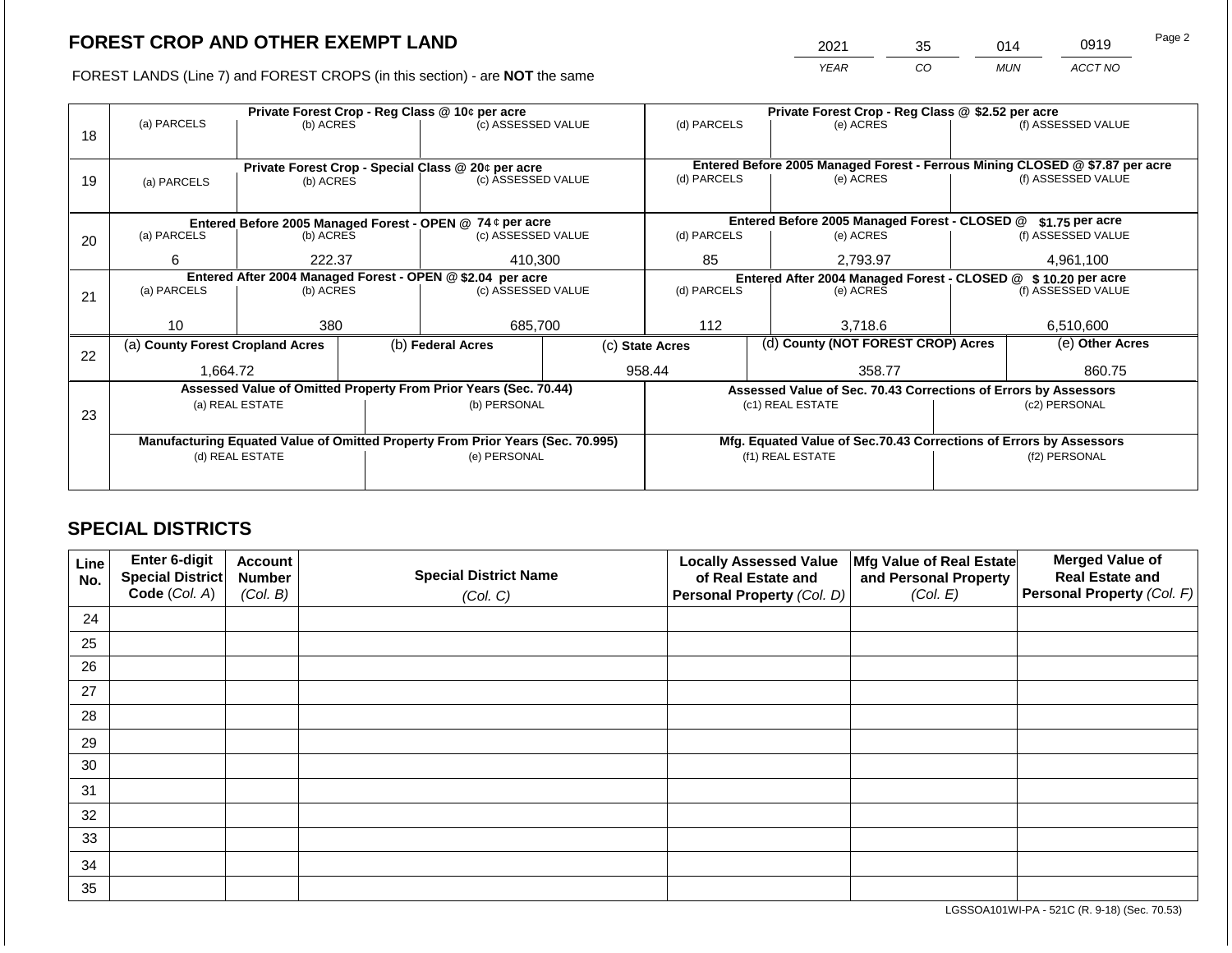#### $YE$ **20** *CO MUN*   $\overline{\text{CT NO}}$ 0919 **Line No. Enter 6-digit School District Code** *(Col. A)* **Account Number** *(Col. B)* **School District Name** *(Col. C)* **Locally Assessed Value of Real Estate and Personal Property** *(Col. D)* **Mfg Value of Real Estate and Personal Property** *(Col. E)* **Merged Value of Real Estate and Personal Property** *(Col. F)* **A. SCHOOL DISTRICTS (K-8 and K-12)** 36 37 38 39 40 41 42 43 44 45 46 47 48 49 50 TOTAL ASSESSED VALUE OF SCHOOL DISTRICTS (K-8 and K-12) **B. UNION HIGH SCHOOL DISTRICTS** 51 52 53 54 55 **C. TECHNICAL COLLEGE DISTRICTS** 56 57 58 59 TOTAL ASSESSED VALUE OF TECHNICAL COLLEGES TOTAL ASSESSED VALUE OF UNION HIGH SCHOOLS 353500 0207 SCH D OF MERRILL AREA 200,138,818 200,138,818 001500 | 0014 | NORTH CENTRAL TECHNICAL COLLEGE WAUS 200,138,818 657,600 200,796,418 657,600 200,796,418 657,600 200,796,418 200,138,818 657,600 200,796,418

 *I hereby certify, to the best of my knowledge and belief, this form is complete and correct.*

| Name               |                                  | Title           | Submission date                       |
|--------------------|----------------------------------|-----------------|---------------------------------------|
| <b>KAY TAUTGES</b> |                                  | CLERK/TREASURER | 2021<br>በፍ<br>$\mathbf{A}$<br>vv<br>U |
| Phone              | Email address                    |                 |                                       |
| 715<br>4383<br>536 | TOM.CLERK.TREASURER@FRONTIER.COM |                 |                                       |

Page 3

| 021 | 35 | 014        |    |
|-----|----|------------|----|
| EAR | CO | <b>MUN</b> | AC |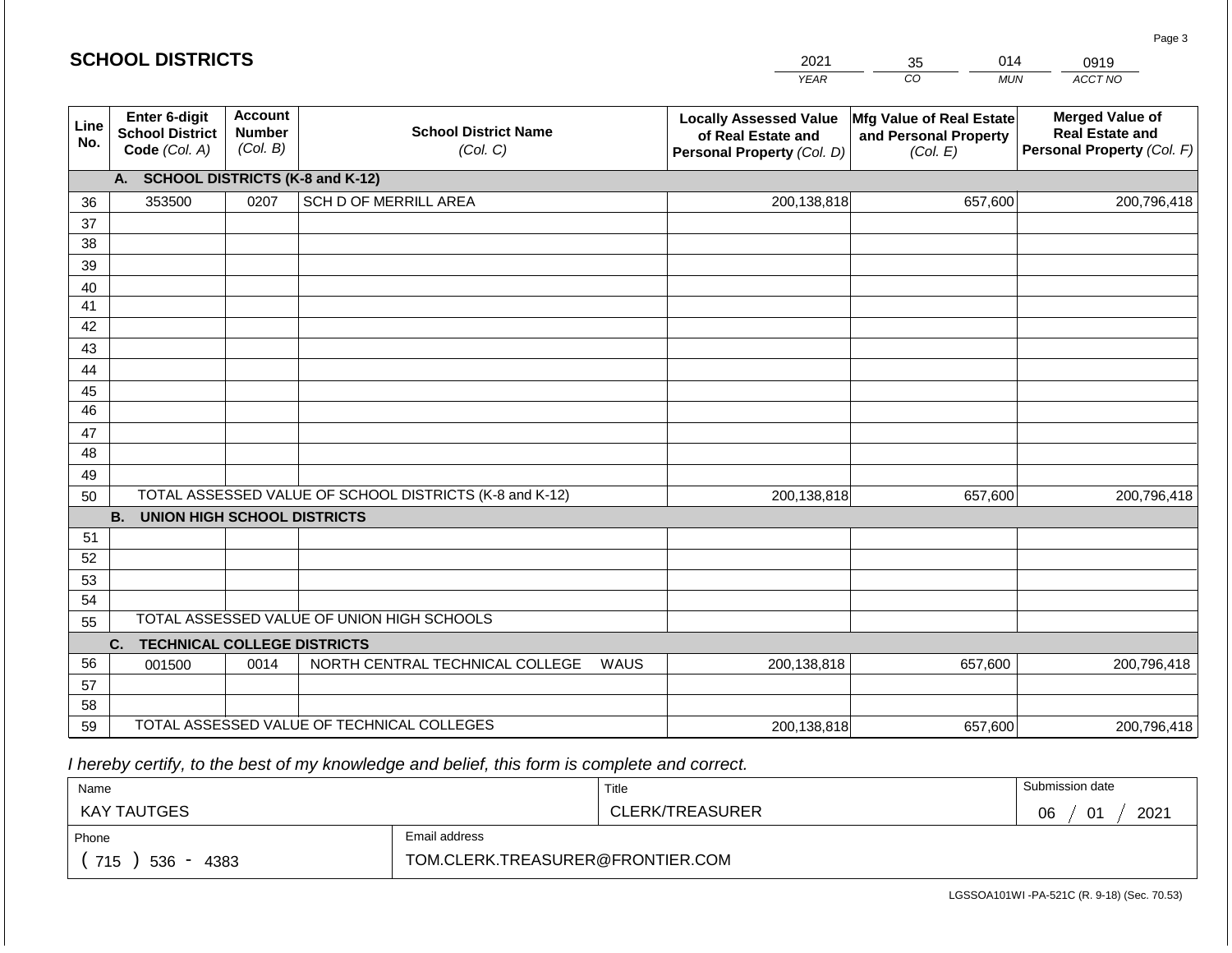- Each municipality's SOA is completed after the Board of Review and includes any changes made to the locally assessed values, under state law (sec. 70.53, Wis. Stats.)
- The Wisconsin Department of Revenue (DOR) merges the locally assessed values with the state assessed manufacturing values
- DOR provides the information regarding district names and codes. If a district is not listed, contact DOR.

Note: If you submit an amended SOA to DOR after your municipality's SOA is equated and posted to our website, we will process the SOA. However, DOR will not recalculate the *aggregate ratio or update the final SOA posted on our website. You should use the corrected values to calculate your tax rates.*

### **Page 1: Real Estate and Personal Property**

- Lines 1-9 assessed real estate values, parcel counts and acres by classification
- Lines 10-15 assessed personal property values and number of accounts by class
- Line 16 aggregate assessed value of all property subject to general property; use to calculate tax rates. Note: This line equals the total assessed value of K-8 and K-12 school districts (Line 50) and total assessed value of technical colleges (Line 59).
- Remarks assessment ratio used to calculate estimated fair market value on property tax bills

### **Page 2: Forest Crop, Other Exempt Land and Special Districts**

- Lines 18-21 private forest crop and managed forest lands assessed values
- Line  $22 -$  tax exempt land acres
- Line 23 prior years assessed value of omitted property under sec. 70.44 and correction of errors under sec. 70.43 shown by locally assessed or manufacturing real estate and personal property. Note: If there is an amount on this line, report the corresponding tax in the Statement of Taxes, Sections J or K.
- Lines 24-35 special district assessed values. These values are used to calculate tax rates for the special districts.

### **Page 3: School Districts**

- Lines 36-50 school districts (K-8 and K-12) assessed values. These values are used to calculate tax rates for school districts.
- Lines 51-55 union high school district assessed values. These values are used to calculate tax rates for union high school districts.
- Lines 56-59 technical college assessed values. These values are used to calculate tax rates for technical colleges.

If you have questions: Email: lgs@wisconsin.gov

 Phone: (608) 266-2569 or (608) 264-6892 Fax: (608) 264-6887

**MERRILL, WI 54452 - 3084** MERRILL, WI 54452 - 3084W4594 PROGRESS AVE W4594 PROGRESS AVE KAY TAUTGES<br>TOWN OF MERRILL TOWN OF MERRILL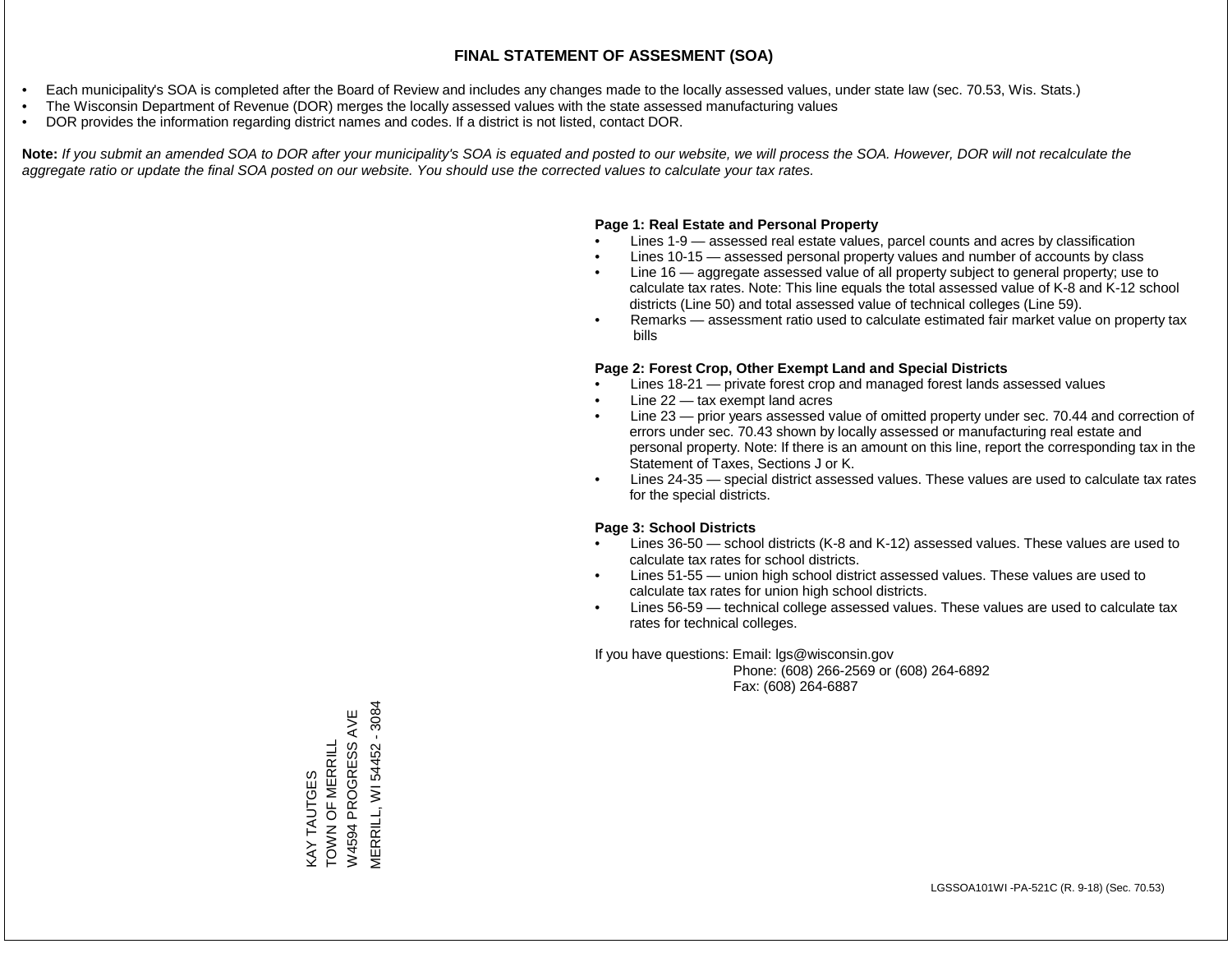|                |                                                                                                                                                                                              | <b>FINAL - EQUATED</b><br><b>STATEMENT OF ASSESSMENT FOR 2021</b> |                           |              | 35          | 016                                        | 0920                    | This is an Amended Return | Page 1              |
|----------------|----------------------------------------------------------------------------------------------------------------------------------------------------------------------------------------------|-------------------------------------------------------------------|---------------------------|--------------|-------------|--------------------------------------------|-------------------------|---------------------------|---------------------|
|                |                                                                                                                                                                                              |                                                                   |                           |              | CO          | <b>MUN</b>                                 | ACCT NO                 |                           |                     |
|                | <b>FOR</b>                                                                                                                                                                                   | TOWN OF<br>OF.                                                    | <b>PINE RIVER</b>         |              |             | LINCOLN COUNTY                             |                         |                           |                     |
|                |                                                                                                                                                                                              | Town - Village - City                                             | <b>Municipality Name</b>  |              |             | <b>County Name</b>                         |                         |                           |                     |
|                |                                                                                                                                                                                              | <b>REAL ESTATE</b>                                                |                           | PARCEL COUNT |             | NO. OF ACRES                               | <b>VALUE OF</b>         | <b>VALUE OF</b>           | TOTAL VALUE OF LAND |
| Line<br>No.    |                                                                                                                                                                                              | (See Lines 18 - 22 for<br>other Real Estate)                      | TOTAL LAND   IMPROVEMENTS |              |             | <b>WHOLE</b><br><b>NUMBERS ONLY</b>        | LAND                    | <b>IMPROVEMENTS</b>       | AND IMPROVEMENTS    |
|                |                                                                                                                                                                                              |                                                                   | (Col. A)                  | (Col. B)     |             | (Col. C)                                   | (Col, D)                | (Col. E)                  | (Col. F)            |
| $\mathbf{1}$   |                                                                                                                                                                                              | <b>RESIDENTIAL - Class 1</b>                                      | 910                       |              | 780         | 2,382                                      | 14,978,600              | 92,525,900                | 107,504,500         |
| $\overline{2}$ |                                                                                                                                                                                              | <b>COMMERCIAL - Class 2</b>                                       | 19                        |              | 16          | 158                                        | 712,600                 | 3,676,300                 | 4,388,900           |
| 3              |                                                                                                                                                                                              | <b>MANUFACTURING - Class 3</b>                                    | $\overline{0}$            |              | $\mathbf 0$ | $\mathbf 0$                                | 0                       | 0                         | 0                   |
| 4              |                                                                                                                                                                                              | <b>AGRICULTURAL - Class 4</b>                                     | 701                       |              |             | 15,195                                     | 1,906,400               |                           | 1,906,400           |
| 5              |                                                                                                                                                                                              | <b>UNDEVELOPED - Class 5</b>                                      | 350                       |              |             | 3,222                                      | 2,104,500               |                           | 2,104,500           |
| 6              |                                                                                                                                                                                              | AGRICULTURAL FOREST - Class 5m                                    | 230                       |              |             | 3,488                                      | 3,037,700               |                           | 3,037,700           |
| $\overline{7}$ |                                                                                                                                                                                              | FOREST LANDS - Class 6                                            | 295                       |              |             | 6,185                                      | 10,877,400              |                           | 10,877,400          |
| 8              |                                                                                                                                                                                              | OTHER - Class 7                                                   | 90                        |              | 88          | 98                                         | 980,500                 | 7,115,200                 | 8,095,700           |
| 9              |                                                                                                                                                                                              | <b>TOTAL - ALL COLUMNS</b>                                        | 2.595                     |              | 884         | 30,728                                     | 34,597,700              | 103,317,400               | 137,915,100         |
| 10             |                                                                                                                                                                                              | NUMBER OF PERSONAL PROPERTY ACCOUNTS IN ROLL                      |                           |              |             | 31                                         | <b>LOCALLY ASSESSED</b> | <b>MANUFACTURING</b>      | <b>MERGED</b>       |
| 11             |                                                                                                                                                                                              | BOATS AND OTHER WATERCRAFT NOT EXEMPT - Code 1                    |                           |              |             |                                            | 0                       | $\Omega$                  | $\Omega$            |
| 12             |                                                                                                                                                                                              | MACHINERY, TOOLS AND PATTERNS - Code 2                            |                           |              |             |                                            |                         | 23,500                    | 23,500              |
| 13             |                                                                                                                                                                                              | FURNITURE, FIXTURES AND EQUIPMENT - Code 3                        |                           |              |             |                                            | 113,400                 | $\Omega$                  | 113,400             |
| 14             | ALL OTHER PERSONAL PROPERTY NOT EXEMPT - Codes 4A, 4B, 4C                                                                                                                                    |                                                                   |                           |              |             | 368,800                                    | 3,700                   | 372,500                   |                     |
| 15             | TOTAL OF PERSONAL PROPERTY NOT EXEMPT (Total of Lines 11-14)                                                                                                                                 |                                                                   |                           |              |             | 482,200                                    | 27,200                  | 509,400                   |                     |
| 16             | AGGREGATE ASSESSED VALUE OF ALL PROPERTY SUBJECT TO THE GENERAL PROPERTY TAX (Total of Lines 9F and 15F)<br>MUST EQUAL TOTAL VALUE OF THE SCHOOL DISTRICTS (K-12 PLUS K-8) - Line 50, Col. F |                                                                   |                           |              |             |                                            |                         | 138,424,500               |                     |
| 17             |                                                                                                                                                                                              | <b>BOARD OF REVIEW</b><br>DATE OF FINAL ADJOURNMENT               | 07/30/2021                |              |             | Name of Assessor<br><b>CLAUDE RIGLEMON</b> |                         | Telephone #               | (608) 378-3003      |

REMARKS

The Assessment Ratio to be used in calculating the estimated Fair Market Value on tax bills for this tax district is .884909065

This ratio should be used to convert assessed values to "Calculate Equalized Values" in Step 1 of the Lottery and Gaming Credit Calculations.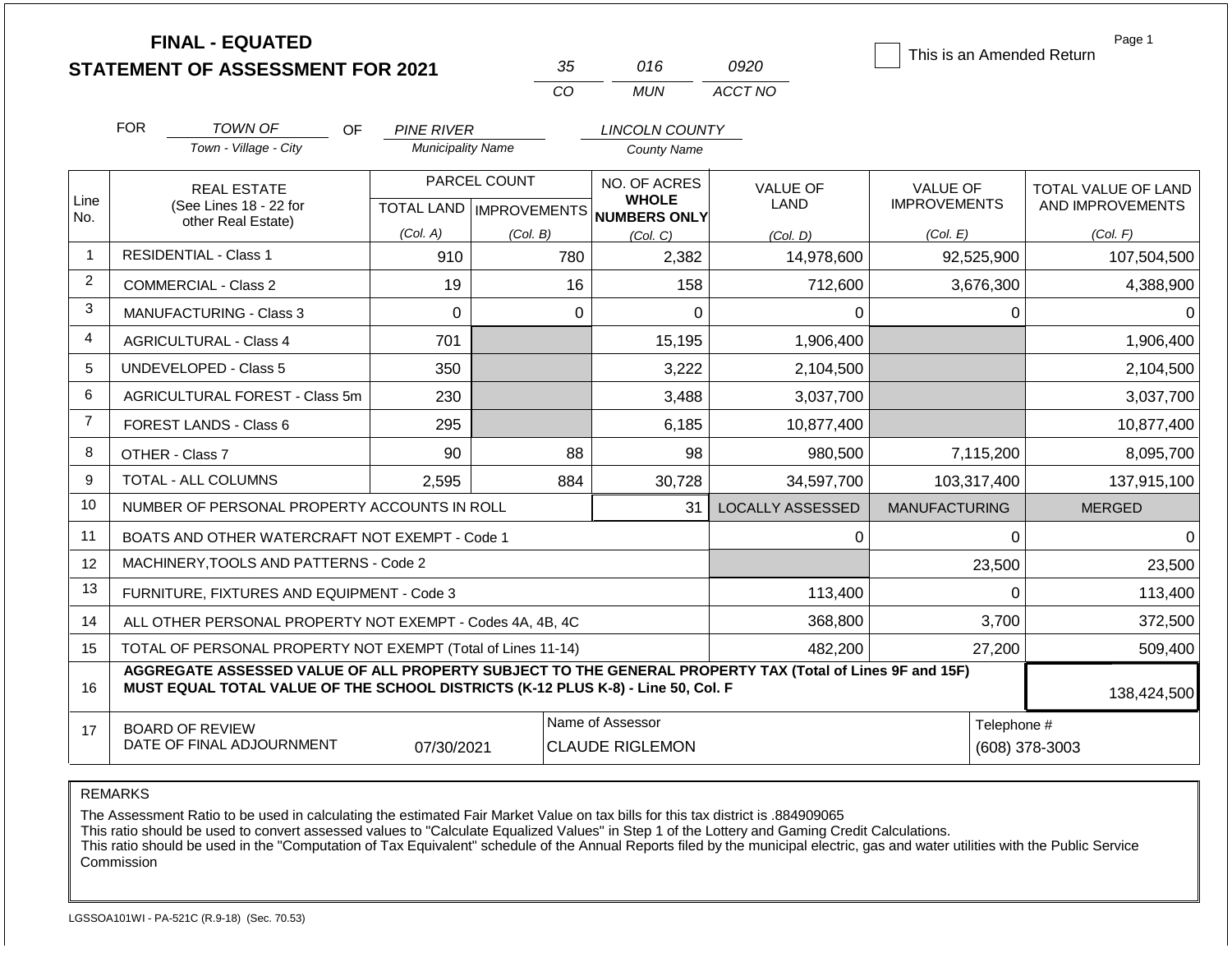FOREST LANDS (Line 7) and FOREST CROPS (in this section) - are **NOT** the same

| 2021 | 35 | 016        | 0920    | Page 2 |
|------|----|------------|---------|--------|
| YFAR | 20 | <b>MUN</b> | ACCT NO |        |

|    |                                                            |                 |  | Private Forest Crop - Reg Class @ 10¢ per acre                                 |                                                               | Private Forest Crop - Reg Class @ \$2.52 per acre     |                                                                              |                    |                    |  |
|----|------------------------------------------------------------|-----------------|--|--------------------------------------------------------------------------------|---------------------------------------------------------------|-------------------------------------------------------|------------------------------------------------------------------------------|--------------------|--------------------|--|
|    | (a) PARCELS                                                | (b) ACRES       |  | (c) ASSESSED VALUE                                                             |                                                               | (d) PARCELS                                           | (e) ACRES                                                                    |                    | (f) ASSESSED VALUE |  |
| 18 |                                                            |                 |  |                                                                                |                                                               |                                                       | 40                                                                           |                    | 44,000             |  |
|    |                                                            |                 |  | Private Forest Crop - Special Class @ 20¢ per acre                             |                                                               |                                                       | Entered Before 2005 Managed Forest - Ferrous Mining CLOSED @ \$7.87 per acre |                    |                    |  |
| 19 | (a) PARCELS                                                | (b) ACRES       |  | (c) ASSESSED VALUE                                                             |                                                               | (d) PARCELS                                           | (e) ACRES                                                                    |                    | (f) ASSESSED VALUE |  |
|    |                                                            |                 |  |                                                                                |                                                               |                                                       |                                                                              |                    |                    |  |
|    |                                                            |                 |  | Entered Before 2005 Managed Forest - OPEN @ 74 ¢ per acre                      |                                                               |                                                       | Entered Before 2005 Managed Forest - CLOSED @                                |                    | $$1.75$ per acre   |  |
| 20 | (a) PARCELS                                                | (b) ACRES       |  | (c) ASSESSED VALUE                                                             |                                                               | (d) PARCELS                                           | (e) ACRES                                                                    |                    | (f) ASSESSED VALUE |  |
|    |                                                            |                 |  |                                                                                |                                                               |                                                       |                                                                              |                    |                    |  |
|    | 31                                                         | 1,174.84        |  | 1,794,700                                                                      |                                                               | 141<br>4,475.62                                       |                                                                              |                    | 7,378,800          |  |
|    | Entered After 2004 Managed Forest - OPEN @ \$2.04 per acre |                 |  |                                                                                | Entered After 2004 Managed Forest - CLOSED @ \$10.20 per acre |                                                       |                                                                              |                    |                    |  |
| 21 | (a) PARCELS                                                | (b) ACRES       |  | (c) ASSESSED VALUE                                                             |                                                               | (d) PARCELS                                           | (e) ACRES                                                                    | (f) ASSESSED VALUE |                    |  |
|    |                                                            |                 |  |                                                                                |                                                               |                                                       |                                                                              |                    |                    |  |
|    | 11                                                         | 362.67          |  | 568,400                                                                        |                                                               | 99<br>3,278.59                                        |                                                                              | 5,135,800          |                    |  |
|    | (a) County Forest Cropland Acres                           |                 |  | (b) Federal Acres                                                              |                                                               | (d) County (NOT FOREST CROP) Acres<br>(c) State Acres |                                                                              |                    | (e) Other Acres    |  |
| 22 |                                                            |                 |  |                                                                                |                                                               |                                                       |                                                                              |                    |                    |  |
|    |                                                            |                 |  |                                                                                |                                                               | 51.86                                                 | 7.47                                                                         |                    | 219.81             |  |
|    |                                                            |                 |  | Assessed Value of Omitted Property From Prior Years (Sec. 70.44)               |                                                               |                                                       | Assessed Value of Sec. 70.43 Corrections of Errors by Assessors              |                    |                    |  |
|    |                                                            | (a) REAL ESTATE |  | (b) PERSONAL                                                                   |                                                               |                                                       | (c1) REAL ESTATE                                                             |                    | (c2) PERSONAL      |  |
| 23 |                                                            |                 |  |                                                                                |                                                               |                                                       |                                                                              |                    |                    |  |
|    |                                                            |                 |  |                                                                                |                                                               |                                                       |                                                                              |                    |                    |  |
|    |                                                            |                 |  | Manufacturing Equated Value of Omitted Property From Prior Years (Sec. 70.995) |                                                               |                                                       | Mfg. Equated Value of Sec.70.43 Corrections of Errors by Assessors           |                    |                    |  |
|    |                                                            | (d) REAL ESTATE |  | (e) PERSONAL                                                                   |                                                               |                                                       | (f1) REAL ESTATE                                                             |                    | (f2) PERSONAL      |  |
|    |                                                            |                 |  |                                                                                |                                                               |                                                       |                                                                              |                    |                    |  |
|    |                                                            |                 |  |                                                                                |                                                               |                                                       |                                                                              |                    |                    |  |

### **SPECIAL DISTRICTS**

| Line<br>No. | <b>Enter 6-digit</b><br>Special District | <b>Account</b><br><b>Number</b> | <b>Special District Name</b> | <b>Locally Assessed Value</b><br>of Real Estate and | Mfg Value of Real Estate<br>and Personal Property | <b>Merged Value of</b><br><b>Real Estate and</b> |
|-------------|------------------------------------------|---------------------------------|------------------------------|-----------------------------------------------------|---------------------------------------------------|--------------------------------------------------|
|             | Code (Col. A)                            | (Col. B)                        | (Col. C)                     | Personal Property (Col. D)                          | (Col. E)                                          | <b>Personal Property (Col. F)</b>                |
| 24          |                                          |                                 |                              |                                                     |                                                   |                                                  |
| 25          |                                          |                                 |                              |                                                     |                                                   |                                                  |
| 26          |                                          |                                 |                              |                                                     |                                                   |                                                  |
| 27          |                                          |                                 |                              |                                                     |                                                   |                                                  |
| 28          |                                          |                                 |                              |                                                     |                                                   |                                                  |
| 29          |                                          |                                 |                              |                                                     |                                                   |                                                  |
| 30          |                                          |                                 |                              |                                                     |                                                   |                                                  |
| 31          |                                          |                                 |                              |                                                     |                                                   |                                                  |
| 32          |                                          |                                 |                              |                                                     |                                                   |                                                  |
| 33          |                                          |                                 |                              |                                                     |                                                   |                                                  |
| 34          |                                          |                                 |                              |                                                     |                                                   |                                                  |
| 35          |                                          |                                 |                              |                                                     |                                                   |                                                  |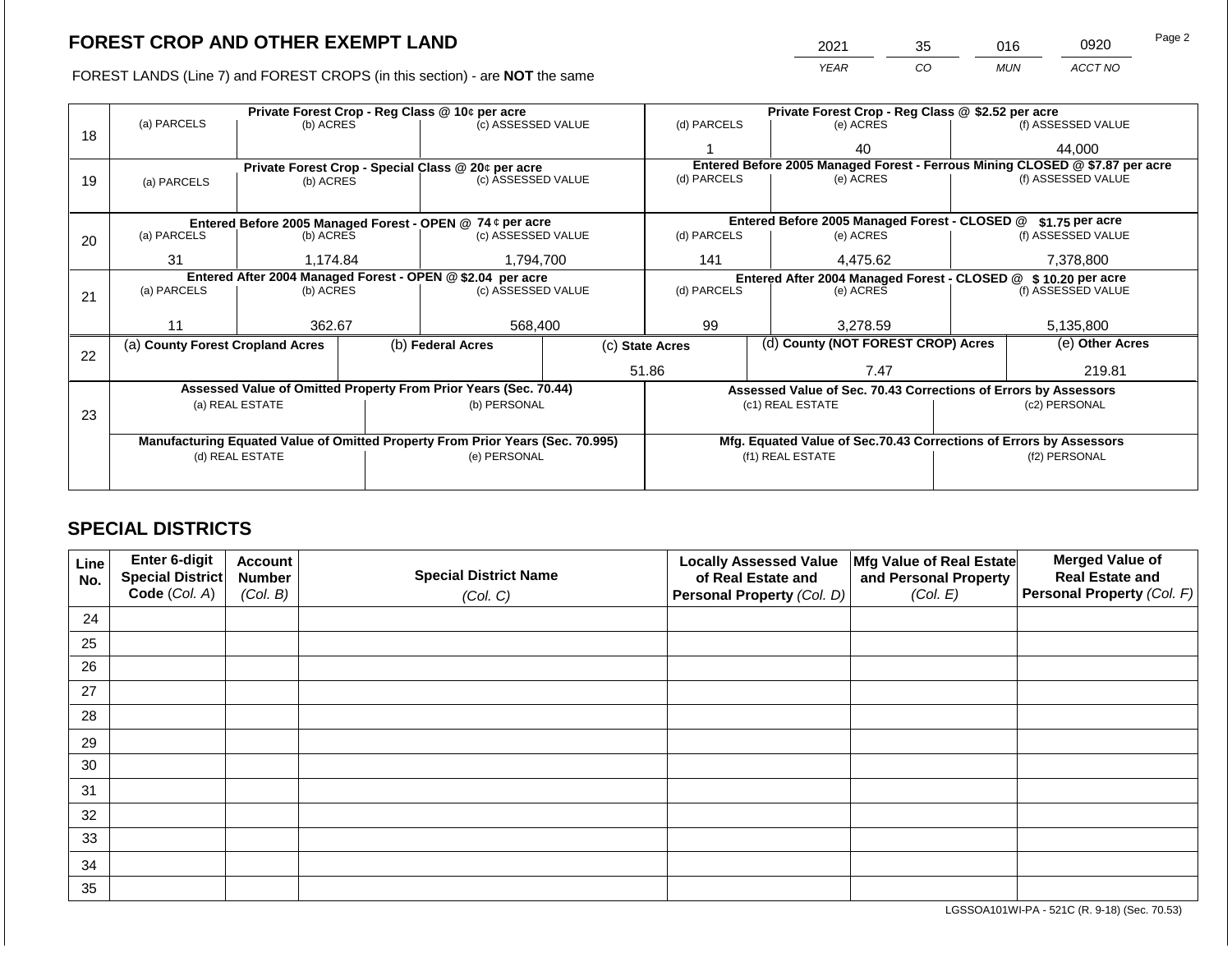|                 | <b>SCHOOL DISTRICTS</b>                                  |                                             |                                                         | 2021                                                                              | 016<br>35                                                            | 0920                                                                           |
|-----------------|----------------------------------------------------------|---------------------------------------------|---------------------------------------------------------|-----------------------------------------------------------------------------------|----------------------------------------------------------------------|--------------------------------------------------------------------------------|
|                 |                                                          |                                             |                                                         | <b>YEAR</b>                                                                       | CO<br><b>MUN</b>                                                     | ACCT NO                                                                        |
| Line<br>No.     | Enter 6-digit<br><b>School District</b><br>Code (Col. A) | <b>Account</b><br><b>Number</b><br>(Col. B) | <b>School District Name</b><br>(Col. C)                 | <b>Locally Assessed Value</b><br>of Real Estate and<br>Personal Property (Col. D) | <b>Mfg Value of Real Estate</b><br>and Personal Property<br>(Col. E) | <b>Merged Value of</b><br><b>Real Estate and</b><br>Personal Property (Col. F) |
|                 | A.                                                       |                                             | <b>SCHOOL DISTRICTS (K-8 and K-12)</b>                  |                                                                                   |                                                                      |                                                                                |
| 36              | 353500                                                   | 0207                                        | SCH D OF MERRILL AREA                                   | 138,397,300                                                                       | 27,200                                                               | 138,424,500                                                                    |
| 37              |                                                          |                                             |                                                         |                                                                                   |                                                                      |                                                                                |
| 38              |                                                          |                                             |                                                         |                                                                                   |                                                                      |                                                                                |
| 39              |                                                          |                                             |                                                         |                                                                                   |                                                                      |                                                                                |
| 40              |                                                          |                                             |                                                         |                                                                                   |                                                                      |                                                                                |
| 41<br>42        |                                                          |                                             |                                                         |                                                                                   |                                                                      |                                                                                |
| 43              |                                                          |                                             |                                                         |                                                                                   |                                                                      |                                                                                |
| 44              |                                                          |                                             |                                                         |                                                                                   |                                                                      |                                                                                |
| 45              |                                                          |                                             |                                                         |                                                                                   |                                                                      |                                                                                |
| $\overline{46}$ |                                                          |                                             |                                                         |                                                                                   |                                                                      |                                                                                |
| 47              |                                                          |                                             |                                                         |                                                                                   |                                                                      |                                                                                |
| 48              |                                                          |                                             |                                                         |                                                                                   |                                                                      |                                                                                |
| 49              |                                                          |                                             |                                                         |                                                                                   |                                                                      |                                                                                |
| 50              |                                                          |                                             | TOTAL ASSESSED VALUE OF SCHOOL DISTRICTS (K-8 and K-12) | 138,397,300                                                                       | 27,200                                                               | 138,424,500                                                                    |
|                 | <b>B.</b><br><b>UNION HIGH SCHOOL DISTRICTS</b>          |                                             |                                                         |                                                                                   |                                                                      |                                                                                |
| 51              |                                                          |                                             |                                                         |                                                                                   |                                                                      |                                                                                |
| 52              |                                                          |                                             |                                                         |                                                                                   |                                                                      |                                                                                |
| 53              |                                                          |                                             |                                                         |                                                                                   |                                                                      |                                                                                |
| 54              |                                                          |                                             | TOTAL ASSESSED VALUE OF UNION HIGH SCHOOLS              |                                                                                   |                                                                      |                                                                                |
| 55              |                                                          |                                             |                                                         |                                                                                   |                                                                      |                                                                                |
| 56              | <b>TECHNICAL COLLEGE DISTRICTS</b><br>C.                 | 0014                                        | NORTH CENTRAL TECHNICAL COLLEGE<br><b>WAUS</b>          | 138,397,300                                                                       | 27,200                                                               | 138,424,500                                                                    |
| 57              | 001500                                                   |                                             |                                                         |                                                                                   |                                                                      |                                                                                |
| 58              |                                                          |                                             |                                                         |                                                                                   |                                                                      |                                                                                |
| 59              |                                                          |                                             | TOTAL ASSESSED VALUE OF TECHNICAL COLLEGES              | 138,397,300                                                                       | 27,200                                                               | 138,424,500                                                                    |

 *I hereby certify, to the best of my knowledge and belief, this form is complete and correct.*

| Name                 |                                | Title | Submission date  |  |  |  |
|----------------------|--------------------------------|-------|------------------|--|--|--|
| <b>SANDY TOBUREN</b> |                                |       | 05<br>2021<br>08 |  |  |  |
| Phone                | Email address                  |       |                  |  |  |  |
| 715<br>539<br>1055   | SANDY.TOBUREN@CO.LINCOLN.WI.US |       |                  |  |  |  |

LGSSOA101WI -PA-521C (R. 9-18) (Sec. 70.53)

Page 3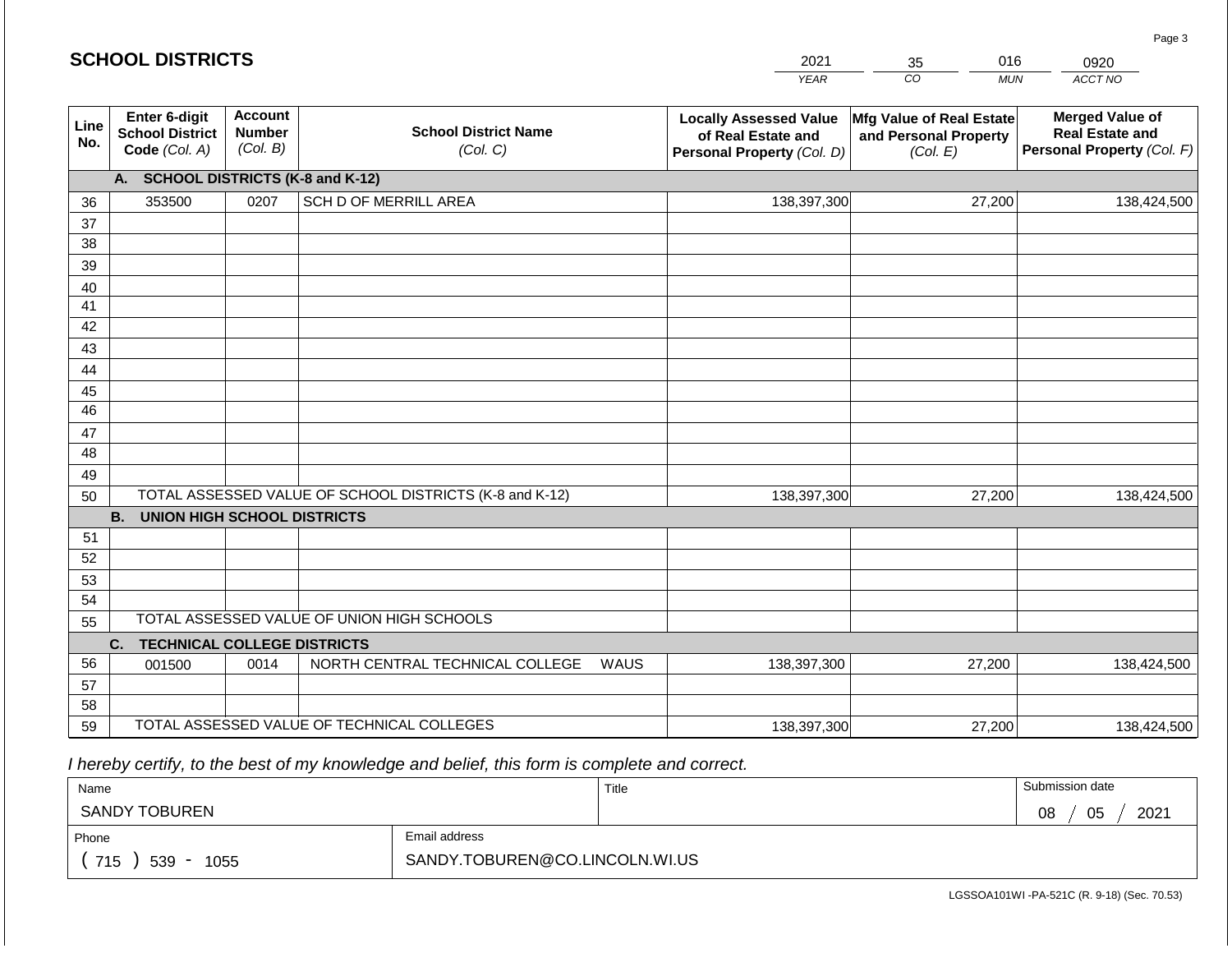- Each municipality's SOA is completed after the Board of Review and includes any changes made to the locally assessed values, under state law (sec. 70.53, Wis. Stats.)
- The Wisconsin Department of Revenue (DOR) merges the locally assessed values with the state assessed manufacturing values
- DOR provides the information regarding district names and codes. If a district is not listed, contact DOR.

Note: If you submit an amended SOA to DOR after your municipality's SOA is equated and posted to our website, we will process the SOA. However, DOR will not recalculate the *aggregate ratio or update the final SOA posted on our website. You should use the corrected values to calculate your tax rates.*

### **Page 1: Real Estate and Personal Property**

- Lines 1-9 assessed real estate values, parcel counts and acres by classification
- Lines 10-15 assessed personal property values and number of accounts by class
- Line 16 aggregate assessed value of all property subject to general property; use to calculate tax rates. Note: This line equals the total assessed value of K-8 and K-12 school districts (Line 50) and total assessed value of technical colleges (Line 59).
- Remarks assessment ratio used to calculate estimated fair market value on property tax bills

### **Page 2: Forest Crop, Other Exempt Land and Special Districts**

- Lines 18-21 private forest crop and managed forest lands assessed values
- Line  $22 -$  tax exempt land acres
- Line 23 prior years assessed value of omitted property under sec. 70.44 and correction of errors under sec. 70.43 shown by locally assessed or manufacturing real estate and personal property. Note: If there is an amount on this line, report the corresponding tax in the Statement of Taxes, Sections J or K.
- Lines 24-35 special district assessed values. These values are used to calculate tax rates for the special districts.

### **Page 3: School Districts**

- Lines 36-50 school districts (K-8 and K-12) assessed values. These values are used to calculate tax rates for school districts.
- Lines 51-55 union high school district assessed values. These values are used to calculate tax rates for union high school districts.
- Lines 56-59 technical college assessed values. These values are used to calculate tax rates for technical colleges.

If you have questions: Email: lgs@wisconsin.gov

 Phone: (608) 266-2569 or (608) 264-6892 Fax: (608) 264-6887

TOWN OF PINE RIVER AMANDA HERDT<br>TOWN OF PINE RIVER  $\times$ N1823 COUNTY RD X N1823 COUNTY RD VERRILL, WI 54452 MERRILL, WI 54452AMANDA HERDT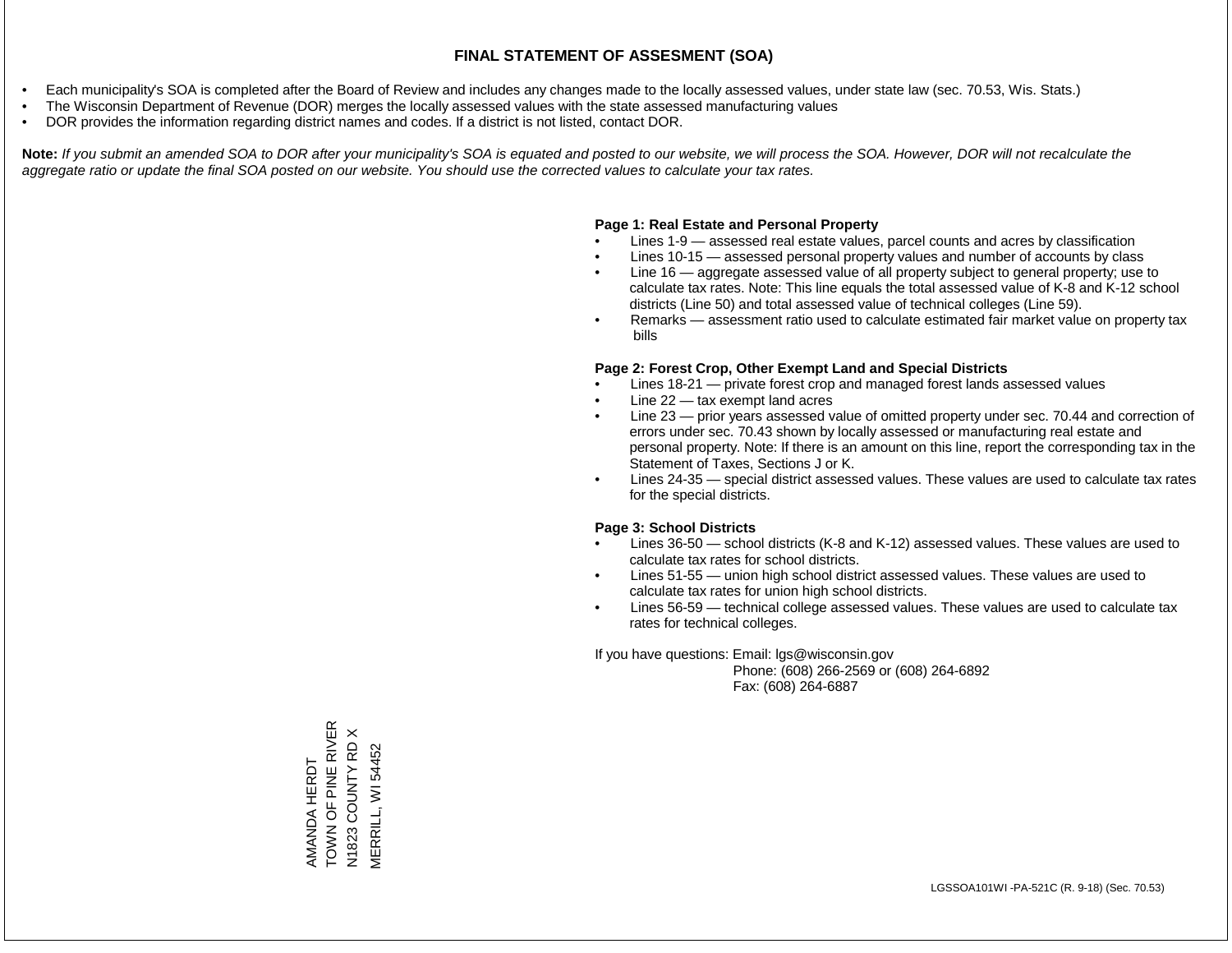| <b>FINAL - EQUATED</b>                  |  |       | $ \mathbf{Y} $ This is an Amended Return |
|-----------------------------------------|--|-------|------------------------------------------|
| <b>STATEMENT OF ASSESSMENT FOR 2021</b> |  | 092 1 |                                          |

| 35 | 018 | O921    |
|----|-----|---------|
| cо | MUN | ACCT NO |

Page 1

85,788,148

 0 529,883  $0$  553,248

|                | <b>FOR</b><br><b>TOWN OF</b><br><b>OF</b><br>Town - Village - City | ROCK FALLS<br><b>Municipality Name</b>   |          | <b>LINCOLN COUNTY</b><br><b>County Name</b>               |                         |                                        |                                         |
|----------------|--------------------------------------------------------------------|------------------------------------------|----------|-----------------------------------------------------------|-------------------------|----------------------------------------|-----------------------------------------|
| Line<br>No.    | <b>REAL ESTATE</b><br>(See Lines 18 - 22 for<br>other Real Estate) | <b>PARCEL COUNT</b><br><b>TOTAL LAND</b> |          | NO. OF ACRES<br><b>WHOLE</b><br>IMPROVEMENTS NUMBERS ONLY | <b>VALUE OF</b><br>LAND | <b>VALUE OF</b><br><b>IMPROVEMENTS</b> | TOTAL VALUE OF LAND<br>AND IMPROVEMENTS |
|                |                                                                    | (Col. A)                                 | (Col. B) | (Col. C)                                                  | (Col, D)                | (Col. E)                               | (Col. F)                                |
| $\mathbf{1}$   | <b>RESIDENTIAL - Class 1</b>                                       | 676                                      | 531      | 1,352                                                     | 20,884,400              | 45,600,700                             | 66,485,100                              |
| 2              | COMMERCIAL - Class 2                                               | 9                                        | 8        | 82                                                        | 261,700                 | 795,100                                | 1,056,800                               |
| 3              | <b>MANUFACTURING - Class 3</b>                                     | $\Omega$                                 | 0        | 0                                                         | 0                       | 0                                      |                                         |
| $\overline{4}$ | <b>AGRICULTURAL - Class 4</b>                                      | 75                                       |          | 1,330                                                     | 219,900                 |                                        | 219,900                                 |
| 5              | <b>UNDEVELOPED - Class 5</b>                                       | 207                                      |          | 2,982                                                     | 1,204,800               |                                        | 1,204,800                               |
| 6              | <b>AGRICULTURAL FOREST - Class 5m</b>                              | 45                                       |          | 698                                                       | 544,500                 |                                        | 544,500                                 |
| $\overline{7}$ | FOREST LANDS - Class 6                                             | 399                                      |          | 9,889                                                     | 15,399,900              |                                        | 15,399,900                              |
| 8              | OTHER - Class 7                                                    | 8                                        | 8        | 14                                                        | 46,900                  | 277,000                                | 323,900                                 |
| 9              | <b>TOTAL - ALL COLUMNS</b>                                         | 1,419                                    | 547      | 16,347                                                    | 38,562,100              | 46,672,800                             | 85,234,900                              |
| 10             | NUMBER OF PERSONAL PROPERTY ACCOUNTS IN ROLL                       |                                          | 41       | LOCALLY ASSESSED                                          | <b>MANUFACTURING</b>    | <b>MERGED</b>                          |                                         |
| 11             | BOATS AND OTHER WATERCRAFT NOT EXEMPT - Code 1                     |                                          |          |                                                           | 0                       | 0                                      | 0                                       |
| 12             | MACHINERY, TOOLS AND PATTERNS - Code 2                             |                                          |          |                                                           |                         | 0                                      |                                         |
| 13             | FURNITURE, FIXTURES AND EQUIPMENT - Code 3                         |                                          |          |                                                           | 23,365                  | 0                                      | 23,365                                  |
|                |                                                                    |                                          |          |                                                           |                         |                                        |                                         |

REMARKS

14 15

16

17

The Assessment Ratio to be used in calculating the estimated Fair Market Value on tax bills for this tax district is .858702399

**MUST EQUAL TOTAL VALUE OF THE SCHOOL DISTRICTS (K-12 PLUS K-8) - Line 50, Col. F**

TOTAL OF PERSONAL PROPERTY NOT EXEMPT (Total of Lines 11-14)

ALL OTHER PERSONAL PROPERTY NOT EXEMPT - Codes 4A, 4B, 4C

This ratio should be used to convert assessed values to "Calculate Equalized Values" in Step 1 of the Lottery and Gaming Credit Calculations.

**AGGREGATE ASSESSED VALUE OF ALL PROPERTY SUBJECT TO THE GENERAL PROPERTY TAX (Total of Lines 9F and 15F)**

 This ratio should be used in the "Computation of Tax Equivalent" schedule of the Annual Reports filed by the municipal electric, gas and water utilities with the Public Service Commission

Name of Assessor **Telephone #** 

05/10/2021 TODD ANDERSON (715) 845-2022

 529,883 553,248

BOARD OF REVIEW

DATE OF FINAL ADJOURNMENT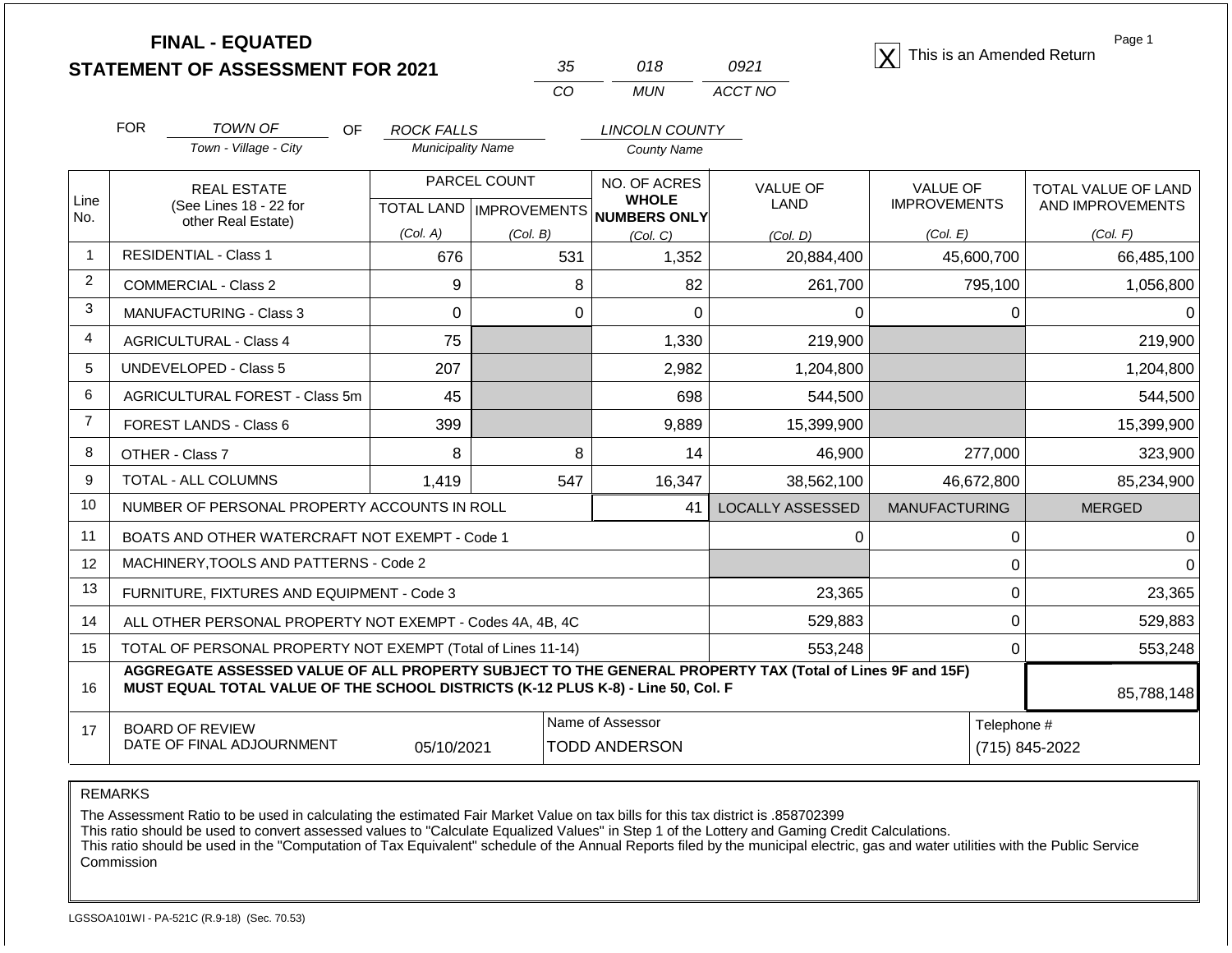FOREST LANDS (Line 7) and FOREST CROPS (in this section) - are NOT the same

| 2021 | 35 | 018        | 0921    | Page 2 |
|------|----|------------|---------|--------|
| YEAR | CO | <b>MUN</b> | ACCT NO |        |

|    | Private Forest Crop - Reg Class @ 10¢ per acre                                 |                                                                  |  |                                                                          |                                                                 |                                                                              | Private Forest Crop - Reg Class @ \$2.52 per acre |               |  |                    |  |
|----|--------------------------------------------------------------------------------|------------------------------------------------------------------|--|--------------------------------------------------------------------------|-----------------------------------------------------------------|------------------------------------------------------------------------------|---------------------------------------------------|---------------|--|--------------------|--|
| 18 | (a) PARCELS                                                                    | (b) ACRES                                                        |  | (c) ASSESSED VALUE                                                       |                                                                 | (d) PARCELS                                                                  |                                                   | (e) ACRES     |  | (f) ASSESSED VALUE |  |
|    |                                                                                |                                                                  |  |                                                                          |                                                                 | 8                                                                            |                                                   | 379.96        |  | 598,400            |  |
|    | Private Forest Crop - Special Class @ 20¢ per acre                             |                                                                  |  |                                                                          |                                                                 | Entered Before 2005 Managed Forest - Ferrous Mining CLOSED @ \$7.87 per acre |                                                   |               |  |                    |  |
| 19 | (a) PARCELS                                                                    | (b) ACRES                                                        |  | (c) ASSESSED VALUE                                                       |                                                                 | (d) PARCELS                                                                  |                                                   | (e) ACRES     |  | (f) ASSESSED VALUE |  |
|    |                                                                                |                                                                  |  |                                                                          |                                                                 |                                                                              |                                                   |               |  |                    |  |
|    |                                                                                |                                                                  |  | Entered Before 2005 Managed Forest - OPEN @ 74 ¢ per acre                |                                                                 | Entered Before 2005 Managed Forest - CLOSED @<br>\$1.75 per acre             |                                                   |               |  |                    |  |
| 20 | (a) PARCELS<br>(b) ACRES                                                       |                                                                  |  | (c) ASSESSED VALUE                                                       |                                                                 | (d) PARCELS                                                                  |                                                   | (e) ACRES     |  | (f) ASSESSED VALUE |  |
|    |                                                                                |                                                                  |  |                                                                          |                                                                 |                                                                              |                                                   |               |  |                    |  |
|    |                                                                                | 2,719,900<br>44<br>1,713.44                                      |  | 96                                                                       |                                                                 | 3,408.2                                                                      |                                                   | 5,378,900     |  |                    |  |
|    | Entered After 2004 Managed Forest - OPEN @ \$2.04 per acre                     |                                                                  |  |                                                                          |                                                                 | Entered After 2004 Managed Forest - CLOSED @ \$10.20 per acre                |                                                   |               |  |                    |  |
| 21 | (a) PARCELS                                                                    | (b) ACRES                                                        |  | (c) ASSESSED VALUE                                                       |                                                                 | (d) PARCELS                                                                  |                                                   | (e) ACRES     |  | (f) ASSESSED VALUE |  |
|    |                                                                                |                                                                  |  |                                                                          |                                                                 |                                                                              |                                                   |               |  |                    |  |
|    | 54                                                                             | 1,892.36                                                         |  | 2,961,800                                                                |                                                                 | 108                                                                          |                                                   | 4.015.03      |  | 6,302,800          |  |
| 22 |                                                                                | (b) Federal Acres<br>(a) County Forest Cropland Acres            |  | (d) County (NOT FOREST CROP) Acres<br>(e) Other Acres<br>(c) State Acres |                                                                 |                                                                              |                                                   |               |  |                    |  |
|    |                                                                                |                                                                  |  |                                                                          |                                                                 | 982.02                                                                       |                                                   | 72.66         |  | 1,535.26           |  |
|    |                                                                                |                                                                  |  |                                                                          |                                                                 |                                                                              |                                                   |               |  |                    |  |
|    |                                                                                | Assessed Value of Omitted Property From Prior Years (Sec. 70.44) |  |                                                                          | Assessed Value of Sec. 70.43 Corrections of Errors by Assessors |                                                                              |                                                   |               |  |                    |  |
| 23 | (a) REAL ESTATE<br>(b) PERSONAL                                                |                                                                  |  |                                                                          |                                                                 | (c1) REAL ESTATE                                                             |                                                   | (c2) PERSONAL |  |                    |  |
|    |                                                                                |                                                                  |  |                                                                          |                                                                 |                                                                              |                                                   |               |  |                    |  |
|    | Manufacturing Equated Value of Omitted Property From Prior Years (Sec. 70.995) |                                                                  |  |                                                                          |                                                                 | Mfg. Equated Value of Sec.70.43 Corrections of Errors by Assessors           |                                                   |               |  |                    |  |
|    | (d) REAL ESTATE                                                                |                                                                  |  | (e) PERSONAL                                                             |                                                                 | (f1) REAL ESTATE                                                             |                                                   | (f2) PERSONAL |  |                    |  |
|    |                                                                                |                                                                  |  |                                                                          |                                                                 |                                                                              |                                                   |               |  |                    |  |
|    |                                                                                |                                                                  |  |                                                                          |                                                                 |                                                                              |                                                   |               |  |                    |  |

### **SPECIAL DISTRICTS**

| Line<br>No. | Enter 6-digit<br>Special District<br>Code (Col. A) | <b>Account</b><br><b>Number</b><br>(Col. B) | <b>Special District Name</b><br>(Col. C) | <b>Locally Assessed Value</b><br>of Real Estate and<br>Personal Property (Col. D) | Mfg Value of Real Estate<br>and Personal Property<br>(Col. E) | <b>Merged Value of</b><br><b>Real Estate and</b><br>Personal Property (Col. F) |
|-------------|----------------------------------------------------|---------------------------------------------|------------------------------------------|-----------------------------------------------------------------------------------|---------------------------------------------------------------|--------------------------------------------------------------------------------|
| 24          | 358050                                             | 0624                                        | TUG LAKE DISTRICT                        | 12,365,000                                                                        |                                                               | 12,365,000                                                                     |
| 25          |                                                    |                                             |                                          |                                                                                   |                                                               |                                                                                |
| 26          |                                                    |                                             |                                          |                                                                                   |                                                               |                                                                                |
| 27          |                                                    |                                             |                                          |                                                                                   |                                                               |                                                                                |
| 28          |                                                    |                                             |                                          |                                                                                   |                                                               |                                                                                |
| 29          |                                                    |                                             |                                          |                                                                                   |                                                               |                                                                                |
| 30          |                                                    |                                             |                                          |                                                                                   |                                                               |                                                                                |
| 31          |                                                    |                                             |                                          |                                                                                   |                                                               |                                                                                |
| 32          |                                                    |                                             |                                          |                                                                                   |                                                               |                                                                                |
| 33          |                                                    |                                             |                                          |                                                                                   |                                                               |                                                                                |
| 34          |                                                    |                                             |                                          |                                                                                   |                                                               |                                                                                |
| 35          |                                                    |                                             |                                          |                                                                                   |                                                               |                                                                                |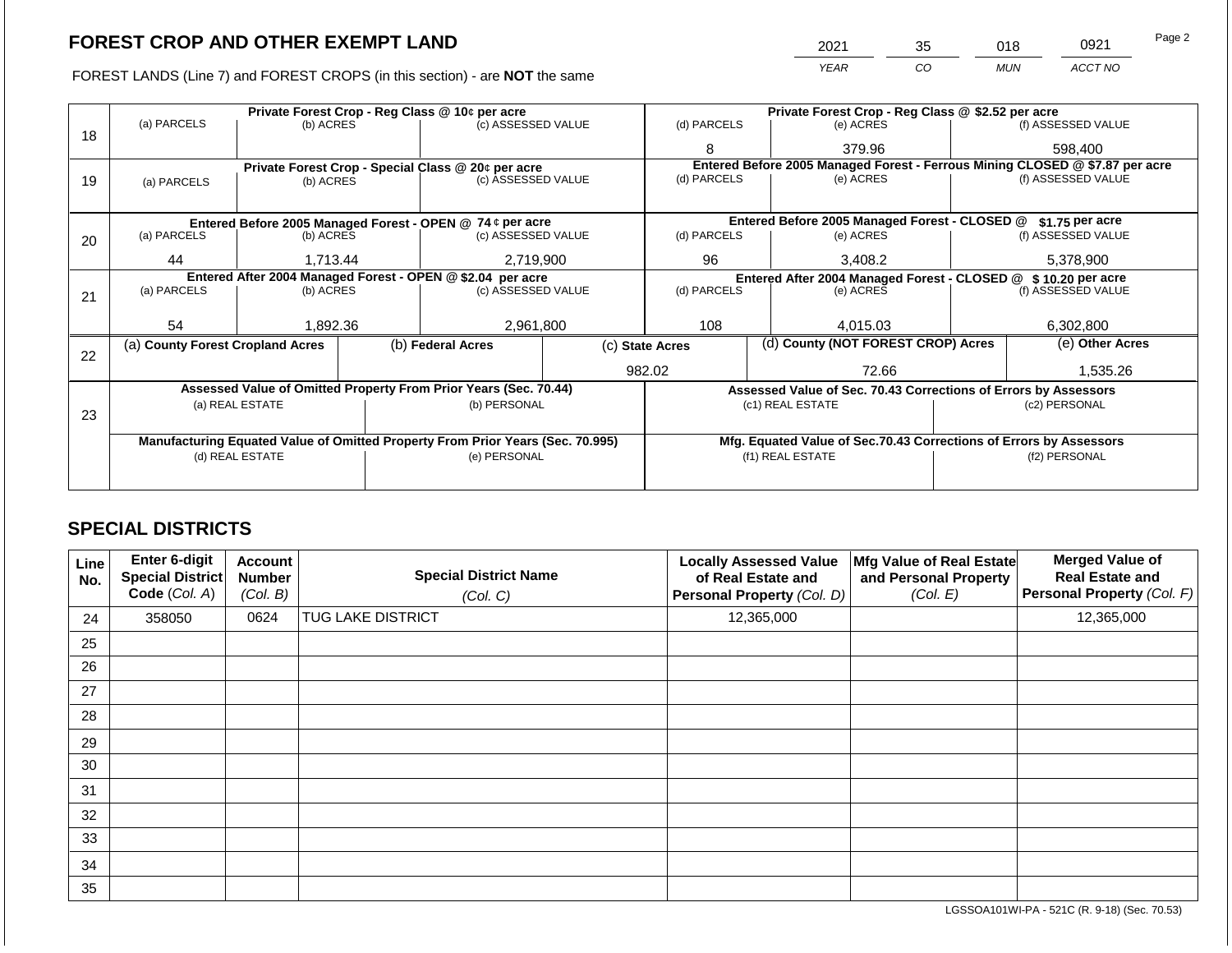|             | <b>SCHOOL DISTRICTS</b>                                  |                                             |                                                         | 2021                                                                              | 35                                                            | 018<br>0921                                                                    |
|-------------|----------------------------------------------------------|---------------------------------------------|---------------------------------------------------------|-----------------------------------------------------------------------------------|---------------------------------------------------------------|--------------------------------------------------------------------------------|
|             |                                                          |                                             |                                                         | <b>YEAR</b>                                                                       | CO                                                            | ACCT NO<br><b>MUN</b>                                                          |
| Line<br>No. | Enter 6-digit<br><b>School District</b><br>Code (Col. A) | <b>Account</b><br><b>Number</b><br>(Col. B) | <b>School District Name</b><br>(Col. C)                 | <b>Locally Assessed Value</b><br>of Real Estate and<br>Personal Property (Col. D) | Mfg Value of Real Estate<br>and Personal Property<br>(Col. E) | <b>Merged Value of</b><br><b>Real Estate and</b><br>Personal Property (Col. F) |
|             | A. SCHOOL DISTRICTS (K-8 and K-12)                       |                                             |                                                         |                                                                                   |                                                               |                                                                                |
| 36          | 353500                                                   | 0207                                        | SCH D OF MERRILL AREA                                   | 70,809,969                                                                        |                                                               | 70,809,969                                                                     |
| 37          | 355754                                                   | 0208                                        | <b>SCH D OF TOMAHAWK</b>                                | 14,978,179                                                                        |                                                               | 14,978,179                                                                     |
| 38          |                                                          |                                             |                                                         |                                                                                   |                                                               |                                                                                |
| 39          |                                                          |                                             |                                                         |                                                                                   |                                                               |                                                                                |
| 40          |                                                          |                                             |                                                         |                                                                                   |                                                               |                                                                                |
| 41          |                                                          |                                             |                                                         |                                                                                   |                                                               |                                                                                |
| 42          |                                                          |                                             |                                                         |                                                                                   |                                                               |                                                                                |
| 43          |                                                          |                                             |                                                         |                                                                                   |                                                               |                                                                                |
| 44<br>45    |                                                          |                                             |                                                         |                                                                                   |                                                               |                                                                                |
| 46          |                                                          |                                             |                                                         |                                                                                   |                                                               |                                                                                |
| 47          |                                                          |                                             |                                                         |                                                                                   |                                                               |                                                                                |
| 48          |                                                          |                                             |                                                         |                                                                                   |                                                               |                                                                                |
| 49          |                                                          |                                             |                                                         |                                                                                   |                                                               |                                                                                |
| 50          |                                                          |                                             | TOTAL ASSESSED VALUE OF SCHOOL DISTRICTS (K-8 and K-12) | 85,788,148                                                                        |                                                               | 85,788,148                                                                     |
|             | <b>B. UNION HIGH SCHOOL DISTRICTS</b>                    |                                             |                                                         |                                                                                   |                                                               |                                                                                |
| 51          |                                                          |                                             |                                                         |                                                                                   |                                                               |                                                                                |
| 52          |                                                          |                                             |                                                         |                                                                                   |                                                               |                                                                                |
| 53          |                                                          |                                             |                                                         |                                                                                   |                                                               |                                                                                |
| 54          |                                                          |                                             |                                                         |                                                                                   |                                                               |                                                                                |
| 55          |                                                          |                                             | TOTAL ASSESSED VALUE OF UNION HIGH SCHOOLS              |                                                                                   |                                                               |                                                                                |
|             | <b>TECHNICAL COLLEGE DISTRICTS</b><br>C.                 |                                             |                                                         |                                                                                   |                                                               |                                                                                |
| 56          | 001500                                                   | 0014                                        | NORTH CENTRAL TECHNICAL COLLEGE<br>WAUS                 | 70,809,969                                                                        |                                                               | 70,809,969                                                                     |
| 57          | 001600                                                   | 0015                                        | NICOLET TECHNICAL COLLEGE<br><b>RHIN</b>                | 14,978,179                                                                        |                                                               | 14,978,179                                                                     |
| 58<br>59    |                                                          |                                             |                                                         | 85,788,148                                                                        |                                                               | 85,788,148                                                                     |
|             | TOTAL ASSESSED VALUE OF TECHNICAL COLLEGES               |                                             |                                                         |                                                                                   |                                                               |                                                                                |

 *I hereby certify, to the best of my knowledge and belief, this form is complete and correct.*

| Name                   |                                | Title | Submission date  |
|------------------------|--------------------------------|-------|------------------|
| SANDY TOBUREN          |                                |       | 2021<br>05<br>08 |
| Email address<br>Phone |                                |       |                  |
| 715<br>539<br>1055     | SANDY.TOBUREN@CO.LINCOLN.WI.US |       |                  |

Page 3

| <b>SCHOOL DISTRICTS</b> |  |
|-------------------------|--|
|-------------------------|--|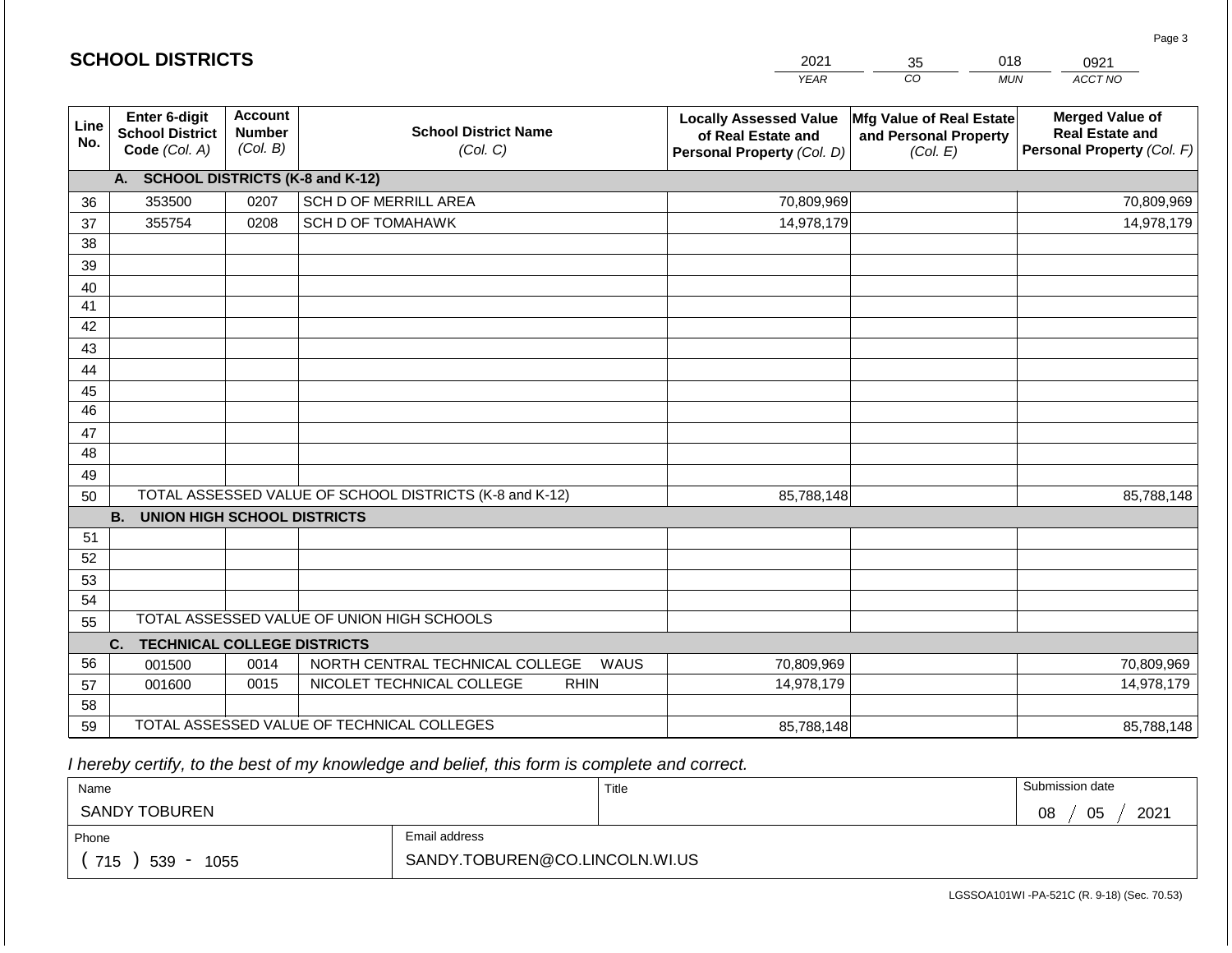- Each municipality's SOA is completed after the Board of Review and includes any changes made to the locally assessed values, under state law (sec. 70.53, Wis. Stats.)
- The Wisconsin Department of Revenue (DOR) merges the locally assessed values with the state assessed manufacturing values
- DOR provides the information regarding district names and codes. If a district is not listed, contact DOR.

Note: If you submit an amended SOA to DOR after your municipality's SOA is equated and posted to our website, we will process the SOA. However, DOR will not recalculate the *aggregate ratio or update the final SOA posted on our website. You should use the corrected values to calculate your tax rates.*

### **Page 1: Real Estate and Personal Property**

- Lines 1-9 assessed real estate values, parcel counts and acres by classification
- Lines 10-15 assessed personal property values and number of accounts by class
- Line 16 aggregate assessed value of all property subject to general property; use to calculate tax rates. Note: This line equals the total assessed value of K-8 and K-12 school districts (Line 50) and total assessed value of technical colleges (Line 59).
- Remarks assessment ratio used to calculate estimated fair market value on property tax bills

### **Page 2: Forest Crop, Other Exempt Land and Special Districts**

- Lines 18-21 private forest crop and managed forest lands assessed values
- Line  $22 -$  tax exempt land acres
- Line 23 prior years assessed value of omitted property under sec. 70.44 and correction of errors under sec. 70.43 shown by locally assessed or manufacturing real estate and personal property. Note: If there is an amount on this line, report the corresponding tax in the Statement of Taxes, Sections J or K.
- Lines 24-35 special district assessed values. These values are used to calculate tax rates for the special districts.

### **Page 3: School Districts**

- Lines 36-50 school districts (K-8 and K-12) assessed values. These values are used to calculate tax rates for school districts.
- Lines 51-55 union high school district assessed values. These values are used to calculate tax rates for union high school districts.
- Lines 56-59 technical college assessed values. These values are used to calculate tax rates for technical colleges.

If you have questions: Email: lgs@wisconsin.gov

 Phone: (608) 266-2569 or (608) 264-6892 Fax: (608) 264-6887

ABRAHAM COURT N4441 ABRAHAM COURT HEATHER BLOCK<br>TOWN OF ROCK FALLS TOWN OF ROCK FALLS VERRILL, WI 54452 MERRILL, WI 54452HEATHER BLOCK N4441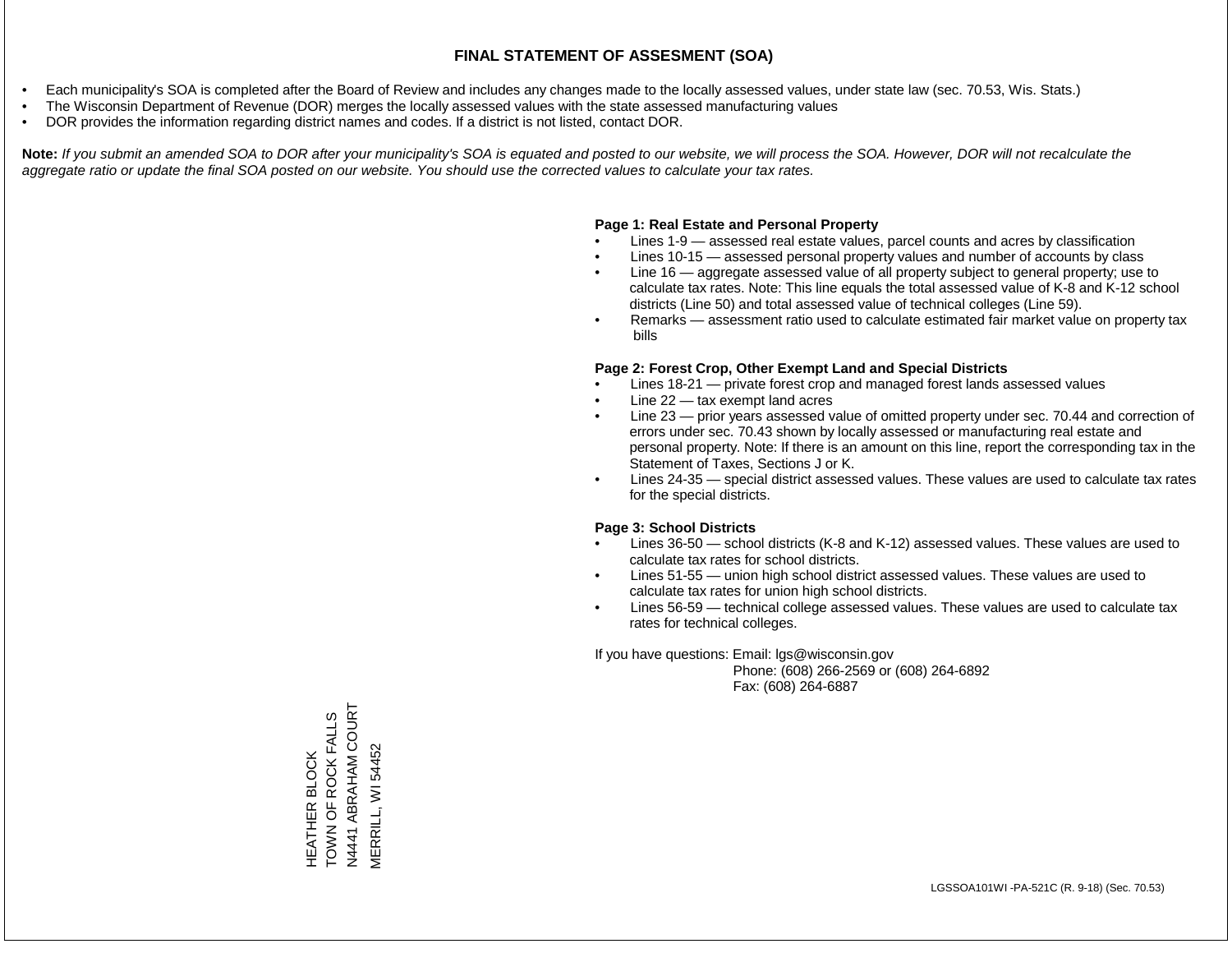|                | <b>FINAL - EQUATED</b><br><b>STATEMENT OF ASSESSMENT FOR 2021</b>                                                                                                                            |                                            | 35                        | 020                                         | 0922                    | This is an Amended Return | Page 1                        |
|----------------|----------------------------------------------------------------------------------------------------------------------------------------------------------------------------------------------|--------------------------------------------|---------------------------|---------------------------------------------|-------------------------|---------------------------|-------------------------------|
|                |                                                                                                                                                                                              |                                            | CO                        | <b>MUN</b>                                  | ACCT NO                 |                           |                               |
|                | <b>FOR</b>                                                                                                                                                                                   |                                            |                           |                                             |                         |                           |                               |
|                | TOWN OF<br>OF.<br>Town - Village - City                                                                                                                                                      | <b>RUSSELL</b><br><b>Municipality Name</b> |                           | <b>LINCOLN COUNTY</b><br><b>County Name</b> |                         |                           |                               |
|                |                                                                                                                                                                                              |                                            |                           |                                             |                         |                           |                               |
| Line           | <b>REAL ESTATE</b>                                                                                                                                                                           | PARCEL COUNT                               |                           | NO. OF ACRES<br><b>WHOLE</b>                | <b>VALUE OF</b>         | <b>VALUE OF</b>           | TOTAL VALUE OF LAND           |
| No.            | (See Lines 18 - 22 for<br>other Real Estate)                                                                                                                                                 |                                            | TOTAL LAND   IMPROVEMENTS | NUMBERS ONLY                                | <b>LAND</b>             | <b>IMPROVEMENTS</b>       | AND IMPROVEMENTS              |
|                |                                                                                                                                                                                              | (Col. A)                                   | (Col. B)                  | (Col, C)                                    | (Col. D)                | (Col. E)                  | (Col. F)                      |
| $\mathbf 1$    | <b>RESIDENTIAL - Class 1</b>                                                                                                                                                                 | 426                                        | 355                       | 672                                         | 1,780,200               | 27,343,200                | 29,123,400                    |
| $\overline{2}$ | <b>COMMERCIAL - Class 2</b>                                                                                                                                                                  | 29                                         | 23                        | 80                                          | 260,200                 | 1,999,400                 | 2,259,600                     |
| 3              | MANUFACTURING - Class 3                                                                                                                                                                      | $\mathbf 0$                                | $\Omega$                  | $\mathbf 0$                                 | 0                       | 0                         | $\Omega$                      |
| $\overline{4}$ | <b>AGRICULTURAL - Class 4</b>                                                                                                                                                                | 179                                        |                           | 3,753                                       | 533,300                 |                           | 533,300                       |
| 5              | <b>UNDEVELOPED - Class 5</b>                                                                                                                                                                 | 254                                        |                           | 2,750                                       | 755,200                 |                           | 755,200                       |
| 6              | AGRICULTURAL FOREST - Class 5m                                                                                                                                                               | 66                                         |                           | 791                                         | 689,300                 |                           | 689,300                       |
| $\overline{7}$ | <b>FOREST LANDS - Class 6</b>                                                                                                                                                                | 226                                        |                           | 4,496                                       | 6,998,900               |                           | 6,998,900                     |
| 8              | OTHER - Class 7                                                                                                                                                                              | 20                                         | 19                        | 40                                          | 67,500                  | 2,118,200                 | 2,185,700                     |
| 9              | <b>TOTAL - ALL COLUMNS</b>                                                                                                                                                                   | 1,200                                      | 397                       | 12,582                                      | 11,084,600              | 31,460,800                | 42,545,400                    |
| 10             | NUMBER OF PERSONAL PROPERTY ACCOUNTS IN ROLL                                                                                                                                                 |                                            |                           | 25                                          | <b>LOCALLY ASSESSED</b> | <b>MANUFACTURING</b>      | <b>MERGED</b>                 |
| 11             | BOATS AND OTHER WATERCRAFT NOT EXEMPT - Code 1                                                                                                                                               |                                            |                           |                                             | 0                       | 0                         | $\Omega$                      |
| 12             | MACHINERY, TOOLS AND PATTERNS - Code 2                                                                                                                                                       |                                            |                           |                                             |                         | $\pmb{0}$                 | $\Omega$                      |
| 13             | FURNITURE, FIXTURES AND EQUIPMENT - Code 3                                                                                                                                                   |                                            |                           |                                             | 125,700                 | $\mathbf 0$               | 125,700                       |
| 14             | ALL OTHER PERSONAL PROPERTY NOT EXEMPT - Codes 4A, 4B, 4C                                                                                                                                    |                                            |                           |                                             | 466,100                 | $\mathbf 0$               | 466,100                       |
| 15             | TOTAL OF PERSONAL PROPERTY NOT EXEMPT (Total of Lines 11-14)                                                                                                                                 |                                            |                           |                                             | 591,800                 | $\mathbf 0$               | 591,800                       |
| 16             | AGGREGATE ASSESSED VALUE OF ALL PROPERTY SUBJECT TO THE GENERAL PROPERTY TAX (Total of Lines 9F and 15F)<br>MUST EQUAL TOTAL VALUE OF THE SCHOOL DISTRICTS (K-12 PLUS K-8) - Line 50, Col. F |                                            |                           | 43,137,200                                  |                         |                           |                               |
| 17             | <b>BOARD OF REVIEW</b><br>DATE OF FINAL ADJOURNMENT                                                                                                                                          | 05/20/2021                                 |                           | Name of Assessor<br><b>JEREMY KURTZWEIL</b> |                         |                           | Telephone #<br>(715) 486-9019 |

The Assessment Ratio to be used in calculating the estimated Fair Market Value on tax bills for this tax district is .872826896

This ratio should be used to convert assessed values to "Calculate Equalized Values" in Step 1 of the Lottery and Gaming Credit Calculations.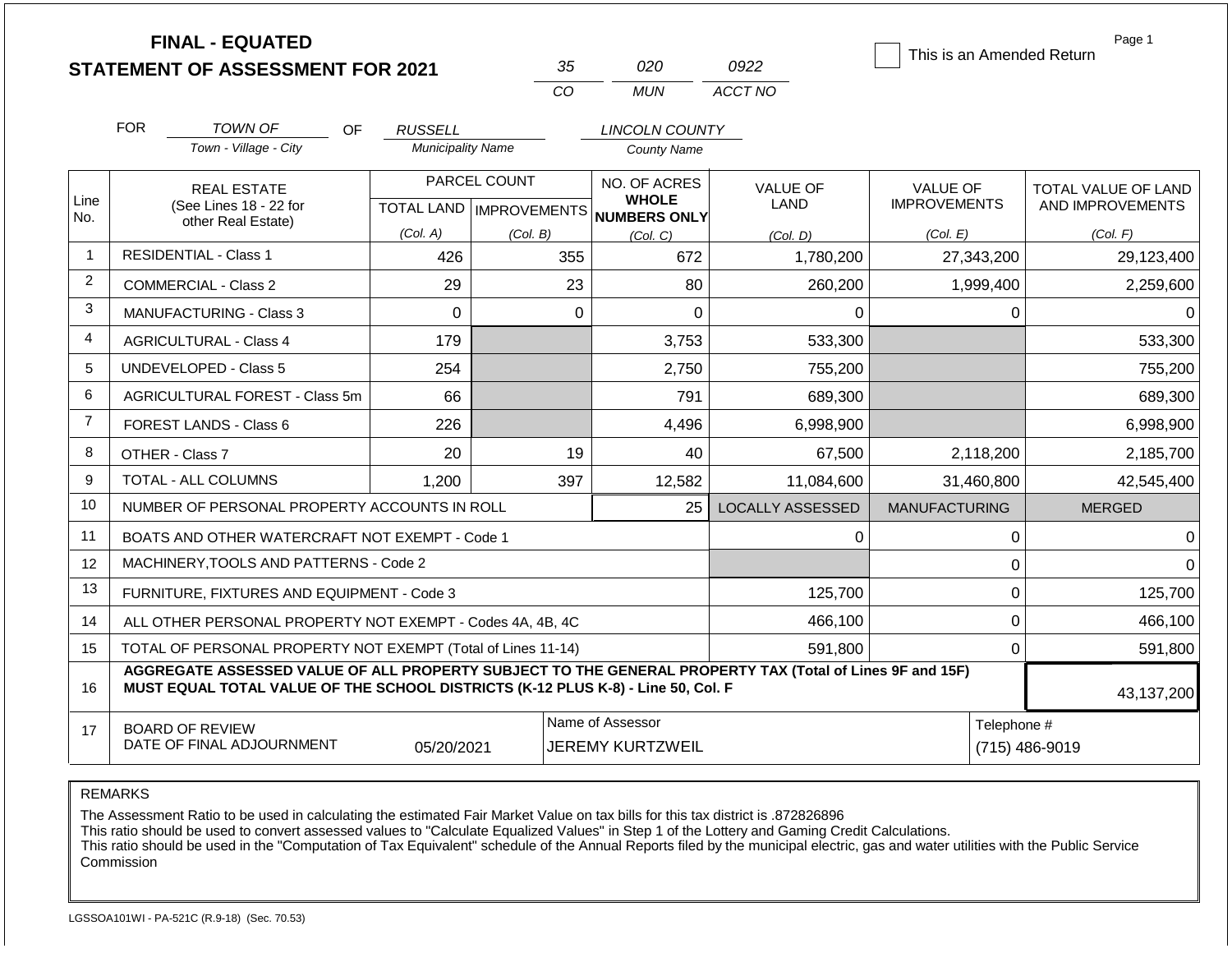2021 35 020 0922

FOREST LANDS (Line 7) and FOREST CROPS (in this section) - are **NOT** the same *YEAR CO MUN ACCT NO*

|    |                                  |           |  | Private Forest Crop - Reg Class @ 10¢ per acre                                 |  | Private Forest Crop - Reg Class @ \$2.52 per acre     |  |                                                                    |  |                                                                              |
|----|----------------------------------|-----------|--|--------------------------------------------------------------------------------|--|-------------------------------------------------------|--|--------------------------------------------------------------------|--|------------------------------------------------------------------------------|
|    | (a) PARCELS                      | (b) ACRES |  | (c) ASSESSED VALUE                                                             |  | (d) PARCELS                                           |  | (e) ACRES                                                          |  | (f) ASSESSED VALUE                                                           |
| 18 |                                  |           |  |                                                                                |  |                                                       |  |                                                                    |  |                                                                              |
|    |                                  |           |  |                                                                                |  |                                                       |  |                                                                    |  |                                                                              |
|    |                                  |           |  | Private Forest Crop - Special Class @ 20¢ per acre                             |  |                                                       |  |                                                                    |  | Entered Before 2005 Managed Forest - Ferrous Mining CLOSED @ \$7.87 per acre |
| 19 | (a) PARCELS                      | (b) ACRES |  | (c) ASSESSED VALUE                                                             |  | (d) PARCELS                                           |  | (e) ACRES                                                          |  | (f) ASSESSED VALUE                                                           |
|    |                                  |           |  |                                                                                |  |                                                       |  |                                                                    |  |                                                                              |
|    |                                  |           |  | Entered Before 2005 Managed Forest - OPEN @ 74 ¢ per acre                      |  |                                                       |  | Entered Before 2005 Managed Forest - CLOSED @                      |  | $$1.75$ per acre                                                             |
| 20 | (a) PARCELS                      | (b) ACRES |  | (c) ASSESSED VALUE                                                             |  | (d) PARCELS                                           |  | (e) ACRES                                                          |  | (f) ASSESSED VALUE                                                           |
|    |                                  |           |  |                                                                                |  |                                                       |  |                                                                    |  |                                                                              |
|    | 8                                | 286       |  | 390,900                                                                        |  | 104                                                   |  | 3,126.74                                                           |  | 3,938,500                                                                    |
|    |                                  |           |  | Entered After 2004 Managed Forest - OPEN @ \$2.04 per acre                     |  | Entered After 2004 Managed Forest - CLOSED @          |  |                                                                    |  | \$10.20 per acre                                                             |
| 21 | (a) PARCELS                      | (b) ACRES |  | (c) ASSESSED VALUE                                                             |  | (d) PARCELS                                           |  | (e) ACRES                                                          |  | (f) ASSESSED VALUE                                                           |
|    |                                  |           |  |                                                                                |  |                                                       |  |                                                                    |  |                                                                              |
|    | 28                               | 1,008.15  |  | 1,541,000                                                                      |  | 60                                                    |  | 1.858.97                                                           |  | 2,689,300                                                                    |
|    | (a) County Forest Cropland Acres |           |  | (b) Federal Acres                                                              |  | (d) County (NOT FOREST CROP) Acres<br>(c) State Acres |  |                                                                    |  | (e) Other Acres                                                              |
| 22 |                                  |           |  |                                                                                |  |                                                       |  |                                                                    |  |                                                                              |
|    |                                  |           |  |                                                                                |  | 1,431.39                                              |  | 48.37                                                              |  | 94.39                                                                        |
|    |                                  |           |  | Assessed Value of Omitted Property From Prior Years (Sec. 70.44)               |  |                                                       |  | Assessed Value of Sec. 70.43 Corrections of Errors by Assessors    |  |                                                                              |
|    | (a) REAL ESTATE                  |           |  | (b) PERSONAL                                                                   |  |                                                       |  | (c1) REAL ESTATE                                                   |  | (c2) PERSONAL                                                                |
| 23 |                                  |           |  |                                                                                |  |                                                       |  |                                                                    |  |                                                                              |
|    |                                  |           |  | Manufacturing Equated Value of Omitted Property From Prior Years (Sec. 70.995) |  |                                                       |  | Mfg. Equated Value of Sec.70.43 Corrections of Errors by Assessors |  |                                                                              |
|    | (d) REAL ESTATE                  |           |  | (e) PERSONAL                                                                   |  |                                                       |  | (f1) REAL ESTATE                                                   |  | (f2) PERSONAL                                                                |
|    |                                  |           |  |                                                                                |  |                                                       |  |                                                                    |  |                                                                              |
|    |                                  |           |  |                                                                                |  |                                                       |  |                                                                    |  |                                                                              |

## **SPECIAL DISTRICTS**

| Line<br>No. | <b>Enter 6-digit</b><br>Special District<br>Code (Col. A) | <b>Account</b><br><b>Number</b><br>(Col. B) | <b>Special District Name</b><br>(Col. C) | <b>Locally Assessed Value</b><br>of Real Estate and<br>Personal Property (Col. D) | Mfg Value of Real Estate<br>and Personal Property<br>(Col. E) | <b>Merged Value of</b><br><b>Real Estate and</b><br>Personal Property (Col. F) |
|-------------|-----------------------------------------------------------|---------------------------------------------|------------------------------------------|-----------------------------------------------------------------------------------|---------------------------------------------------------------|--------------------------------------------------------------------------------|
| 24          | 357020                                                    | 0207                                        | <b>RUSSELL SANITARY DISTRICT #1</b>      | 9,008,600                                                                         |                                                               | 9,008,600                                                                      |
| 25          |                                                           |                                             |                                          |                                                                                   |                                                               |                                                                                |
| 26          |                                                           |                                             |                                          |                                                                                   |                                                               |                                                                                |
| 27          |                                                           |                                             |                                          |                                                                                   |                                                               |                                                                                |
| 28          |                                                           |                                             |                                          |                                                                                   |                                                               |                                                                                |
| 29          |                                                           |                                             |                                          |                                                                                   |                                                               |                                                                                |
| 30          |                                                           |                                             |                                          |                                                                                   |                                                               |                                                                                |
| 31          |                                                           |                                             |                                          |                                                                                   |                                                               |                                                                                |
| 32          |                                                           |                                             |                                          |                                                                                   |                                                               |                                                                                |
| 33          |                                                           |                                             |                                          |                                                                                   |                                                               |                                                                                |
| 34          |                                                           |                                             |                                          |                                                                                   |                                                               |                                                                                |
| 35          |                                                           |                                             |                                          |                                                                                   |                                                               |                                                                                |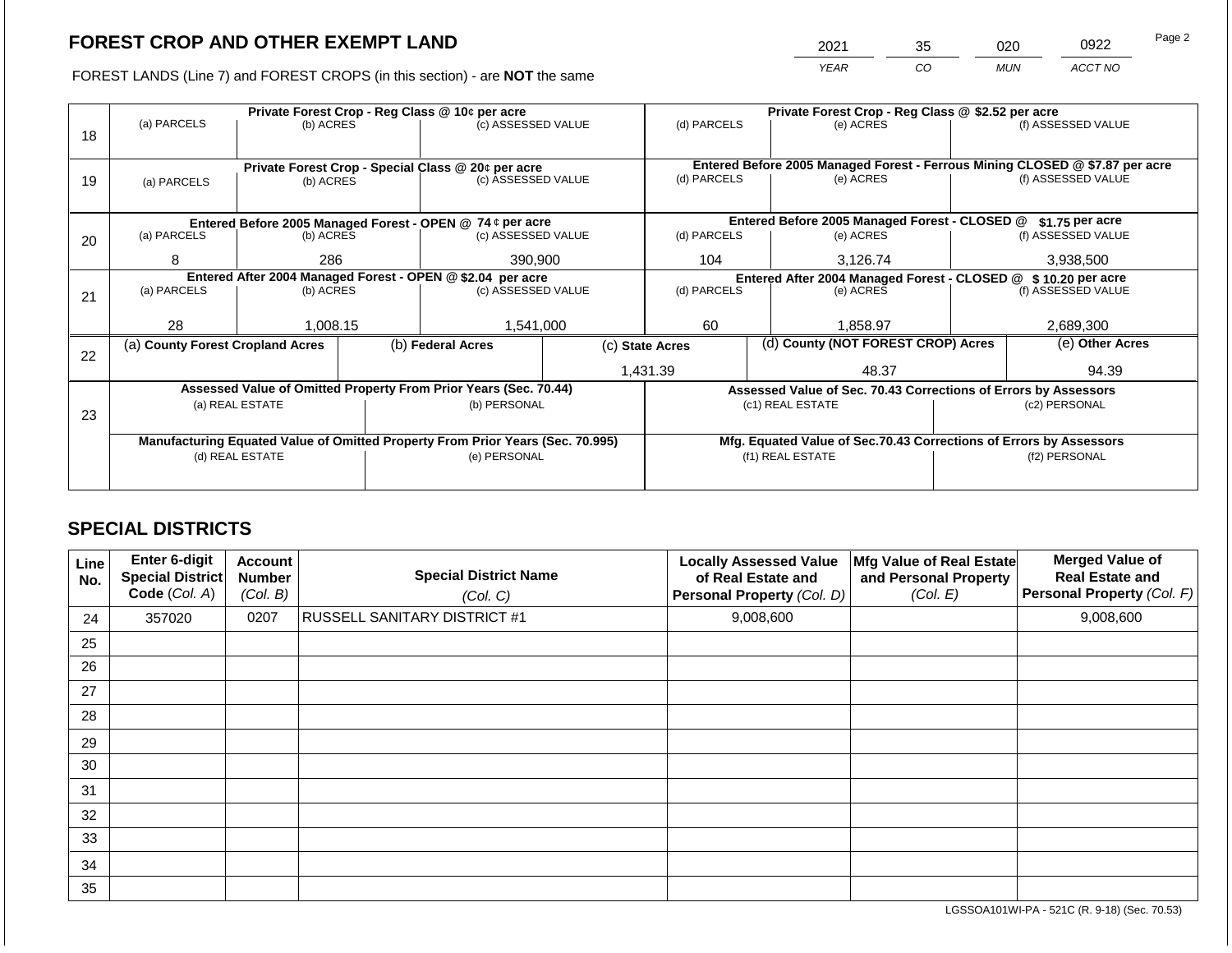|             | <b>SCHOOL DISTRICTS</b>                                         |                                             |                                                         |             | 2021                                                                              | 35                                                            | 020        | 0922                                                                           |
|-------------|-----------------------------------------------------------------|---------------------------------------------|---------------------------------------------------------|-------------|-----------------------------------------------------------------------------------|---------------------------------------------------------------|------------|--------------------------------------------------------------------------------|
|             |                                                                 |                                             |                                                         |             | <b>YEAR</b>                                                                       | CO                                                            | <b>MUN</b> | ACCT NO                                                                        |
| Line<br>No. | <b>Enter 6-digit</b><br><b>School District</b><br>Code (Col. A) | <b>Account</b><br><b>Number</b><br>(Col. B) | <b>School District Name</b><br>(Col. C)                 |             | <b>Locally Assessed Value</b><br>of Real Estate and<br>Personal Property (Col. D) | Mfg Value of Real Estate<br>and Personal Property<br>(Col. E) |            | <b>Merged Value of</b><br><b>Real Estate and</b><br>Personal Property (Col. F) |
|             | A. SCHOOL DISTRICTS (K-8 and K-12)                              |                                             |                                                         |             |                                                                                   |                                                               |            |                                                                                |
| 36          | 353500                                                          | 0207                                        | SCH D OF MERRILL AREA                                   |             | 43,137,200                                                                        |                                                               |            | 43,137,200                                                                     |
| 37          |                                                                 |                                             |                                                         |             |                                                                                   |                                                               |            |                                                                                |
| 38          |                                                                 |                                             |                                                         |             |                                                                                   |                                                               |            |                                                                                |
| 39          |                                                                 |                                             |                                                         |             |                                                                                   |                                                               |            |                                                                                |
| 40<br>41    |                                                                 |                                             |                                                         |             |                                                                                   |                                                               |            |                                                                                |
| 42          |                                                                 |                                             |                                                         |             |                                                                                   |                                                               |            |                                                                                |
| 43          |                                                                 |                                             |                                                         |             |                                                                                   |                                                               |            |                                                                                |
| 44          |                                                                 |                                             |                                                         |             |                                                                                   |                                                               |            |                                                                                |
| 45          |                                                                 |                                             |                                                         |             |                                                                                   |                                                               |            |                                                                                |
| 46          |                                                                 |                                             |                                                         |             |                                                                                   |                                                               |            |                                                                                |
| 47          |                                                                 |                                             |                                                         |             |                                                                                   |                                                               |            |                                                                                |
| 48          |                                                                 |                                             |                                                         |             |                                                                                   |                                                               |            |                                                                                |
| 49          |                                                                 |                                             | TOTAL ASSESSED VALUE OF SCHOOL DISTRICTS (K-8 and K-12) |             |                                                                                   |                                                               |            |                                                                                |
| 50          | <b>B. UNION HIGH SCHOOL DISTRICTS</b>                           |                                             |                                                         |             | 43,137,200                                                                        |                                                               |            | 43,137,200                                                                     |
| 51          |                                                                 |                                             |                                                         |             |                                                                                   |                                                               |            |                                                                                |
| 52          |                                                                 |                                             |                                                         |             |                                                                                   |                                                               |            |                                                                                |
| 53          |                                                                 |                                             |                                                         |             |                                                                                   |                                                               |            |                                                                                |
| 54          |                                                                 |                                             |                                                         |             |                                                                                   |                                                               |            |                                                                                |
| 55          |                                                                 |                                             | TOTAL ASSESSED VALUE OF UNION HIGH SCHOOLS              |             |                                                                                   |                                                               |            |                                                                                |
|             | <b>TECHNICAL COLLEGE DISTRICTS</b><br>C.                        |                                             |                                                         |             |                                                                                   |                                                               |            |                                                                                |
| 56          | 001500                                                          | 0014                                        | NORTH CENTRAL TECHNICAL COLLEGE                         | <b>WAUS</b> | 43,137,200                                                                        |                                                               |            | 43,137,200                                                                     |
| 57          |                                                                 |                                             |                                                         |             |                                                                                   |                                                               |            |                                                                                |
| 58<br>59    |                                                                 |                                             | TOTAL ASSESSED VALUE OF TECHNICAL COLLEGES              |             | 43,137,200                                                                        |                                                               |            | 43,137,200                                                                     |
|             |                                                                 |                                             |                                                         |             |                                                                                   |                                                               |            |                                                                                |

 *I hereby certify, to the best of my knowledge and belief, this form is complete and correct.*

| Name                                           |                                | Title | Submission date  |
|------------------------------------------------|--------------------------------|-------|------------------|
| SANDY TOBUREN                                  |                                |       | 10<br>2021<br>08 |
| Phone                                          | Email address                  |       |                  |
| 715<br>539<br>1055<br>$\overline{\phantom{0}}$ | SANDY.TOBUREN@CO.LINCOLN.WI.US |       |                  |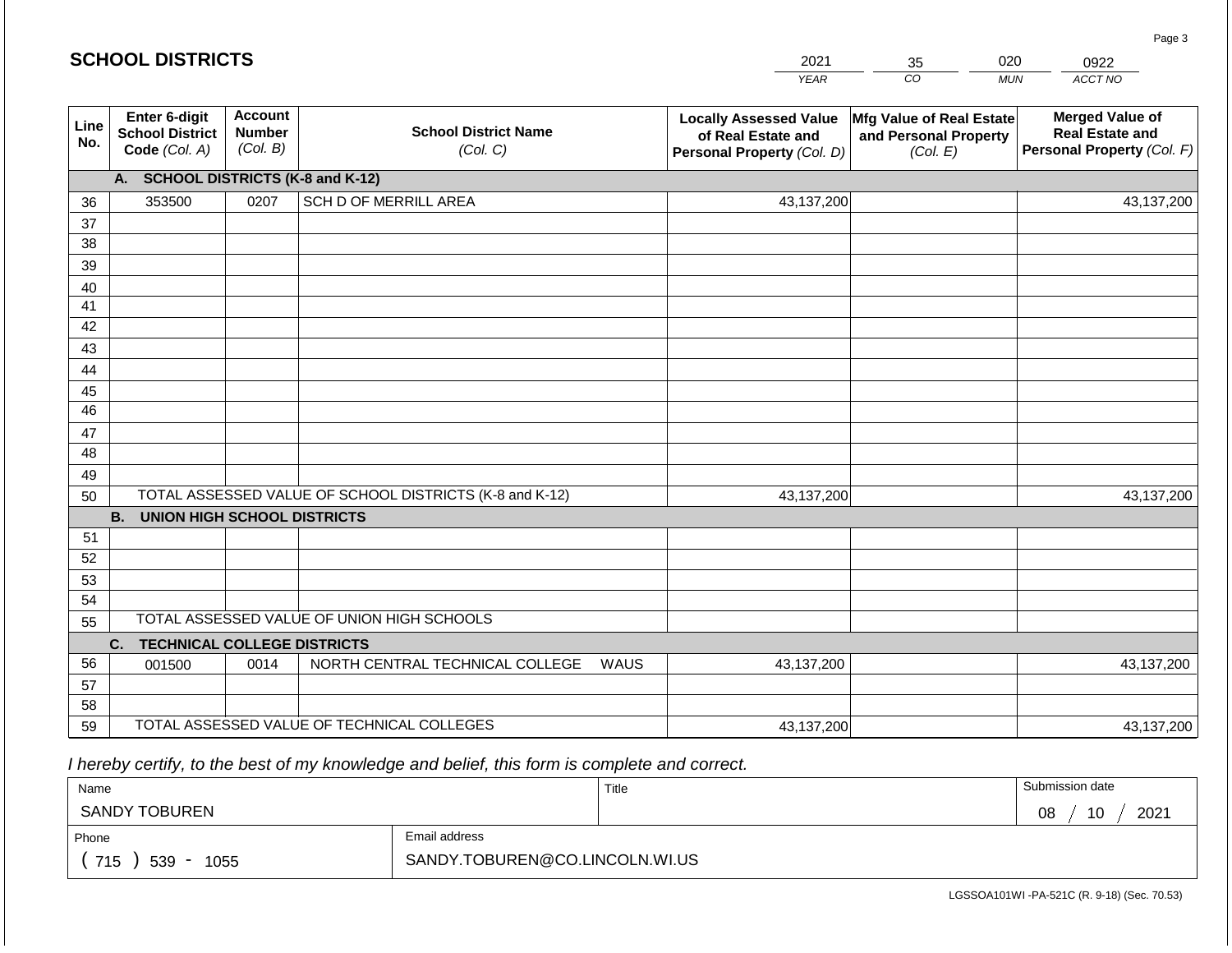- Each municipality's SOA is completed after the Board of Review and includes any changes made to the locally assessed values, under state law (sec. 70.53, Wis. Stats.)
- The Wisconsin Department of Revenue (DOR) merges the locally assessed values with the state assessed manufacturing values
- DOR provides the information regarding district names and codes. If a district is not listed, contact DOR.

Note: If you submit an amended SOA to DOR after your municipality's SOA is equated and posted to our website, we will process the SOA. However, DOR will not recalculate the *aggregate ratio or update the final SOA posted on our website. You should use the corrected values to calculate your tax rates.*

### **Page 1: Real Estate and Personal Property**

- Lines 1-9 assessed real estate values, parcel counts and acres by classification
- Lines 10-15 assessed personal property values and number of accounts by class
- Line 16 aggregate assessed value of all property subject to general property; use to calculate tax rates. Note: This line equals the total assessed value of K-8 and K-12 school districts (Line 50) and total assessed value of technical colleges (Line 59).
- Remarks assessment ratio used to calculate estimated fair market value on property tax bills

### **Page 2: Forest Crop, Other Exempt Land and Special Districts**

- Lines 18-21 private forest crop and managed forest lands assessed values
- Line  $22 -$  tax exempt land acres
- Line 23 prior years assessed value of omitted property under sec. 70.44 and correction of errors under sec. 70.43 shown by locally assessed or manufacturing real estate and personal property. Note: If there is an amount on this line, report the corresponding tax in the Statement of Taxes, Sections J or K.
- Lines 24-35 special district assessed values. These values are used to calculate tax rates for the special districts.

### **Page 3: School Districts**

- Lines 36-50 school districts (K-8 and K-12) assessed values. These values are used to calculate tax rates for school districts.
- Lines 51-55 union high school district assessed values. These values are used to calculate tax rates for union high school districts.
- Lines 56-59 technical college assessed values. These values are used to calculate tax rates for technical colleges.

If you have questions: Email: lgs@wisconsin.gov

 Phone: (608) 266-2569 or (608) 264-6892 Fax: (608) 264-6887

STATE HWY 17 N5410 STATE HWY 17 AMY BROWN<br>TOWN OF RUSSELL<br>N5410 STATE HWY 17 TOWN OF RUSSELL 54435 GLEASON, WI 54435**GLEASON, WI**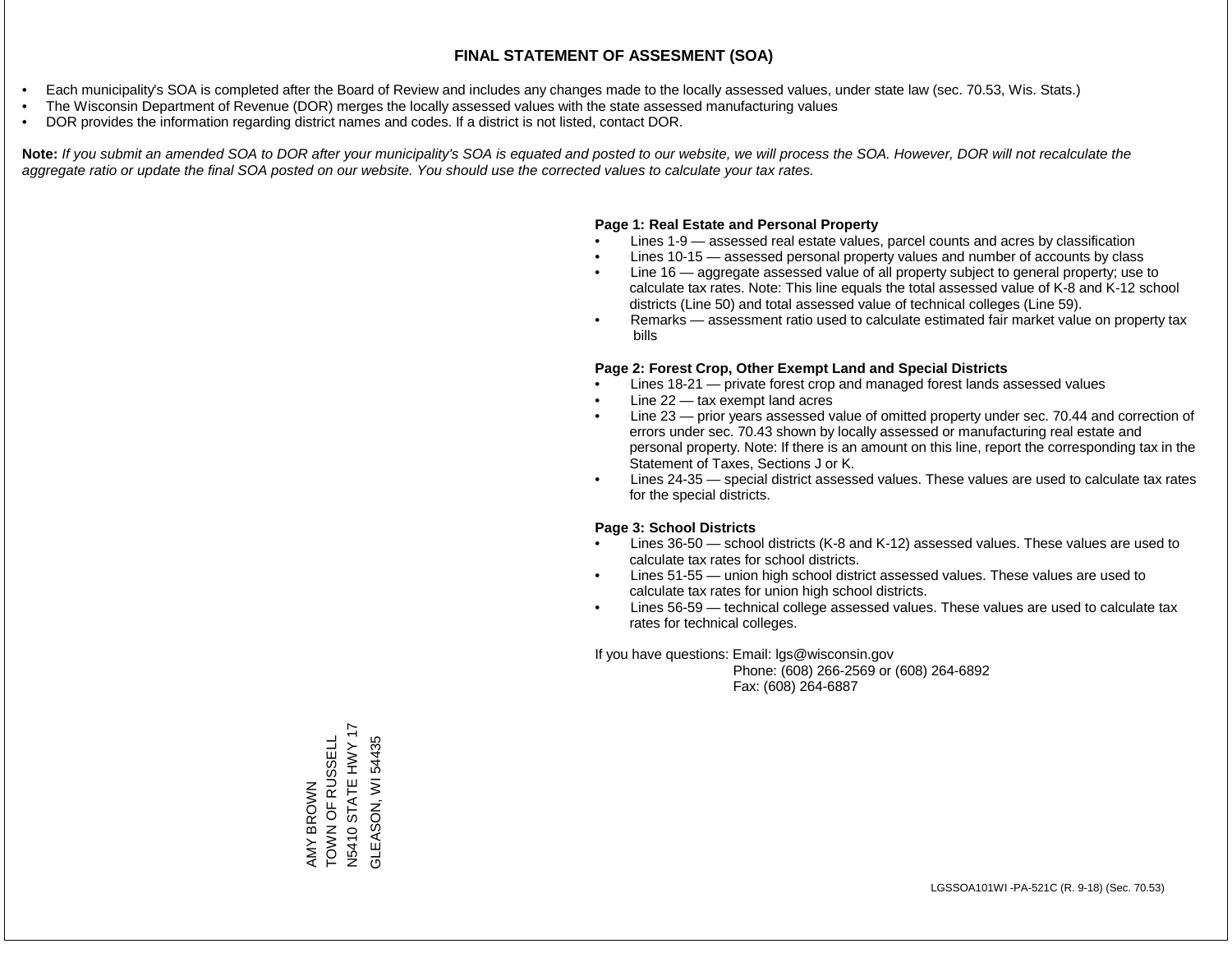|                |                                                                                  | <b>FINAL - EQUATED</b><br><b>STATEMENT OF ASSESSMENT FOR 2021</b>                                        |                          | 35             | 022                                      | 0923                    | This is an Amended Return | Page 1              |
|----------------|----------------------------------------------------------------------------------|----------------------------------------------------------------------------------------------------------|--------------------------|----------------|------------------------------------------|-------------------------|---------------------------|---------------------|
|                |                                                                                  |                                                                                                          |                          | CO             | <b>MUN</b>                               | ACCT NO                 |                           |                     |
|                | <b>FOR</b>                                                                       | <b>TOWN OF</b><br><b>OF</b>                                                                              | <b>SCHLEY</b>            |                | <b>LINCOLN COUNTY</b>                    |                         |                           |                     |
|                |                                                                                  | Town - Village - City                                                                                    | <b>Municipality Name</b> |                | <b>County Name</b>                       |                         |                           |                     |
| Line           |                                                                                  | <b>REAL ESTATE</b>                                                                                       |                          | PARCEL COUNT   | NO. OF ACRES<br><b>WHOLE</b>             | <b>VALUE OF</b>         | <b>VALUE OF</b>           | TOTAL VALUE OF LAND |
| No.            |                                                                                  | (See Lines 18 - 22 for<br>other Real Estate)                                                             |                          |                | TOTAL LAND   IMPROVEMENTS   NUMBERS ONLY | <b>LAND</b>             | <b>IMPROVEMENTS</b>       | AND IMPROVEMENTS    |
|                |                                                                                  | <b>RESIDENTIAL - Class 1</b>                                                                             | (Col. A)                 | (Col. B)       | (Col, C)                                 | (Col. D)                | (Col. E)                  | (Col. F)            |
| $\mathbf 1$    |                                                                                  |                                                                                                          | 536                      | 470            | 1,219                                    | 7,424,000               | 37,795,200                | 45,219,200          |
| 2              |                                                                                  | <b>COMMERCIAL - Class 2</b>                                                                              | 9                        |                | $\overline{7}$<br>62                     | 259,100                 | 1,079,100                 | 1,338,200           |
| 3              |                                                                                  | <b>MANUFACTURING - Class 3</b>                                                                           | $\Omega$                 |                | $\Omega$<br>$\Omega$                     | 0                       | $\Omega$                  | 0                   |
| 4              |                                                                                  | <b>AGRICULTURAL - Class 4</b>                                                                            | 468                      |                | 7,520                                    | 1,060,700               |                           | 1,060,700           |
| 5              |                                                                                  | <b>UNDEVELOPED - Class 5</b>                                                                             | 494                      |                | 3,756                                    | 1,900,500               |                           | 1,900,500           |
| 6              |                                                                                  | AGRICULTURAL FOREST - Class 5m                                                                           | 280                      |                | 3,723                                    | 3,047,900               |                           | 3,047,900           |
| $\overline{7}$ |                                                                                  | <b>FOREST LANDS - Class 6</b>                                                                            | 309                      |                | 5,777                                    | 9,506,900               |                           | 9,506,900           |
| 8              |                                                                                  | OTHER - Class 7                                                                                          | 42                       | 42             | 78                                       | 479,800                 | 2,710,000                 | 3,189,800           |
| 9              |                                                                                  | TOTAL - ALL COLUMNS                                                                                      | 2,138                    | 519            | 22,135                                   | 23.678.900              | 41,584,300                | 65,263,200          |
| 10             |                                                                                  | NUMBER OF PERSONAL PROPERTY ACCOUNTS IN ROLL                                                             |                          |                | 20                                       | <b>LOCALLY ASSESSED</b> | <b>MANUFACTURING</b>      | <b>MERGED</b>       |
| 11             |                                                                                  | BOATS AND OTHER WATERCRAFT NOT EXEMPT - Code 1                                                           |                          |                |                                          | 0                       | 0                         | 0                   |
| 12             |                                                                                  | MACHINERY, TOOLS AND PATTERNS - Code 2                                                                   |                          |                |                                          |                         | 3,700                     | 3,700               |
| 13             |                                                                                  | FURNITURE, FIXTURES AND EQUIPMENT - Code 3                                                               |                          |                |                                          | 24,900                  | 1,700                     | 26,600              |
| 14             |                                                                                  | ALL OTHER PERSONAL PROPERTY NOT EXEMPT - Codes 4A, 4B, 4C                                                |                          |                |                                          | 283,100                 | 100                       | 283,200             |
| 15             |                                                                                  | TOTAL OF PERSONAL PROPERTY NOT EXEMPT (Total of Lines 11-14)                                             |                          |                |                                          | 308.000                 | 5,500                     | 313,500             |
| 16             | MUST EQUAL TOTAL VALUE OF THE SCHOOL DISTRICTS (K-12 PLUS K-8) - Line 50, Col. F | AGGREGATE ASSESSED VALUE OF ALL PROPERTY SUBJECT TO THE GENERAL PROPERTY TAX (Total of Lines 9F and 15F) | 65,576,700               |                |                                          |                         |                           |                     |
| 17             |                                                                                  | <b>BOARD OF REVIEW</b><br>DATE OF FINAL ADJOURNMENT                                                      | Telephone #              | (715) 536-6236 |                                          |                         |                           |                     |

The Assessment Ratio to be used in calculating the estimated Fair Market Value on tax bills for this tax district is .811956858

This ratio should be used to convert assessed values to "Calculate Equalized Values" in Step 1 of the Lottery and Gaming Credit Calculations.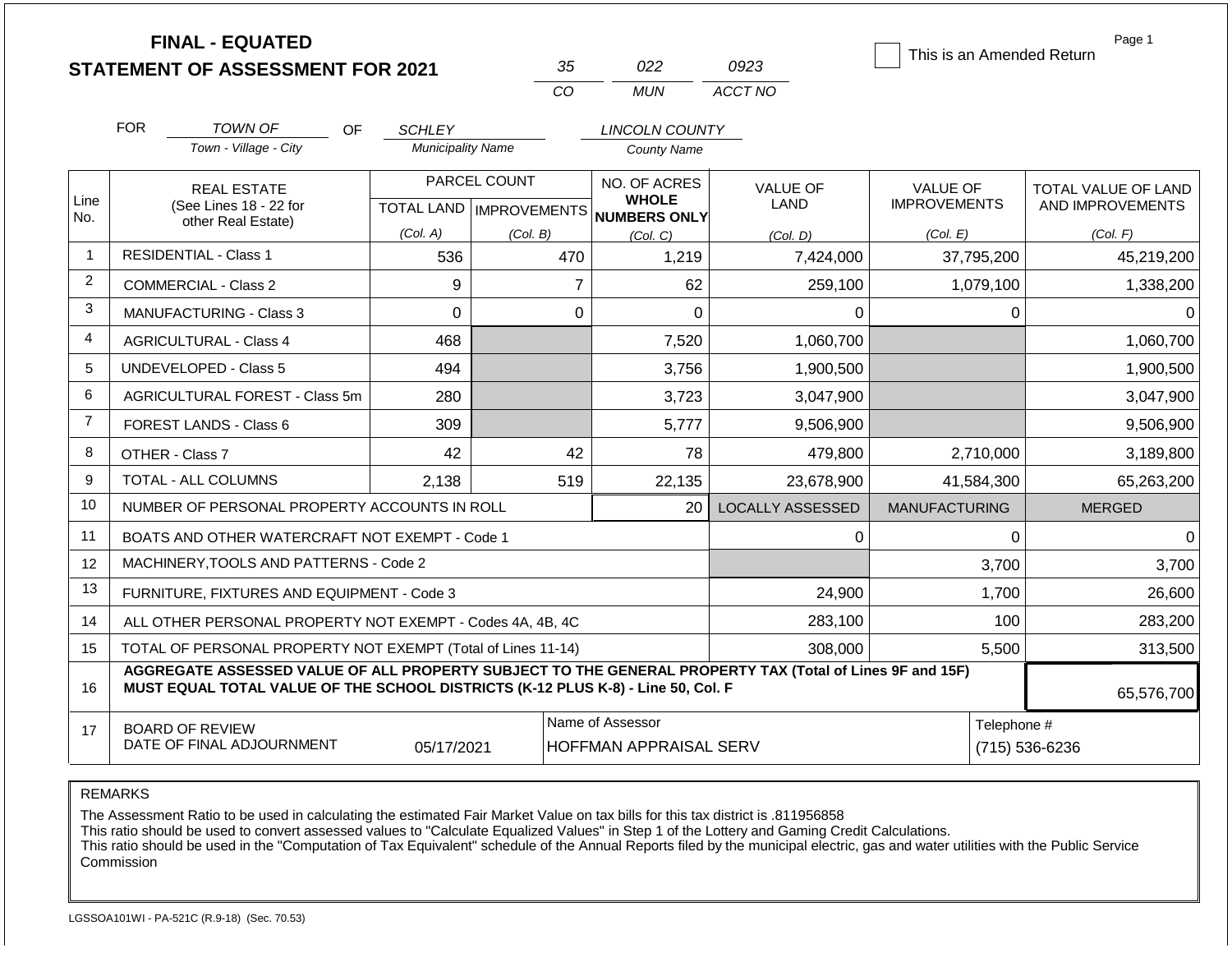FOREST LANDS (Line 7) and FOREST CROPS (in this section) - are NOT the same

| 2021        | 35 | 022        | 0923    | Page 2 |
|-------------|----|------------|---------|--------|
| <b>YEAR</b> | CO | <b>MUN</b> | ACCT NO |        |
|             |    |            |         |        |

|    |                                  |                 |                                                                                | Private Forest Crop - Reg Class @ 10¢ per acre                   |                                                                              | Private Forest Crop - Reg Class @ \$2.52 per acre             |                                                                    |                                                                 |        |                    |  |
|----|----------------------------------|-----------------|--------------------------------------------------------------------------------|------------------------------------------------------------------|------------------------------------------------------------------------------|---------------------------------------------------------------|--------------------------------------------------------------------|-----------------------------------------------------------------|--------|--------------------|--|
| 18 | (a) PARCELS                      | (b) ACRES       |                                                                                | (c) ASSESSED VALUE                                               |                                                                              | (d) PARCELS                                                   |                                                                    | (e) ACRES                                                       |        | (f) ASSESSED VALUE |  |
|    |                                  |                 |                                                                                |                                                                  |                                                                              |                                                               |                                                                    | 40                                                              |        | 75,200             |  |
|    |                                  |                 |                                                                                | Private Forest Crop - Special Class @ 20¢ per acre               | Entered Before 2005 Managed Forest - Ferrous Mining CLOSED @ \$7.87 per acre |                                                               |                                                                    |                                                                 |        |                    |  |
| 19 | (a) PARCELS                      | (b) ACRES       |                                                                                | (c) ASSESSED VALUE                                               |                                                                              | (d) PARCELS                                                   |                                                                    | (e) ACRES                                                       |        | (f) ASSESSED VALUE |  |
|    |                                  |                 |                                                                                |                                                                  |                                                                              |                                                               |                                                                    |                                                                 |        |                    |  |
|    |                                  |                 |                                                                                | Entered Before 2005 Managed Forest - OPEN @ 74 ¢ per acre        |                                                                              |                                                               |                                                                    | Entered Before 2005 Managed Forest - CLOSED @                   |        | $$1.75$ per acre   |  |
| 20 | (a) PARCELS                      | (b) ACRES       |                                                                                | (c) ASSESSED VALUE                                               |                                                                              | (d) PARCELS                                                   |                                                                    | (e) ACRES                                                       |        | (f) ASSESSED VALUE |  |
|    |                                  |                 |                                                                                |                                                                  |                                                                              |                                                               |                                                                    |                                                                 |        |                    |  |
|    | 8                                | 291.02          |                                                                                | 461,200                                                          |                                                                              | 123                                                           |                                                                    | 3,586.56                                                        |        | 5,993,000          |  |
|    |                                  |                 |                                                                                | Entered After 2004 Managed Forest - OPEN @ \$2.04 per acre       |                                                                              | Entered After 2004 Managed Forest - CLOSED @ \$10.20 per acre |                                                                    |                                                                 |        |                    |  |
| 21 | (a) PARCELS                      | (b) ACRES       |                                                                                | (c) ASSESSED VALUE                                               |                                                                              | (d) PARCELS                                                   |                                                                    | (e) ACRES                                                       |        | (f) ASSESSED VALUE |  |
|    |                                  |                 |                                                                                |                                                                  |                                                                              |                                                               |                                                                    |                                                                 |        |                    |  |
|    | 17                               | 582.36          |                                                                                | 1,004,000                                                        |                                                                              | 87                                                            |                                                                    | 2,609.76                                                        |        | 4,175,900          |  |
| 22 | (a) County Forest Cropland Acres |                 |                                                                                | (b) Federal Acres                                                |                                                                              | (c) State Acres                                               |                                                                    | (d) County (NOT FOREST CROP) Acres                              |        | (e) Other Acres    |  |
|    |                                  |                 |                                                                                |                                                                  |                                                                              | 44.25                                                         |                                                                    | 107.19                                                          | 997.49 |                    |  |
|    |                                  |                 |                                                                                | Assessed Value of Omitted Property From Prior Years (Sec. 70.44) |                                                                              |                                                               |                                                                    | Assessed Value of Sec. 70.43 Corrections of Errors by Assessors |        |                    |  |
|    |                                  | (a) REAL ESTATE |                                                                                | (b) PERSONAL                                                     |                                                                              |                                                               |                                                                    | (c1) REAL ESTATE                                                |        | (c2) PERSONAL      |  |
| 23 |                                  |                 |                                                                                |                                                                  |                                                                              |                                                               |                                                                    |                                                                 |        |                    |  |
|    |                                  |                 | Manufacturing Equated Value of Omitted Property From Prior Years (Sec. 70.995) |                                                                  |                                                                              |                                                               | Mfg. Equated Value of Sec.70.43 Corrections of Errors by Assessors |                                                                 |        |                    |  |
|    |                                  | (d) REAL ESTATE |                                                                                | (e) PERSONAL                                                     |                                                                              |                                                               | (f1) REAL ESTATE                                                   |                                                                 |        | (f2) PERSONAL      |  |
|    |                                  |                 |                                                                                |                                                                  |                                                                              |                                                               |                                                                    |                                                                 |        |                    |  |
|    |                                  |                 |                                                                                |                                                                  |                                                                              |                                                               |                                                                    |                                                                 |        |                    |  |

## **SPECIAL DISTRICTS**

| Line<br>No. | <b>Enter 6-digit</b><br>Special District | <b>Account</b><br><b>Number</b> | <b>Special District Name</b> | <b>Locally Assessed Value</b><br>of Real Estate and | Mfg Value of Real Estate<br>and Personal Property | <b>Merged Value of</b><br><b>Real Estate and</b> |
|-------------|------------------------------------------|---------------------------------|------------------------------|-----------------------------------------------------|---------------------------------------------------|--------------------------------------------------|
|             | Code (Col. A)                            | (Col. B)                        | (Col. C)                     | Personal Property (Col. D)                          | (Col. E)                                          | Personal Property (Col. F)                       |
| 24          |                                          |                                 |                              |                                                     |                                                   |                                                  |
| 25          |                                          |                                 |                              |                                                     |                                                   |                                                  |
| 26          |                                          |                                 |                              |                                                     |                                                   |                                                  |
| 27          |                                          |                                 |                              |                                                     |                                                   |                                                  |
| 28          |                                          |                                 |                              |                                                     |                                                   |                                                  |
| 29          |                                          |                                 |                              |                                                     |                                                   |                                                  |
| 30          |                                          |                                 |                              |                                                     |                                                   |                                                  |
| 31          |                                          |                                 |                              |                                                     |                                                   |                                                  |
| 32          |                                          |                                 |                              |                                                     |                                                   |                                                  |
| 33          |                                          |                                 |                              |                                                     |                                                   |                                                  |
| 34          |                                          |                                 |                              |                                                     |                                                   |                                                  |
| 35          |                                          |                                 |                              |                                                     |                                                   |                                                  |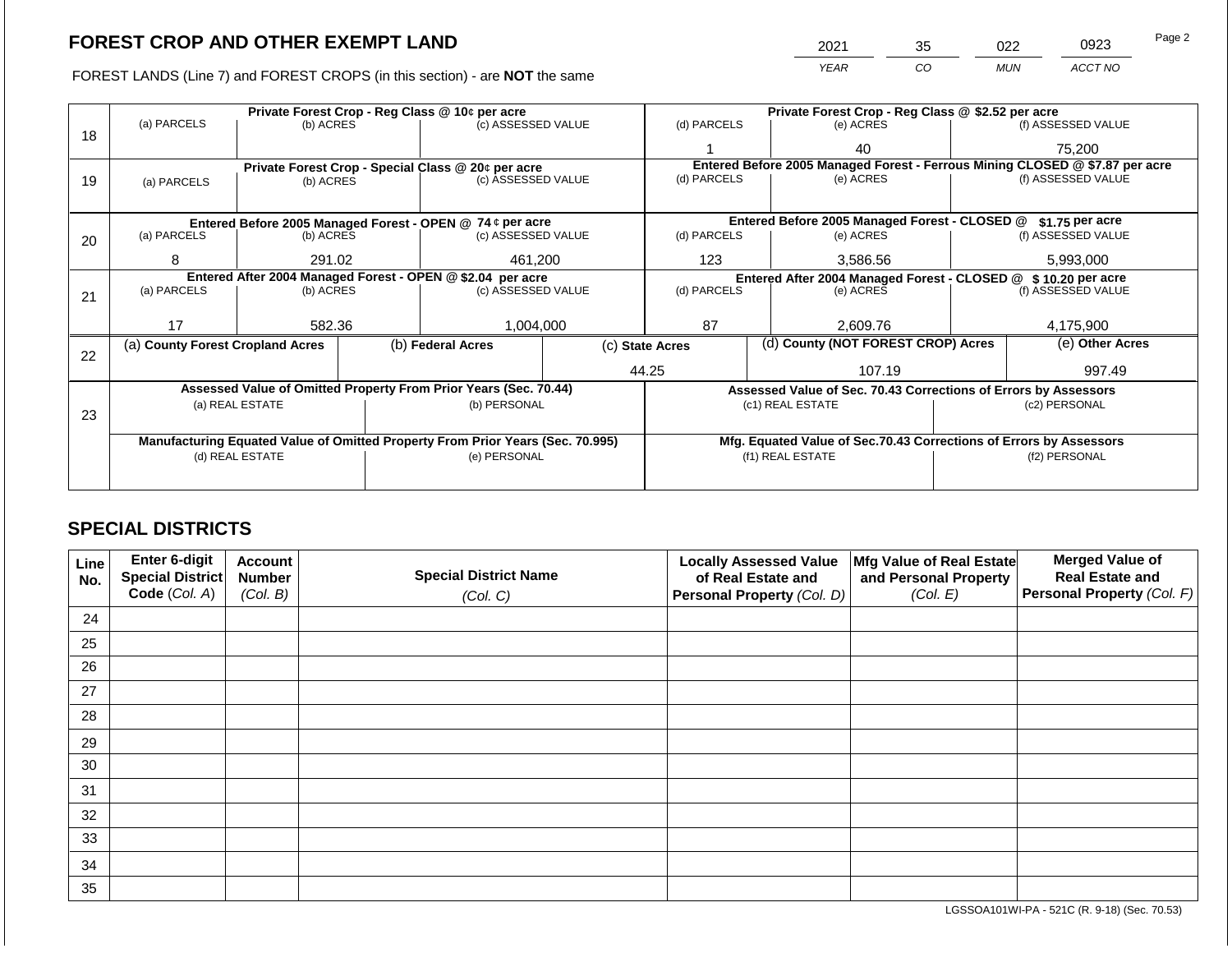|             | <b>SCHOOL DISTRICTS</b>                                  |                                             |                                                         |      | 2021                                                                              | 022<br>35                                                     | 0923                                                                           |
|-------------|----------------------------------------------------------|---------------------------------------------|---------------------------------------------------------|------|-----------------------------------------------------------------------------------|---------------------------------------------------------------|--------------------------------------------------------------------------------|
|             |                                                          |                                             |                                                         |      | <b>YEAR</b>                                                                       | CO<br><b>MUN</b>                                              | ACCT NO                                                                        |
| Line<br>No. | Enter 6-digit<br><b>School District</b><br>Code (Col. A) | <b>Account</b><br><b>Number</b><br>(Col. B) | <b>School District Name</b><br>(Col. C)                 |      | <b>Locally Assessed Value</b><br>of Real Estate and<br>Personal Property (Col. D) | Mfg Value of Real Estate<br>and Personal Property<br>(Col. E) | <b>Merged Value of</b><br><b>Real Estate and</b><br>Personal Property (Col. F) |
|             | <b>SCHOOL DISTRICTS (K-8 and K-12)</b><br>А.             |                                             |                                                         |      |                                                                                   |                                                               |                                                                                |
| 36          | 353500                                                   | 0207                                        | SCH D OF MERRILL AREA                                   |      | 65,571,200                                                                        | 5,500                                                         | 65,576,700                                                                     |
| 37          |                                                          |                                             |                                                         |      |                                                                                   |                                                               |                                                                                |
| 38          |                                                          |                                             |                                                         |      |                                                                                   |                                                               |                                                                                |
| 39          |                                                          |                                             |                                                         |      |                                                                                   |                                                               |                                                                                |
| 40<br>41    |                                                          |                                             |                                                         |      |                                                                                   |                                                               |                                                                                |
| 42          |                                                          |                                             |                                                         |      |                                                                                   |                                                               |                                                                                |
| 43          |                                                          |                                             |                                                         |      |                                                                                   |                                                               |                                                                                |
| 44          |                                                          |                                             |                                                         |      |                                                                                   |                                                               |                                                                                |
| 45          |                                                          |                                             |                                                         |      |                                                                                   |                                                               |                                                                                |
| 46          |                                                          |                                             |                                                         |      |                                                                                   |                                                               |                                                                                |
| 47          |                                                          |                                             |                                                         |      |                                                                                   |                                                               |                                                                                |
| 48          |                                                          |                                             |                                                         |      |                                                                                   |                                                               |                                                                                |
| 49          |                                                          |                                             |                                                         |      |                                                                                   |                                                               |                                                                                |
| 50          |                                                          |                                             | TOTAL ASSESSED VALUE OF SCHOOL DISTRICTS (K-8 and K-12) |      | 65,571,200                                                                        | 5,500                                                         | 65,576,700                                                                     |
|             | <b>B.</b><br><b>UNION HIGH SCHOOL DISTRICTS</b>          |                                             |                                                         |      |                                                                                   |                                                               |                                                                                |
| 51          |                                                          |                                             |                                                         |      |                                                                                   |                                                               |                                                                                |
| 52<br>53    |                                                          |                                             |                                                         |      |                                                                                   |                                                               |                                                                                |
| 54          |                                                          |                                             |                                                         |      |                                                                                   |                                                               |                                                                                |
| 55          |                                                          |                                             | TOTAL ASSESSED VALUE OF UNION HIGH SCHOOLS              |      |                                                                                   |                                                               |                                                                                |
|             | <b>TECHNICAL COLLEGE DISTRICTS</b><br>C.                 |                                             |                                                         |      |                                                                                   |                                                               |                                                                                |
| 56          | 001500                                                   | 0014                                        | NORTH CENTRAL TECHNICAL COLLEGE                         | WAUS | 65,571,200                                                                        | 5,500                                                         | 65,576,700                                                                     |
| 57          |                                                          |                                             |                                                         |      |                                                                                   |                                                               |                                                                                |
| 58          |                                                          |                                             |                                                         |      |                                                                                   |                                                               |                                                                                |
| 59          |                                                          |                                             | TOTAL ASSESSED VALUE OF TECHNICAL COLLEGES              |      | 65,571,200                                                                        | 5,500                                                         | 65,576,700                                                                     |

 *I hereby certify, to the best of my knowledge and belief, this form is complete and correct.*

| Name                 |                                | Title | Submission date  |
|----------------------|--------------------------------|-------|------------------|
| <b>SANDY TOBUREN</b> |                                |       | 2021<br>02<br>06 |
| Phone                | Email address                  |       |                  |
| 715<br>539 -<br>1055 | SANDY.TOBUREN@CO.LINCOLN.WI.US |       |                  |

LGSSOA101WI -PA-521C (R. 9-18) (Sec. 70.53)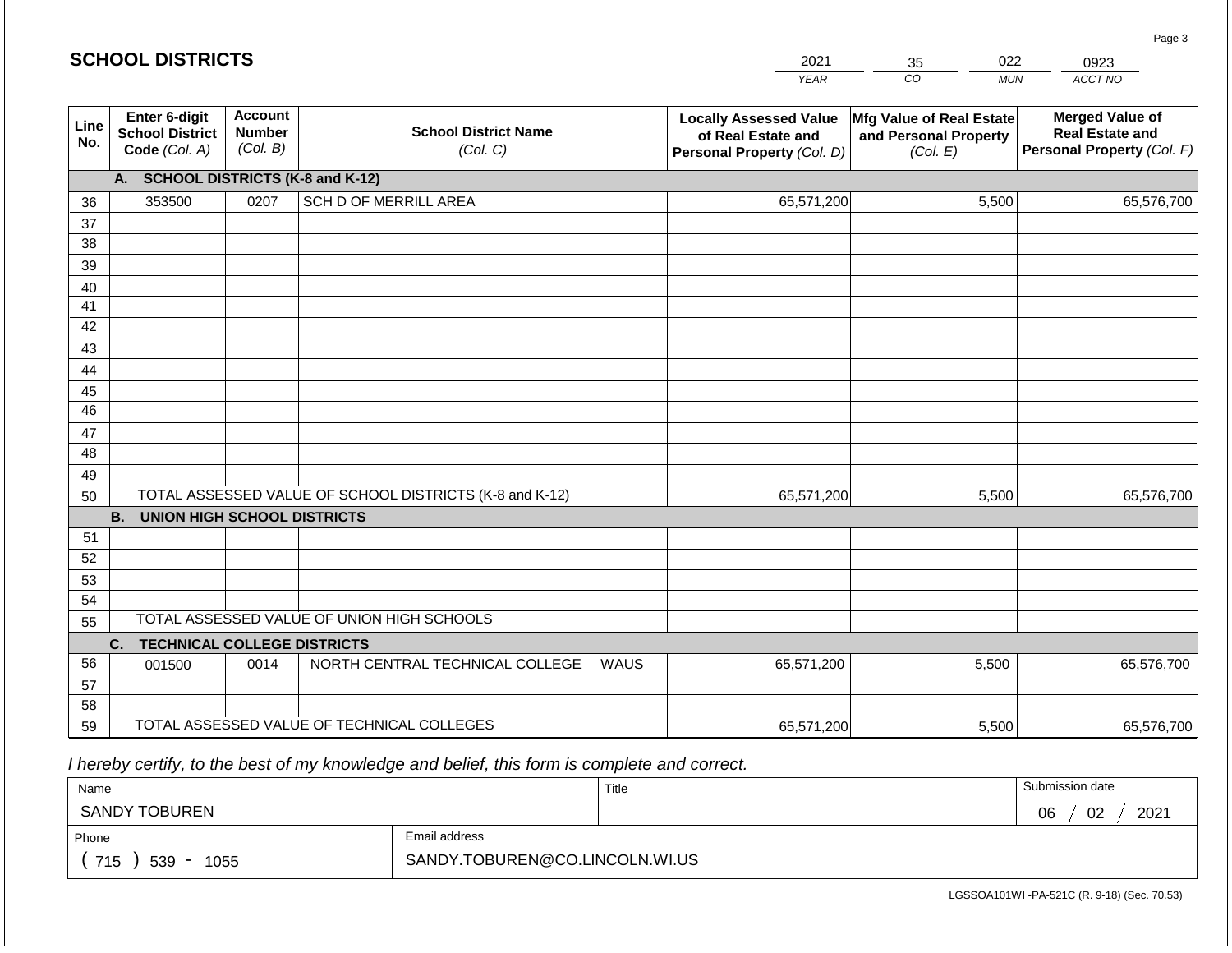- Each municipality's SOA is completed after the Board of Review and includes any changes made to the locally assessed values, under state law (sec. 70.53, Wis. Stats.)
- The Wisconsin Department of Revenue (DOR) merges the locally assessed values with the state assessed manufacturing values
- DOR provides the information regarding district names and codes. If a district is not listed, contact DOR.

Note: If you submit an amended SOA to DOR after your municipality's SOA is equated and posted to our website, we will process the SOA. However, DOR will not recalculate the *aggregate ratio or update the final SOA posted on our website. You should use the corrected values to calculate your tax rates.*

### **Page 1: Real Estate and Personal Property**

- Lines 1-9 assessed real estate values, parcel counts and acres by classification
- Lines 10-15 assessed personal property values and number of accounts by class
- Line 16 aggregate assessed value of all property subject to general property; use to calculate tax rates. Note: This line equals the total assessed value of K-8 and K-12 school districts (Line 50) and total assessed value of technical colleges (Line 59).
- Remarks assessment ratio used to calculate estimated fair market value on property tax bills

### **Page 2: Forest Crop, Other Exempt Land and Special Districts**

- Lines 18-21 private forest crop and managed forest lands assessed values
- Line  $22 -$  tax exempt land acres
- Line 23 prior years assessed value of omitted property under sec. 70.44 and correction of errors under sec. 70.43 shown by locally assessed or manufacturing real estate and personal property. Note: If there is an amount on this line, report the corresponding tax in the Statement of Taxes, Sections J or K.
- Lines 24-35 special district assessed values. These values are used to calculate tax rates for the special districts.

### **Page 3: School Districts**

- Lines 36-50 school districts (K-8 and K-12) assessed values. These values are used to calculate tax rates for school districts.
- Lines 51-55 union high school district assessed values. These values are used to calculate tax rates for union high school districts.
- Lines 56-59 technical college assessed values. These values are used to calculate tax rates for technical colleges.

If you have questions: Email: lgs@wisconsin.gov

 Phone: (608) 266-2569 or (608) 264-6892 Fax: (608) 264-6887

**HEINEMAN RD** W1981 HEINEMAN RD BECKY DALLMAN<br>TOWN OF SCHLEY<br>W1981 HEINEMAN R YEHLEO A NO NOW MERRILL, WI 54452 MERRILL, WI 54452BECKY DALLMAN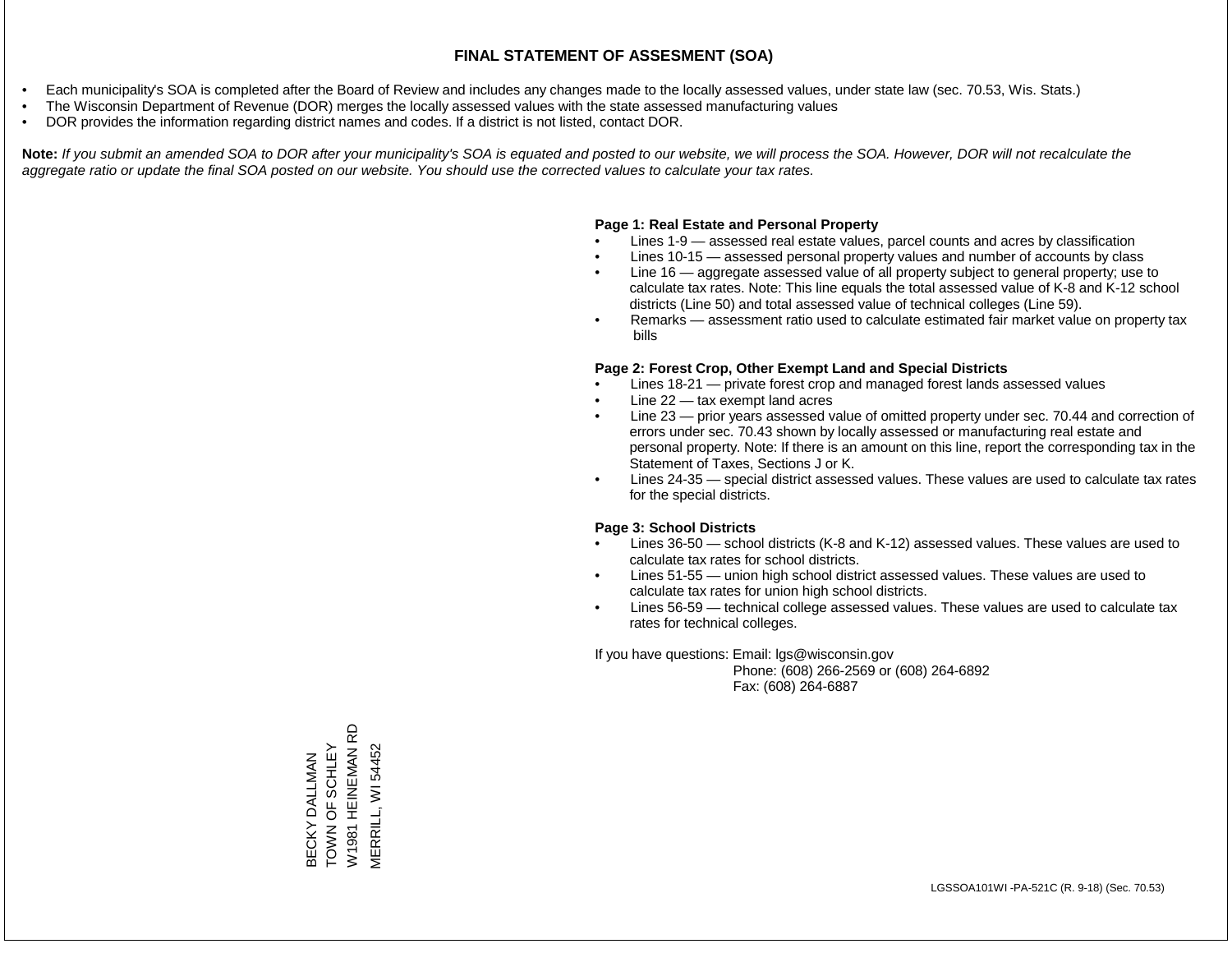|                |                                              | <b>FINAL - EQUATED</b><br><b>STATEMENT OF ASSESSMENT FOR 2021</b>                                                                                                                            |                          | 35             | 024                                                      | 0924                    | This is an Amended Return | Page 1              |
|----------------|----------------------------------------------|----------------------------------------------------------------------------------------------------------------------------------------------------------------------------------------------|--------------------------|----------------|----------------------------------------------------------|-------------------------|---------------------------|---------------------|
|                |                                              |                                                                                                                                                                                              |                          | CO             | <b>MUN</b>                                               | ACCT NO                 |                           |                     |
|                | <b>FOR</b>                                   | TOWN OF<br><b>OF</b>                                                                                                                                                                         | <b>SCOTT</b>             |                | <b>LINCOLN COUNTY</b>                                    |                         |                           |                     |
|                |                                              | Town - Village - City                                                                                                                                                                        | <b>Municipality Name</b> |                | <b>County Name</b>                                       |                         |                           |                     |
|                |                                              | <b>REAL ESTATE</b>                                                                                                                                                                           |                          | PARCEL COUNT   | NO. OF ACRES                                             | <b>VALUE OF</b>         | <b>VALUE OF</b>           | TOTAL VALUE OF LAND |
| Line<br>No.    | (See Lines 18 - 22 for<br>other Real Estate) |                                                                                                                                                                                              |                          |                | <b>WHOLE</b><br>TOTAL LAND   IMPROVEMENTS   NUMBERS ONLY | LAND                    | <b>IMPROVEMENTS</b>       | AND IMPROVEMENTS    |
|                |                                              |                                                                                                                                                                                              | (Col. A)                 | (Col. B)       | (Col, C)                                                 | (Col. D)                | (Col. E)                  | (Col. F)            |
| -1             |                                              | <b>RESIDENTIAL - Class 1</b>                                                                                                                                                                 | 610                      | 544            | 1,545                                                    | 15,099,500              | 58,961,000                | 74,060,500          |
| $\overline{2}$ |                                              | <b>COMMERCIAL - Class 2</b>                                                                                                                                                                  | 46                       |                | 34<br>309                                                | 2,698,600               | 6,830,300                 | 9,528,900           |
| 3              |                                              | MANUFACTURING - Class 3                                                                                                                                                                      | 1                        |                | 31<br>1                                                  | 80,500                  | 187,800                   | 268,300             |
| 4              |                                              | <b>AGRICULTURAL - Class 4</b>                                                                                                                                                                | 427                      |                | 8,070                                                    | 1,123,900               |                           | 1,123,900           |
| 5              |                                              | UNDEVELOPED - Class 5                                                                                                                                                                        | 362                      |                | 2,688                                                    | 1,412,800               |                           | 1,412,800           |
| 6              |                                              | <b>AGRICULTURAL FOREST - Class 5m</b>                                                                                                                                                        | 152                      |                | 2,352                                                    | 2,195,800               |                           | 2,195,800           |
| $\overline{7}$ |                                              | <b>FOREST LANDS - Class 6</b>                                                                                                                                                                | 120                      |                | 2,246                                                    | 3,744,300               |                           | 3,744,300           |
| 8              |                                              | OTHER - Class 7                                                                                                                                                                              | 62                       |                | 60<br>110                                                | 985,100                 | 6,355,700                 | 7,340,800           |
| 9              |                                              | <b>TOTAL - ALL COLUMNS</b>                                                                                                                                                                   | 1,780                    | 639            | 17,351                                                   | 27,340,500              | 72,334,800                | 99,675,300          |
| 10             |                                              | NUMBER OF PERSONAL PROPERTY ACCOUNTS IN ROLL                                                                                                                                                 |                          |                | 30                                                       | <b>LOCALLY ASSESSED</b> | <b>MANUFACTURING</b>      | <b>MERGED</b>       |
| 11             |                                              | BOATS AND OTHER WATERCRAFT NOT EXEMPT - Code 1                                                                                                                                               |                          |                |                                                          | 0                       | 0                         | $\Omega$            |
| 12             |                                              | MACHINERY, TOOLS AND PATTERNS - Code 2                                                                                                                                                       |                          |                |                                                          |                         | 13,400                    | 13,400              |
| 13             |                                              | FURNITURE, FIXTURES AND EQUIPMENT - Code 3                                                                                                                                                   |                          |                |                                                          | 132,500                 | 200                       | 132,700             |
| 14             |                                              | ALL OTHER PERSONAL PROPERTY NOT EXEMPT - Codes 4A, 4B, 4C                                                                                                                                    |                          |                |                                                          | 18,300                  | 100                       | 18,400              |
| 15             |                                              | TOTAL OF PERSONAL PROPERTY NOT EXEMPT (Total of Lines 11-14)                                                                                                                                 |                          |                |                                                          | 150,800                 | 13,700                    | 164,500             |
| 16             |                                              | AGGREGATE ASSESSED VALUE OF ALL PROPERTY SUBJECT TO THE GENERAL PROPERTY TAX (Total of Lines 9F and 15F)<br>MUST EQUAL TOTAL VALUE OF THE SCHOOL DISTRICTS (K-12 PLUS K-8) - Line 50, Col. F |                          | 99,839,800     |                                                          |                         |                           |                     |
| 17             |                                              | <b>BOARD OF REVIEW</b><br>DATE OF FINAL ADJOURNMENT                                                                                                                                          | Telephone #              | (715) 536-6236 |                                                          |                         |                           |                     |

The Assessment Ratio to be used in calculating the estimated Fair Market Value on tax bills for this tax district is .811457485

This ratio should be used to convert assessed values to "Calculate Equalized Values" in Step 1 of the Lottery and Gaming Credit Calculations.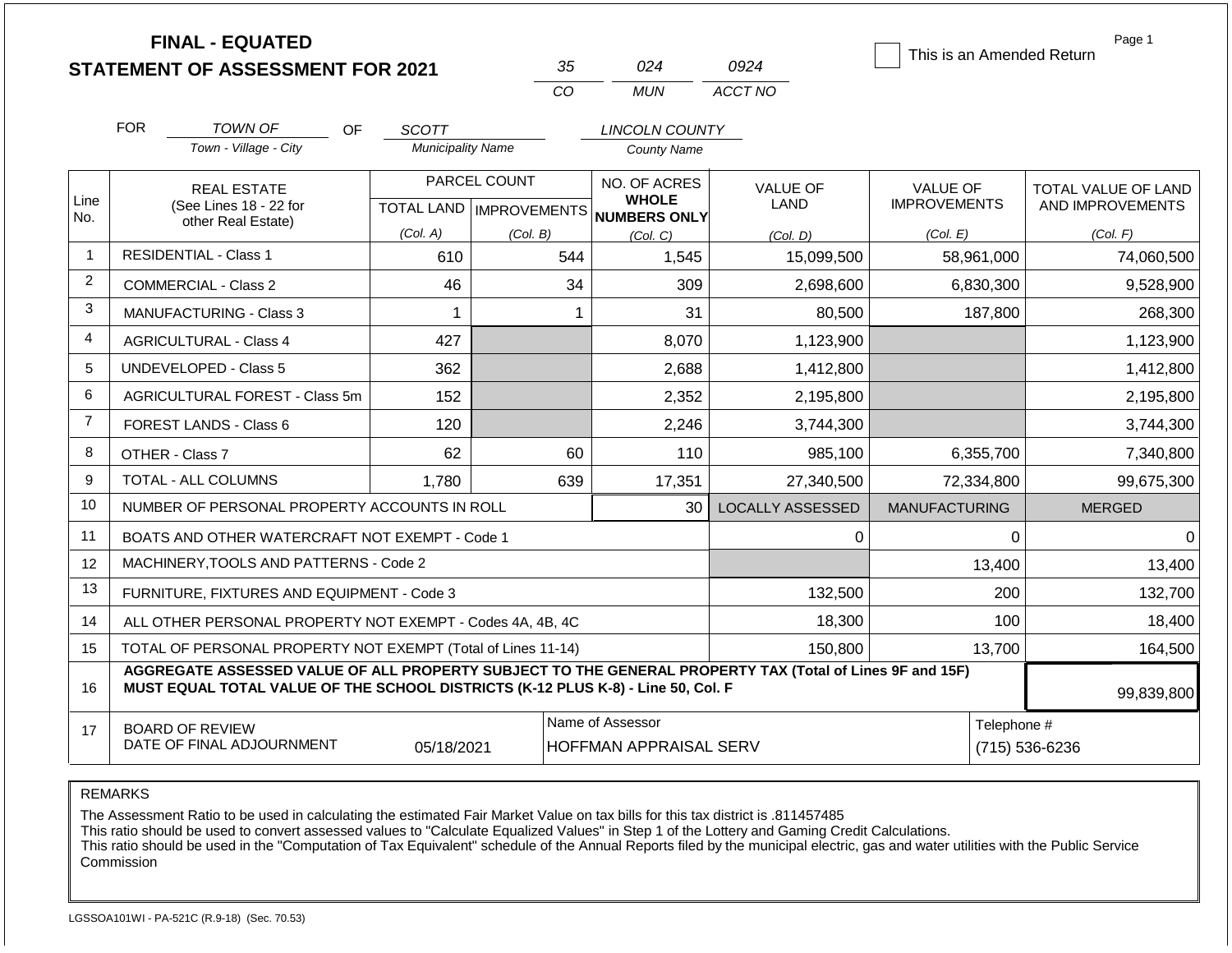FOREST LANDS (Line 7) and FOREST CROPS (in this section) - are **NOT** the same

| 2021 | 35 | )24        | 0924    | Page 2 |
|------|----|------------|---------|--------|
| YEAR | CO | <b>MUN</b> | ACCT NO |        |

|    |                                                            |                 |                                 | Private Forest Crop - Reg Class @ 10¢ per acre                                 |             | Private Forest Crop - Reg Class @ \$2.52 per acre                            |                                                                    |                    |                    |  |
|----|------------------------------------------------------------|-----------------|---------------------------------|--------------------------------------------------------------------------------|-------------|------------------------------------------------------------------------------|--------------------------------------------------------------------|--------------------|--------------------|--|
| 18 | (a) PARCELS                                                | (b) ACRES       |                                 | (c) ASSESSED VALUE                                                             |             | (d) PARCELS                                                                  | (e) ACRES                                                          |                    | (f) ASSESSED VALUE |  |
|    |                                                            |                 |                                 |                                                                                |             | 2                                                                            | 80                                                                 |                    | 144,000            |  |
|    |                                                            |                 |                                 | Private Forest Crop - Special Class @ 20¢ per acre                             |             | Entered Before 2005 Managed Forest - Ferrous Mining CLOSED @ \$7.87 per acre |                                                                    |                    |                    |  |
| 19 | (a) PARCELS                                                | (b) ACRES       |                                 | (c) ASSESSED VALUE                                                             |             | (d) PARCELS                                                                  | (e) ACRES                                                          |                    | (f) ASSESSED VALUE |  |
|    |                                                            |                 |                                 |                                                                                |             |                                                                              |                                                                    |                    |                    |  |
|    | Entered Before 2005 Managed Forest - OPEN @ 74 ¢ per acre  |                 |                                 |                                                                                |             |                                                                              | Entered Before 2005 Managed Forest - CLOSED @                      |                    | \$1.75 per acre    |  |
| 20 | (a) PARCELS                                                |                 | (b) ACRES<br>(c) ASSESSED VALUE |                                                                                | (d) PARCELS | (e) ACRES                                                                    |                                                                    | (f) ASSESSED VALUE |                    |  |
|    |                                                            |                 |                                 |                                                                                |             |                                                                              |                                                                    |                    |                    |  |
|    |                                                            |                 |                                 |                                                                                |             | 19                                                                           | 622.55                                                             |                    | 1,133,700          |  |
|    | Entered After 2004 Managed Forest - OPEN @ \$2.04 per acre |                 |                                 |                                                                                |             |                                                                              | Entered After 2004 Managed Forest - CLOSED @ \$10.20 per acre      |                    |                    |  |
| 21 | (a) PARCELS                                                | (b) ACRES       |                                 | (c) ASSESSED VALUE                                                             |             | (d) PARCELS                                                                  | (e) ACRES                                                          |                    | (f) ASSESSED VALUE |  |
|    |                                                            |                 |                                 |                                                                                |             |                                                                              |                                                                    |                    |                    |  |
|    | 9.                                                         | 259             |                                 | 382,100                                                                        |             | 17                                                                           | 511.83                                                             |                    | 850,100            |  |
| 22 | (a) County Forest Cropland Acres                           |                 |                                 | (b) Federal Acres                                                              |             | (d) County (NOT FOREST CROP) Acres<br>(c) State Acres                        |                                                                    | (e) Other Acres    |                    |  |
|    |                                                            |                 |                                 |                                                                                |             | 36.91                                                                        | 96.48                                                              |                    | 322.82             |  |
|    |                                                            |                 |                                 | Assessed Value of Omitted Property From Prior Years (Sec. 70.44)               |             |                                                                              | Assessed Value of Sec. 70.43 Corrections of Errors by Assessors    |                    |                    |  |
|    |                                                            | (a) REAL ESTATE |                                 | (b) PERSONAL                                                                   |             |                                                                              | (c1) REAL ESTATE                                                   |                    | (c2) PERSONAL      |  |
| 23 |                                                            |                 |                                 |                                                                                |             |                                                                              |                                                                    |                    |                    |  |
|    |                                                            |                 |                                 | Manufacturing Equated Value of Omitted Property From Prior Years (Sec. 70.995) |             |                                                                              | Mfg. Equated Value of Sec.70.43 Corrections of Errors by Assessors |                    |                    |  |
|    | (d) REAL ESTATE                                            |                 |                                 | (e) PERSONAL                                                                   |             |                                                                              | (f1) REAL ESTATE                                                   |                    | (f2) PERSONAL      |  |
|    |                                                            |                 |                                 |                                                                                |             |                                                                              |                                                                    |                    |                    |  |
|    |                                                            |                 |                                 |                                                                                |             |                                                                              |                                                                    |                    |                    |  |

## **SPECIAL DISTRICTS**

| Line<br>No. | Enter 6-digit<br>Special District | <b>Account</b><br><b>Number</b> | <b>Special District Name</b> | <b>Locally Assessed Value</b><br>of Real Estate and | Mfg Value of Real Estate<br>and Personal Property | <b>Merged Value of</b><br><b>Real Estate and</b> |
|-------------|-----------------------------------|---------------------------------|------------------------------|-----------------------------------------------------|---------------------------------------------------|--------------------------------------------------|
|             | Code (Col. A)                     | (Col. B)                        | (Col. C)                     | <b>Personal Property (Col. D)</b>                   | (Col. E)                                          | Personal Property (Col. F)                       |
| 24          |                                   |                                 |                              |                                                     |                                                   |                                                  |
| 25          |                                   |                                 |                              |                                                     |                                                   |                                                  |
| 26          |                                   |                                 |                              |                                                     |                                                   |                                                  |
| 27          |                                   |                                 |                              |                                                     |                                                   |                                                  |
| 28          |                                   |                                 |                              |                                                     |                                                   |                                                  |
| 29          |                                   |                                 |                              |                                                     |                                                   |                                                  |
| 30          |                                   |                                 |                              |                                                     |                                                   |                                                  |
| 31          |                                   |                                 |                              |                                                     |                                                   |                                                  |
| 32          |                                   |                                 |                              |                                                     |                                                   |                                                  |
| 33          |                                   |                                 |                              |                                                     |                                                   |                                                  |
| 34          |                                   |                                 |                              |                                                     |                                                   |                                                  |
| 35          |                                   |                                 |                              |                                                     |                                                   |                                                  |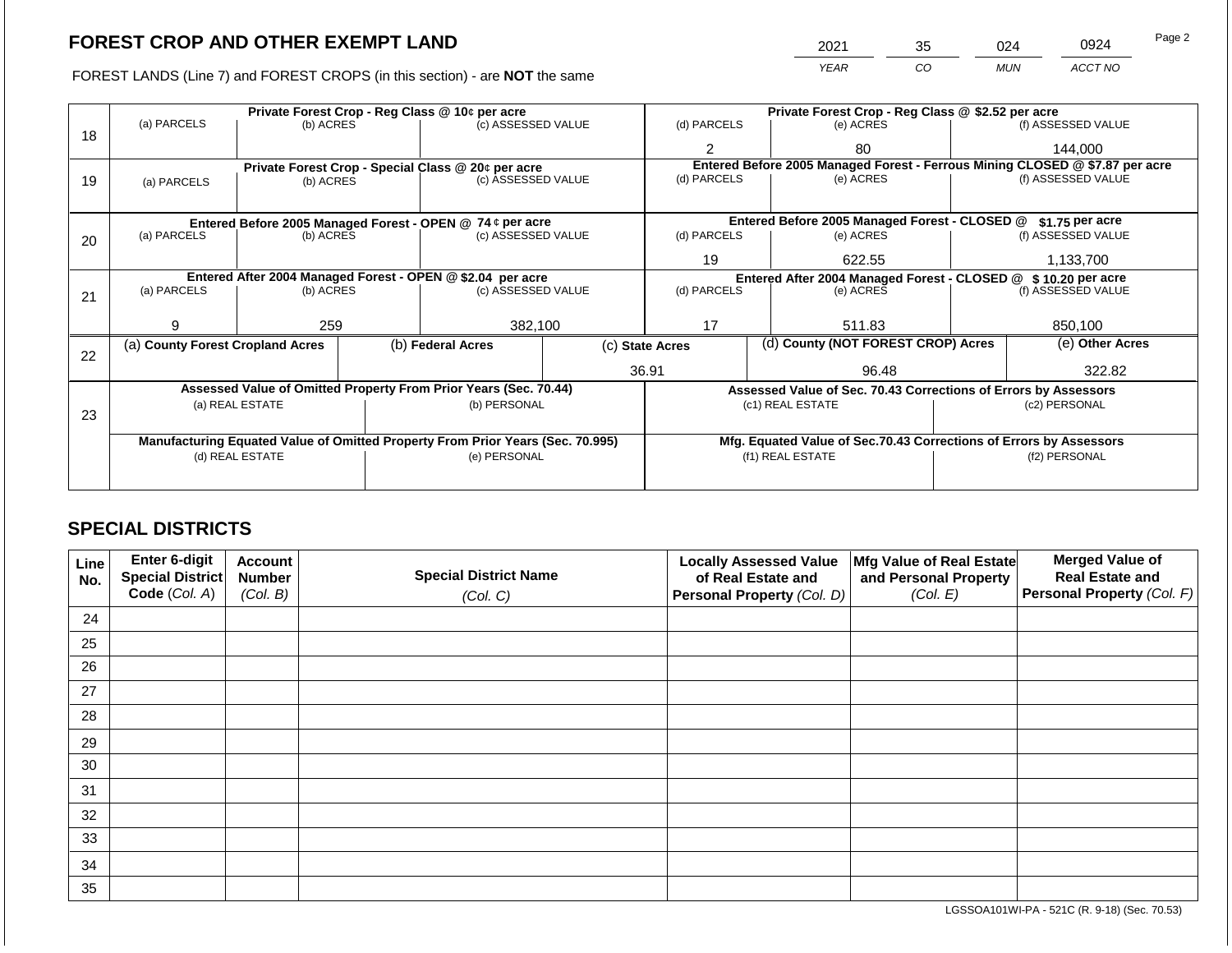|             | <b>SCHOOL DISTRICTS</b>                                                                |                                             |                                                         |      | 2021        | 024<br>35                                                     | 0924                                                                           |  |  |  |
|-------------|----------------------------------------------------------------------------------------|---------------------------------------------|---------------------------------------------------------|------|-------------|---------------------------------------------------------------|--------------------------------------------------------------------------------|--|--|--|
|             |                                                                                        |                                             |                                                         |      | <b>YEAR</b> | CO<br><b>MUN</b>                                              | ACCT NO                                                                        |  |  |  |
| Line<br>No. | Enter 6-digit<br><b>School District</b><br>Code (Col. A)                               | <b>Account</b><br><b>Number</b><br>(Col. B) | <b>School District Name</b><br>(Col. C)                 |      |             | Mfg Value of Real Estate<br>and Personal Property<br>(Col. E) | <b>Merged Value of</b><br><b>Real Estate and</b><br>Personal Property (Col. F) |  |  |  |
|             | A.                                                                                     |                                             | <b>SCHOOL DISTRICTS (K-8 and K-12)</b>                  |      |             |                                                               |                                                                                |  |  |  |
| 36          | 353500                                                                                 | 0207                                        | SCH D OF MERRILL AREA                                   |      | 99,557,800  | 282,000                                                       | 99,839,800                                                                     |  |  |  |
| 37          |                                                                                        |                                             |                                                         |      |             |                                                               |                                                                                |  |  |  |
| 38          |                                                                                        |                                             |                                                         |      |             |                                                               |                                                                                |  |  |  |
| 39          |                                                                                        |                                             |                                                         |      |             |                                                               |                                                                                |  |  |  |
| 40          |                                                                                        |                                             |                                                         |      |             |                                                               |                                                                                |  |  |  |
| 41<br>42    |                                                                                        |                                             |                                                         |      |             |                                                               |                                                                                |  |  |  |
| 43          |                                                                                        |                                             |                                                         |      |             |                                                               |                                                                                |  |  |  |
| 44          |                                                                                        |                                             |                                                         |      |             |                                                               |                                                                                |  |  |  |
| 45          |                                                                                        |                                             |                                                         |      |             |                                                               |                                                                                |  |  |  |
| 46          |                                                                                        |                                             |                                                         |      |             |                                                               |                                                                                |  |  |  |
| 47          |                                                                                        |                                             |                                                         |      |             |                                                               |                                                                                |  |  |  |
| 48          |                                                                                        |                                             |                                                         |      |             |                                                               |                                                                                |  |  |  |
| 49          |                                                                                        |                                             |                                                         |      |             |                                                               |                                                                                |  |  |  |
| 50          |                                                                                        |                                             | TOTAL ASSESSED VALUE OF SCHOOL DISTRICTS (K-8 and K-12) |      | 99,557,800  | 282,000                                                       | 99,839,800                                                                     |  |  |  |
|             | <b>B.</b><br><b>UNION HIGH SCHOOL DISTRICTS</b>                                        |                                             |                                                         |      |             |                                                               |                                                                                |  |  |  |
| 51          |                                                                                        |                                             |                                                         |      |             |                                                               |                                                                                |  |  |  |
| 52          |                                                                                        |                                             |                                                         |      |             |                                                               |                                                                                |  |  |  |
| 53          |                                                                                        |                                             |                                                         |      |             |                                                               |                                                                                |  |  |  |
| 54          |                                                                                        |                                             |                                                         |      |             |                                                               |                                                                                |  |  |  |
|             | TOTAL ASSESSED VALUE OF UNION HIGH SCHOOLS<br>55<br><b>TECHNICAL COLLEGE DISTRICTS</b> |                                             |                                                         |      |             |                                                               |                                                                                |  |  |  |
| 56          | C.                                                                                     | 0014                                        | NORTH CENTRAL TECHNICAL COLLEGE                         | WAUS | 99,557,800  | 282,000                                                       | 99,839,800                                                                     |  |  |  |
| 57          | 001500                                                                                 |                                             |                                                         |      |             |                                                               |                                                                                |  |  |  |
| 58          |                                                                                        |                                             |                                                         |      |             |                                                               |                                                                                |  |  |  |
| 59          |                                                                                        |                                             | TOTAL ASSESSED VALUE OF TECHNICAL COLLEGES              |      | 99,557,800  | 282,000                                                       | 99,839,800                                                                     |  |  |  |

 *I hereby certify, to the best of my knowledge and belief, this form is complete and correct.*

| Name                 |                                | Title | Submission date  |
|----------------------|--------------------------------|-------|------------------|
| <b>SANDY TOBUREN</b> |                                |       | 02<br>2021<br>06 |
| Phone                | Email address                  |       |                  |
| 715<br>539<br>1055   | SANDY.TOBUREN@CO.LINCOLN.WI.US |       |                  |

LGSSOA101WI -PA-521C (R. 9-18) (Sec. 70.53)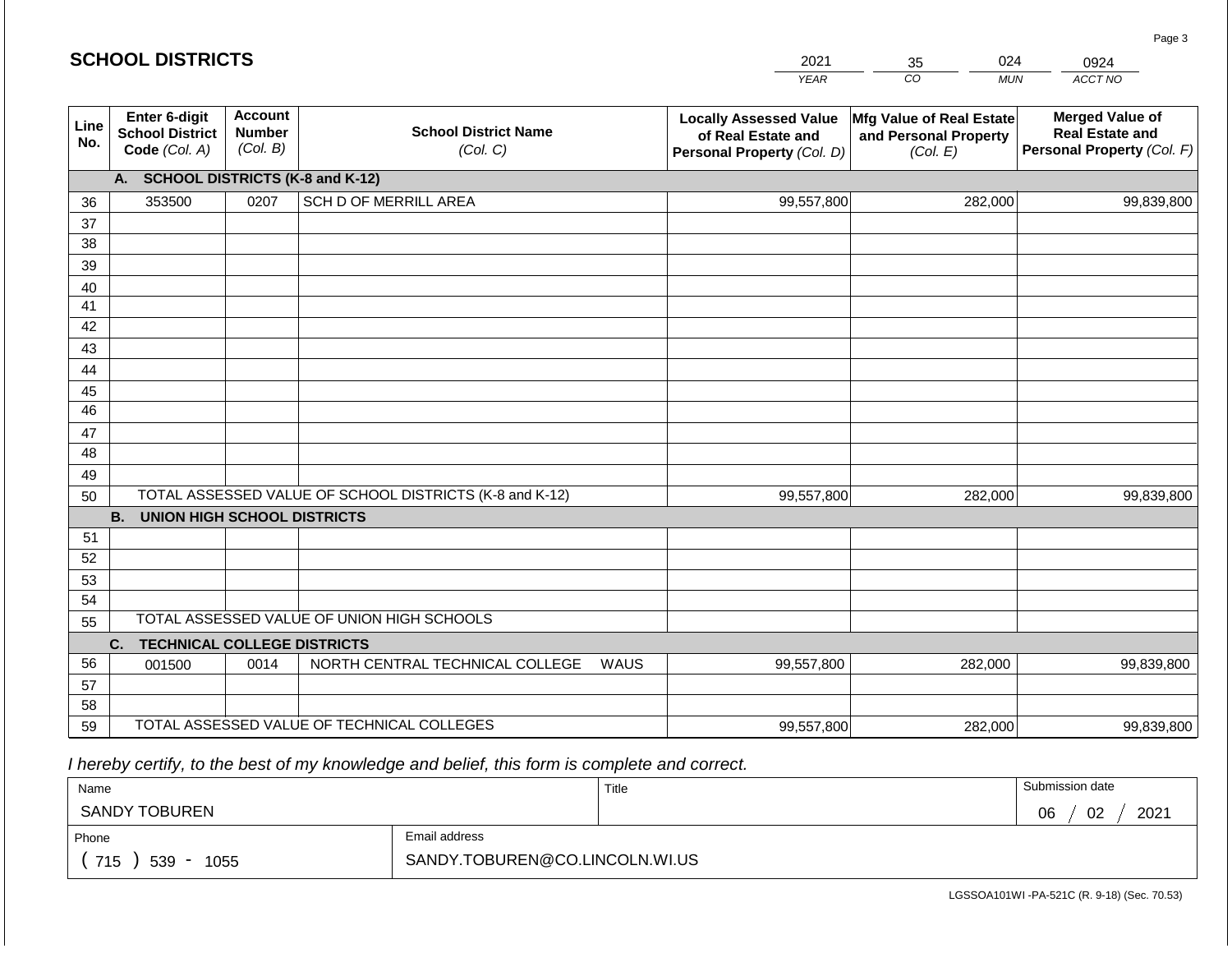- Each municipality's SOA is completed after the Board of Review and includes any changes made to the locally assessed values, under state law (sec. 70.53, Wis. Stats.)
- The Wisconsin Department of Revenue (DOR) merges the locally assessed values with the state assessed manufacturing values
- DOR provides the information regarding district names and codes. If a district is not listed, contact DOR.

Note: If you submit an amended SOA to DOR after your municipality's SOA is equated and posted to our website, we will process the SOA. However, DOR will not recalculate the *aggregate ratio or update the final SOA posted on our website. You should use the corrected values to calculate your tax rates.*

#### **Page 1: Real Estate and Personal Property**

- Lines 1-9 assessed real estate values, parcel counts and acres by classification
- Lines 10-15 assessed personal property values and number of accounts by class
- Line 16 aggregate assessed value of all property subject to general property; use to calculate tax rates. Note: This line equals the total assessed value of K-8 and K-12 school districts (Line 50) and total assessed value of technical colleges (Line 59).
- Remarks assessment ratio used to calculate estimated fair market value on property tax bills

#### **Page 2: Forest Crop, Other Exempt Land and Special Districts**

- Lines 18-21 private forest crop and managed forest lands assessed values
- Line  $22 -$  tax exempt land acres
- Line 23 prior years assessed value of omitted property under sec. 70.44 and correction of errors under sec. 70.43 shown by locally assessed or manufacturing real estate and personal property. Note: If there is an amount on this line, report the corresponding tax in the Statement of Taxes, Sections J or K.
- Lines 24-35 special district assessed values. These values are used to calculate tax rates for the special districts.

#### **Page 3: School Districts**

- Lines 36-50 school districts (K-8 and K-12) assessed values. These values are used to calculate tax rates for school districts.
- Lines 51-55 union high school district assessed values. These values are used to calculate tax rates for union high school districts.
- Lines 56-59 technical college assessed values. These values are used to calculate tax rates for technical colleges.

If you have questions: Email: lgs@wisconsin.gov

 Phone: (608) 266-2569 or (608) 264-6892 Fax: (608) 264-6887

MERRILL, WI 54452 - 8207 MERRILL, WI 54452 - 8207BECKY S BYER<br>TOWN OF SCOTT TOWN OF SCOTT GOLF DR N1288 GOLF DR N1288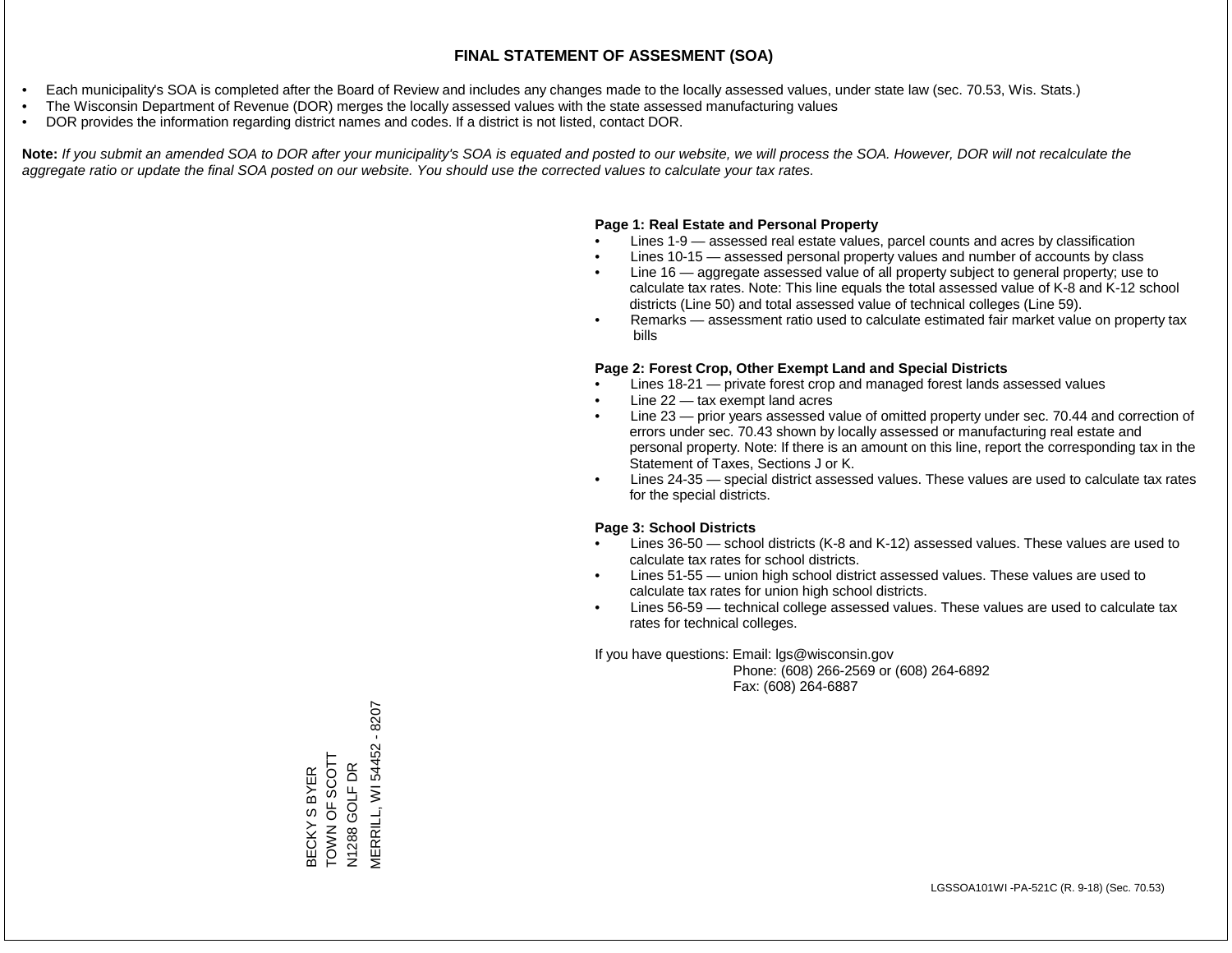|                |                                                                                                                                                                                              | <b>FINAL - EQUATED</b><br><b>STATEMENT OF ASSESSMENT FOR 2021</b> |                          |                                           | 35  | 026                          | 0925                          | This is an Amended Return              |   | Page 1                                  |
|----------------|----------------------------------------------------------------------------------------------------------------------------------------------------------------------------------------------|-------------------------------------------------------------------|--------------------------|-------------------------------------------|-----|------------------------------|-------------------------------|----------------------------------------|---|-----------------------------------------|
|                |                                                                                                                                                                                              |                                                                   |                          | CO                                        |     | <b>MUN</b>                   | ACCT NO                       |                                        |   |                                         |
|                | <b>FOR</b>                                                                                                                                                                                   | <b>TOWN OF</b><br><b>OF</b>                                       | SKANAWAN                 |                                           |     | <b>LINCOLN COUNTY</b>        |                               |                                        |   |                                         |
|                |                                                                                                                                                                                              | Town - Village - City                                             | <b>Municipality Name</b> |                                           |     | <b>County Name</b>           |                               |                                        |   |                                         |
| Line           |                                                                                                                                                                                              | <b>REAL ESTATE</b><br>(See Lines 18 - 22 for                      |                          | PARCEL COUNT<br>TOTAL LAND   IMPROVEMENTS |     | NO. OF ACRES<br><b>WHOLE</b> | <b>VALUE OF</b><br>LAND       | <b>VALUE OF</b><br><b>IMPROVEMENTS</b> |   | TOTAL VALUE OF LAND<br>AND IMPROVEMENTS |
| No.            |                                                                                                                                                                                              | other Real Estate)                                                | (Col. A)                 | (Col. B)                                  |     | NUMBERS ONLY<br>(Col. C)     | (Col. D)                      | (Col. E)                               |   | (Col. F)                                |
| 1              |                                                                                                                                                                                              | <b>RESIDENTIAL - Class 1</b>                                      | 348                      |                                           | 301 | 953                          | 9,138,900                     | 36,985,500                             |   | 46,124,400                              |
| $\overline{2}$ |                                                                                                                                                                                              | <b>COMMERCIAL - Class 2</b>                                       | 6                        |                                           | 3   | 45                           | 131,900                       | 323,200                                |   | 455,100                                 |
| 3              |                                                                                                                                                                                              | <b>MANUFACTURING - Class 3</b>                                    | 0                        |                                           |     | $\mathbf 0$                  | $\Omega$                      |                                        | 0 | 0                                       |
| 4              |                                                                                                                                                                                              | <b>AGRICULTURAL - Class 4</b>                                     | 65                       |                                           |     | 975                          | 172,600                       |                                        |   | 172,600                                 |
| 5              |                                                                                                                                                                                              | UNDEVELOPED - Class 5                                             | 148                      |                                           |     | 1,297                        | 859,700                       |                                        |   | 859,700                                 |
| 6              |                                                                                                                                                                                              | AGRICULTURAL FOREST - Class 5m                                    | 37                       |                                           |     | 546                          | 532,500                       |                                        |   | 532,500                                 |
| $\overline{7}$ |                                                                                                                                                                                              | FOREST LANDS - Class 6                                            | 287                      |                                           |     | 7,242                        | 13,891,800                    |                                        |   | 13,891,800                              |
| 8              |                                                                                                                                                                                              | OTHER - Class 7                                                   | 10                       |                                           | 10  | 21                           | 72,700                        | 326,200                                |   | 398,900                                 |
| 9              |                                                                                                                                                                                              | <b>TOTAL - ALL COLUMNS</b>                                        | 901                      |                                           | 314 | 11,079                       | 24,800,100                    | 37,634,900                             |   | 62,435,000                              |
| 10             |                                                                                                                                                                                              | NUMBER OF PERSONAL PROPERTY ACCOUNTS IN ROLL                      |                          |                                           |     | 27                           | <b>LOCALLY ASSESSED</b>       | <b>MANUFACTURING</b>                   |   | <b>MERGED</b>                           |
| 11             |                                                                                                                                                                                              | BOATS AND OTHER WATERCRAFT NOT EXEMPT - Code 1                    |                          |                                           |     |                              | 0                             |                                        | 0 | $\Omega$                                |
| 12             |                                                                                                                                                                                              | MACHINERY, TOOLS AND PATTERNS - Code 2                            |                          |                                           |     |                              |                               |                                        | 0 | $\Omega$                                |
| 13             |                                                                                                                                                                                              | FURNITURE, FIXTURES AND EQUIPMENT - Code 3                        |                          |                                           |     |                              | 23,270                        |                                        | 0 | 23,270                                  |
| 14             |                                                                                                                                                                                              | ALL OTHER PERSONAL PROPERTY NOT EXEMPT - Codes 4A, 4B, 4C         |                          |                                           |     |                              | 338,897                       |                                        | 0 | 338,897                                 |
| 15             | TOTAL OF PERSONAL PROPERTY NOT EXEMPT (Total of Lines 11-14)                                                                                                                                 |                                                                   |                          |                                           |     |                              | 362,167                       | 0                                      |   | 362,167                                 |
| 16             | AGGREGATE ASSESSED VALUE OF ALL PROPERTY SUBJECT TO THE GENERAL PROPERTY TAX (Total of Lines 9F and 15F)<br>MUST EQUAL TOTAL VALUE OF THE SCHOOL DISTRICTS (K-12 PLUS K-8) - Line 50, Col. F |                                                                   |                          |                                           |     |                              |                               |                                        |   | 62,797,167                              |
| 17             | Name of Assessor<br><b>BOARD OF REVIEW</b><br>DATE OF FINAL ADJOURNMENT<br><b>TODD ANDERSON</b><br>09/13/2021                                                                                |                                                                   |                          |                                           |     |                              | Telephone #<br>(715) 845-2022 |                                        |   |                                         |

The Assessment Ratio to be used in calculating the estimated Fair Market Value on tax bills for this tax district is 1.05338393

This ratio should be used to convert assessed values to "Calculate Equalized Values" in Step 1 of the Lottery and Gaming Credit Calculations.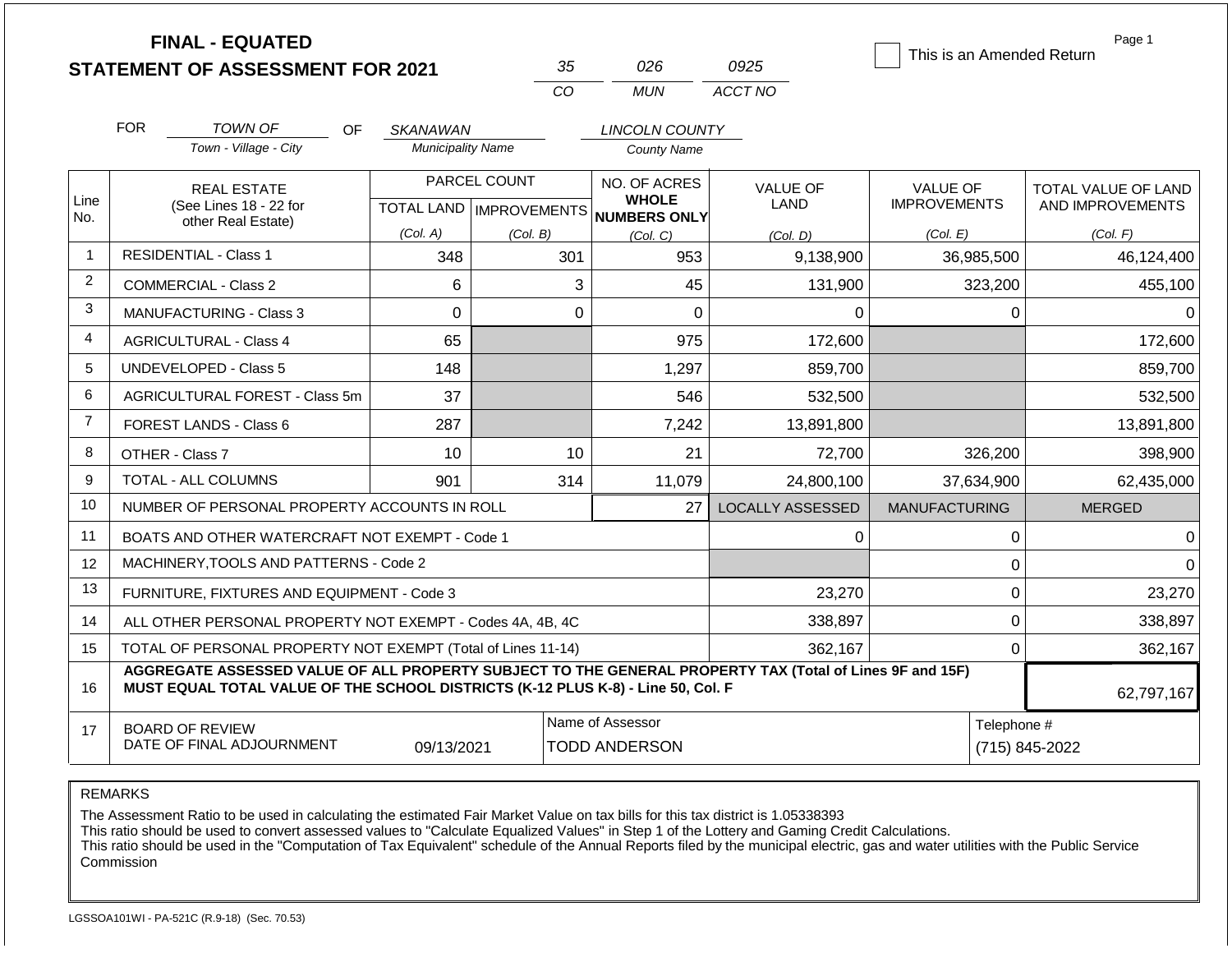FOREST LANDS (Line 7) and FOREST CROPS (in this section) - are NOT the same

| Page 2 | 0925    | 026        | 35 | 2021        |
|--------|---------|------------|----|-------------|
|        | ACCT NO | <b>MUN</b> | CO | <b>YEAR</b> |
|        |         |            |    |             |

|    |                                                           |                 | Private Forest Crop - Reg Class @ 10¢ per acre             |                                                                                | Private Forest Crop - Reg Class @ \$2.52 per acre |                 |                                    |                                                                    |               |                                                                              |  |
|----|-----------------------------------------------------------|-----------------|------------------------------------------------------------|--------------------------------------------------------------------------------|---------------------------------------------------|-----------------|------------------------------------|--------------------------------------------------------------------|---------------|------------------------------------------------------------------------------|--|
| 18 | (a) PARCELS                                               | (b) ACRES       |                                                            | (c) ASSESSED VALUE                                                             |                                                   | (d) PARCELS     |                                    | (e) ACRES                                                          |               | (f) ASSESSED VALUE                                                           |  |
|    |                                                           |                 |                                                            |                                                                                |                                                   | 2               |                                    | 80                                                                 |               | 140,000                                                                      |  |
|    |                                                           |                 |                                                            | Private Forest Crop - Special Class @ 20¢ per acre                             |                                                   |                 |                                    |                                                                    |               | Entered Before 2005 Managed Forest - Ferrous Mining CLOSED @ \$7.87 per acre |  |
| 19 | (a) PARCELS                                               | (b) ACRES       |                                                            | (c) ASSESSED VALUE                                                             |                                                   | (d) PARCELS     |                                    | (e) ACRES                                                          |               | (f) ASSESSED VALUE                                                           |  |
|    |                                                           |                 |                                                            |                                                                                |                                                   |                 |                                    |                                                                    |               |                                                                              |  |
|    | Entered Before 2005 Managed Forest - OPEN @ 74 ¢ per acre |                 |                                                            |                                                                                |                                                   |                 |                                    | Entered Before 2005 Managed Forest - CLOSED @                      |               | \$1.75 per acre                                                              |  |
| 20 | (a) PARCELS                                               | (b) ACRES       |                                                            |                                                                                | (c) ASSESSED VALUE                                |                 |                                    | (e) ACRES                                                          |               | (f) ASSESSED VALUE                                                           |  |
|    |                                                           |                 |                                                            |                                                                                |                                                   |                 |                                    |                                                                    |               |                                                                              |  |
|    | 22                                                        | 818.29          |                                                            | 1,443,400                                                                      |                                                   | 62              |                                    | 2.055.81                                                           |               | 4,130,200                                                                    |  |
|    |                                                           |                 | Entered After 2004 Managed Forest - OPEN @ \$2.04 per acre |                                                                                |                                                   |                 |                                    | Entered After 2004 Managed Forest - CLOSED @ \$10.20 per acre      |               |                                                                              |  |
| 21 | (a) PARCELS                                               | (b) ACRES       |                                                            | (c) ASSESSED VALUE                                                             |                                                   | (d) PARCELS     |                                    | (e) ACRES                                                          |               | (f) ASSESSED VALUE                                                           |  |
|    |                                                           |                 |                                                            |                                                                                |                                                   |                 |                                    |                                                                    |               |                                                                              |  |
|    | 35                                                        | 1,354.44        |                                                            | 2,362,300                                                                      |                                                   | 103             |                                    | 3.461.33                                                           |               | 6,606,800                                                                    |  |
| 22 | (a) County Forest Cropland Acres                          |                 |                                                            | (b) Federal Acres                                                              |                                                   | (c) State Acres | (d) County (NOT FOREST CROP) Acres |                                                                    |               | (e) Other Acres                                                              |  |
|    |                                                           |                 |                                                            |                                                                                |                                                   | 326.2           |                                    | 41.6                                                               |               | 8.59                                                                         |  |
|    |                                                           |                 |                                                            | Assessed Value of Omitted Property From Prior Years (Sec. 70.44)               |                                                   |                 |                                    | Assessed Value of Sec. 70.43 Corrections of Errors by Assessors    |               |                                                                              |  |
|    |                                                           | (a) REAL ESTATE |                                                            | (b) PERSONAL                                                                   |                                                   |                 |                                    | (c1) REAL ESTATE                                                   |               | (c2) PERSONAL                                                                |  |
| 23 |                                                           |                 |                                                            |                                                                                |                                                   |                 |                                    |                                                                    |               |                                                                              |  |
|    |                                                           |                 |                                                            | Manufacturing Equated Value of Omitted Property From Prior Years (Sec. 70.995) |                                                   |                 |                                    | Mfg. Equated Value of Sec.70.43 Corrections of Errors by Assessors |               |                                                                              |  |
|    |                                                           | (d) REAL ESTATE |                                                            | (e) PERSONAL                                                                   |                                                   |                 |                                    | (f1) REAL ESTATE                                                   | (f2) PERSONAL |                                                                              |  |
|    |                                                           |                 |                                                            |                                                                                |                                                   |                 |                                    |                                                                    |               |                                                                              |  |
|    |                                                           |                 |                                                            |                                                                                |                                                   |                 |                                    |                                                                    |               |                                                                              |  |

## **SPECIAL DISTRICTS**

| <b>Line</b><br>No. | Enter 6-digit<br><b>Special District</b> | <b>Account</b><br><b>Number</b> | <b>Special District Name</b> | <b>Locally Assessed Value</b><br>of Real Estate and | Mfg Value of Real Estate<br>and Personal Property | <b>Merged Value of</b><br><b>Real Estate and</b> |
|--------------------|------------------------------------------|---------------------------------|------------------------------|-----------------------------------------------------|---------------------------------------------------|--------------------------------------------------|
|                    | Code (Col. A)                            | (Col. B)                        | (Col. C)                     | Personal Property (Col. D)                          | (Col. E)                                          | Personal Property (Col. F)                       |
| 24                 |                                          |                                 |                              |                                                     |                                                   |                                                  |
| 25                 |                                          |                                 |                              |                                                     |                                                   |                                                  |
| 26                 |                                          |                                 |                              |                                                     |                                                   |                                                  |
| 27                 |                                          |                                 |                              |                                                     |                                                   |                                                  |
| 28                 |                                          |                                 |                              |                                                     |                                                   |                                                  |
| 29                 |                                          |                                 |                              |                                                     |                                                   |                                                  |
| 30                 |                                          |                                 |                              |                                                     |                                                   |                                                  |
| 31                 |                                          |                                 |                              |                                                     |                                                   |                                                  |
| 32                 |                                          |                                 |                              |                                                     |                                                   |                                                  |
| 33                 |                                          |                                 |                              |                                                     |                                                   |                                                  |
| 34                 |                                          |                                 |                              |                                                     |                                                   |                                                  |
| 35                 |                                          |                                 |                              |                                                     |                                                   |                                                  |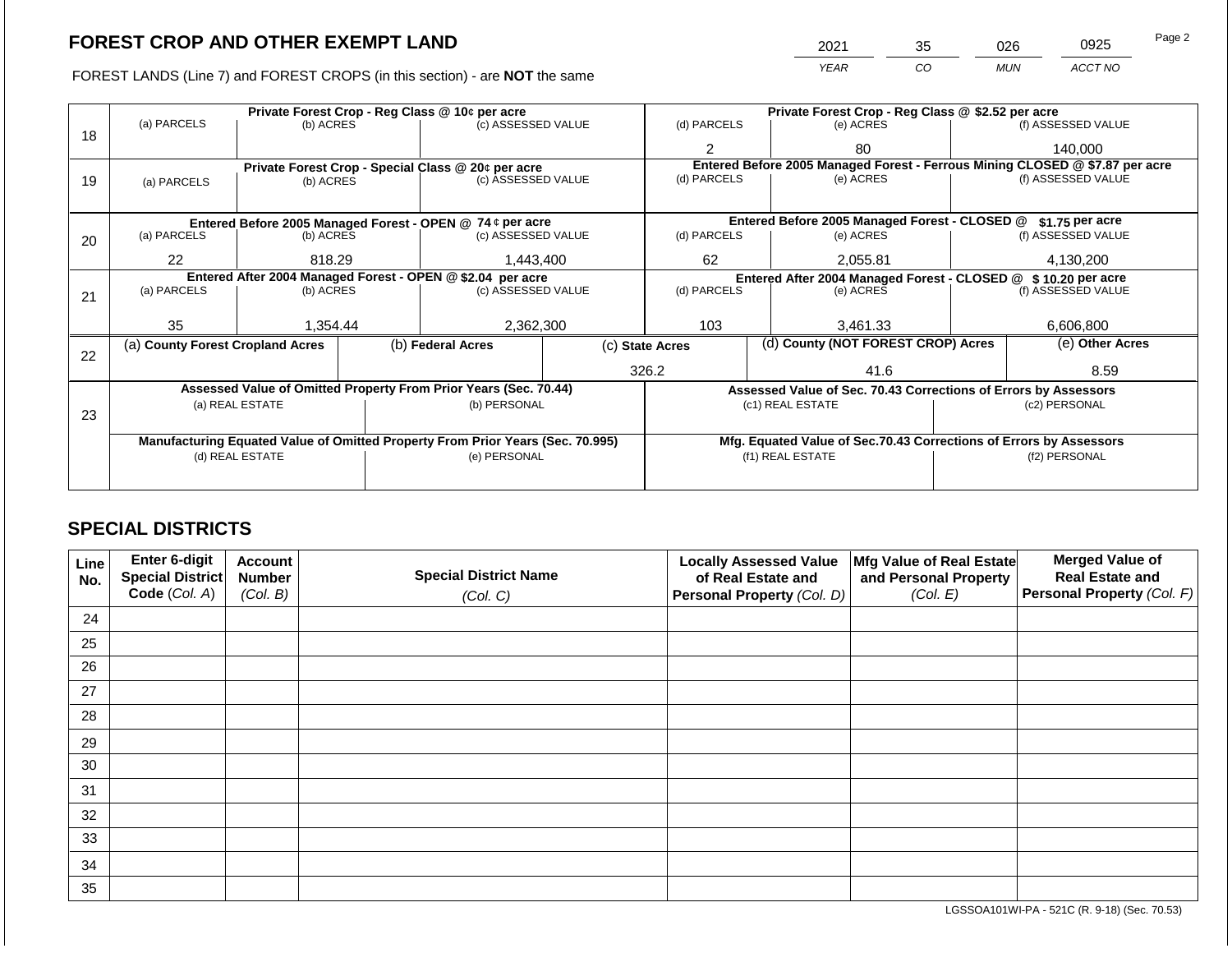| <b>SCHOOL DISTRICTS</b> |                                                                 |                                             |                                                         |             | 2021                                                                              | 35                                                            | 026        | 0925                                                                           |
|-------------------------|-----------------------------------------------------------------|---------------------------------------------|---------------------------------------------------------|-------------|-----------------------------------------------------------------------------------|---------------------------------------------------------------|------------|--------------------------------------------------------------------------------|
|                         |                                                                 |                                             |                                                         |             | <b>YEAR</b>                                                                       | CO                                                            | <b>MUN</b> | ACCT NO                                                                        |
| Line<br>No.             | <b>Enter 6-digit</b><br><b>School District</b><br>Code (Col. A) | <b>Account</b><br><b>Number</b><br>(Col. B) | <b>School District Name</b><br>(Col. C)                 |             | <b>Locally Assessed Value</b><br>of Real Estate and<br>Personal Property (Col. D) | Mfg Value of Real Estate<br>and Personal Property<br>(Col. E) |            | <b>Merged Value of</b><br><b>Real Estate and</b><br>Personal Property (Col. F) |
|                         | A. SCHOOL DISTRICTS (K-8 and K-12)                              |                                             |                                                         |             |                                                                                   |                                                               |            |                                                                                |
| 36                      | 355754                                                          | 0208                                        | <b>SCH D OF TOMAHAWK</b>                                |             | 62,797,167                                                                        |                                                               |            | 62,797,167                                                                     |
| 37                      |                                                                 |                                             |                                                         |             |                                                                                   |                                                               |            |                                                                                |
| 38                      |                                                                 |                                             |                                                         |             |                                                                                   |                                                               |            |                                                                                |
| 39                      |                                                                 |                                             |                                                         |             |                                                                                   |                                                               |            |                                                                                |
| 40<br>41                |                                                                 |                                             |                                                         |             |                                                                                   |                                                               |            |                                                                                |
| 42                      |                                                                 |                                             |                                                         |             |                                                                                   |                                                               |            |                                                                                |
| 43                      |                                                                 |                                             |                                                         |             |                                                                                   |                                                               |            |                                                                                |
| 44                      |                                                                 |                                             |                                                         |             |                                                                                   |                                                               |            |                                                                                |
| 45                      |                                                                 |                                             |                                                         |             |                                                                                   |                                                               |            |                                                                                |
| 46                      |                                                                 |                                             |                                                         |             |                                                                                   |                                                               |            |                                                                                |
| 47                      |                                                                 |                                             |                                                         |             |                                                                                   |                                                               |            |                                                                                |
| 48                      |                                                                 |                                             |                                                         |             |                                                                                   |                                                               |            |                                                                                |
| 49                      |                                                                 |                                             |                                                         |             |                                                                                   |                                                               |            |                                                                                |
| 50                      | <b>B. UNION HIGH SCHOOL DISTRICTS</b>                           |                                             | TOTAL ASSESSED VALUE OF SCHOOL DISTRICTS (K-8 and K-12) |             | 62,797,167                                                                        |                                                               |            | 62,797,167                                                                     |
| 51                      |                                                                 |                                             |                                                         |             |                                                                                   |                                                               |            |                                                                                |
| 52                      |                                                                 |                                             |                                                         |             |                                                                                   |                                                               |            |                                                                                |
| 53                      |                                                                 |                                             |                                                         |             |                                                                                   |                                                               |            |                                                                                |
| 54                      |                                                                 |                                             |                                                         |             |                                                                                   |                                                               |            |                                                                                |
| 55                      |                                                                 |                                             | TOTAL ASSESSED VALUE OF UNION HIGH SCHOOLS              |             |                                                                                   |                                                               |            |                                                                                |
|                         | <b>TECHNICAL COLLEGE DISTRICTS</b><br>C.                        |                                             |                                                         |             |                                                                                   |                                                               |            |                                                                                |
| 56                      | 001600                                                          | 0015                                        | NICOLET TECHNICAL COLLEGE                               | <b>RHIN</b> | 62,797,167                                                                        |                                                               |            | 62,797,167                                                                     |
| 57                      |                                                                 |                                             |                                                         |             |                                                                                   |                                                               |            |                                                                                |
| 58                      |                                                                 |                                             |                                                         |             |                                                                                   |                                                               |            |                                                                                |
| 59                      |                                                                 |                                             | TOTAL ASSESSED VALUE OF TECHNICAL COLLEGES              |             | 62,797,167                                                                        |                                                               |            | 62,797,167                                                                     |

 *I hereby certify, to the best of my knowledge and belief, this form is complete and correct.*

| Name                 |                                | Title | Submission date  |
|----------------------|--------------------------------|-------|------------------|
| <b>SANDY TOBUREN</b> |                                |       | 2021<br>20<br>09 |
| Phone                | Email address                  |       |                  |
| 715<br>539<br>1055   | SANDY.TOBUREN@CO.LINCOLN.WI.US |       |                  |

LGSSOA101WI -PA-521C (R. 9-18) (Sec. 70.53)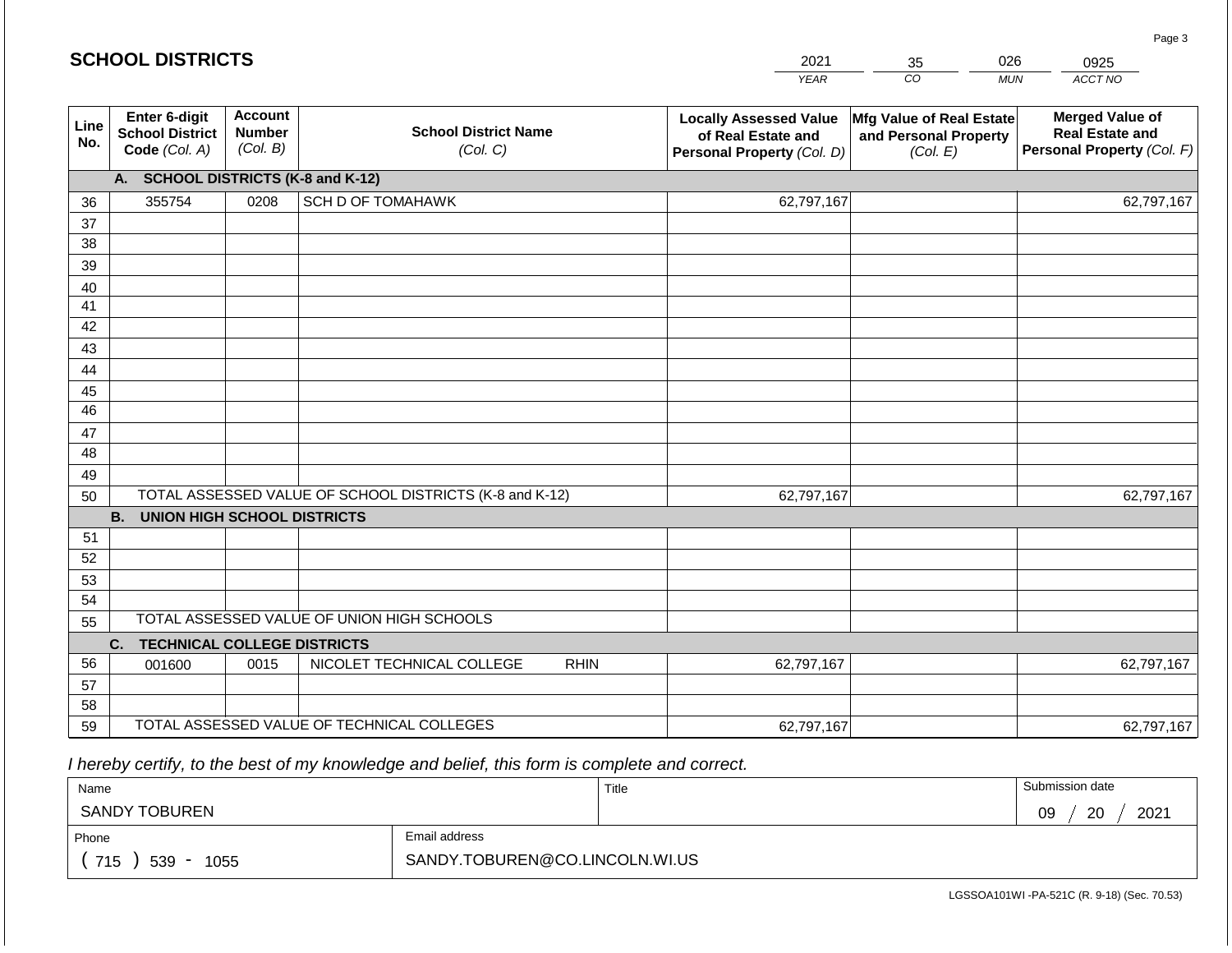- Each municipality's SOA is completed after the Board of Review and includes any changes made to the locally assessed values, under state law (sec. 70.53, Wis. Stats.)
- The Wisconsin Department of Revenue (DOR) merges the locally assessed values with the state assessed manufacturing values
- DOR provides the information regarding district names and codes. If a district is not listed, contact DOR.

Note: If you submit an amended SOA to DOR after your municipality's SOA is equated and posted to our website, we will process the SOA. However, DOR will not recalculate the *aggregate ratio or update the final SOA posted on our website. You should use the corrected values to calculate your tax rates.*

#### **Page 1: Real Estate and Personal Property**

- Lines 1-9 assessed real estate values, parcel counts and acres by classification
- Lines 10-15 assessed personal property values and number of accounts by class
- Line 16 aggregate assessed value of all property subject to general property; use to calculate tax rates. Note: This line equals the total assessed value of K-8 and K-12 school districts (Line 50) and total assessed value of technical colleges (Line 59).
- Remarks assessment ratio used to calculate estimated fair market value on property tax bills

#### **Page 2: Forest Crop, Other Exempt Land and Special Districts**

- Lines 18-21 private forest crop and managed forest lands assessed values
- Line  $22 -$  tax exempt land acres
- Line 23 prior years assessed value of omitted property under sec. 70.44 and correction of errors under sec. 70.43 shown by locally assessed or manufacturing real estate and personal property. Note: If there is an amount on this line, report the corresponding tax in the Statement of Taxes, Sections J or K.
- Lines 24-35 special district assessed values. These values are used to calculate tax rates for the special districts.

#### **Page 3: School Districts**

- Lines 36-50 school districts (K-8 and K-12) assessed values. These values are used to calculate tax rates for school districts.
- Lines 51-55 union high school district assessed values. These values are used to calculate tax rates for union high school districts.
- Lines 56-59 technical college assessed values. These values are used to calculate tax rates for technical colleges.

If you have questions: Email: lgs@wisconsin.gov

 Phone: (608) 266-2569 or (608) 264-6892 Fax: (608) 264-6887

LOYETTA DENNIS<br>TOWN OF SKANAWAN<br>W3294 STEVENSON RD W3294 STEVENSON RD Z Y NAVANA SKANAMANA OSANOH RMA, WI 54442 - 9705 IRMA, WI 54442 - 9705LOYETTA DENNIS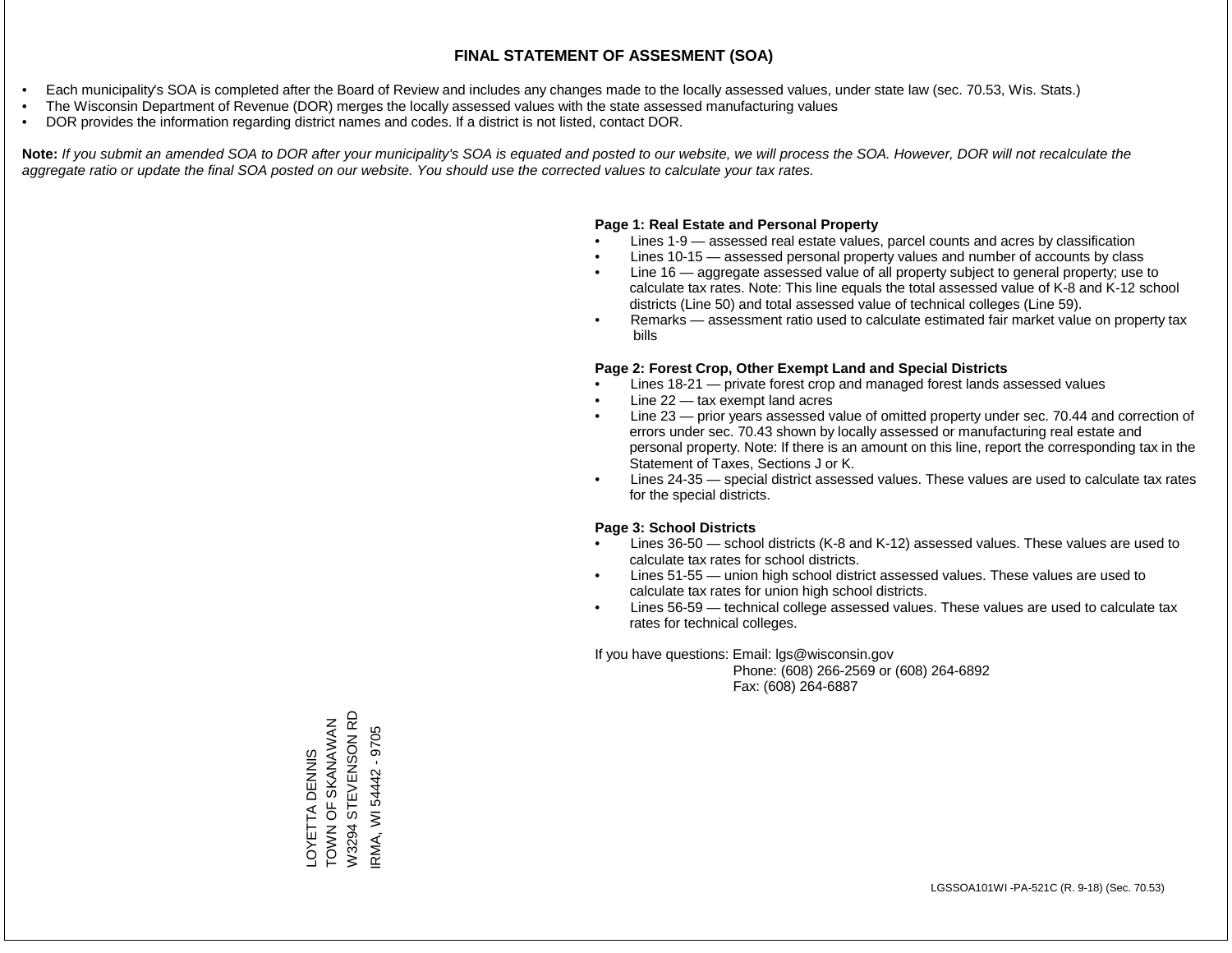| <b>FINAL - EQUATED</b>                  |    |     |      | This is an Amended Return |
|-----------------------------------------|----|-----|------|---------------------------|
| <b>STATEMENT OF ASSESSMENT FOR 2021</b> | 35 | 028 | 0926 |                           |

| 35  | 028. | 0926    |
|-----|------|---------|
| CO. | MUN  | ACCT NO |

Page 1

|                | <b>FOR</b>                                                                                                                                                                                   | <b>TOWN OF</b><br><b>OF</b>                               | <b>SOMO</b>              |                                          | <b>LINCOLN COUNTY</b>         |                         |                      |                            |  |
|----------------|----------------------------------------------------------------------------------------------------------------------------------------------------------------------------------------------|-----------------------------------------------------------|--------------------------|------------------------------------------|-------------------------------|-------------------------|----------------------|----------------------------|--|
|                |                                                                                                                                                                                              | Town - Village - City                                     | <b>Municipality Name</b> |                                          | <b>County Name</b>            |                         |                      |                            |  |
|                |                                                                                                                                                                                              | <b>REAL ESTATE</b>                                        |                          | PARCEL COUNT                             | NO. OF ACRES                  | <b>VALUE OF</b>         | <b>VALUE OF</b>      | <b>TOTAL VALUE OF LAND</b> |  |
| Line<br>No.    |                                                                                                                                                                                              | (See Lines 18 - 22 for<br>other Real Estate)              |                          | TOTAL LAND   IMPROVEMENTS   NUMBERS ONLY | <b>WHOLE</b>                  | LAND                    | <b>IMPROVEMENTS</b>  | AND IMPROVEMENTS           |  |
|                |                                                                                                                                                                                              |                                                           | (Col. A)                 | (Col. B)                                 | (Col, C)                      | (Col, D)                | (Col. E)             | (Col. F)                   |  |
| $\overline{1}$ |                                                                                                                                                                                              | <b>RESIDENTIAL - Class 1</b>                              | 215                      | 162<br>611<br>1,338,700                  |                               | 8,876,800               | 10,215,500           |                            |  |
| 2              | <b>COMMERCIAL - Class 2</b>                                                                                                                                                                  |                                                           | 4                        | 4                                        | 11                            | 19,100                  | 378,200              | 397,300                    |  |
| 3              |                                                                                                                                                                                              | <b>MANUFACTURING - Class 3</b>                            | $\Omega$                 | $\Omega$                                 | $\Omega$                      | $\Omega$                | 0                    |                            |  |
| 4              | <b>AGRICULTURAL - Class 4</b>                                                                                                                                                                |                                                           | 30                       |                                          | 458                           | 58,000                  |                      | 58,000                     |  |
| 5              |                                                                                                                                                                                              | <b>UNDEVELOPED - Class 5</b>                              | 94                       |                                          | 973                           | 434,500                 |                      | 434,500                    |  |
| 6              | AGRICULTURAL FOREST - Class 5m<br>FOREST LANDS - Class 6                                                                                                                                     |                                                           | 14                       |                                          | 249                           | 174,500                 |                      | 174,500                    |  |
| $\overline{7}$ |                                                                                                                                                                                              |                                                           | 193                      |                                          | 4,841                         | 7,321,700               |                      | 7,321,700                  |  |
| 8              |                                                                                                                                                                                              | OTHER - Class 7                                           | 1                        | 1                                        |                               | 4,300                   | 74,600               | 78,900                     |  |
| 9              |                                                                                                                                                                                              | TOTAL - ALL COLUMNS                                       | 551                      | 167                                      | 7,144                         | 9,350,800               | 9,329,600            | 18,680,400                 |  |
| 10             |                                                                                                                                                                                              | NUMBER OF PERSONAL PROPERTY ACCOUNTS IN ROLL              |                          |                                          | 8 <sup>1</sup>                | <b>LOCALLY ASSESSED</b> | <b>MANUFACTURING</b> | <b>MERGED</b>              |  |
| 11             |                                                                                                                                                                                              | BOATS AND OTHER WATERCRAFT NOT EXEMPT - Code 1            |                          |                                          |                               | 0                       | $\Omega$             |                            |  |
| 12             |                                                                                                                                                                                              | MACHINERY, TOOLS AND PATTERNS - Code 2                    |                          |                                          |                               |                         | 0                    |                            |  |
| 13             |                                                                                                                                                                                              | FURNITURE, FIXTURES AND EQUIPMENT - Code 3                |                          |                                          |                               | 12,200                  | $\Omega$             | 12,200                     |  |
| 14             |                                                                                                                                                                                              | ALL OTHER PERSONAL PROPERTY NOT EXEMPT - Codes 4A, 4B, 4C |                          |                                          |                               | 2,800                   | 0                    | 2,800                      |  |
| 15             | TOTAL OF PERSONAL PROPERTY NOT EXEMPT (Total of Lines 11-14)<br>15,000<br>0                                                                                                                  |                                                           |                          |                                          |                               |                         |                      | 15,000                     |  |
| 16             | AGGREGATE ASSESSED VALUE OF ALL PROPERTY SUBJECT TO THE GENERAL PROPERTY TAX (Total of Lines 9F and 15F)<br>MUST EQUAL TOTAL VALUE OF THE SCHOOL DISTRICTS (K-12 PLUS K-8) - Line 50, Col. F |                                                           |                          |                                          |                               |                         |                      |                            |  |
| 17             |                                                                                                                                                                                              | <b>BOARD OF REVIEW</b>                                    |                          |                                          | Name of Assessor              |                         | Telephone #          |                            |  |
|                |                                                                                                                                                                                              | DATE OF FINAL ADJOURNMENT                                 | 05/20/2021               |                                          | <b>ZILLMER MIDSTATE ASSMT</b> |                         |                      | (715) 754-2287             |  |

REMARKS

The Assessment Ratio to be used in calculating the estimated Fair Market Value on tax bills for this tax district is .861312927

This ratio should be used to convert assessed values to "Calculate Equalized Values" in Step 1 of the Lottery and Gaming Credit Calculations.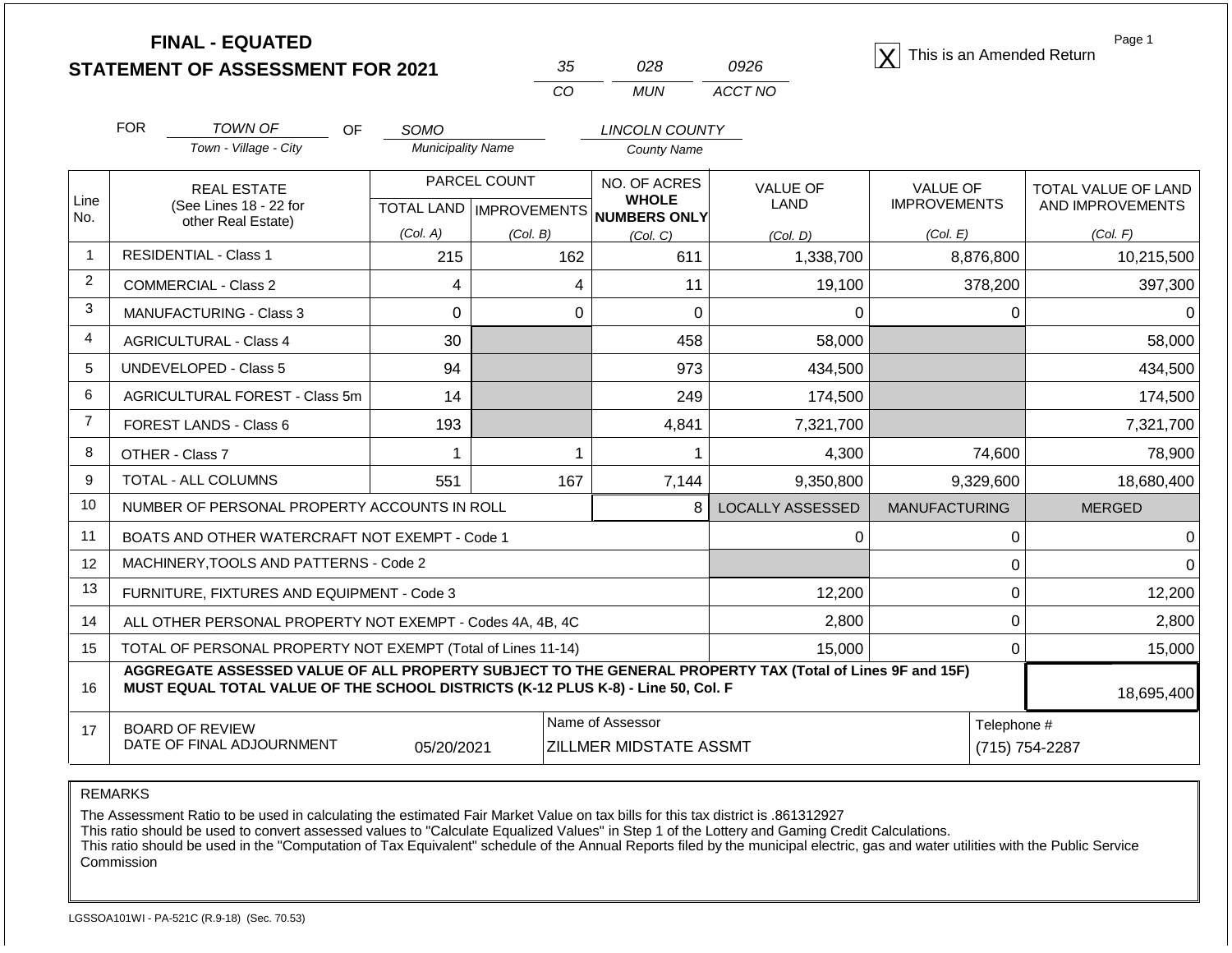FOREST LANDS (Line 7) and FOREST CROPS (in this section) - are **NOT** the same

| 2021 | 35<br>028 |            | 0926    | Page 2 |
|------|-----------|------------|---------|--------|
| YFAR | 20        | <b>MUN</b> | ACCT NO |        |

|    |                                  |                                                            | Private Forest Crop - Reg Class @ 10¢ per acre |                                                                                |                                   | Private Forest Crop - Reg Class @ \$2.52 per acre                            |  |                                                                    |               |                    |  |
|----|----------------------------------|------------------------------------------------------------|------------------------------------------------|--------------------------------------------------------------------------------|-----------------------------------|------------------------------------------------------------------------------|--|--------------------------------------------------------------------|---------------|--------------------|--|
|    | (a) PARCELS                      | (b) ACRES                                                  |                                                | (c) ASSESSED VALUE                                                             |                                   | (d) PARCELS                                                                  |  | (e) ACRES                                                          |               | (f) ASSESSED VALUE |  |
| 18 |                                  |                                                            |                                                |                                                                                |                                   | 2                                                                            |  | 80                                                                 |               | 120,700            |  |
|    |                                  |                                                            |                                                | Private Forest Crop - Special Class @ 20¢ per acre                             |                                   | Entered Before 2005 Managed Forest - Ferrous Mining CLOSED @ \$7.87 per acre |  |                                                                    |               |                    |  |
| 19 | (a) PARCELS                      | (b) ACRES                                                  |                                                | (c) ASSESSED VALUE                                                             |                                   | (d) PARCELS                                                                  |  | (e) ACRES                                                          |               | (f) ASSESSED VALUE |  |
|    |                                  |                                                            |                                                |                                                                                |                                   |                                                                              |  |                                                                    |               |                    |  |
|    |                                  |                                                            |                                                | Entered Before 2005 Managed Forest - OPEN @ 74 ¢ per acre                      |                                   |                                                                              |  | Entered Before 2005 Managed Forest - CLOSED @                      |               | \$1.75 per acre    |  |
| 20 | (a) PARCELS<br>(b) ACRES         |                                                            |                                                | (c) ASSESSED VALUE                                                             |                                   | (d) PARCELS                                                                  |  | (e) ACRES                                                          |               | (f) ASSESSED VALUE |  |
|    |                                  |                                                            |                                                |                                                                                |                                   |                                                                              |  |                                                                    |               |                    |  |
|    |                                  | 104,300<br>80<br>2                                         |                                                |                                                                                |                                   | 23                                                                           |  | 830                                                                |               | 1,212,300          |  |
|    |                                  | Entered After 2004 Managed Forest - OPEN @ \$2.04 per acre |                                                |                                                                                |                                   |                                                                              |  | Entered After 2004 Managed Forest - CLOSED @ \$10.20 per acre      |               |                    |  |
| 21 | (a) PARCELS                      | (b) ACRES                                                  |                                                |                                                                                | (d) PARCELS<br>(c) ASSESSED VALUE |                                                                              |  | (e) ACRES                                                          |               | (f) ASSESSED VALUE |  |
|    |                                  |                                                            |                                                |                                                                                |                                   |                                                                              |  |                                                                    |               |                    |  |
|    | q                                | 233.59                                                     |                                                | 350,300                                                                        |                                   | 41                                                                           |  | 1,460.47                                                           |               | 2,138,200          |  |
|    | (a) County Forest Cropland Acres |                                                            |                                                | (b) Federal Acres                                                              |                                   | (d) County (NOT FOREST CROP) Acres<br>(c) State Acres                        |  |                                                                    |               | (e) Other Acres    |  |
| 22 |                                  |                                                            |                                                |                                                                                |                                   |                                                                              |  |                                                                    |               |                    |  |
|    |                                  |                                                            |                                                |                                                                                |                                   |                                                                              |  | 27.51                                                              |               | 114.75             |  |
|    |                                  |                                                            |                                                | Assessed Value of Omitted Property From Prior Years (Sec. 70.44)               |                                   |                                                                              |  | Assessed Value of Sec. 70.43 Corrections of Errors by Assessors    |               |                    |  |
| 23 |                                  | (a) REAL ESTATE                                            |                                                | (b) PERSONAL                                                                   |                                   |                                                                              |  | (c1) REAL ESTATE                                                   |               | (c2) PERSONAL      |  |
|    |                                  |                                                            |                                                |                                                                                |                                   |                                                                              |  |                                                                    |               |                    |  |
|    |                                  |                                                            |                                                | Manufacturing Equated Value of Omitted Property From Prior Years (Sec. 70.995) |                                   |                                                                              |  | Mfg. Equated Value of Sec.70.43 Corrections of Errors by Assessors |               |                    |  |
|    |                                  | (d) REAL ESTATE                                            |                                                | (e) PERSONAL                                                                   |                                   | (f1) REAL ESTATE                                                             |  |                                                                    | (f2) PERSONAL |                    |  |
|    |                                  |                                                            |                                                |                                                                                |                                   |                                                                              |  |                                                                    |               |                    |  |
|    |                                  |                                                            |                                                |                                                                                |                                   |                                                                              |  |                                                                    |               |                    |  |

## **SPECIAL DISTRICTS**

| <b>Line</b><br>No. | Enter 6-digit<br>Special District | <b>Account</b><br><b>Number</b> | <b>Special District Name</b> | <b>Locally Assessed Value</b><br>of Real Estate and | Mfg Value of Real Estate<br>and Personal Property | <b>Merged Value of</b><br><b>Real Estate and</b> |
|--------------------|-----------------------------------|---------------------------------|------------------------------|-----------------------------------------------------|---------------------------------------------------|--------------------------------------------------|
|                    | Code (Col. A)                     | (Col. B)                        | (Col. C)                     | <b>Personal Property (Col. D)</b>                   | (Col. E)                                          | Personal Property (Col. F)                       |
| 24                 |                                   |                                 |                              |                                                     |                                                   |                                                  |
| 25                 |                                   |                                 |                              |                                                     |                                                   |                                                  |
| 26                 |                                   |                                 |                              |                                                     |                                                   |                                                  |
| 27                 |                                   |                                 |                              |                                                     |                                                   |                                                  |
| 28                 |                                   |                                 |                              |                                                     |                                                   |                                                  |
| 29                 |                                   |                                 |                              |                                                     |                                                   |                                                  |
| 30                 |                                   |                                 |                              |                                                     |                                                   |                                                  |
| 31                 |                                   |                                 |                              |                                                     |                                                   |                                                  |
| 32                 |                                   |                                 |                              |                                                     |                                                   |                                                  |
| 33                 |                                   |                                 |                              |                                                     |                                                   |                                                  |
| 34                 |                                   |                                 |                              |                                                     |                                                   |                                                  |
| 35                 |                                   |                                 |                              |                                                     |                                                   |                                                  |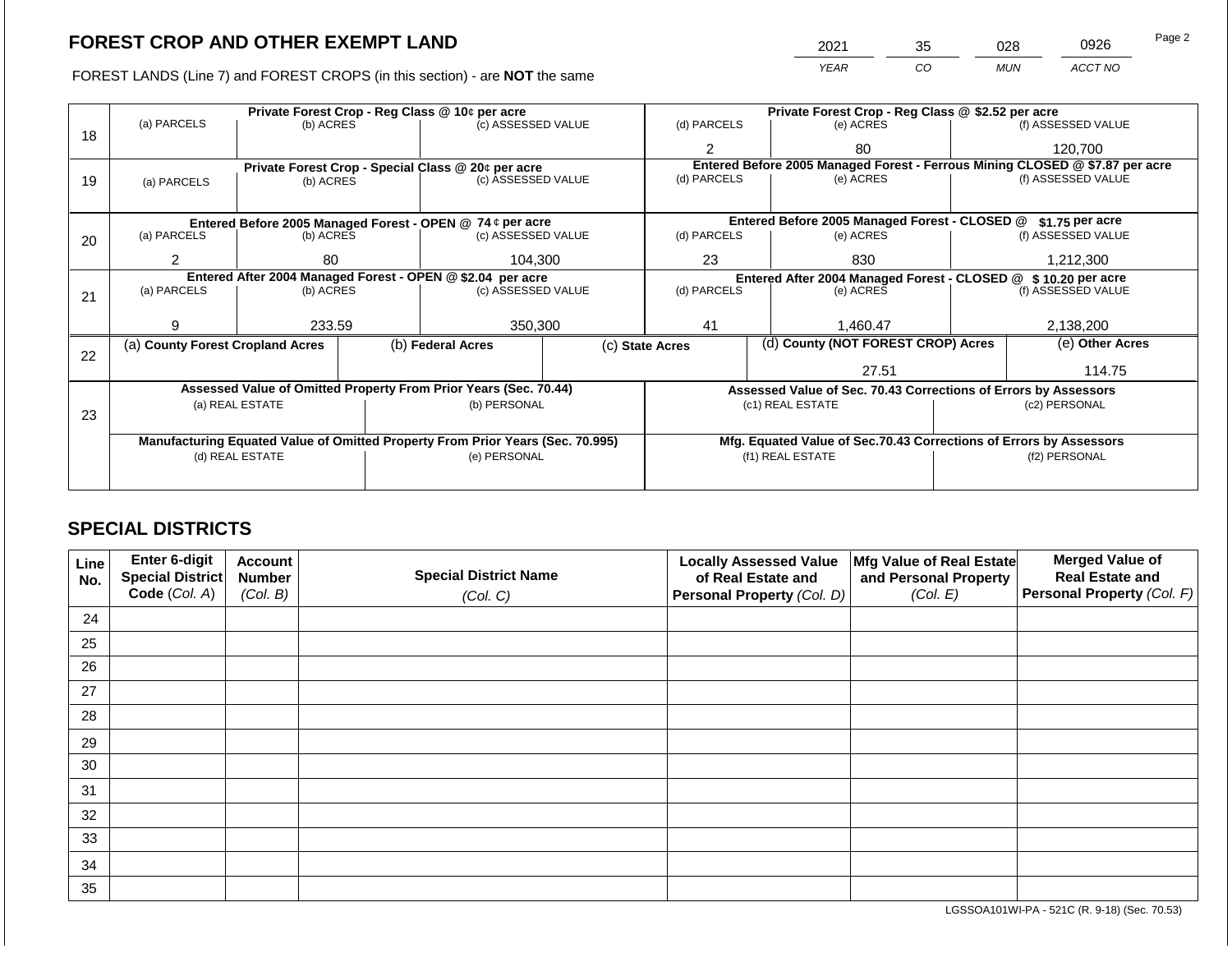|             |                                                          |                                             |                                                         | <b>YEAR</b>                                                                       | CO<br><b>MUN</b>                                              | ACCT NO                                                                 |
|-------------|----------------------------------------------------------|---------------------------------------------|---------------------------------------------------------|-----------------------------------------------------------------------------------|---------------------------------------------------------------|-------------------------------------------------------------------------|
| Line<br>No. | Enter 6-digit<br><b>School District</b><br>Code (Col. A) | <b>Account</b><br><b>Number</b><br>(Col. B) | <b>School District Name</b><br>(Col. C)                 | <b>Locally Assessed Value</b><br>of Real Estate and<br>Personal Property (Col. D) | Mfg Value of Real Estate<br>and Personal Property<br>(Col. E) | <b>Merged Value of</b><br>Real Estate and<br>Personal Property (Col. F) |
|             | A. SCHOOL DISTRICTS (K-8 and K-12)                       |                                             |                                                         |                                                                                   |                                                               |                                                                         |
| 36          | 504571                                                   | 0300                                        | <b>SCH D OF PRENTICE</b>                                | 18,695,400                                                                        |                                                               | 18,695,400                                                              |
| 37          |                                                          |                                             |                                                         |                                                                                   |                                                               |                                                                         |
| 38          |                                                          |                                             |                                                         |                                                                                   |                                                               |                                                                         |
| 39          |                                                          |                                             |                                                         |                                                                                   |                                                               |                                                                         |
| 40          |                                                          |                                             |                                                         |                                                                                   |                                                               |                                                                         |
| 41          |                                                          |                                             |                                                         |                                                                                   |                                                               |                                                                         |
| 42          |                                                          |                                             |                                                         |                                                                                   |                                                               |                                                                         |
| 43          |                                                          |                                             |                                                         |                                                                                   |                                                               |                                                                         |
| 44          |                                                          |                                             |                                                         |                                                                                   |                                                               |                                                                         |
| 45<br>46    |                                                          |                                             |                                                         |                                                                                   |                                                               |                                                                         |
| 47          |                                                          |                                             |                                                         |                                                                                   |                                                               |                                                                         |
| 48          |                                                          |                                             |                                                         |                                                                                   |                                                               |                                                                         |
| 49          |                                                          |                                             |                                                         |                                                                                   |                                                               |                                                                         |
| 50          |                                                          |                                             | TOTAL ASSESSED VALUE OF SCHOOL DISTRICTS (K-8 and K-12) | 18,695,400                                                                        |                                                               | 18,695,400                                                              |
|             | <b>B.</b><br><b>UNION HIGH SCHOOL DISTRICTS</b>          |                                             |                                                         |                                                                                   |                                                               |                                                                         |
| 51          |                                                          |                                             |                                                         |                                                                                   |                                                               |                                                                         |
| 52          |                                                          |                                             |                                                         |                                                                                   |                                                               |                                                                         |
| 53          |                                                          |                                             |                                                         |                                                                                   |                                                               |                                                                         |
| 54          |                                                          |                                             |                                                         |                                                                                   |                                                               |                                                                         |
| 55          |                                                          |                                             | TOTAL ASSESSED VALUE OF UNION HIGH SCHOOLS              |                                                                                   |                                                               |                                                                         |
|             | <b>TECHNICAL COLLEGE DISTRICTS</b><br>C.                 |                                             |                                                         |                                                                                   |                                                               |                                                                         |
| 56          | 001600                                                   | 0015                                        | NICOLET TECHNICAL COLLEGE<br><b>RHIN</b>                | 18,695,400                                                                        |                                                               | 18,695,400                                                              |
| 57<br>58    |                                                          |                                             |                                                         |                                                                                   |                                                               |                                                                         |
| 59          |                                                          |                                             | TOTAL ASSESSED VALUE OF TECHNICAL COLLEGES              | 18,695,400                                                                        |                                                               | 18,695,400                                                              |

2021

35

028

0926

Page 3

 *I hereby certify, to the best of my knowledge and belief, this form is complete and correct.*

**SCHOOL DISTRICTS**

| Name                                           |                                | Title | Submission date        |
|------------------------------------------------|--------------------------------|-------|------------------------|
| TOBUREN<br><b>SANDY</b>                        |                                |       | 2021<br>07<br>າາ<br>نت |
| Phone                                          | Email address                  |       |                        |
| 715<br>539<br>1055<br>$\overline{\phantom{a}}$ | SANDY.TOBUREN@CO.LINCOLN.WI.US |       |                        |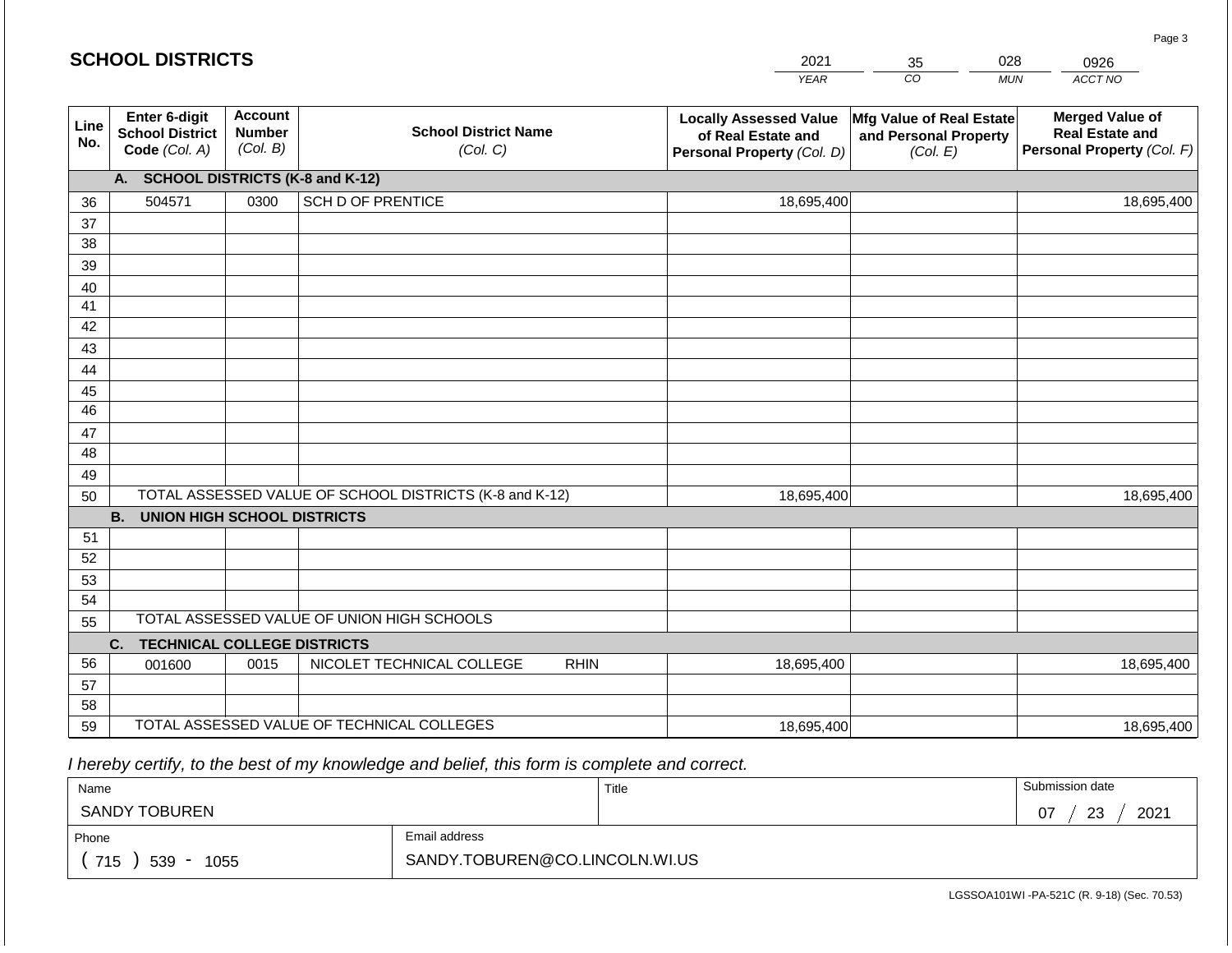- Each municipality's SOA is completed after the Board of Review and includes any changes made to the locally assessed values, under state law (sec. 70.53, Wis. Stats.)
- The Wisconsin Department of Revenue (DOR) merges the locally assessed values with the state assessed manufacturing values
- DOR provides the information regarding district names and codes. If a district is not listed, contact DOR.

Note: If you submit an amended SOA to DOR after your municipality's SOA is equated and posted to our website, we will process the SOA. However, DOR will not recalculate the *aggregate ratio or update the final SOA posted on our website. You should use the corrected values to calculate your tax rates.*

### **Page 1: Real Estate and Personal Property**

- Lines 1-9 assessed real estate values, parcel counts and acres by classification
- Lines 10-15 assessed personal property values and number of accounts by class
- Line 16 aggregate assessed value of all property subject to general property; use to calculate tax rates. Note: This line equals the total assessed value of K-8 and K-12 school districts (Line 50) and total assessed value of technical colleges (Line 59).
- Remarks assessment ratio used to calculate estimated fair market value on property tax bills

### **Page 2: Forest Crop, Other Exempt Land and Special Districts**

- Lines 18-21 private forest crop and managed forest lands assessed values
- Line  $22 -$  tax exempt land acres
- Line 23 prior years assessed value of omitted property under sec. 70.44 and correction of errors under sec. 70.43 shown by locally assessed or manufacturing real estate and personal property. Note: If there is an amount on this line, report the corresponding tax in the Statement of Taxes, Sections J or K.
- Lines 24-35 special district assessed values. These values are used to calculate tax rates for the special districts.

### **Page 3: School Districts**

- Lines 36-50 school districts (K-8 and K-12) assessed values. These values are used to calculate tax rates for school districts.
- Lines 51-55 union high school district assessed values. These values are used to calculate tax rates for union high school districts.
- Lines 56-59 technical college assessed values. These values are used to calculate tax rates for technical colleges.

If you have questions: Email: lgs@wisconsin.gov

 Phone: (608) 266-2569 or (608) 264-6892 Fax: (608) 264-6887

BOX 87 W10655 CARPENTER RD, PO BOX 87  $\overline{Q}$ W10655 CARPENTER RD, HEATHER MARHEINE<br>TOWN OF SOMO HEATHER MARHEINE TRIPOLI, WI 54564 TRIPOLI, WI 54564TOWN OF SOMO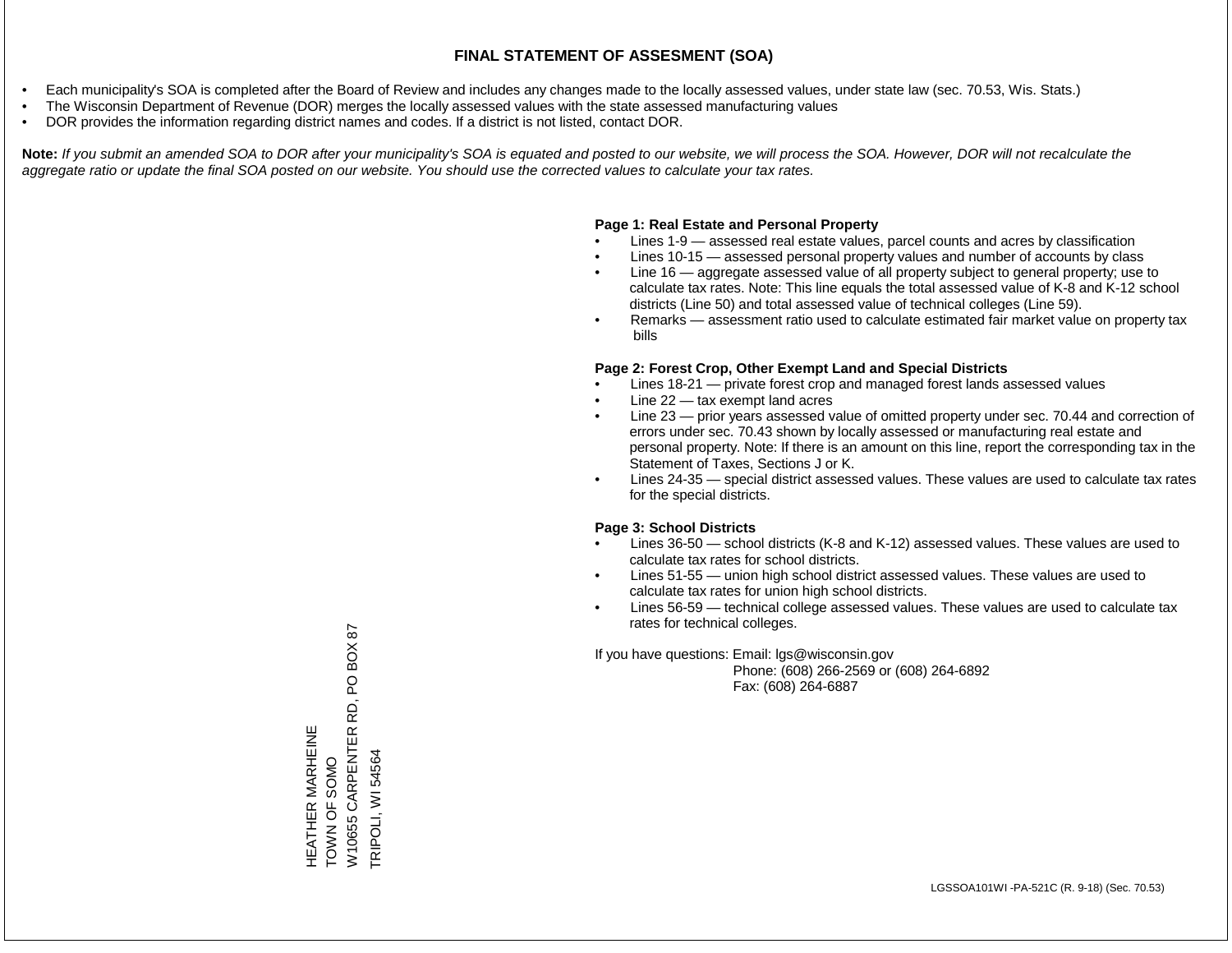|                         |                                                                   | <b>FINAL - EQUATED</b><br><b>STATEMENT OF ASSESSMENT FOR 2021</b>                                                                                                                            |                          | 35                               | 030                                    | 0927                    | This is an Amended Return     | Page 1                     |
|-------------------------|-------------------------------------------------------------------|----------------------------------------------------------------------------------------------------------------------------------------------------------------------------------------------|--------------------------|----------------------------------|----------------------------------------|-------------------------|-------------------------------|----------------------------|
|                         |                                                                   |                                                                                                                                                                                              |                          | CO                               | <b>MUN</b>                             | ACCT NO                 |                               |                            |
|                         | <b>FOR</b>                                                        | <b>TOWN OF</b><br><b>OF</b>                                                                                                                                                                  | TOMAHAWK                 |                                  | <b>LINCOLN COUNTY</b>                  |                         |                               |                            |
|                         |                                                                   | Town - Village - City                                                                                                                                                                        | <b>Municipality Name</b> |                                  | <b>County Name</b>                     |                         |                               |                            |
|                         |                                                                   | <b>REAL ESTATE</b>                                                                                                                                                                           |                          | PARCEL COUNT                     | NO. OF ACRES                           | <b>VALUE OF</b>         | <b>VALUE OF</b>               | <b>TOTAL VALUE OF LAND</b> |
| Line<br>No.             |                                                                   | (See Lines 18 - 22 for<br>other Real Estate)                                                                                                                                                 |                          | <b>TOTAL LAND   IMPROVEMENTS</b> | <b>WHOLE</b><br>NUMBERS ONLY           | <b>LAND</b>             | <b>IMPROVEMENTS</b>           | AND IMPROVEMENTS           |
|                         |                                                                   |                                                                                                                                                                                              | (Col. A)                 | (Col. B)                         | (Col, C)                               | (Col. D)                | (Col. E)                      | (Col. F)                   |
| $\mathbf{1}$            | <b>RESIDENTIAL - Class 1</b><br>581<br>464<br>1,453               |                                                                                                                                                                                              | 17,656,100               | 34,032,300                       | 51,688,400                             |                         |                               |                            |
| $\overline{\mathbf{c}}$ | COMMERCIAL - Class 2                                              |                                                                                                                                                                                              | 6                        |                                  | 3<br>33                                | 125,000                 | 397,300                       | 522,300                    |
| 3                       | <b>MANUFACTURING - Class 3</b>                                    |                                                                                                                                                                                              | 0                        |                                  | $\overline{0}$<br>0                    | 0                       | 0                             | 0                          |
| $\overline{4}$          | <b>AGRICULTURAL - Class 4</b>                                     |                                                                                                                                                                                              | 40                       |                                  | 676                                    | 59,000                  |                               | 59,000                     |
| 5                       |                                                                   | <b>UNDEVELOPED - Class 5</b>                                                                                                                                                                 | 161                      |                                  | 2,315                                  | 1,246,300               |                               | 1,246,300                  |
| 6                       |                                                                   | AGRICULTURAL FOREST - Class 5m                                                                                                                                                               | 14                       |                                  | 197                                    | 181,200                 |                               | 181,200                    |
| $\overline{7}$          |                                                                   | FOREST LANDS - Class 6                                                                                                                                                                       | 386                      |                                  | 9,512                                  | 15,731,700              |                               | 15,731,700                 |
| 8                       |                                                                   | OTHER - Class 7                                                                                                                                                                              | 27                       | 23                               | 42                                     | 352,200                 | 1,496,100                     | 1,848,300                  |
| 9                       |                                                                   | <b>TOTAL - ALL COLUMNS</b>                                                                                                                                                                   | 1,215                    | 490                              | 14,228                                 | 35,351,500              | 35,925,700                    | 71,277,200                 |
| 10                      |                                                                   | NUMBER OF PERSONAL PROPERTY ACCOUNTS IN ROLL                                                                                                                                                 |                          |                                  | 32                                     | <b>LOCALLY ASSESSED</b> | <b>MANUFACTURING</b>          | <b>MERGED</b>              |
| 11                      |                                                                   | BOATS AND OTHER WATERCRAFT NOT EXEMPT - Code 1                                                                                                                                               |                          |                                  |                                        | 0                       | 0                             | $\Omega$                   |
| 12                      |                                                                   | MACHINERY, TOOLS AND PATTERNS - Code 2                                                                                                                                                       |                          |                                  |                                        |                         | 0                             |                            |
| 13                      |                                                                   | FURNITURE, FIXTURES AND EQUIPMENT - Code 3                                                                                                                                                   |                          |                                  |                                        | 12,300                  | 0                             | 12,300                     |
| 14                      |                                                                   | ALL OTHER PERSONAL PROPERTY NOT EXEMPT - Codes 4A, 4B, 4C                                                                                                                                    |                          |                                  |                                        | 482,800                 | 0                             | 482,800                    |
| 15                      |                                                                   | TOTAL OF PERSONAL PROPERTY NOT EXEMPT (Total of Lines 11-14)                                                                                                                                 |                          |                                  |                                        | 495,100                 | $\Omega$                      | 495,100                    |
| 16                      |                                                                   | AGGREGATE ASSESSED VALUE OF ALL PROPERTY SUBJECT TO THE GENERAL PROPERTY TAX (Total of Lines 9F and 15F)<br>MUST EQUAL TOTAL VALUE OF THE SCHOOL DISTRICTS (K-12 PLUS K-8) - Line 50, Col. F |                          |                                  |                                        |                         |                               | 71,772,300                 |
| 17                      | <b>BOARD OF REVIEW</b><br>DATE OF FINAL ADJOURNMENT<br>05/26/2021 |                                                                                                                                                                                              |                          |                                  | Name of Assessor<br><b>ADAM KREMER</b> |                         | Telephone #<br>(715) 834-1361 |                            |

The Assessment Ratio to be used in calculating the estimated Fair Market Value on tax bills for this tax district is .886133571

This ratio should be used to convert assessed values to "Calculate Equalized Values" in Step 1 of the Lottery and Gaming Credit Calculations.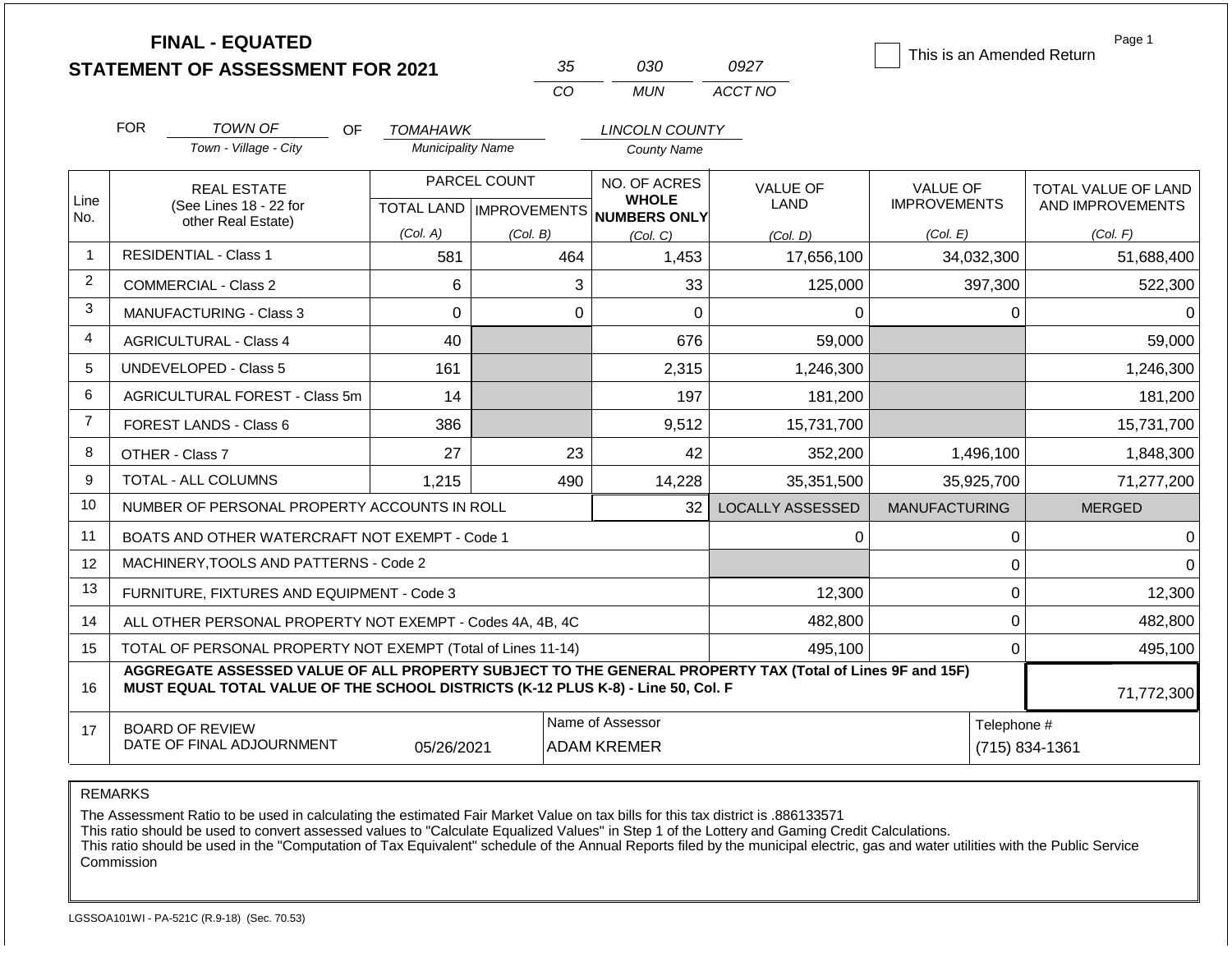FOREST LANDS (Line 7) and FOREST CROPS (in this section) - are **NOT** the same

| 2021        | 35 | J30 . | 0927    | Page 2 |
|-------------|----|-------|---------|--------|
| <b>YFAR</b> | CΟ | MUN   | ACCT NO |        |

|    |                                                            |                 |  | Private Forest Crop - Reg Class @ 10¢ per acre                                 |                    | Private Forest Crop - Reg Class @ \$2.52 per acre     |                                                                    |           |  |                                                                              |  |
|----|------------------------------------------------------------|-----------------|--|--------------------------------------------------------------------------------|--------------------|-------------------------------------------------------|--------------------------------------------------------------------|-----------|--|------------------------------------------------------------------------------|--|
|    | (a) PARCELS                                                | (b) ACRES       |  | (c) ASSESSED VALUE                                                             |                    | (d) PARCELS                                           | (e) ACRES                                                          |           |  | (f) ASSESSED VALUE                                                           |  |
| 18 |                                                            |                 |  |                                                                                |                    | 13                                                    |                                                                    | 600       |  | 1,073,000                                                                    |  |
|    |                                                            |                 |  | Private Forest Crop - Special Class @ 20¢ per acre                             |                    |                                                       |                                                                    |           |  | Entered Before 2005 Managed Forest - Ferrous Mining CLOSED @ \$7.87 per acre |  |
| 19 | (a) PARCELS                                                | (b) ACRES       |  | (c) ASSESSED VALUE                                                             |                    | (d) PARCELS                                           |                                                                    | (e) ACRES |  | (f) ASSESSED VALUE                                                           |  |
|    |                                                            |                 |  |                                                                                |                    |                                                       |                                                                    |           |  |                                                                              |  |
|    |                                                            |                 |  | Entered Before 2005 Managed Forest - OPEN @ 74 ¢ per acre                      |                    |                                                       | Entered Before 2005 Managed Forest - CLOSED @                      |           |  | \$1.75 per acre                                                              |  |
| 20 | (a) PARCELS<br>(b) ACRES                                   |                 |  | (c) ASSESSED VALUE                                                             |                    | (d) PARCELS                                           | (e) ACRES                                                          |           |  | (f) ASSESSED VALUE                                                           |  |
|    |                                                            |                 |  |                                                                                |                    |                                                       |                                                                    |           |  |                                                                              |  |
|    | 17                                                         | 628.68          |  | 1,144,300                                                                      |                    | 33                                                    |                                                                    | 1,237.11  |  | 1,871,200                                                                    |  |
|    | Entered After 2004 Managed Forest - OPEN @ \$2.04 per acre |                 |  |                                                                                |                    | (d) PARCELS                                           | Entered After 2004 Managed Forest - CLOSED @ \$10.20 per acre      |           |  |                                                                              |  |
| 21 | (a) PARCELS                                                | (b) ACRES       |  |                                                                                | (c) ASSESSED VALUE |                                                       | (e) ACRES                                                          |           |  | (f) ASSESSED VALUE                                                           |  |
|    |                                                            |                 |  |                                                                                |                    |                                                       |                                                                    |           |  |                                                                              |  |
|    | 100                                                        | 3,747.43        |  | 6,274,900                                                                      |                    | 67                                                    |                                                                    | 2,233.05  |  | 3,799,400                                                                    |  |
| 22 | (a) County Forest Cropland Acres                           |                 |  | (b) Federal Acres                                                              |                    | (d) County (NOT FOREST CROP) Acres<br>(c) State Acres |                                                                    |           |  | (e) Other Acres                                                              |  |
|    |                                                            |                 |  |                                                                                |                    | 485.27<br>450.88                                      |                                                                    |           |  | 1,271.99                                                                     |  |
|    |                                                            |                 |  | Assessed Value of Omitted Property From Prior Years (Sec. 70.44)               |                    |                                                       | Assessed Value of Sec. 70.43 Corrections of Errors by Assessors    |           |  |                                                                              |  |
|    |                                                            | (a) REAL ESTATE |  | (b) PERSONAL                                                                   |                    |                                                       | (c1) REAL ESTATE                                                   |           |  | (c2) PERSONAL                                                                |  |
| 23 |                                                            |                 |  |                                                                                |                    |                                                       |                                                                    |           |  |                                                                              |  |
|    |                                                            |                 |  |                                                                                |                    |                                                       |                                                                    |           |  |                                                                              |  |
|    |                                                            |                 |  | Manufacturing Equated Value of Omitted Property From Prior Years (Sec. 70.995) |                    |                                                       | Mfg. Equated Value of Sec.70.43 Corrections of Errors by Assessors |           |  |                                                                              |  |
|    |                                                            | (d) REAL ESTATE |  | (e) PERSONAL                                                                   |                    |                                                       | (f1) REAL ESTATE                                                   |           |  | (f2) PERSONAL                                                                |  |
|    |                                                            |                 |  |                                                                                |                    |                                                       |                                                                    |           |  |                                                                              |  |
|    |                                                            |                 |  |                                                                                |                    |                                                       |                                                                    |           |  |                                                                              |  |

## **SPECIAL DISTRICTS**

| <b>Line</b><br>No. | Enter 6-digit<br>Special District | <b>Account</b><br><b>Number</b> | <b>Special District Name</b> | <b>Locally Assessed Value</b><br>of Real Estate and | Mfg Value of Real Estate<br>and Personal Property | <b>Merged Value of</b><br><b>Real Estate and</b> |
|--------------------|-----------------------------------|---------------------------------|------------------------------|-----------------------------------------------------|---------------------------------------------------|--------------------------------------------------|
|                    | Code (Col. A)                     | (Col. B)                        | (Col. C)                     | <b>Personal Property (Col. D)</b>                   | (Col. E)                                          | Personal Property (Col. F)                       |
| 24                 |                                   |                                 |                              |                                                     |                                                   |                                                  |
| 25                 |                                   |                                 |                              |                                                     |                                                   |                                                  |
| 26                 |                                   |                                 |                              |                                                     |                                                   |                                                  |
| 27                 |                                   |                                 |                              |                                                     |                                                   |                                                  |
| 28                 |                                   |                                 |                              |                                                     |                                                   |                                                  |
| 29                 |                                   |                                 |                              |                                                     |                                                   |                                                  |
| 30                 |                                   |                                 |                              |                                                     |                                                   |                                                  |
| 31                 |                                   |                                 |                              |                                                     |                                                   |                                                  |
| 32                 |                                   |                                 |                              |                                                     |                                                   |                                                  |
| 33                 |                                   |                                 |                              |                                                     |                                                   |                                                  |
| 34                 |                                   |                                 |                              |                                                     |                                                   |                                                  |
| 35                 |                                   |                                 |                              |                                                     |                                                   |                                                  |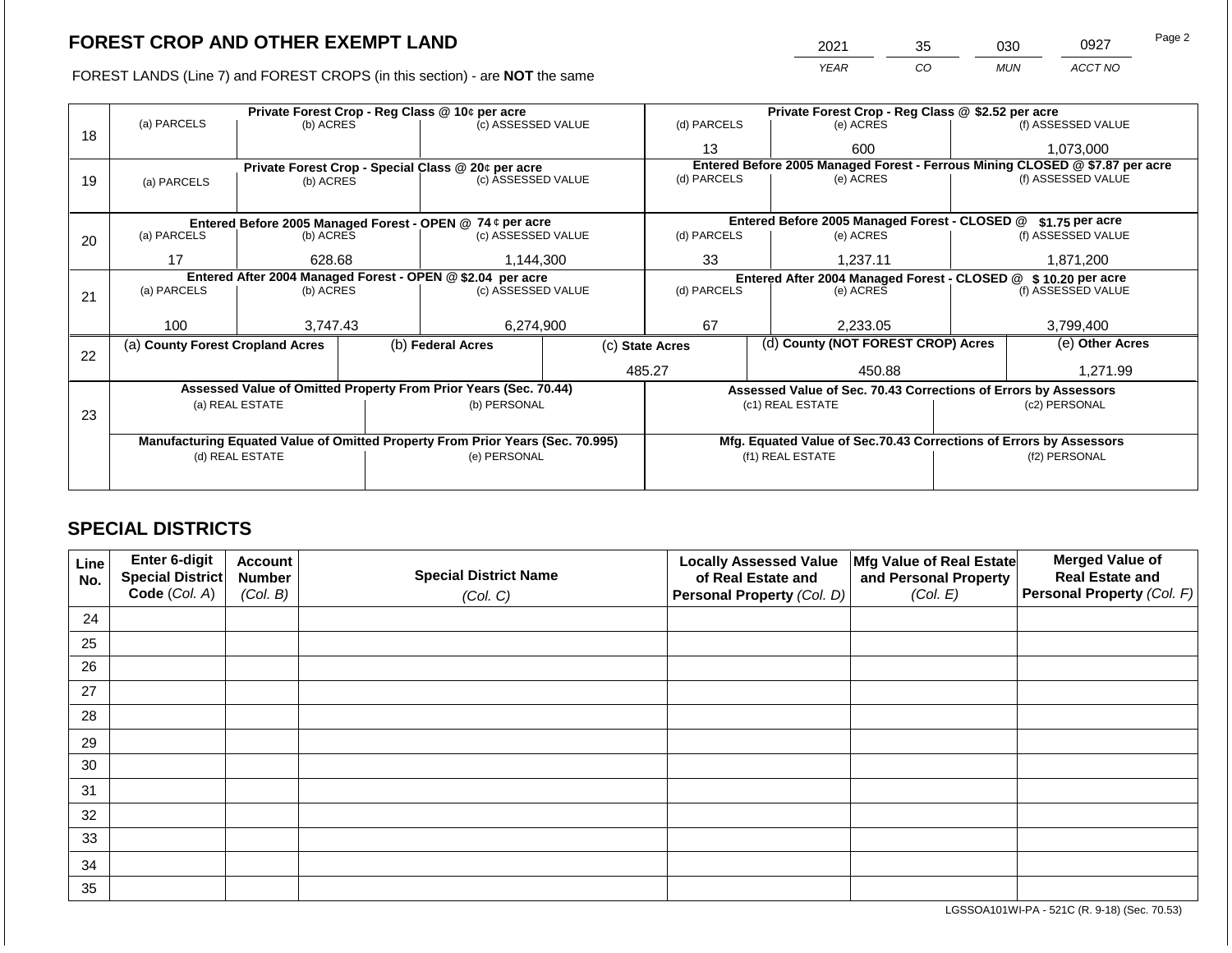|             | <b>SCHOOL DISTRICTS</b>                                  |                                             |                                                         |             | 2021                                                                              | 35                                                            | 030        | 0927                                                                           |
|-------------|----------------------------------------------------------|---------------------------------------------|---------------------------------------------------------|-------------|-----------------------------------------------------------------------------------|---------------------------------------------------------------|------------|--------------------------------------------------------------------------------|
|             |                                                          |                                             |                                                         |             | <b>YEAR</b>                                                                       | CO                                                            | <b>MUN</b> | ACCT NO                                                                        |
| Line<br>No. | Enter 6-digit<br><b>School District</b><br>Code (Col. A) | <b>Account</b><br><b>Number</b><br>(Col. B) | <b>School District Name</b><br>(Col. C)                 |             | <b>Locally Assessed Value</b><br>of Real Estate and<br>Personal Property (Col. D) | Mfg Value of Real Estate<br>and Personal Property<br>(Col. E) |            | <b>Merged Value of</b><br><b>Real Estate and</b><br>Personal Property (Col. F) |
|             | A. SCHOOL DISTRICTS (K-8 and K-12)                       |                                             |                                                         |             |                                                                                   |                                                               |            |                                                                                |
| 36          | 355754                                                   | 0208                                        | <b>SCH D OF TOMAHAWK</b>                                |             | 71,772,300                                                                        |                                                               |            | 71,772,300                                                                     |
| 37          |                                                          |                                             |                                                         |             |                                                                                   |                                                               |            |                                                                                |
| 38          |                                                          |                                             |                                                         |             |                                                                                   |                                                               |            |                                                                                |
| 39          |                                                          |                                             |                                                         |             |                                                                                   |                                                               |            |                                                                                |
| 40<br>41    |                                                          |                                             |                                                         |             |                                                                                   |                                                               |            |                                                                                |
| 42          |                                                          |                                             |                                                         |             |                                                                                   |                                                               |            |                                                                                |
| 43          |                                                          |                                             |                                                         |             |                                                                                   |                                                               |            |                                                                                |
| 44          |                                                          |                                             |                                                         |             |                                                                                   |                                                               |            |                                                                                |
| 45          |                                                          |                                             |                                                         |             |                                                                                   |                                                               |            |                                                                                |
| 46          |                                                          |                                             |                                                         |             |                                                                                   |                                                               |            |                                                                                |
| 47          |                                                          |                                             |                                                         |             |                                                                                   |                                                               |            |                                                                                |
| 48          |                                                          |                                             |                                                         |             |                                                                                   |                                                               |            |                                                                                |
| 49          |                                                          |                                             |                                                         |             |                                                                                   |                                                               |            |                                                                                |
| 50          |                                                          |                                             | TOTAL ASSESSED VALUE OF SCHOOL DISTRICTS (K-8 and K-12) |             | 71,772,300                                                                        |                                                               |            | 71,772,300                                                                     |
|             | <b>B. UNION HIGH SCHOOL DISTRICTS</b>                    |                                             |                                                         |             |                                                                                   |                                                               |            |                                                                                |
| 51<br>52    |                                                          |                                             |                                                         |             |                                                                                   |                                                               |            |                                                                                |
| 53          |                                                          |                                             |                                                         |             |                                                                                   |                                                               |            |                                                                                |
| 54          |                                                          |                                             |                                                         |             |                                                                                   |                                                               |            |                                                                                |
| 55          |                                                          |                                             | TOTAL ASSESSED VALUE OF UNION HIGH SCHOOLS              |             |                                                                                   |                                                               |            |                                                                                |
|             | <b>TECHNICAL COLLEGE DISTRICTS</b><br>C.                 |                                             |                                                         |             |                                                                                   |                                                               |            |                                                                                |
| 56          | 001600                                                   | 0015                                        | NICOLET TECHNICAL COLLEGE                               | <b>RHIN</b> | 71,772,300                                                                        |                                                               |            | 71,772,300                                                                     |
| 57          |                                                          |                                             |                                                         |             |                                                                                   |                                                               |            |                                                                                |
| 58          |                                                          |                                             |                                                         |             |                                                                                   |                                                               |            |                                                                                |
| 59          |                                                          |                                             | TOTAL ASSESSED VALUE OF TECHNICAL COLLEGES              |             | 71,772,300                                                                        |                                                               |            | 71,772,300                                                                     |

 *I hereby certify, to the best of my knowledge and belief, this form is complete and correct.*

| Name                 |                                | Title | Submission date  |
|----------------------|--------------------------------|-------|------------------|
| <b>SANDY TOBUREN</b> |                                |       | 2021<br>02<br>06 |
| Phone                | Email address                  |       |                  |
| 715<br>539<br>1055   | SANDY.TOBUREN@CO.LINCOLN.WI.US |       |                  |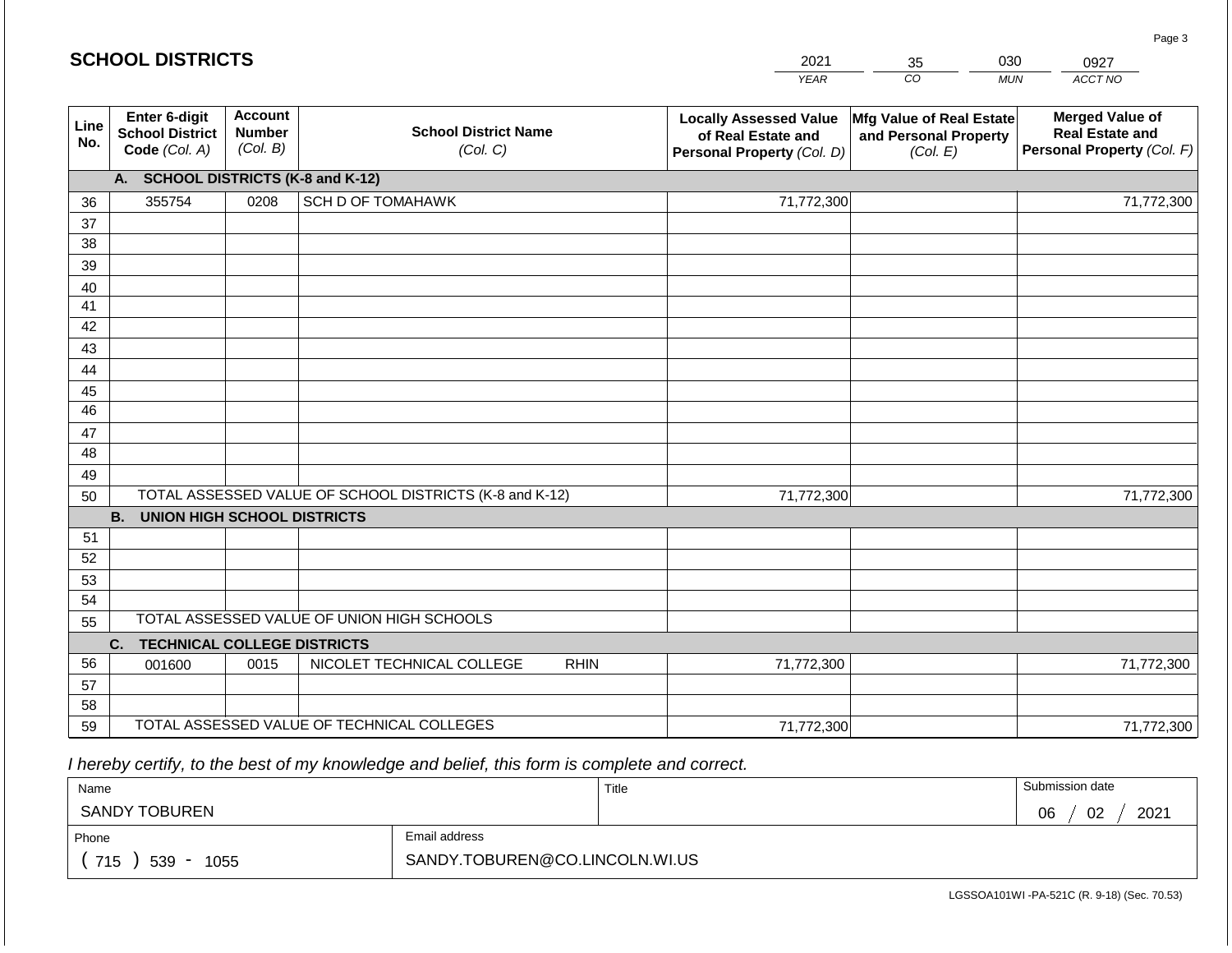- Each municipality's SOA is completed after the Board of Review and includes any changes made to the locally assessed values, under state law (sec. 70.53, Wis. Stats.)
- The Wisconsin Department of Revenue (DOR) merges the locally assessed values with the state assessed manufacturing values
- DOR provides the information regarding district names and codes. If a district is not listed, contact DOR.

Note: If you submit an amended SOA to DOR after your municipality's SOA is equated and posted to our website, we will process the SOA. However, DOR will not recalculate the *aggregate ratio or update the final SOA posted on our website. You should use the corrected values to calculate your tax rates.*

### **Page 1: Real Estate and Personal Property**

- Lines 1-9 assessed real estate values, parcel counts and acres by classification
- Lines 10-15 assessed personal property values and number of accounts by class
- Line 16 aggregate assessed value of all property subject to general property; use to calculate tax rates. Note: This line equals the total assessed value of K-8 and K-12 school districts (Line 50) and total assessed value of technical colleges (Line 59).
- Remarks assessment ratio used to calculate estimated fair market value on property tax bills

### **Page 2: Forest Crop, Other Exempt Land and Special Districts**

- Lines 18-21 private forest crop and managed forest lands assessed values
- Line  $22 -$  tax exempt land acres
- Line 23 prior years assessed value of omitted property under sec. 70.44 and correction of errors under sec. 70.43 shown by locally assessed or manufacturing real estate and personal property. Note: If there is an amount on this line, report the corresponding tax in the Statement of Taxes, Sections J or K.
- Lines 24-35 special district assessed values. These values are used to calculate tax rates for the special districts.

### **Page 3: School Districts**

- Lines 36-50 school districts (K-8 and K-12) assessed values. These values are used to calculate tax rates for school districts.
- Lines 51-55 union high school district assessed values. These values are used to calculate tax rates for union high school districts.
- Lines 56-59 technical college assessed values. These values are used to calculate tax rates for technical colleges.

If you have questions: Email: lgs@wisconsin.gov

 Phone: (608) 266-2569 or (608) 264-6892 Fax: (608) 264-6887

FOX FARM ROAD N9048 FOX FARM ROAD TOWN OF TOMAHAWK JESSE J. HOFFMAN<br>TOWN OF TOMAHAWK JESSE J. HOFFMAN TRIPOLI, WI 54564 TRIPOLI, WI 54564N9048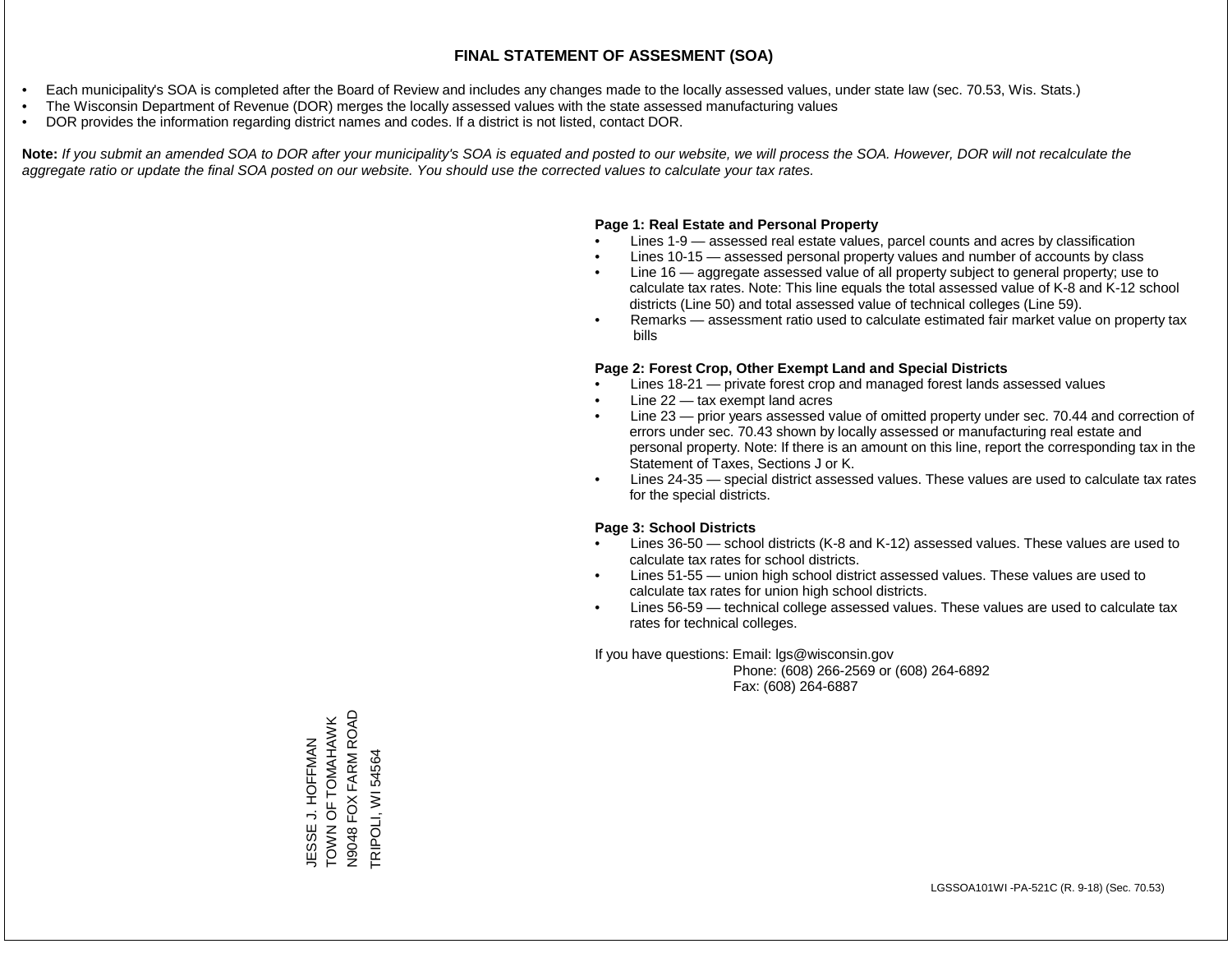|                |            | <b>FINAL - EQUATED</b><br><b>STATEMENT OF ASSESSMENT FOR 2021</b>                                                                                                                            |                                                       | 35                                        | 032                                          | 0928                          |                                 |             | Page 1<br>This is an Amended Return     |
|----------------|------------|----------------------------------------------------------------------------------------------------------------------------------------------------------------------------------------------|-------------------------------------------------------|-------------------------------------------|----------------------------------------------|-------------------------------|---------------------------------|-------------|-----------------------------------------|
|                |            |                                                                                                                                                                                              |                                                       | CO                                        | <b>MUN</b>                                   | ACCT NO                       |                                 |             |                                         |
|                | <b>FOR</b> | <b>TOWN OF</b><br>OF.                                                                                                                                                                        | <b>WILSON</b>                                         |                                           | <b>LINCOLN COUNTY</b>                        |                               |                                 |             |                                         |
|                |            | Town - Village - City                                                                                                                                                                        | <b>Municipality Name</b>                              |                                           | <b>County Name</b>                           |                               |                                 |             |                                         |
| Line           |            | <b>REAL ESTATE</b><br>(See Lines 18 - 22 for                                                                                                                                                 |                                                       | PARCEL COUNT<br>TOTAL LAND   IMPROVEMENTS | NO. OF ACRES<br><b>WHOLE</b><br>NUMBERS ONLY | <b>VALUE OF</b><br>LAND       | VALUE OF<br><b>IMPROVEMENTS</b> |             | TOTAL VALUE OF LAND<br>AND IMPROVEMENTS |
| No.            |            | other Real Estate)                                                                                                                                                                           | (Col. A)                                              | (Col. B)                                  | (Col. C)                                     | (Col. D)                      | (Col. E)                        |             | (Col. F)                                |
| $\overline{1}$ |            | <b>RESIDENTIAL - Class 1</b>                                                                                                                                                                 | 514                                                   |                                           | 405<br>1,303                                 | 26,873,200                    |                                 | 34,073,000  | 60,946,200                              |
| 2              |            | <b>COMMERCIAL - Class 2</b>                                                                                                                                                                  | 14                                                    |                                           | 13                                           | 36                            | 451,900                         | 788,000     | 1,239,900                               |
| 3              |            | <b>MANUFACTURING - Class 3</b>                                                                                                                                                               | 0                                                     |                                           | 0                                            | $\mathbf 0$                   | 0                               | 0           | $\Omega$                                |
| 4              |            | <b>AGRICULTURAL - Class 4</b>                                                                                                                                                                | 5                                                     |                                           |                                              | 56                            | 10,600                          |             | 10,600                                  |
| 5              |            | UNDEVELOPED - Class 5                                                                                                                                                                        | 68                                                    |                                           |                                              | 683                           | 211,300                         |             | 211,300                                 |
| 6              |            | <b>AGRICULTURAL FOREST - Class 5m</b>                                                                                                                                                        | $\Omega$                                              |                                           |                                              | $\Omega$                      | 0                               |             | $\Omega$                                |
| $\overline{7}$ |            | FOREST LANDS - Class 6                                                                                                                                                                       | 185                                                   |                                           | 4,308                                        | 7,276,800                     |                                 |             | 7,276,800                               |
| 8              |            | OTHER - Class 7                                                                                                                                                                              | $\Omega$                                              |                                           | $\Omega$                                     | $\mathbf 0$                   | 0                               | $\mathbf 0$ | $\Omega$                                |
| 9              |            | TOTAL - ALL COLUMNS                                                                                                                                                                          | 786                                                   | 418                                       | 6,386                                        | 34,823,800                    |                                 | 34,861,000  | 69,684,800                              |
| 10             |            | NUMBER OF PERSONAL PROPERTY ACCOUNTS IN ROLL                                                                                                                                                 |                                                       |                                           |                                              | 67<br><b>LOCALLY ASSESSED</b> | <b>MANUFACTURING</b>            |             | <b>MERGED</b>                           |
| 11             |            | BOATS AND OTHER WATERCRAFT NOT EXEMPT - Code 1                                                                                                                                               |                                                       |                                           |                                              |                               | $\Omega$                        | 0           | $\Omega$                                |
| 12             |            | MACHINERY, TOOLS AND PATTERNS - Code 2                                                                                                                                                       |                                                       |                                           |                                              |                               |                                 | 0           | ∩                                       |
| 13             |            | FURNITURE, FIXTURES AND EQUIPMENT - Code 3                                                                                                                                                   |                                                       |                                           |                                              |                               | 50,600                          | 0           | 50,600                                  |
| 14             |            | ALL OTHER PERSONAL PROPERTY NOT EXEMPT - Codes 4A, 4B, 4C                                                                                                                                    |                                                       |                                           |                                              | 2,220,000                     |                                 | 0           | 2,220,000                               |
| 15             |            | TOTAL OF PERSONAL PROPERTY NOT EXEMPT (Total of Lines 11-14)                                                                                                                                 |                                                       |                                           |                                              | 2,270,600                     |                                 | 0           | 2,270,600                               |
| 16             |            | AGGREGATE ASSESSED VALUE OF ALL PROPERTY SUBJECT TO THE GENERAL PROPERTY TAX (Total of Lines 9F and 15F)<br>MUST EQUAL TOTAL VALUE OF THE SCHOOL DISTRICTS (K-12 PLUS K-8) - Line 50, Col. F |                                                       |                                           |                                              |                               |                                 |             | 71,955,400                              |
| 17             |            | <b>BOARD OF REVIEW</b><br>DATE OF FINAL ADJOURNMENT                                                                                                                                          | Name of Assessor<br>08/24/2021<br><b>MIKE MUELVER</b> |                                           |                                              | Telephone #                   | (715) 627-4001                  |             |                                         |

The Assessment Ratio to be used in calculating the estimated Fair Market Value on tax bills for this tax district is .877700755

This ratio should be used to convert assessed values to "Calculate Equalized Values" in Step 1 of the Lottery and Gaming Credit Calculations.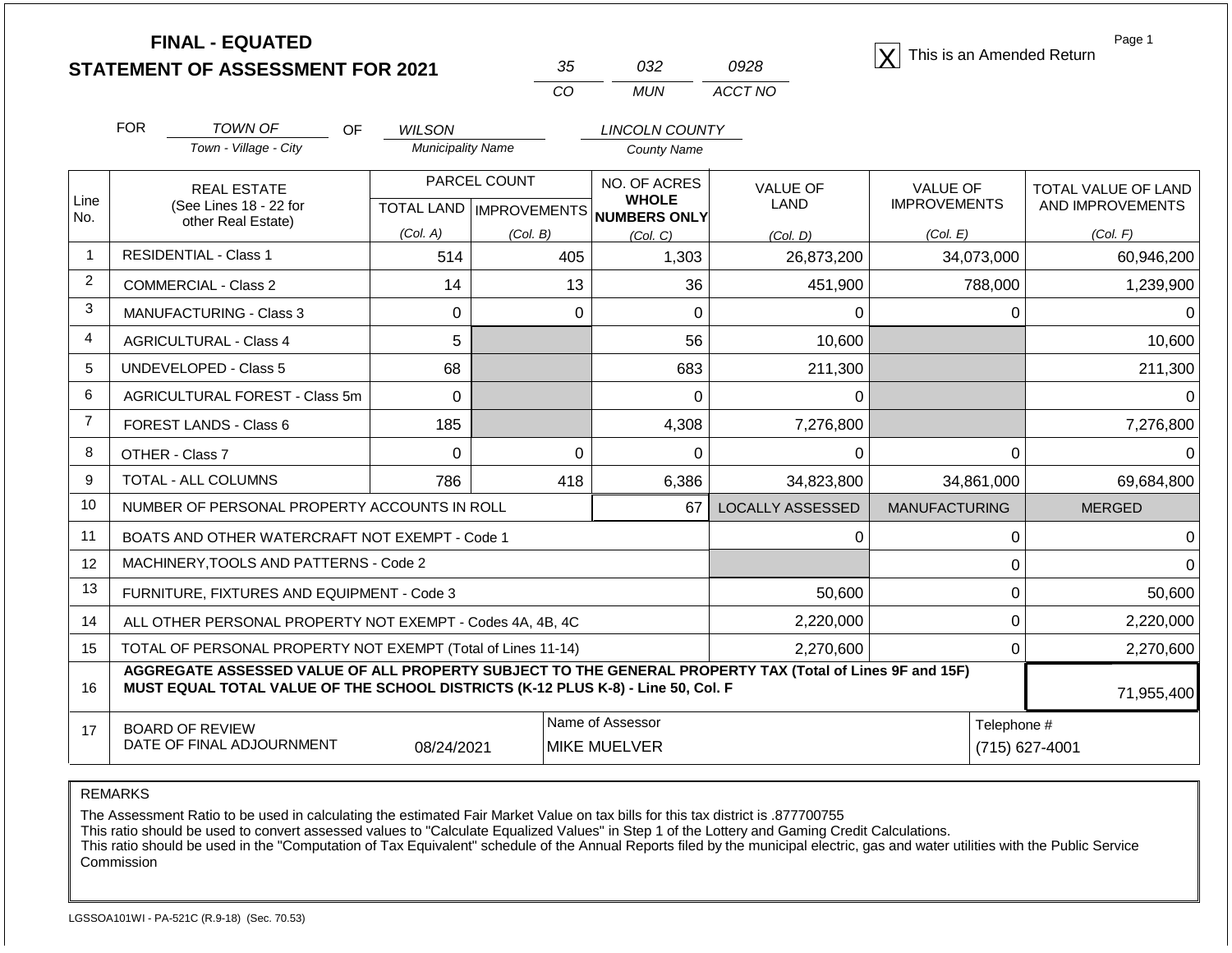FOREST LANDS (Line 7) and FOREST CROPS (in this section) - are **NOT** the same

| 2021 | 35 | 032        | 0928    | Page 2 |
|------|----|------------|---------|--------|
| YEAR | CO | <b>MUN</b> | ACCT NO |        |

|    | Private Forest Crop - Reg Class @ 10¢ per acre            |                 |  |                                                                                |       | Private Forest Crop - Reg Class @ \$2.52 per acre             |           |                                                                    |                                                                              |                    |
|----|-----------------------------------------------------------|-----------------|--|--------------------------------------------------------------------------------|-------|---------------------------------------------------------------|-----------|--------------------------------------------------------------------|------------------------------------------------------------------------------|--------------------|
|    | (a) PARCELS                                               | (b) ACRES       |  | (c) ASSESSED VALUE                                                             |       | (d) PARCELS                                                   |           | (e) ACRES                                                          |                                                                              | (f) ASSESSED VALUE |
| 18 |                                                           |                 |  |                                                                                |       |                                                               |           | 280                                                                |                                                                              | 433,300            |
|    |                                                           |                 |  | Private Forest Crop - Special Class @ 20¢ per acre                             |       |                                                               |           |                                                                    | Entered Before 2005 Managed Forest - Ferrous Mining CLOSED @ \$7.87 per acre |                    |
| 19 | (a) PARCELS                                               | (b) ACRES       |  | (c) ASSESSED VALUE                                                             |       | (d) PARCELS                                                   |           | (e) ACRES                                                          |                                                                              | (f) ASSESSED VALUE |
|    |                                                           |                 |  |                                                                                |       |                                                               |           |                                                                    |                                                                              |                    |
|    | Entered Before 2005 Managed Forest - OPEN @ 74 ¢ per acre |                 |  |                                                                                |       |                                                               |           | Entered Before 2005 Managed Forest - CLOSED @                      |                                                                              | \$1.75 per acre    |
| 20 | (a) PARCELS                                               | (b) ACRES       |  | (c) ASSESSED VALUE                                                             |       | (d) PARCELS                                                   |           | (e) ACRES                                                          |                                                                              | (f) ASSESSED VALUE |
|    |                                                           |                 |  |                                                                                |       |                                                               |           |                                                                    |                                                                              |                    |
|    | 23                                                        | 900.02          |  | 1,391,200                                                                      |       | 18                                                            |           | 595.35                                                             |                                                                              | 973,900            |
|    |                                                           |                 |  | Entered After 2004 Managed Forest - OPEN @ \$2.04 per acre                     |       | Entered After 2004 Managed Forest - CLOSED @ \$10.20 per acre |           |                                                                    |                                                                              |                    |
| 21 | (a) PARCELS                                               | (b) ACRES       |  | (c) ASSESSED VALUE                                                             |       | (d) PARCELS                                                   | (e) ACRES |                                                                    |                                                                              | (f) ASSESSED VALUE |
|    |                                                           |                 |  |                                                                                |       |                                                               |           |                                                                    |                                                                              |                    |
|    | 12                                                        | 478.35          |  | 749,700                                                                        |       | 56<br>1,734.5                                                 |           |                                                                    | 2,765,600                                                                    |                    |
| 22 | (a) County Forest Cropland Acres                          |                 |  | (b) Federal Acres                                                              |       | (d) County (NOT FOREST CROP) Acres<br>(c) State Acres         |           | (e) Other Acres                                                    |                                                                              |                    |
|    |                                                           |                 |  | 43                                                                             | 77.87 |                                                               |           | 873.75                                                             |                                                                              |                    |
|    |                                                           |                 |  | Assessed Value of Omitted Property From Prior Years (Sec. 70.44)               |       |                                                               |           | Assessed Value of Sec. 70.43 Corrections of Errors by Assessors    |                                                                              |                    |
|    |                                                           | (a) REAL ESTATE |  | (b) PERSONAL                                                                   |       |                                                               |           | (c1) REAL ESTATE                                                   |                                                                              | (c2) PERSONAL      |
| 23 |                                                           |                 |  |                                                                                |       |                                                               |           |                                                                    |                                                                              | $-38.900$          |
|    |                                                           |                 |  | Manufacturing Equated Value of Omitted Property From Prior Years (Sec. 70.995) |       |                                                               |           | Mfg. Equated Value of Sec.70.43 Corrections of Errors by Assessors |                                                                              |                    |
|    |                                                           | (d) REAL ESTATE |  | (e) PERSONAL                                                                   |       | (f1) REAL ESTATE                                              |           |                                                                    | (f2) PERSONAL                                                                |                    |
|    |                                                           |                 |  |                                                                                |       |                                                               |           |                                                                    |                                                                              |                    |
|    |                                                           |                 |  |                                                                                |       |                                                               |           |                                                                    |                                                                              |                    |

## **SPECIAL DISTRICTS**

| <b>Line</b><br>No. | Enter 6-digit<br>Special District<br>Code (Col. A) | <b>Account</b><br><b>Number</b><br>(Col. B) | <b>Special District Name</b><br>(Col. C) | <b>Locally Assessed Value</b><br>of Real Estate and<br>Personal Property (Col. D) | Mfg Value of Real Estate<br>and Personal Property<br>(Col. E) | <b>Merged Value of</b><br><b>Real Estate and</b><br>Personal Property (Col. F) |
|--------------------|----------------------------------------------------|---------------------------------------------|------------------------------------------|-----------------------------------------------------------------------------------|---------------------------------------------------------------|--------------------------------------------------------------------------------|
| 24                 | 438060                                             | 0599                                        | <b>LAKE NOKOMIS LAKE DISTRICT</b>        |                                                                                   |                                                               |                                                                                |
| 25                 |                                                    |                                             |                                          |                                                                                   |                                                               |                                                                                |
| 26                 |                                                    |                                             |                                          |                                                                                   |                                                               |                                                                                |
| 27                 |                                                    |                                             |                                          |                                                                                   |                                                               |                                                                                |
| 28                 |                                                    |                                             |                                          |                                                                                   |                                                               |                                                                                |
| 29                 |                                                    |                                             |                                          |                                                                                   |                                                               |                                                                                |
| 30                 |                                                    |                                             |                                          |                                                                                   |                                                               |                                                                                |
| 31                 |                                                    |                                             |                                          |                                                                                   |                                                               |                                                                                |
| 32                 |                                                    |                                             |                                          |                                                                                   |                                                               |                                                                                |
| 33                 |                                                    |                                             |                                          |                                                                                   |                                                               |                                                                                |
| 34                 |                                                    |                                             |                                          |                                                                                   |                                                               |                                                                                |
| 35                 |                                                    |                                             |                                          |                                                                                   |                                                               |                                                                                |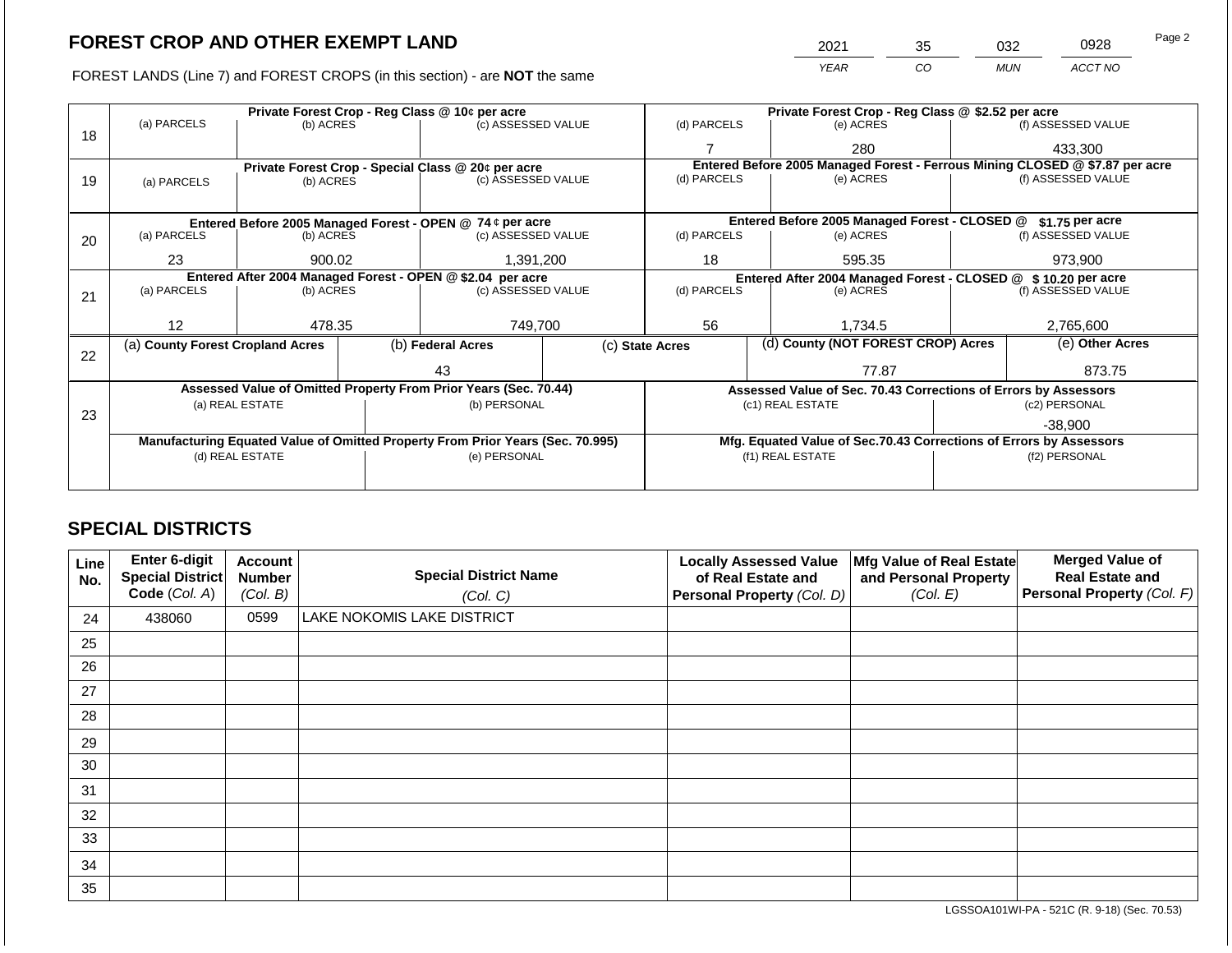|             | <b>SCHOOL DISTRICTS</b>                                  |                                             |                                                         |             | 2021                                                                              | 35                                                            | 032        | 0928                                                                           |
|-------------|----------------------------------------------------------|---------------------------------------------|---------------------------------------------------------|-------------|-----------------------------------------------------------------------------------|---------------------------------------------------------------|------------|--------------------------------------------------------------------------------|
|             |                                                          |                                             |                                                         |             | <b>YEAR</b>                                                                       | CO                                                            | <b>MUN</b> | ACCT NO                                                                        |
| Line<br>No. | Enter 6-digit<br><b>School District</b><br>Code (Col. A) | <b>Account</b><br><b>Number</b><br>(Col. B) | <b>School District Name</b><br>(Col. C)                 |             | <b>Locally Assessed Value</b><br>of Real Estate and<br>Personal Property (Col. D) | Mfg Value of Real Estate<br>and Personal Property<br>(Col. E) |            | <b>Merged Value of</b><br><b>Real Estate and</b><br>Personal Property (Col. F) |
|             | <b>A.</b>                                                |                                             | <b>SCHOOL DISTRICTS (K-8 and K-12)</b>                  |             |                                                                                   |                                                               |            |                                                                                |
| 36          | 355754                                                   | 0208                                        | <b>SCH D OF TOMAHAWK</b>                                |             | 71,955,400                                                                        |                                                               |            | 71,955,400                                                                     |
| 37          |                                                          |                                             |                                                         |             |                                                                                   |                                                               |            |                                                                                |
| 38          |                                                          |                                             |                                                         |             |                                                                                   |                                                               |            |                                                                                |
| 39          |                                                          |                                             |                                                         |             |                                                                                   |                                                               |            |                                                                                |
| 40          |                                                          |                                             |                                                         |             |                                                                                   |                                                               |            |                                                                                |
| 41<br>42    |                                                          |                                             |                                                         |             |                                                                                   |                                                               |            |                                                                                |
| 43          |                                                          |                                             |                                                         |             |                                                                                   |                                                               |            |                                                                                |
| 44          |                                                          |                                             |                                                         |             |                                                                                   |                                                               |            |                                                                                |
| 45          |                                                          |                                             |                                                         |             |                                                                                   |                                                               |            |                                                                                |
| 46          |                                                          |                                             |                                                         |             |                                                                                   |                                                               |            |                                                                                |
| 47          |                                                          |                                             |                                                         |             |                                                                                   |                                                               |            |                                                                                |
| 48          |                                                          |                                             |                                                         |             |                                                                                   |                                                               |            |                                                                                |
| 49          |                                                          |                                             |                                                         |             |                                                                                   |                                                               |            |                                                                                |
| 50          |                                                          |                                             | TOTAL ASSESSED VALUE OF SCHOOL DISTRICTS (K-8 and K-12) |             | 71,955,400                                                                        |                                                               |            | 71,955,400                                                                     |
|             | <b>B. UNION HIGH SCHOOL DISTRICTS</b>                    |                                             |                                                         |             |                                                                                   |                                                               |            |                                                                                |
| 51          |                                                          |                                             |                                                         |             |                                                                                   |                                                               |            |                                                                                |
| 52<br>53    |                                                          |                                             |                                                         |             |                                                                                   |                                                               |            |                                                                                |
| 54          |                                                          |                                             |                                                         |             |                                                                                   |                                                               |            |                                                                                |
| 55          |                                                          |                                             | TOTAL ASSESSED VALUE OF UNION HIGH SCHOOLS              |             |                                                                                   |                                                               |            |                                                                                |
|             | C.<br><b>TECHNICAL COLLEGE DISTRICTS</b>                 |                                             |                                                         |             |                                                                                   |                                                               |            |                                                                                |
| 56          | 001600                                                   | 0015                                        | NICOLET TECHNICAL COLLEGE                               | <b>RHIN</b> | 71,955,400                                                                        |                                                               |            | 71,955,400                                                                     |
| 57          |                                                          |                                             |                                                         |             |                                                                                   |                                                               |            |                                                                                |
| 58          |                                                          |                                             |                                                         |             |                                                                                   |                                                               |            |                                                                                |
| 59          |                                                          |                                             | TOTAL ASSESSED VALUE OF TECHNICAL COLLEGES              | 71,955,400  |                                                                                   |                                                               | 71,955,400 |                                                                                |

 *I hereby certify, to the best of my knowledge and belief, this form is complete and correct.*

| Name                                           |                                | Title | Submission date  |
|------------------------------------------------|--------------------------------|-------|------------------|
| <b>SANDY TOBUREN</b>                           |                                |       | 2021<br>13<br>09 |
| Phone                                          | Email address                  |       |                  |
| 715<br>539<br>1055<br>$\overline{\phantom{a}}$ | SANDY.TOBUREN@CO.LINCOLN.WI.US |       |                  |

LGSSOA101WI -PA-521C (R. 9-18) (Sec. 70.53)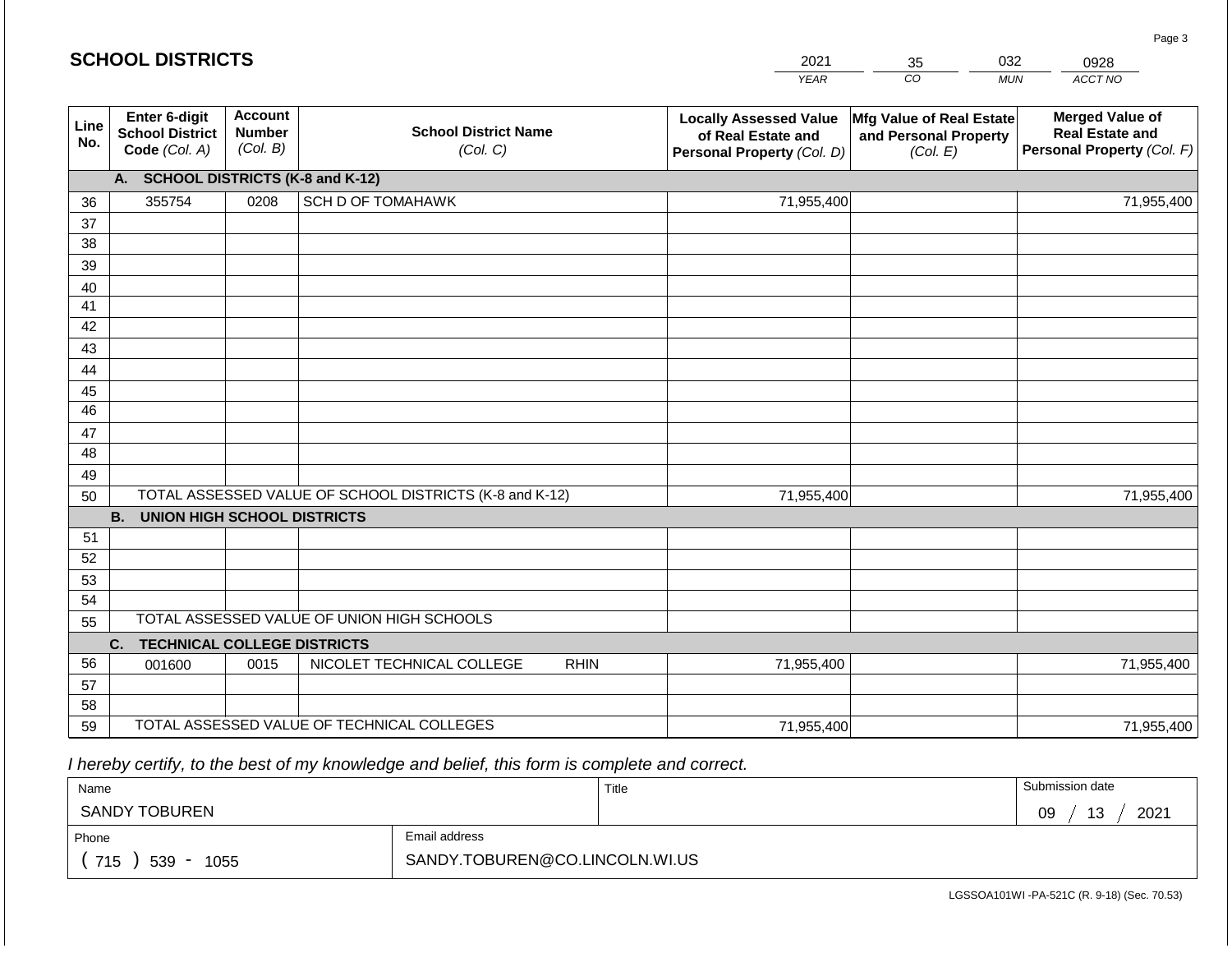- Each municipality's SOA is completed after the Board of Review and includes any changes made to the locally assessed values, under state law (sec. 70.53, Wis. Stats.)
- The Wisconsin Department of Revenue (DOR) merges the locally assessed values with the state assessed manufacturing values
- DOR provides the information regarding district names and codes. If a district is not listed, contact DOR.

Note: If you submit an amended SOA to DOR after your municipality's SOA is equated and posted to our website, we will process the SOA. However, DOR will not recalculate the *aggregate ratio or update the final SOA posted on our website. You should use the corrected values to calculate your tax rates.*

### **Page 1: Real Estate and Personal Property**

- Lines 1-9 assessed real estate values, parcel counts and acres by classification
- Lines 10-15 assessed personal property values and number of accounts by class
- Line 16 aggregate assessed value of all property subject to general property; use to calculate tax rates. Note: This line equals the total assessed value of K-8 and K-12 school districts (Line 50) and total assessed value of technical colleges (Line 59).
- Remarks assessment ratio used to calculate estimated fair market value on property tax bills

### **Page 2: Forest Crop, Other Exempt Land and Special Districts**

- Lines 18-21 private forest crop and managed forest lands assessed values
- Line  $22 -$  tax exempt land acres
- Line 23 prior years assessed value of omitted property under sec. 70.44 and correction of errors under sec. 70.43 shown by locally assessed or manufacturing real estate and personal property. Note: If there is an amount on this line, report the corresponding tax in the Statement of Taxes, Sections J or K.
- Lines 24-35 special district assessed values. These values are used to calculate tax rates for the special districts.

### **Page 3: School Districts**

- Lines 36-50 school districts (K-8 and K-12) assessed values. These values are used to calculate tax rates for school districts.
- Lines 51-55 union high school district assessed values. These values are used to calculate tax rates for union high school districts.
- Lines 56-59 technical college assessed values. These values are used to calculate tax rates for technical colleges.

If you have questions: Email: lgs@wisconsin.gov

 Phone: (608) 266-2569 or (608) 264-6892 Fax: (608) 264-6887

PO BOX 566, N10802 CTY HWY CC PO BOX 566, N10802 CTY HWY CC TOMAHAWK, WI 54487 TOMAHAWK, WI 54487TERESA LEPKOWSKI<br>TOWN OF WILSON TERESA LEPKOWSKI ZOSTS FOR WILSON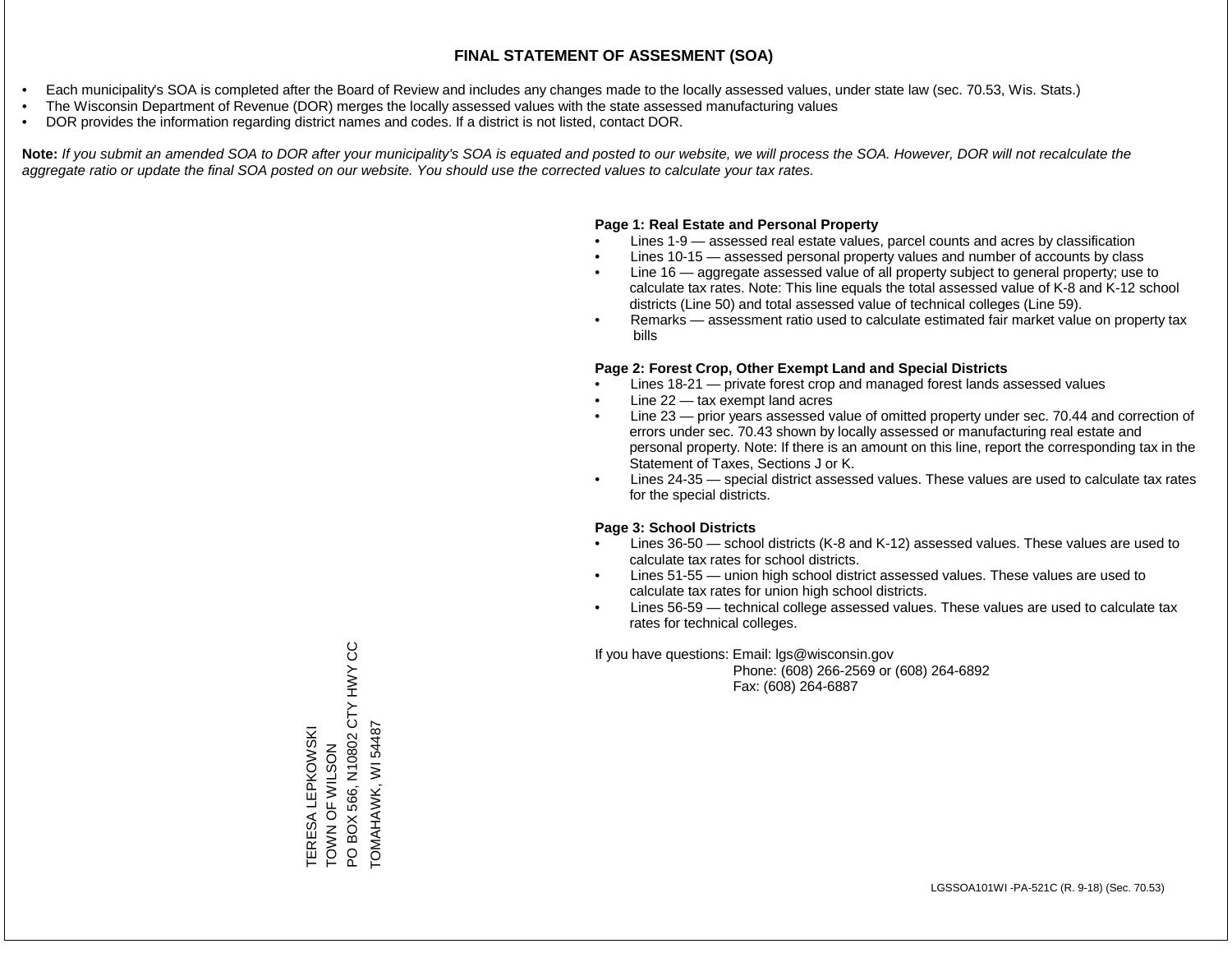|                |                                                                            | <b>FINAL - EQUATED</b>                                                                                                                                                                       |                          |                           |                                                  | 0929                    | This is an Amended Return | Page 1              |
|----------------|----------------------------------------------------------------------------|----------------------------------------------------------------------------------------------------------------------------------------------------------------------------------------------|--------------------------|---------------------------|--------------------------------------------------|-------------------------|---------------------------|---------------------|
|                |                                                                            | <b>STATEMENT OF ASSESSMENT FOR 2021</b>                                                                                                                                                      |                          | 35<br>CO                  | 251<br><b>MUN</b>                                | ACCT NO                 |                           |                     |
|                |                                                                            |                                                                                                                                                                                              |                          |                           |                                                  |                         |                           |                     |
|                | <b>FOR</b>                                                                 | CITY OF<br><b>OF</b>                                                                                                                                                                         | <b>MERRILL</b>           |                           | <b>LINCOLN COUNTY</b>                            |                         |                           |                     |
|                |                                                                            | Town - Village - City                                                                                                                                                                        | <b>Municipality Name</b> |                           | <b>County Name</b>                               |                         |                           |                     |
|                |                                                                            | <b>REAL ESTATE</b>                                                                                                                                                                           |                          | PARCEL COUNT              | NO. OF ACRES                                     | <b>VALUE OF</b>         | <b>VALUE OF</b>           | TOTAL VALUE OF LAND |
| Line<br>No.    |                                                                            | (See Lines 18 - 22 for<br>other Real Estate)                                                                                                                                                 |                          | TOTAL LAND   IMPROVEMENTS | <b>WHOLE</b><br>NUMBERS ONLY                     | LAND                    | <b>IMPROVEMENTS</b>       | AND IMPROVEMENTS    |
|                |                                                                            |                                                                                                                                                                                              | (Col. A)                 | (Col. B)                  | (Col, C)                                         | (Col. D)                | (Col. E)                  | (Col. F)            |
| -1             |                                                                            | <b>RESIDENTIAL - Class 1</b>                                                                                                                                                                 | 3,352                    | 3,136                     | 192                                              | 26,146,900              | 220,144,600               | 246,291,500         |
| $\overline{2}$ |                                                                            | <b>COMMERCIAL - Class 2</b>                                                                                                                                                                  | 420                      | 350                       | 833                                              | 19,167,400              | 106,442,800               | 125,610,200         |
| 3              |                                                                            | <b>MANUFACTURING - Class 3</b>                                                                                                                                                               | 36                       |                           | 33<br>206                                        | 1,705,100               | 28,778,700                | 30,483,800          |
| 4              |                                                                            | <b>AGRICULTURAL - Class 4</b>                                                                                                                                                                | 12                       |                           | 252                                              | 37,800                  |                           | 37,800              |
| 5              |                                                                            | UNDEVELOPED - Class 5                                                                                                                                                                        | 13                       |                           | 137                                              | 52,900                  |                           | 52,900              |
| 6              |                                                                            | AGRICULTURAL FOREST - Class 5m                                                                                                                                                               | 1                        |                           | 4                                                | 3,900                   |                           | 3,900               |
| $\overline{7}$ |                                                                            | <b>FOREST LANDS - Class 6</b>                                                                                                                                                                | 1                        |                           | 10                                               | 15,200                  |                           | 15,200              |
| 8              |                                                                            | OTHER - Class 7                                                                                                                                                                              | $\Omega$                 |                           | $\Omega$<br>$\Omega$                             | $\Omega$                | $\Omega$                  | $\Omega$            |
| 9              |                                                                            | <b>TOTAL - ALL COLUMNS</b>                                                                                                                                                                   | 3,835                    | 3,519                     | 1,634                                            | 47,129,200              | 355,366,100               | 402,495,300         |
| 10             |                                                                            | NUMBER OF PERSONAL PROPERTY ACCOUNTS IN ROLL                                                                                                                                                 |                          |                           | 289                                              | <b>LOCALLY ASSESSED</b> | <b>MANUFACTURING</b>      | <b>MERGED</b>       |
| 11             |                                                                            | BOATS AND OTHER WATERCRAFT NOT EXEMPT - Code 1                                                                                                                                               |                          |                           |                                                  | 0                       | $\Omega$                  | $\Omega$            |
| 12             |                                                                            | MACHINERY, TOOLS AND PATTERNS - Code 2                                                                                                                                                       |                          |                           |                                                  |                         | 1,615,900                 | 1,615,900           |
| 13             |                                                                            | FURNITURE, FIXTURES AND EQUIPMENT - Code 3                                                                                                                                                   |                          |                           |                                                  | 7,998,260               | 912,600                   | 8,910,860           |
| 14             |                                                                            | ALL OTHER PERSONAL PROPERTY NOT EXEMPT - Codes 4A, 4B, 4C                                                                                                                                    |                          |                           |                                                  | 3,896,300               | 109,000                   | 4,005,300           |
| 15             | TOTAL OF PERSONAL PROPERTY NOT EXEMPT (Total of Lines 11-14)<br>11,894,560 |                                                                                                                                                                                              |                          |                           |                                                  |                         |                           | 14,532,060          |
| 16             |                                                                            | AGGREGATE ASSESSED VALUE OF ALL PROPERTY SUBJECT TO THE GENERAL PROPERTY TAX (Total of Lines 9F and 15F)<br>MUST EQUAL TOTAL VALUE OF THE SCHOOL DISTRICTS (K-12 PLUS K-8) - Line 50, Col. F |                          |                           |                                                  |                         |                           | 417,027,360         |
| 17             |                                                                            | <b>BOARD OF REVIEW</b><br>DATE OF FINAL ADJOURNMENT                                                                                                                                          | 06/03/2021               |                           | Name of Assessor<br><b>BOWMAR APPRAISAL INC.</b> |                         | Telephone #               | $(715)$ 577-1875    |

The Assessment Ratio to be used in calculating the estimated Fair Market Value on tax bills for this tax district is .855751736

This ratio should be used to convert assessed values to "Calculate Equalized Values" in Step 1 of the Lottery and Gaming Credit Calculations.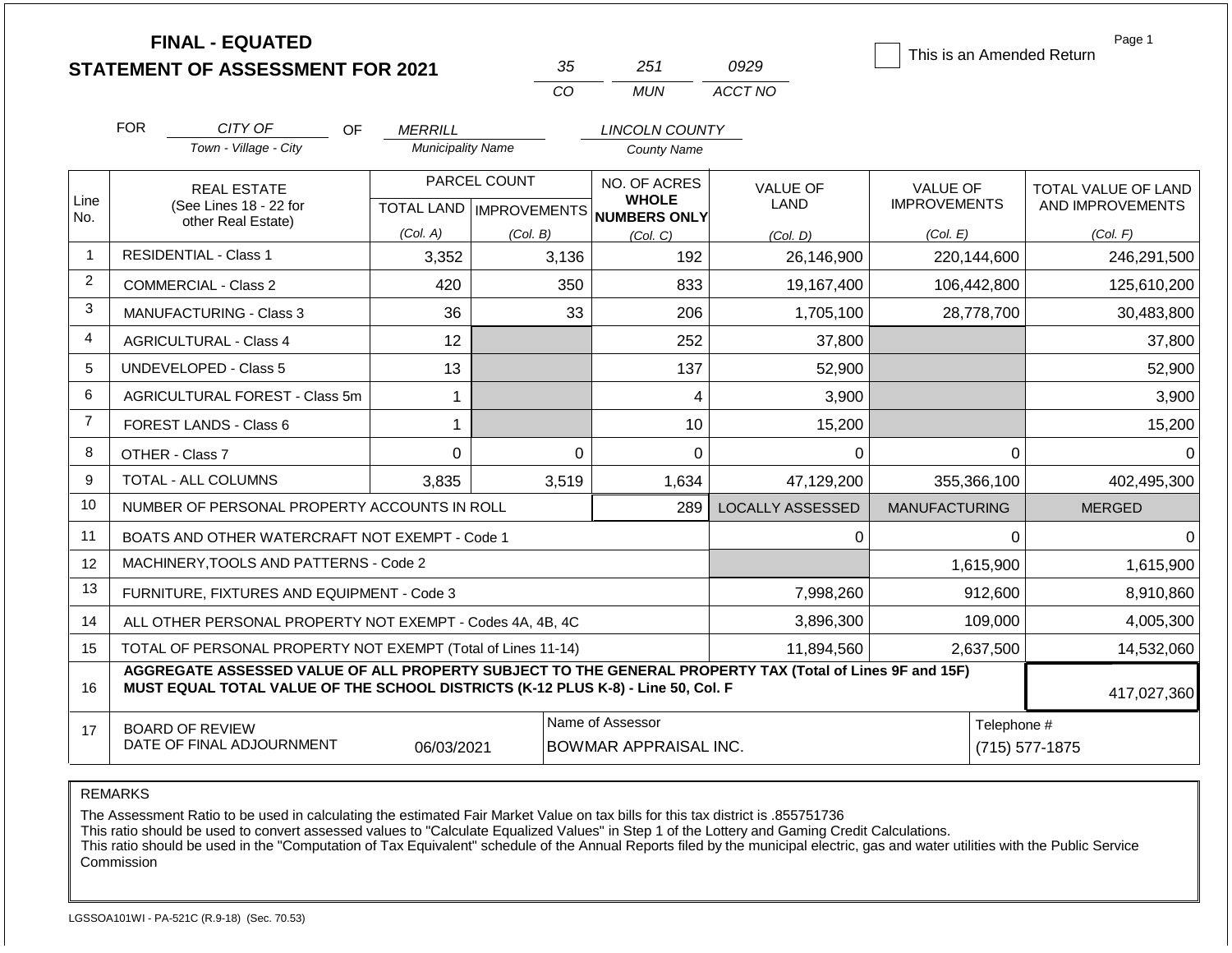2021 35 251 0929

FOREST LANDS (Line 7) and FOREST CROPS (in this section) - are **NOT** the same *YEAR CO MUN ACCT NO*

| 18 | (a) PARCELS                                                                      | (b) ACRES       |                                 | Private Forest Crop - Reg Class @ 10¢ per acre<br>(c) ASSESSED VALUE | (d) PARCELS                                   |                                                                 | Private Forest Crop - Reg Class @ \$2.52 per acre<br>(e) ACRES |                                                                    | (f) ASSESSED VALUE |                    |  |                                                                                                    |
|----|----------------------------------------------------------------------------------|-----------------|---------------------------------|----------------------------------------------------------------------|-----------------------------------------------|-----------------------------------------------------------------|----------------------------------------------------------------|--------------------------------------------------------------------|--------------------|--------------------|--|----------------------------------------------------------------------------------------------------|
| 19 | (a) PARCELS                                                                      |                 | (c) ASSESSED VALUE              |                                                                      |                                               | Private Forest Crop - Special Class @ 20¢ per acre<br>(b) ACRES |                                                                | (d) PARCELS                                                        |                    | (e) ACRES          |  | Entered Before 2005 Managed Forest - Ferrous Mining CLOSED @ \$7.87 per acre<br>(f) ASSESSED VALUE |
|    | Entered Before 2005 Managed Forest - OPEN @ 74 ¢ per acre                        |                 |                                 |                                                                      | Entered Before 2005 Managed Forest - CLOSED @ |                                                                 | $$1.75$ per acre                                               |                                                                    |                    |                    |  |                                                                                                    |
| 20 | (a) PARCELS                                                                      |                 | (b) ACRES<br>(c) ASSESSED VALUE |                                                                      |                                               | (d) PARCELS<br>(e) ACRES                                        |                                                                |                                                                    |                    | (f) ASSESSED VALUE |  |                                                                                                    |
|    | Entered After 2004 Managed Forest - OPEN @ \$2.04 per acre<br>(c) ASSESSED VALUE |                 |                                 |                                                                      |                                               |                                                                 |                                                                | Entered After 2004 Managed Forest - CLOSED @ \$10.20 per acre      |                    |                    |  |                                                                                                    |
| 21 | (a) PARCELS                                                                      | (b) ACRES       |                                 |                                                                      |                                               | (d) PARCELS                                                     |                                                                | (e) ACRES                                                          |                    | (f) ASSESSED VALUE |  |                                                                                                    |
|    |                                                                                  |                 |                                 |                                                                      |                                               |                                                                 |                                                                |                                                                    |                    |                    |  |                                                                                                    |
| 22 | (a) County Forest Cropland Acres                                                 |                 |                                 | (b) Federal Acres                                                    |                                               | (d) County (NOT FOREST CROP) Acres<br>(c) State Acres           |                                                                |                                                                    | (e) Other Acres    |                    |  |                                                                                                    |
|    |                                                                                  |                 |                                 |                                                                      |                                               | 98.94                                                           |                                                                | 12.44                                                              |                    | 545.85             |  |                                                                                                    |
|    |                                                                                  |                 |                                 | Assessed Value of Omitted Property From Prior Years (Sec. 70.44)     |                                               |                                                                 |                                                                | Assessed Value of Sec. 70.43 Corrections of Errors by Assessors    |                    |                    |  |                                                                                                    |
| 23 |                                                                                  | (a) REAL ESTATE |                                 | (b) PERSONAL                                                         |                                               |                                                                 |                                                                | (c1) REAL ESTATE                                                   | (c2) PERSONAL      |                    |  |                                                                                                    |
|    | Manufacturing Equated Value of Omitted Property From Prior Years (Sec. 70.995)   |                 |                                 |                                                                      |                                               |                                                                 |                                                                | Mfg. Equated Value of Sec.70.43 Corrections of Errors by Assessors |                    |                    |  |                                                                                                    |
|    |                                                                                  | (d) REAL ESTATE |                                 | (e) PERSONAL                                                         |                                               |                                                                 | (f1) REAL ESTATE                                               |                                                                    | (f2) PERSONAL      |                    |  |                                                                                                    |
|    |                                                                                  |                 |                                 |                                                                      |                                               |                                                                 |                                                                |                                                                    |                    |                    |  |                                                                                                    |

## **SPECIAL DISTRICTS**

| Line<br>No. | <b>Enter 6-digit</b><br>Special District | <b>Account</b><br><b>Number</b> | <b>Special District Name</b> | <b>Locally Assessed Value</b><br>of Real Estate and | Mfg Value of Real Estate<br>and Personal Property | <b>Merged Value of</b><br><b>Real Estate and</b> |
|-------------|------------------------------------------|---------------------------------|------------------------------|-----------------------------------------------------|---------------------------------------------------|--------------------------------------------------|
|             | Code (Col. A)                            | (Col. B)                        | (Col. C)                     | Personal Property (Col. D)                          | (Col. E)                                          | <b>Personal Property (Col. F)</b>                |
| 24          |                                          |                                 |                              |                                                     |                                                   |                                                  |
| 25          |                                          |                                 |                              |                                                     |                                                   |                                                  |
| 26          |                                          |                                 |                              |                                                     |                                                   |                                                  |
| 27          |                                          |                                 |                              |                                                     |                                                   |                                                  |
| 28          |                                          |                                 |                              |                                                     |                                                   |                                                  |
| 29          |                                          |                                 |                              |                                                     |                                                   |                                                  |
| 30          |                                          |                                 |                              |                                                     |                                                   |                                                  |
| 31          |                                          |                                 |                              |                                                     |                                                   |                                                  |
| 32          |                                          |                                 |                              |                                                     |                                                   |                                                  |
| 33          |                                          |                                 |                              |                                                     |                                                   |                                                  |
| 34          |                                          |                                 |                              |                                                     |                                                   |                                                  |
| 35          |                                          |                                 |                              |                                                     |                                                   |                                                  |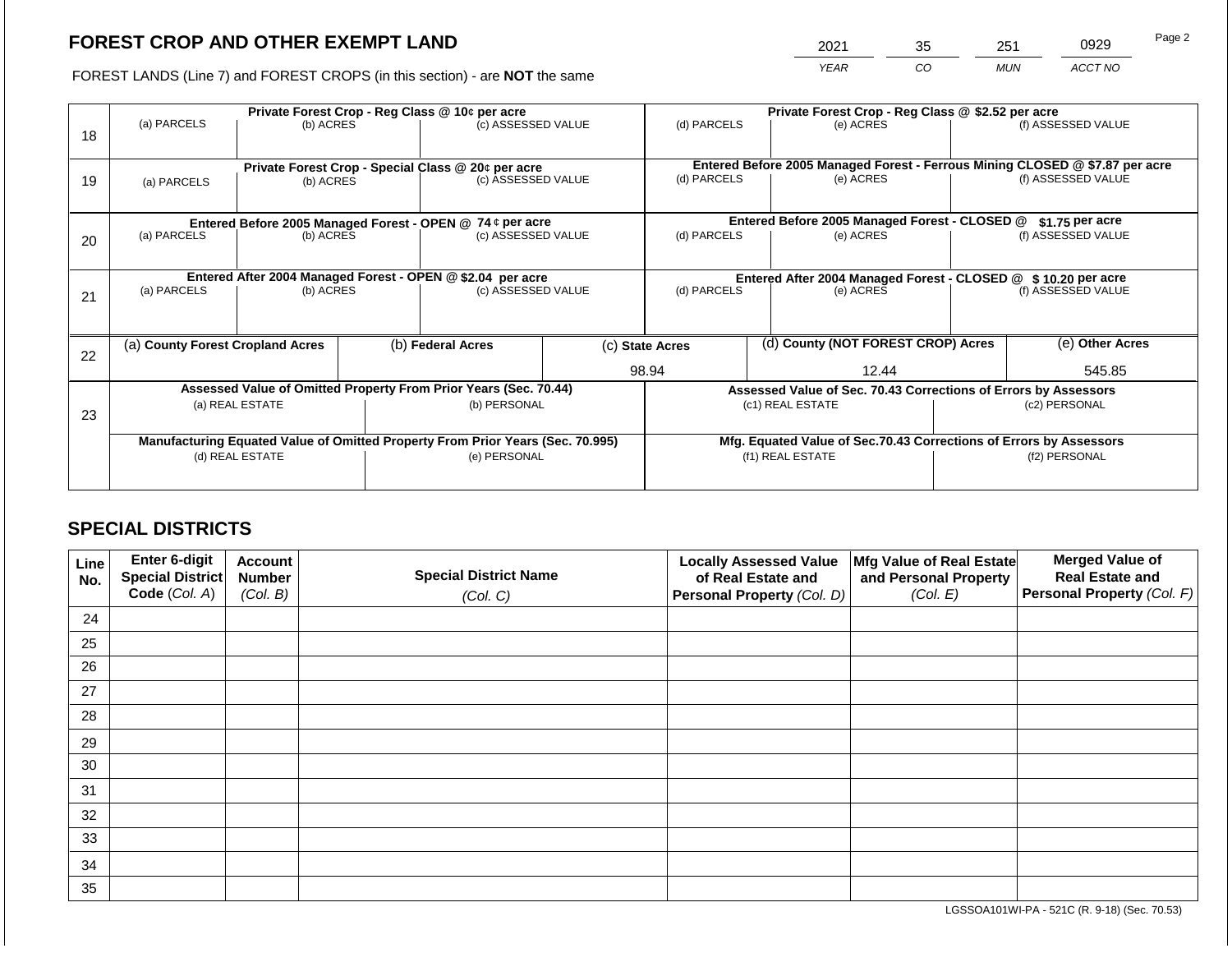#### *YEAR*  2021  $\overline{co}$ 35 *MUN*  251 *ACCT NO*  0929 **Line No. Enter 6-digit School District Code** *(Col. A)* **Account Number** *(Col. B)* **School District Name** *(Col. C)* **Locally Assessed Value of Real Estate and Personal Property** *(Col. D)* **Mfg Value of Real Estate and Personal Property** *(Col. E)* **Merged Value of Real Estate and Personal Property** *(Col. F)* **A. SCHOOL DISTRICTS (K-8 and K-12)** 36 37 38 39 40 41 42 43 44 45 46 47 48 49 50 TOTAL ASSESSED VALUE OF SCHOOL DISTRICTS (K-8 and K-12) **B. UNION HIGH SCHOOL DISTRICTS** 51 52 53 54 55 **C. TECHNICAL COLLEGE DISTRICTS** 56 57 58 59 TOTAL ASSESSED VALUE OF TECHNICAL COLLEGES TOTAL ASSESSED VALUE OF UNION HIGH SCHOOLS 353500 0207 SCH D OF MERRILL AREA 383,906,060 383,906,060 001500 | 0014 | NORTH CENTRAL TECHNICAL COLLEGE WAUS 383,906,060 33,121,300 417,027,360 33,121,300 417,027,360 33,121,300 417,027,360 383,906,060 33,121,300 417,027,360

 *I hereby certify, to the best of my knowledge and belief, this form is complete and correct.*

| Name                                           |                                | Title | Submission date  |
|------------------------------------------------|--------------------------------|-------|------------------|
| <b>SANDY TOBUREN</b>                           |                                |       | 2021<br>08<br>06 |
| Phone                                          | Email address                  |       |                  |
| 715<br>539<br>1055<br>$\overline{\phantom{0}}$ | SANDY.TOBUREN@CO.LINCOLN.WI.US |       |                  |

LGSSOA101WI -PA-521C (R. 9-18) (Sec. 70.53)

| <b>SCHOOL DISTRICTS</b> |  |
|-------------------------|--|
|-------------------------|--|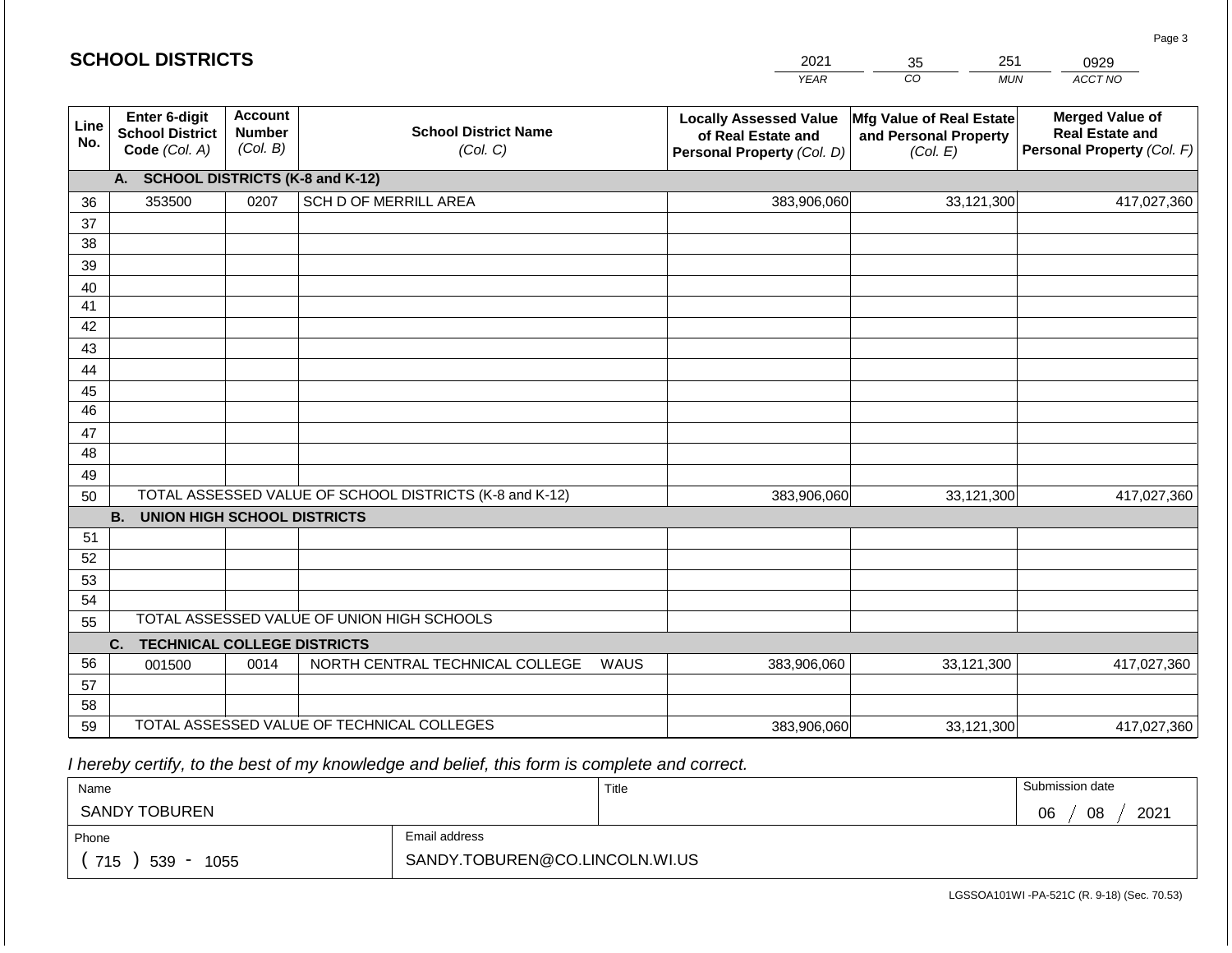- Each municipality's SOA is completed after the Board of Review and includes any changes made to the locally assessed values, under state law (sec. 70.53, Wis. Stats.)
- The Wisconsin Department of Revenue (DOR) merges the locally assessed values with the state assessed manufacturing values
- DOR provides the information regarding district names and codes. If a district is not listed, contact DOR.

Note: If you submit an amended SOA to DOR after your municipality's SOA is equated and posted to our website, we will process the SOA. However, DOR will not recalculate the *aggregate ratio or update the final SOA posted on our website. You should use the corrected values to calculate your tax rates.*

#### **Page 1: Real Estate and Personal Property**

- Lines 1-9 assessed real estate values, parcel counts and acres by classification
- Lines 10-15 assessed personal property values and number of accounts by class
- Line 16 aggregate assessed value of all property subject to general property; use to calculate tax rates. Note: This line equals the total assessed value of K-8 and K-12 school districts (Line 50) and total assessed value of technical colleges (Line 59).
- Remarks assessment ratio used to calculate estimated fair market value on property tax bills

#### **Page 2: Forest Crop, Other Exempt Land and Special Districts**

- Lines 18-21 private forest crop and managed forest lands assessed values
- Line  $22 -$  tax exempt land acres
- Line 23 prior years assessed value of omitted property under sec. 70.44 and correction of errors under sec. 70.43 shown by locally assessed or manufacturing real estate and personal property. Note: If there is an amount on this line, report the corresponding tax in the Statement of Taxes, Sections J or K.
- Lines 24-35 special district assessed values. These values are used to calculate tax rates for the special districts.

#### **Page 3: School Districts**

- Lines 36-50 school districts (K-8 and K-12) assessed values. These values are used to calculate tax rates for school districts.
- Lines 51-55 union high school district assessed values. These values are used to calculate tax rates for union high school districts.
- Lines 56-59 technical college assessed values. These values are used to calculate tax rates for technical colleges.

If you have questions: Email: lgs@wisconsin.gov

 Phone: (608) 266-2569 or (608) 264-6892 Fax: (608) 264-6887

**MERRILL, WI 54452 - 2560** MERRILL, WI 54452 - 2560WILLIAM N HEIDEMAN<br>CITY OF MERRILL WILLIAM N HEIDEMAN CITY OF MERRILL 57 1004 E FIRST ST E FIRST<sub>S</sub> 1004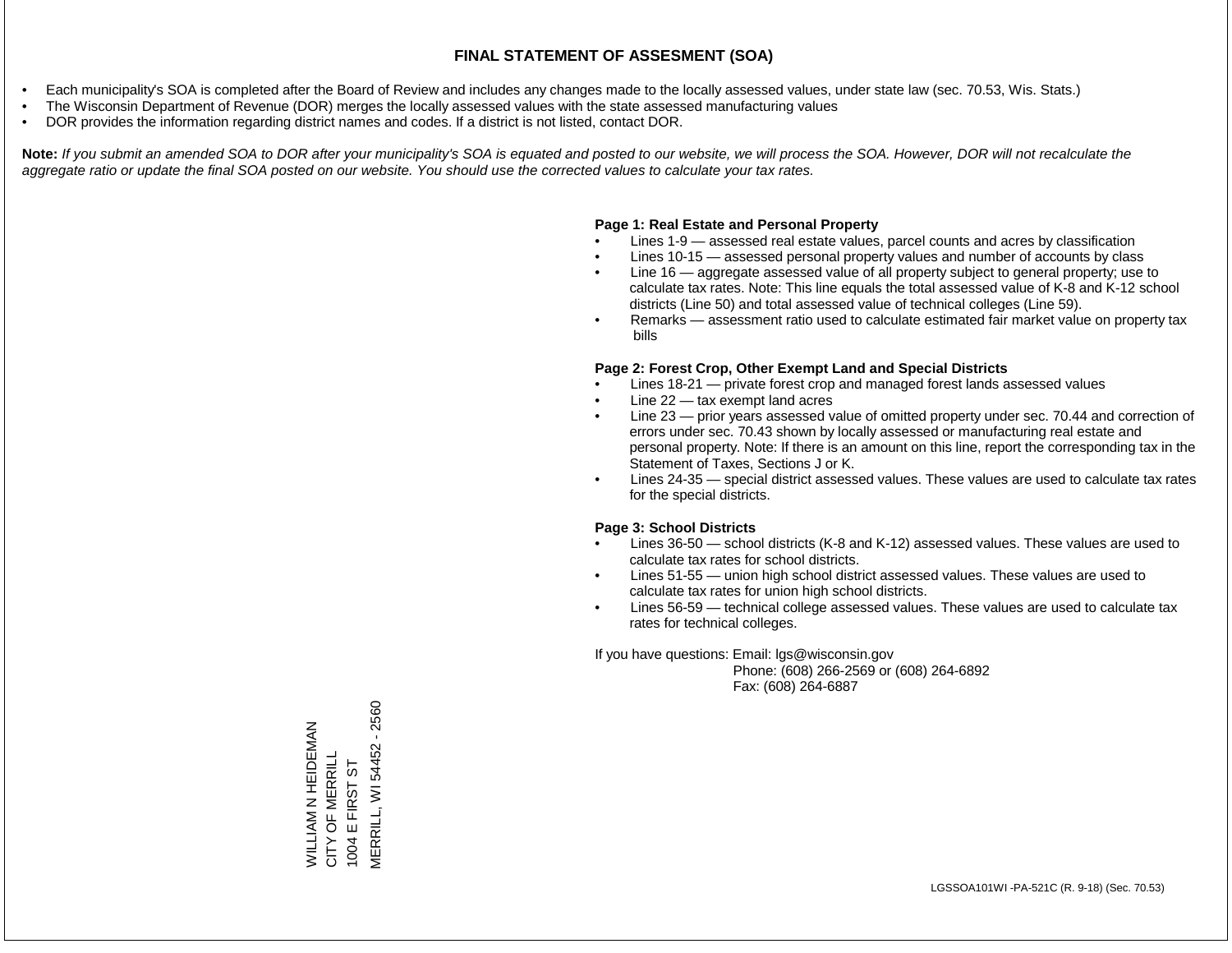|                |                                                                   | <b>FINAL - EQUATED</b><br><b>STATEMENT OF ASSESSMENT FOR 2021</b>                                                                                                                                           |                          | 35       | 286                                                  | 0930                    | This is an Amended Return | Page 1                        |  |
|----------------|-------------------------------------------------------------------|-------------------------------------------------------------------------------------------------------------------------------------------------------------------------------------------------------------|--------------------------|----------|------------------------------------------------------|-------------------------|---------------------------|-------------------------------|--|
|                |                                                                   |                                                                                                                                                                                                             |                          | CO       | <b>MUN</b>                                           | ACCT NO                 |                           |                               |  |
|                | <b>FOR</b>                                                        | CITY OF<br>OF.                                                                                                                                                                                              | <b>TOMAHAWK</b>          |          | <b>LINCOLN COUNTY</b>                                |                         |                           |                               |  |
|                |                                                                   | Town - Village - City                                                                                                                                                                                       | <b>Municipality Name</b> |          | <b>County Name</b>                                   |                         |                           |                               |  |
|                |                                                                   | <b>REAL ESTATE</b><br>(See Lines 18 - 22 for                                                                                                                                                                | PARCEL COUNT             |          | NO. OF ACRES                                         | <b>VALUE OF</b>         | VALUE OF                  | TOTAL VALUE OF LAND           |  |
| Line<br>No.    |                                                                   |                                                                                                                                                                                                             |                          |          | <b>WHOLE</b><br>TOTAL LAND IMPROVEMENTS NUMBERS ONLY | LAND                    | <b>IMPROVEMENTS</b>       | AND IMPROVEMENTS              |  |
|                |                                                                   | other Real Estate)                                                                                                                                                                                          | (Col. A)                 | (Col. B) | (Col, C)                                             | (Col, D)                | (Col. E)                  | (Col. F)                      |  |
| $\mathbf{1}$   |                                                                   | <b>RESIDENTIAL - Class 1</b>                                                                                                                                                                                | 1,584                    | 1,338    | 768                                                  | 31,590,600              | 118,621,300               | 150,211,900                   |  |
| $\overline{2}$ |                                                                   | <b>COMMERCIAL - Class 2</b>                                                                                                                                                                                 | 303                      | 234      | 246                                                  | 8,866,800               | 51,144,400                | 60,011,200                    |  |
| 3              |                                                                   | <b>MANUFACTURING - Class 3</b>                                                                                                                                                                              | 15                       | 12       | 385                                                  | 1,779,200               | 13,465,600                | 15,244,800                    |  |
| 4              |                                                                   | <b>AGRICULTURAL - Class 4</b>                                                                                                                                                                               | 20                       |          | 235                                                  | 30,400                  |                           | 30,400                        |  |
| 5              |                                                                   | <b>UNDEVELOPED - Class 5</b>                                                                                                                                                                                | 72                       |          | 608                                                  | 246,600                 |                           | 246,600                       |  |
| 6              |                                                                   | AGRICULTURAL FOREST - Class 5m                                                                                                                                                                              | 8                        |          | 68                                                   | 68,000                  |                           | 68,000                        |  |
| $\overline{7}$ |                                                                   | FOREST LANDS - Class 6                                                                                                                                                                                      | 77                       |          | 1,028                                                | 2,034,100               |                           | 2,034,100                     |  |
| 8              | OTHER - Class 7                                                   |                                                                                                                                                                                                             | $\overline{2}$           |          | $\overline{2}$<br>$\overline{7}$                     | 9,900                   | 66,300                    | 76,200                        |  |
| 9              |                                                                   | <b>TOTAL - ALL COLUMNS</b>                                                                                                                                                                                  | 2,081                    | 1,586    | 3,345                                                | 44,625,600              | 183,297,600               | 227,923,200                   |  |
| 10             | NUMBER OF PERSONAL PROPERTY ACCOUNTS IN ROLL                      |                                                                                                                                                                                                             |                          |          | 227                                                  | <b>LOCALLY ASSESSED</b> | <b>MANUFACTURING</b>      | <b>MERGED</b>                 |  |
| 11             |                                                                   | BOATS AND OTHER WATERCRAFT NOT EXEMPT - Code 1                                                                                                                                                              |                          |          |                                                      | 1,400                   | 0                         | 1,400                         |  |
| 12             |                                                                   | MACHINERY, TOOLS AND PATTERNS - Code 2                                                                                                                                                                      |                          |          |                                                      |                         | 5,478,700                 | 5,478,700                     |  |
| 13             | FURNITURE, FIXTURES AND EQUIPMENT - Code 3                        |                                                                                                                                                                                                             |                          |          |                                                      | 2,894,700               | 276,300                   | 3,171,000                     |  |
| 14             | ALL OTHER PERSONAL PROPERTY NOT EXEMPT - Codes 4A, 4B, 4C         |                                                                                                                                                                                                             |                          |          |                                                      | 607,100                 | 17,700                    | 624,800                       |  |
| 15             | TOTAL OF PERSONAL PROPERTY NOT EXEMPT (Total of Lines 11-14)      |                                                                                                                                                                                                             |                          |          |                                                      | 3,503,200               | 5,772,700                 | 9,275,900                     |  |
| 16             |                                                                   | AGGREGATE ASSESSED VALUE OF ALL PROPERTY SUBJECT TO THE GENERAL PROPERTY TAX (Total of Lines 9F and 15F)<br>MUST EQUAL TOTAL VALUE OF THE SCHOOL DISTRICTS (K-12 PLUS K-8) - Line 50, Col. F<br>237,199,100 |                          |          |                                                      |                         |                           |                               |  |
| 17             | <b>BOARD OF REVIEW</b><br>DATE OF FINAL ADJOURNMENT<br>06/09/2021 |                                                                                                                                                                                                             |                          |          | Name of Assessor<br><b>MIKE SCHNAUTZ</b>             |                         |                           | Telephone #<br>(715) 266-2409 |  |

The Assessment Ratio to be used in calculating the estimated Fair Market Value on tax bills for this tax district is .890401666

This ratio should be used to convert assessed values to "Calculate Equalized Values" in Step 1 of the Lottery and Gaming Credit Calculations.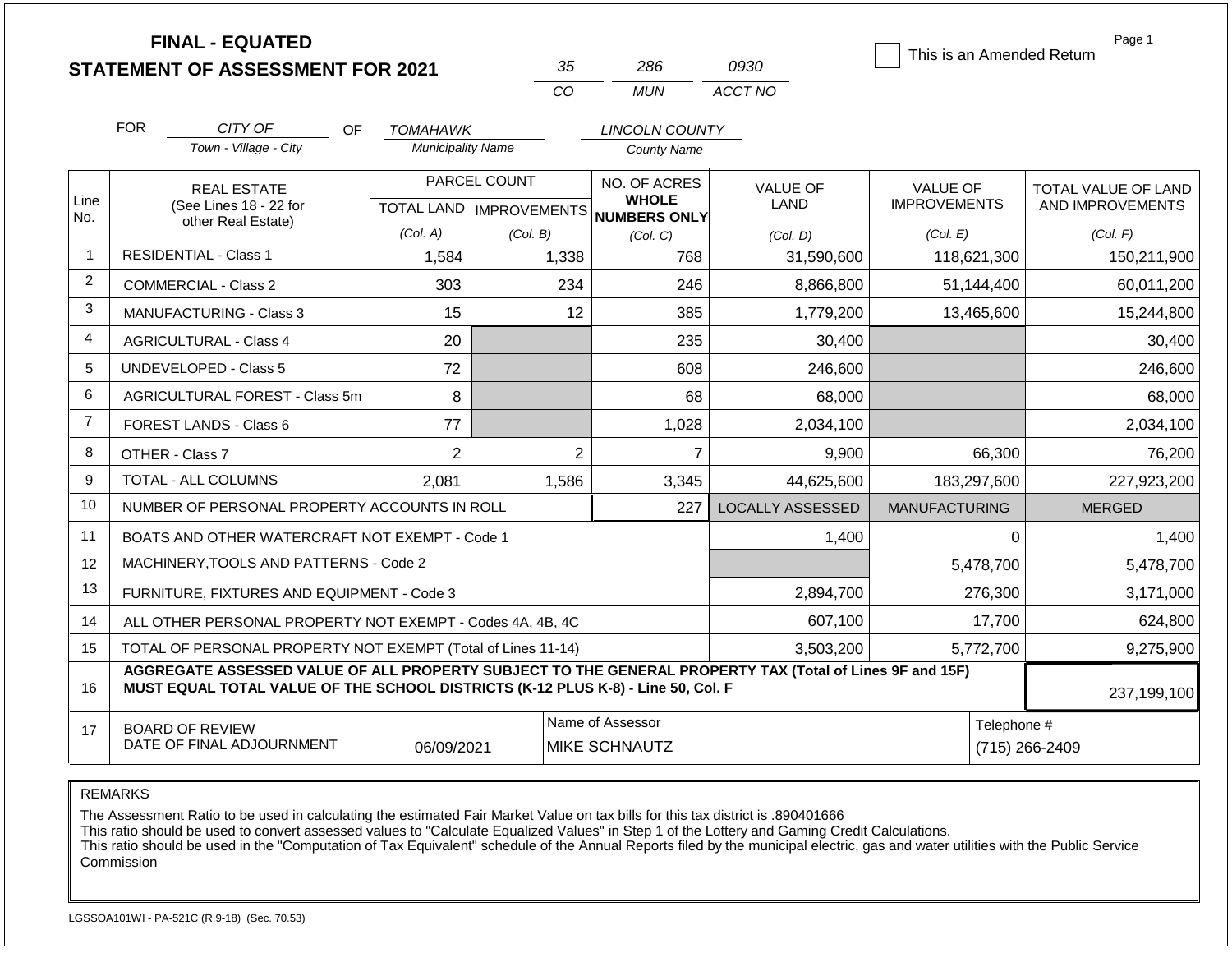2021 35 286 0930

FOREST LANDS (Line 7) and FOREST CROPS (in this section) - are **NOT** the same *YEAR CO MUN ACCT NO*

|    | Private Forest Crop - Reg Class @ 10¢ per acre                                 |                                                    |  |                                                           |                                                                              | Private Forest Crop - Reg Class @ \$2.52 per acre                  |                    |                 |  |                    |
|----|--------------------------------------------------------------------------------|----------------------------------------------------|--|-----------------------------------------------------------|------------------------------------------------------------------------------|--------------------------------------------------------------------|--------------------|-----------------|--|--------------------|
| 18 | (a) PARCELS                                                                    | (b) ACRES                                          |  | (c) ASSESSED VALUE                                        |                                                                              | (d) PARCELS                                                        |                    | (e) ACRES       |  | (f) ASSESSED VALUE |
|    |                                                                                |                                                    |  |                                                           |                                                                              |                                                                    |                    |                 |  |                    |
|    |                                                                                | Private Forest Crop - Special Class @ 20¢ per acre |  |                                                           | Entered Before 2005 Managed Forest - Ferrous Mining CLOSED @ \$7.87 per acre |                                                                    |                    |                 |  |                    |
| 19 | (a) PARCELS                                                                    | (b) ACRES                                          |  | (c) ASSESSED VALUE                                        |                                                                              | (d) PARCELS                                                        |                    | (e) ACRES       |  | (f) ASSESSED VALUE |
|    |                                                                                |                                                    |  |                                                           |                                                                              |                                                                    |                    |                 |  |                    |
|    |                                                                                |                                                    |  | Entered Before 2005 Managed Forest - OPEN @ 74 ¢ per acre |                                                                              | Entered Before 2005 Managed Forest - CLOSED @<br>\$1.75 per acre   |                    |                 |  |                    |
| 20 | (a) PARCELS                                                                    | (b) ACRES                                          |  | (c) ASSESSED VALUE                                        |                                                                              | (d) PARCELS                                                        |                    | (e) ACRES       |  | (f) ASSESSED VALUE |
|    |                                                                                |                                                    |  |                                                           |                                                                              |                                                                    |                    |                 |  |                    |
|    | Entered After 2004 Managed Forest - OPEN @ \$2.04 per acre                     |                                                    |  |                                                           |                                                                              | Entered After 2004 Managed Forest - CLOSED @ \$ 10.20 per acre     |                    |                 |  |                    |
| 21 | (a) PARCELS                                                                    | (c) ASSESSED VALUE<br>(b) ACRES                    |  |                                                           | (d) PARCELS<br>(e) ACRES                                                     |                                                                    | (f) ASSESSED VALUE |                 |  |                    |
|    |                                                                                |                                                    |  |                                                           |                                                                              |                                                                    |                    |                 |  |                    |
|    |                                                                                |                                                    |  |                                                           |                                                                              |                                                                    |                    | 25.27           |  | 76,000             |
| 22 | (a) County Forest Cropland Acres                                               |                                                    |  | (b) Federal Acres<br>(c) State Acres                      |                                                                              | (d) County (NOT FOREST CROP) Acres                                 |                    | (e) Other Acres |  |                    |
|    |                                                                                |                                                    |  |                                                           |                                                                              | 25.49<br>21.43                                                     |                    |                 |  | 385.68             |
|    | Assessed Value of Omitted Property From Prior Years (Sec. 70.44)               |                                                    |  |                                                           |                                                                              | Assessed Value of Sec. 70.43 Corrections of Errors by Assessors    |                    |                 |  |                    |
|    | (a) REAL ESTATE                                                                | (b) PERSONAL                                       |  | (c1) REAL ESTATE                                          |                                                                              |                                                                    |                    | (c2) PERSONAL   |  |                    |
| 23 |                                                                                |                                                    |  |                                                           |                                                                              |                                                                    |                    |                 |  |                    |
|    | Manufacturing Equated Value of Omitted Property From Prior Years (Sec. 70.995) |                                                    |  |                                                           |                                                                              | Mfg. Equated Value of Sec.70.43 Corrections of Errors by Assessors |                    |                 |  |                    |
|    | (d) REAL ESTATE                                                                |                                                    |  | (e) PERSONAL                                              |                                                                              | (f1) REAL ESTATE                                                   |                    | (f2) PERSONAL   |  |                    |
|    |                                                                                |                                                    |  |                                                           |                                                                              |                                                                    |                    |                 |  |                    |
|    |                                                                                |                                                    |  |                                                           |                                                                              |                                                                    |                    |                 |  |                    |

## **SPECIAL DISTRICTS**

| Line<br>No. | Enter 6-digit<br><b>Special District</b><br>Code (Col. A) | <b>Account</b><br><b>Number</b><br>(Col. B) | <b>Special District Name</b><br>(Col. C) | <b>Locally Assessed Value</b><br>of Real Estate and<br>Personal Property (Col. D) | Mfg Value of Real Estate<br>and Personal Property<br>(Col. E) | <b>Merged Value of</b><br><b>Real Estate and</b><br>Personal Property (Col. F) |
|-------------|-----------------------------------------------------------|---------------------------------------------|------------------------------------------|-----------------------------------------------------------------------------------|---------------------------------------------------------------|--------------------------------------------------------------------------------|
| 24          |                                                           |                                             |                                          |                                                                                   |                                                               |                                                                                |
|             |                                                           |                                             |                                          |                                                                                   |                                                               |                                                                                |
| 25          |                                                           |                                             |                                          |                                                                                   |                                                               |                                                                                |
| 26          |                                                           |                                             |                                          |                                                                                   |                                                               |                                                                                |
| 27          |                                                           |                                             |                                          |                                                                                   |                                                               |                                                                                |
| 28          |                                                           |                                             |                                          |                                                                                   |                                                               |                                                                                |
| 29          |                                                           |                                             |                                          |                                                                                   |                                                               |                                                                                |
| 30          |                                                           |                                             |                                          |                                                                                   |                                                               |                                                                                |
| 31          |                                                           |                                             |                                          |                                                                                   |                                                               |                                                                                |
| 32          |                                                           |                                             |                                          |                                                                                   |                                                               |                                                                                |
| 33          |                                                           |                                             |                                          |                                                                                   |                                                               |                                                                                |
| 34          |                                                           |                                             |                                          |                                                                                   |                                                               |                                                                                |
| 35          |                                                           |                                             |                                          |                                                                                   |                                                               |                                                                                |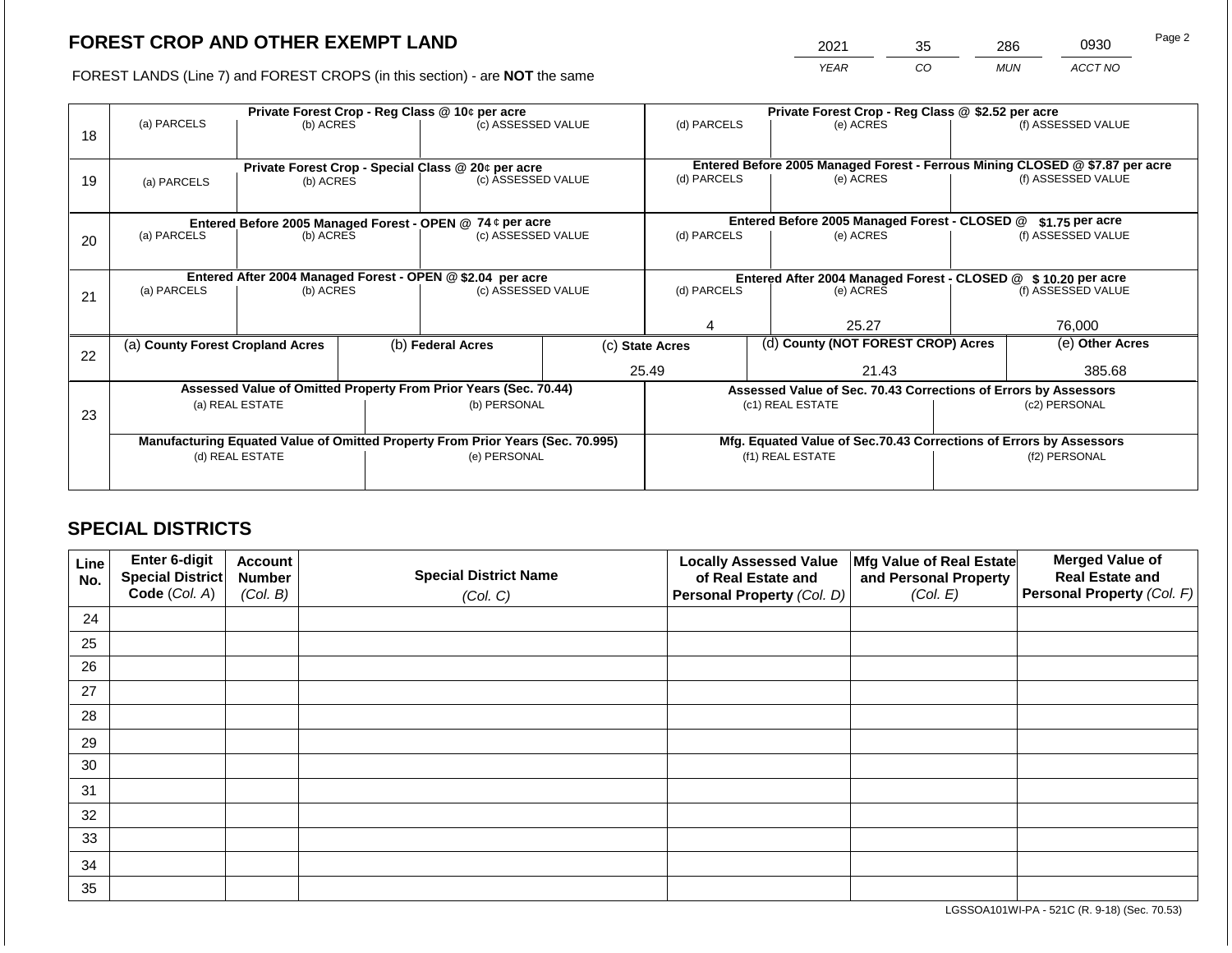#### *YEAR CO MUN*   $\overline{10}$ **SCHOOL DISTRICTS Line No. Enter 6-digit School District Code** *(Col. A)* **Account Number** *(Col. B)* **School District Name** *(Col. C)* **Locally Assessed Value of Real Estate and Personal Property** *(Col. D)* **Mfg Value of Real Estate and Personal Property** *(Col. E)* **Merged Value of Real Estate and Personal Property** *(Col. F)* **A. SCHOOL DISTRICTS (K-8 and K-12)** 36 37 38 39 40 41 42 43 44 45 46 47 48 49 50 TOTAL ASSESSED VALUE OF SCHOOL DISTRICTS (K-8 and K-12) **B. UNION HIGH SCHOOL DISTRICTS** 51 52 53 54 55 **C. TECHNICAL COLLEGE DISTRICTS** 56 57 58 59 TOTAL ASSESSED VALUE OF TECHNICAL COLLEGES TOTAL ASSESSED VALUE OF UNION HIGH SCHOOLS 355754 0208 SCH D OF TOMAHAWK 216,181,600 216,181,600 001600 | 0015 | NICOLET TECHNICAL COLLEGE RHIN 216,181,600 21,017,500 237,199,100 21,017,500 237,199,100 21,017,500 237,199,100 216,181,600 21,017,500 237,199,100

 *I hereby certify, to the best of my knowledge and belief, this form is complete and correct.*

| Name                 |                                | Title | Submission date  |
|----------------------|--------------------------------|-------|------------------|
| <b>SANDY TOBUREN</b> |                                |       | 2021<br>19<br>10 |
| Phone                | Email address                  |       |                  |
| 715<br>539<br>1055   | SANDY.TOBUREN@CO.LINCOLN.WI.US |       |                  |

LGSSOA101WI -PA-521C (R. 9-18) (Sec. 70.53)

| L DISTRICTS |  |
|-------------|--|
|-------------|--|

| 2021        | 35 | 286 | 0930   |  |
|-------------|----|-----|--------|--|
| <b>YFAR</b> | CО | MUN | ACCT N |  |